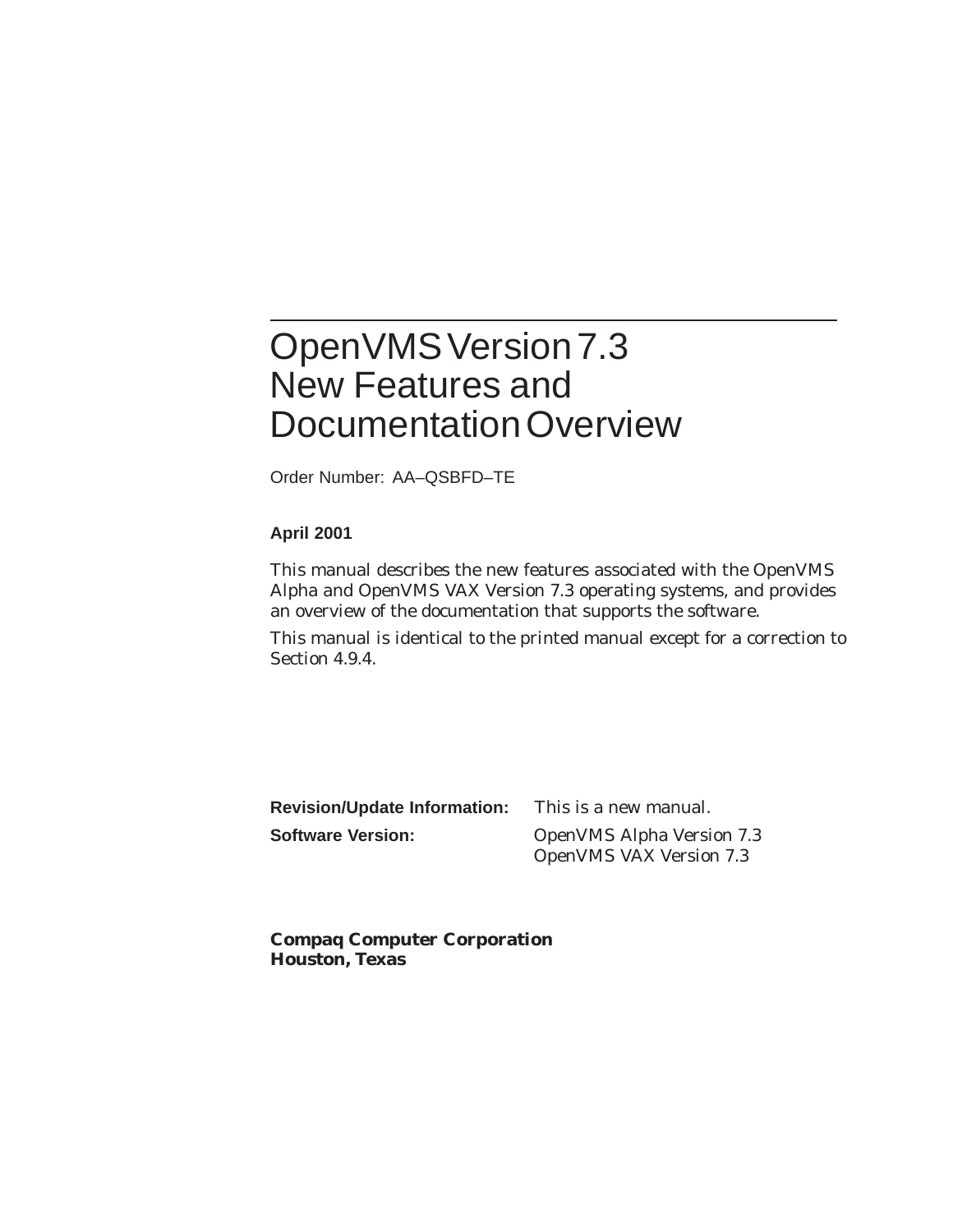© 2001 Compaq Computer Corporation

Compaq, AlphaServer, POLYCENTER, VAX, VMS, and the Compaq logo Registered in U.S. Patent and Trademark Office.

OpenVMS and Tru64 are trademarks of Compaq Information Technologies Group, L.P. in the United States and other countries.

UNIX and X/Open are trademarks of The Open Group in the United States and other countries.

All other product names mentioned herein may be trademarks of their respective companies.

Confidential computer software. Valid license from Compaq required for possession, use, or copying. Consistent with FAR 12.211 and 12.212, Commercial Computer Software, Computer Software Documentation, and Technical Data for Commercial Items are licensed to the U.S. Government under vendor's standard commercial license.

Compaq shall not be liable for technical or editorial errors or omissions contained herein. The information in this document is provided "as is" without warranty of any kind and is subject to change without notice. The warranties for Compaq products are set forth in the express limited warranty statements accompanying such products. Nothing herein should be construed as constituting an additional warranty.

ZK6620

The Compaq *OpenVMS* documentation set is available on CD-ROM.

This document was prepared using DECdocument, Version 3.3-1b.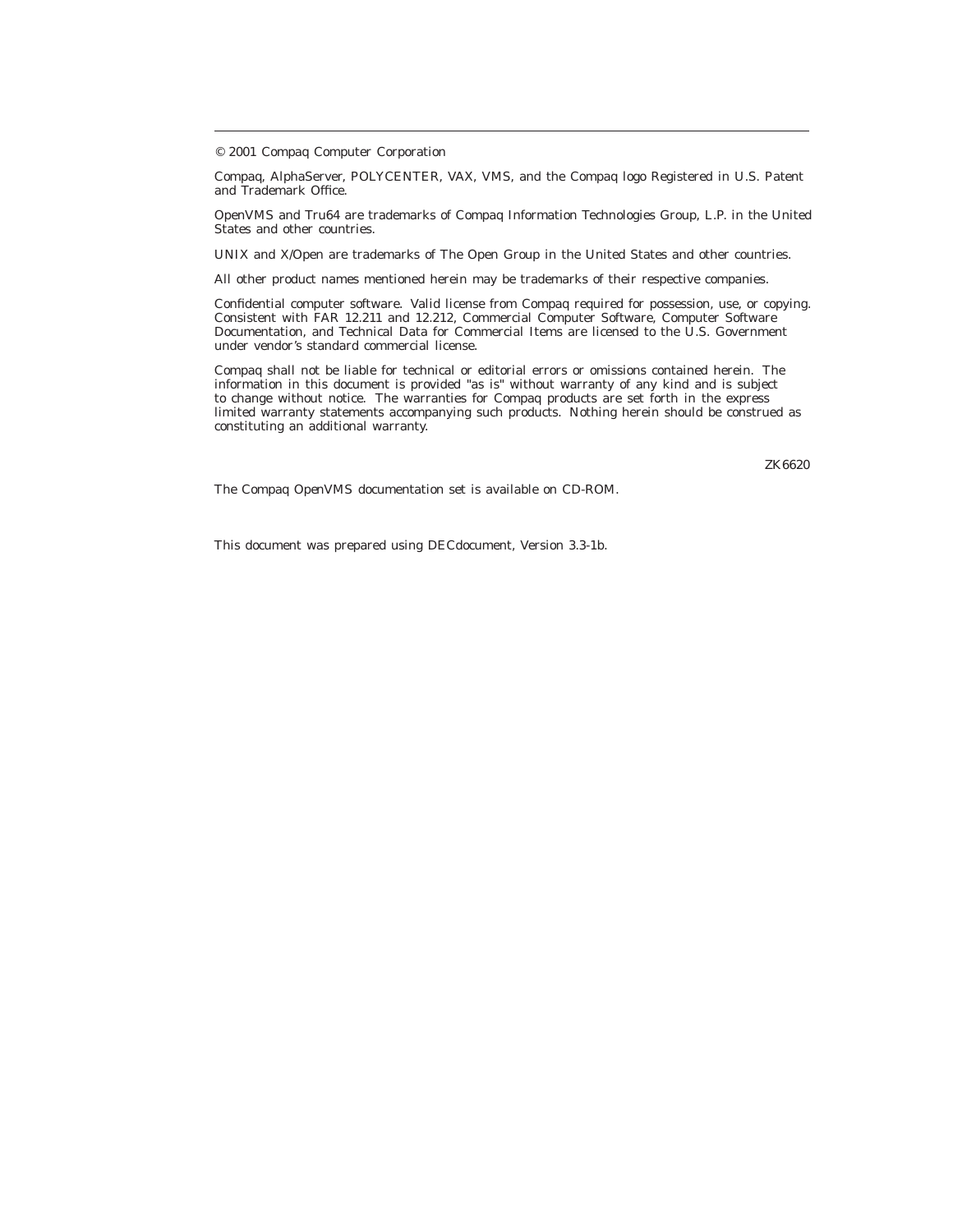# **Contents**

|              |                                                                                |                                                                                                                                                                                                                                                                                                                                                                                                                                                                                                      | ix                                                                                                         |
|--------------|--------------------------------------------------------------------------------|------------------------------------------------------------------------------------------------------------------------------------------------------------------------------------------------------------------------------------------------------------------------------------------------------------------------------------------------------------------------------------------------------------------------------------------------------------------------------------------------------|------------------------------------------------------------------------------------------------------------|
|              |                                                                                | <b>Part I OpenVMS Version 7.3 New Features</b>                                                                                                                                                                                                                                                                                                                                                                                                                                                       |                                                                                                            |
| 1.           |                                                                                | <b>Summary of OpenVMS Version 7.3 New Features</b>                                                                                                                                                                                                                                                                                                                                                                                                                                                   |                                                                                                            |
| $\mathbf{2}$ |                                                                                | <b>Compaq OpenVMS e-Business Features</b>                                                                                                                                                                                                                                                                                                                                                                                                                                                            |                                                                                                            |
|              | 2.1<br>2.2<br>2.3<br>2.4<br>2.5<br>2.6<br>2.7<br>2.8<br>2.9                    | Compaq Secure Web Server for OpenVMS Alpha<br>Compaq Java 2 SDK, Standard Edition, for OpenVMS Alpha<br>Compaq Fast Virtual Machine (Fast VM) for the Java 2 Platform<br>Attunity Connect "On Platform" Package<br>Compaq Enterprise Directory Services for e-Business<br>Reliable Transaction Router (RTR)                                                                                                                                                                                          | $2 - 2$<br>$2 - 2$<br>$2 - 2$<br>$2 - 2$<br>$2 - 2$<br>$2 - 3$<br>$2 - 3$<br>$2 - 3$<br>$2 - 3$            |
| 3            |                                                                                | <b>General User Features</b>                                                                                                                                                                                                                                                                                                                                                                                                                                                                         |                                                                                                            |
|              | 3.1<br>3.2<br>3.3<br>3.4                                                       |                                                                                                                                                                                                                                                                                                                                                                                                                                                                                                      | $3 - 1$<br>$3 - 3$<br>$3 - 3$<br>$3 - 4$                                                                   |
| 4            |                                                                                | <b>System Management Features</b>                                                                                                                                                                                                                                                                                                                                                                                                                                                                    |                                                                                                            |
|              | 4.1<br>4.1.1<br>4.1.2                                                          | OpenVMS Support for New AlphaServer GS Series Systems<br>OpenVMS Support for Hard and Soft Partitions<br>OpenVMS Resource Affinity Domain (RAD) Support for                                                                                                                                                                                                                                                                                                                                          | $4 - 1$<br>$4 - 1$<br>$4 - 1$                                                                              |
|              | 4.1.3<br>4.2<br>4.3<br>4.4<br>4.4.1<br>4.4.2<br>4.4.3<br>4.4.4<br>4.4.5<br>4.5 | OpenVMS Support for CPU Online Replace<br>Automatic Setting of Daylight Savings Time<br>Class Scheduler for CPU Scheduling<br>Dedicated CPU Lock Manager (Alpha)<br>Implementing the Dedicated CPU Lock Manager<br>Enabling the Dedicated CPU Lock Manager<br>Using the Dedicated CPU Lock Manager With Affinity<br>Using the Dedicated CPU Lock Manager with Fast Path Devices<br>Using the Dedicated CPU Lock Manager on the AlphaServer GS<br>OpenVMS Enterprise Directory for e-Business (Alpha) | $4 - 2$<br>$4 - 2$<br>$4 - 2$<br>$4 - 4$<br>$4 - 4$<br>$4 - 4$<br>$4 - 5$<br>$4 - 5$<br>$4 - 6$<br>$4 - 6$ |
|              | 4.6                                                                            |                                                                                                                                                                                                                                                                                                                                                                                                                                                                                                      | $4 - 7$                                                                                                    |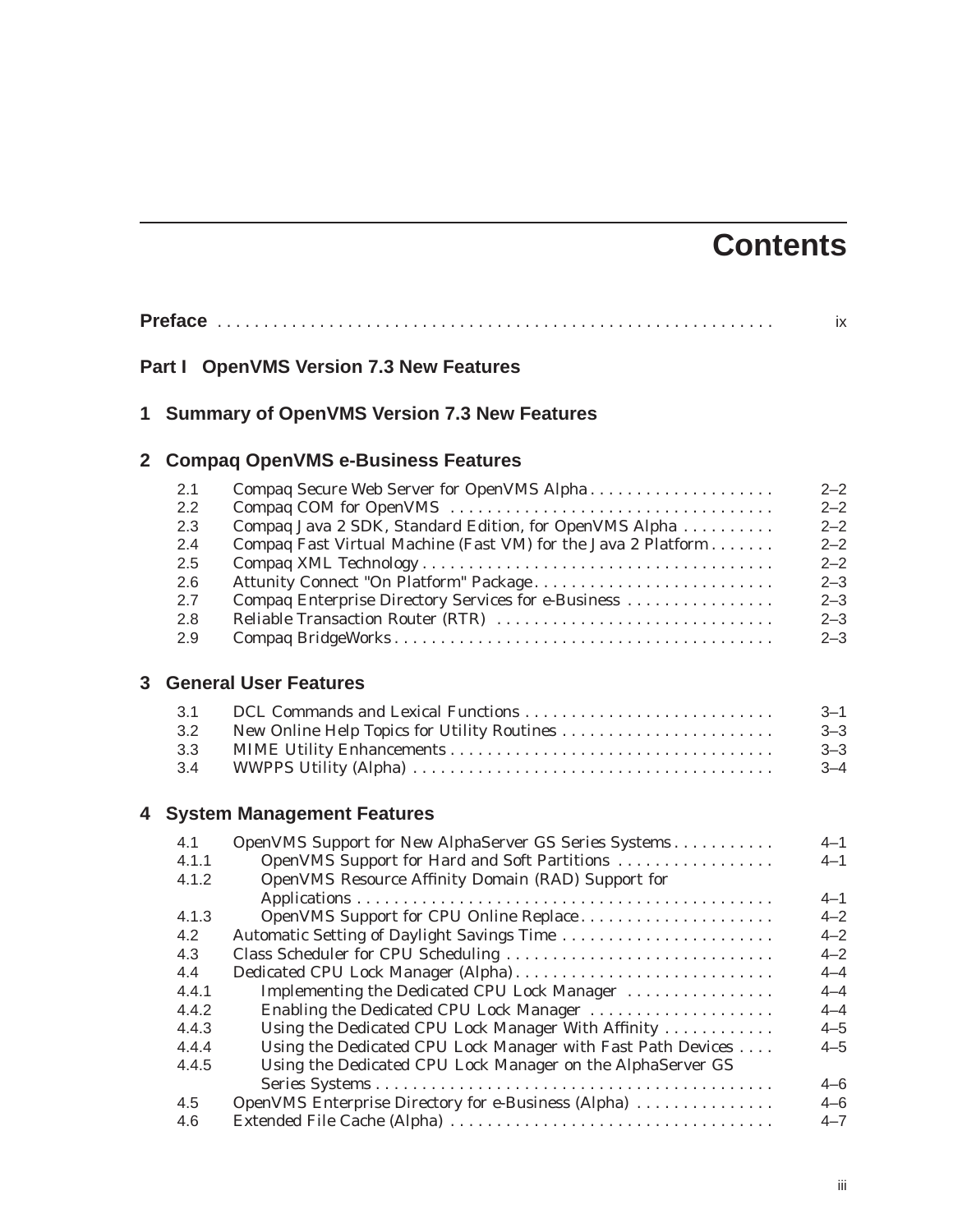| 4.7      | /ARB_SUPPORT Qualifier Added to INSTALL Utility (Alpha)         | $4 - 7$  |
|----------|-----------------------------------------------------------------|----------|
| 4.8      |                                                                 | $4 - 7$  |
| 4.9      |                                                                 | $4 - 8$  |
| 4.9.1    | Clusterwide Intrusion Detection                                 | $4 - 8$  |
| 4.9.2    | Fast Path for SCSI and Fibre Channel (Alpha)                    | $4 - 9$  |
| 4.9.3    | Floppy Disks Served in an OpenVMS Cluster System (Alpha)        | $4 - 9$  |
| 4.9.4    | New Fibre Channel Support (Alpha)                               | $4 - 9$  |
| 4.9.4.1  | New Fibre Channel Tape Support (Alpha)                          | $4 - 10$ |
| 4.9.5    |                                                                 | $4 - 10$ |
| 4.9.5.1  |                                                                 | $4 - 11$ |
| 4.9.5.2  | New Error Message About Packet Loss                             | $4 - 11$ |
| 4.9.6    | Warranted and Migration Support                                 | $4 - 12$ |
| 4.10     | OpenVMS SMP Performance Improvements (Alpha)                    | $4 - 12$ |
| 4.11     | New SYSMAN Commands and Qualifiers                              | $4 - 14$ |
| 4.12     |                                                                 | $4 - 15$ |
| 4.12.1   |                                                                 | $4 - 15$ |
| 4.12.2   |                                                                 | $4 - 15$ |
| 4.12.3   |                                                                 | $4 - 15$ |
| 4.12.4   |                                                                 | $4 - 15$ |
| 4.12.5   | LCKMGR_MODE (Alpha)                                             | $4 - 16$ |
| 4.12.6   |                                                                 | $4 - 16$ |
| 4.12.7   |                                                                 | $4 - 16$ |
| 4.12.8   |                                                                 | $4 - 17$ |
| 4.12.9   |                                                                 | $4 - 17$ |
| 4.12.10  | VCC_MAX_IO_SIZE (Alpha)                                         | $4 - 17$ |
| 4.12.11  | VCC_READAHEAD (Alpha)                                           | $4 - 17$ |
| 4.12.12  |                                                                 | $4 - 18$ |
| 4.12.13  |                                                                 | $4 - 18$ |
| 4.12.14  |                                                                 | $4 - 19$ |
| 4.12.15  |                                                                 | $4 - 19$ |
| 4.13     | Volume Shadowing for OpenVMS                                    | $4 - 19$ |
| 4.13.1   | Minicopy in Compaq Volume Shadowing for OpenVMS (Alpha)         | $4 - 20$ |
| 4.13.2   | New Volume Shadowing Features for Multiple-Site OpenVMS Cluster |          |
|          |                                                                 | $4 - 21$ |
| 4.13.2.1 | How to Use the New DISMOUNT and SET Command                     |          |
|          |                                                                 | $4 - 24$ |
| 4.13.3   | Using INITIALIZE/SHADOW/ERASE to Streamline the Formation of    |          |
|          |                                                                 | $4 - 25$ |
|          |                                                                 |          |

## **5 Programming Features**

| 5.1                                                                     | $5 - 1$ |
|-------------------------------------------------------------------------|---------|
| 3X-DAPBA-FA and 3X-DAPCA-FA ATM LAN Adapters (Alpha)<br>5.2             | $5 - 2$ |
| 5.3                                                                     | $5 - 2$ |
| 5.4                                                                     | $5 - 2$ |
| 5.4.1<br>Strptime Function Is XPG5-Compliant                            | $5 - 2$ |
| Limitation of Eight Nested Directory Levels Was Lifted (Alpha)<br>5.4.2 | $5 - 3$ |
| Improved Support for Extended File Specifications (Alpha)<br>5.4.3      | $5 - 3$ |
| 5.4.3.1<br>Compaq C RTL Supports Case Preservation in File Names        | $5 - 3$ |
| Most C RTL Functions Now Accept Long OpenVMS File Names<br>5.4.3.2      |         |
|                                                                         | $5 - 3$ |
| Compaq C RTL Supports Exact Case Argy Arguments (Alpha)<br>5.4.4        | $5 - 4$ |
| Compaq C RTL Can Implicitly Open Files for Shared Access<br>5.4.5       | $5 - 4$ |
| Alternate Way of Translating UNIX File Specifications<br>5.4.6          | $5 - 5$ |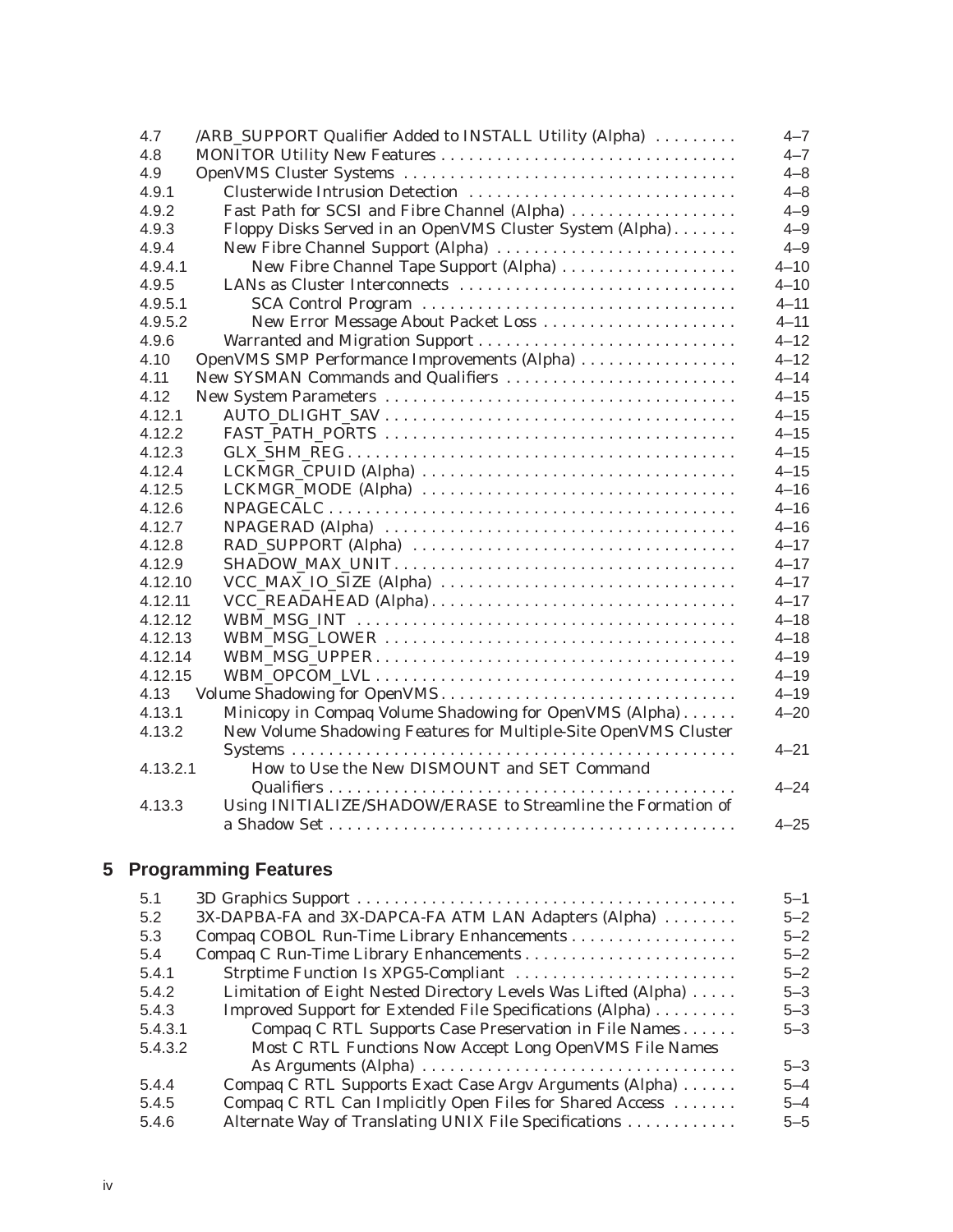| 5.4.7     |                                                       | $5 - 5$  |
|-----------|-------------------------------------------------------|----------|
| 5.5       | Fortran Support for 64-Bit Address (Alpha)            | $5 - 5$  |
| 5.6       |                                                       | $5 - 5$  |
| 5.7       |                                                       | $5 - 6$  |
| 5.8       | Multiprocess Debugging (Alpha)                        | $5 - 7$  |
| 5.9       | Performance Application Programming Interface (API)   | $5 - 8$  |
| 5.10      | POLYCENTER Software Installation Utility Enhancements | $5 - 8$  |
| 5.11      | New Process Dump Tools (Alpha)                        | $5 - 8$  |
| 5.11.1    | DCL ANALYZE/PROCESS_DUMP Command                      | $5 - 9$  |
| 5.11.2    | Debugger ANALYZE/PROCESS_DUMP Command                 | $5 - 9$  |
| 5.11.3    |                                                       | $5 - 9$  |
| 5.11.4    | Analyzing Process Dumps on Different Systems          | $5 - 10$ |
| 5.11.5    |                                                       | $5 - 10$ |
| 5.11.6    | Process Dumps: Security and Diskquota Guidelines      | $5 - 10$ |
|           |                                                       | $5 - 11$ |
| 5.11.6.1  |                                                       | $5 - 11$ |
| 5.11.6.2  | Privileged Users and Process Dumps                    |          |
| 5.11.6.3  | Nonprivileged Users and Process Dumps                 | $5 - 11$ |
| 5.11.6.4  |                                                       | $5 - 11$ |
| 5.12      |                                                       | $5 - 12$ |
| 5.12.1    | RMS Locking Performance Enhancements (Alpha)          | $5 - 12$ |
| 5.12.1.1  | RMS Global Buffer Read-Mode Locking                   | $5 - 12$ |
| 5.12.1.2  |                                                       | $5 - 13$ |
| 5.12.2    | Record Locking Options to Control Deadlock Detection  | $5 - 15$ |
| 5.13      |                                                       | $5 - 16$ |
| 5.13.1    |                                                       | $5 - 16$ |
| 5.14      | Alpha SDA Commands, Parameters, and Qualifiers        | $5 - 17$ |
| 5.14.1    |                                                       | $5 - 17$ |
| 5.14.1.1  |                                                       | $5 - 17$ |
| 5.14.1.2  |                                                       | $5 - 18$ |
| 5.14.1.3  |                                                       | $5 - 19$ |
| 5.14.1.4  |                                                       | $5 - 19$ |
| 5.14.1.5  |                                                       | $5 - 20$ |
| 5.14.1.6  |                                                       | $5 - 20$ |
| 5.14.2    | New Parameters and Qualifiers for Existing Commands   | $5 - 20$ |
| 5.14.2.1  |                                                       | $5 - 21$ |
| 5.14.2.2  |                                                       | $5 - 21$ |
| 5.14.2.3  |                                                       | $5 - 21$ |
| 5.14.2.4  |                                                       | $5 - 21$ |
| 5.14.2.5  |                                                       | $5 - 22$ |
| 5.14.2.6  |                                                       | $5 - 22$ |
| 5.14.2.7  |                                                       | $5 - 22$ |
| 5.14.2.8  |                                                       | $5 - 22$ |
| 5.14.2.9  |                                                       | $5 - 22$ |
| 5.14.2.10 |                                                       | $5 - 23$ |
| 5.14.2.11 |                                                       | $5 - 24$ |
|           |                                                       | $5 - 24$ |
| 5.14.2.12 |                                                       |          |
| 5.14.2.13 |                                                       | $5 - 24$ |
| 5.15      | New SDA Commands for the Spinlock Tracing Utility     | $5 - 24$ |
| 5.15.1    |                                                       | $5 - 24$ |
| 5.15.2    |                                                       | $5 - 24$ |
| 5.15.3    |                                                       | $5 - 25$ |
| 5.15.4    |                                                       | $5 - 25$ |
| 5.15.5    |                                                       | $5 - 26$ |
| 5.15.6    |                                                       | $5 - 26$ |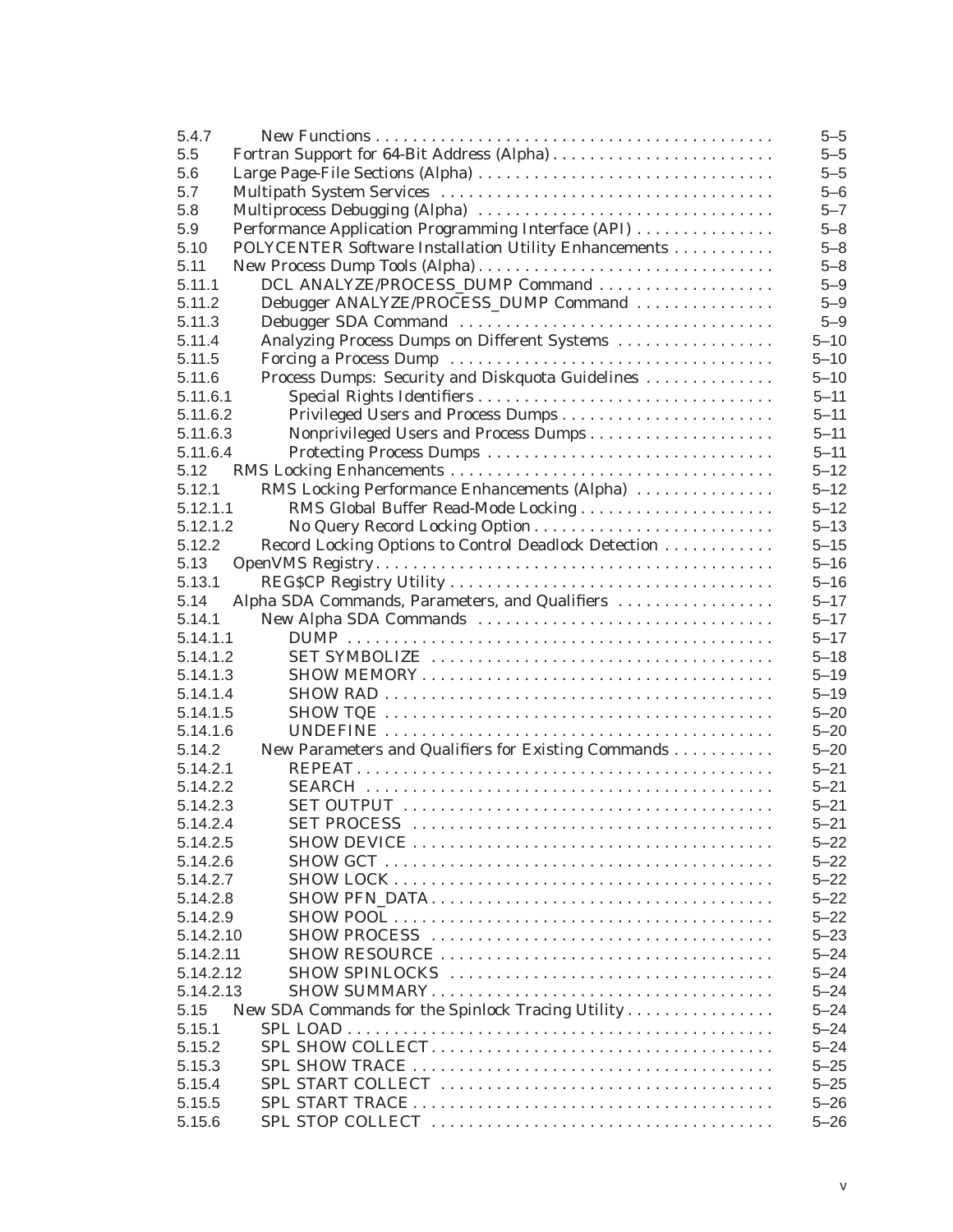| 5.15.7 |                                                                        | $5 - 26$ |
|--------|------------------------------------------------------------------------|----------|
| 5.15.8 |                                                                        | $5 - 26$ |
|        |                                                                        | $5 - 27$ |
|        | 5.17 TCP/IP Files for SDA READ Command That Contain Global Symbols and |          |
|        |                                                                        | $5 - 28$ |
|        | 5.18 Visual Threads Version 2.1 (Alpha)                                | $5 - 29$ |

#### **6 Associated Products Features**

|                                                      | $6 - 1$                                                                                                                                                                                                                                            |
|------------------------------------------------------|----------------------------------------------------------------------------------------------------------------------------------------------------------------------------------------------------------------------------------------------------|
|                                                      | $6 - 2$                                                                                                                                                                                                                                            |
|                                                      | $6 - 2$                                                                                                                                                                                                                                            |
|                                                      | $6 - 3$                                                                                                                                                                                                                                            |
|                                                      | $6 - 3$                                                                                                                                                                                                                                            |
|                                                      | $6 - 3$                                                                                                                                                                                                                                            |
|                                                      | $6 - 3$                                                                                                                                                                                                                                            |
|                                                      | $6 - 3$                                                                                                                                                                                                                                            |
| Enterprise Capacity and Performance (ECP)            | $6 - 4$                                                                                                                                                                                                                                            |
|                                                      | $6 - 4$                                                                                                                                                                                                                                            |
| ECP Performance Analyzer for OpenVMS Version 5.4     | $6 - 4$                                                                                                                                                                                                                                            |
|                                                      | $6 - 5$                                                                                                                                                                                                                                            |
| New DCL Command KERBEROS                             | $6 - 5$                                                                                                                                                                                                                                            |
|                                                      | $6 - 5$                                                                                                                                                                                                                                            |
| Compaq PATHWORKS V6.0D for OpenVMS (Advanced Server) | $6 - 6$                                                                                                                                                                                                                                            |
|                                                      | $6 - 6$                                                                                                                                                                                                                                            |
|                                                      | $6 - 7$                                                                                                                                                                                                                                            |
|                                                      | $6 - 7$                                                                                                                                                                                                                                            |
| TCP/IP Services for OpenVMS Documentation            | $6 - 8$                                                                                                                                                                                                                                            |
|                                                      | Compaq Advanced Server V7.3 for OpenVMS (Alpha)<br>Compaq DECwindows Motif for OpenVMS<br>Compaq DCE Remote Procedure Call (RPC)<br>New Ethernet Device Support<br>DECram for OpenVMS Version 3.0 (Alpha)<br>ECP Collector for OpenVMS Version 5.4 |

## **Part II Overview of OpenVMS Documentation**

## **7 OpenVMS Documentation Overview**

| 7.1 | OpenVMS Documentation Changes |  |
|-----|-------------------------------|--|
|     |                               |  |

### **8 OpenVMS Printed and Online Documentation**

| 8.1   |                                              | $8 - 1$ |
|-------|----------------------------------------------|---------|
| 8.1.1 |                                              | $8 - 1$ |
| 8.1.2 |                                              | $8 - 2$ |
| 8.1.3 | Documentation for System Integrated Products | $8 - 4$ |
| 8.1.4 |                                              | $8 - 4$ |
| 8.2   |                                              | $8 - 4$ |
| 8.2.1 |                                              | $8 - 4$ |
| 8.2.2 |                                              | $8 - 5$ |
| 8.3   | Online Documentation on the OpenVMS Web Site | $8 - 5$ |
| 8.4   |                                              | $8 - 5$ |
|       |                                              |         |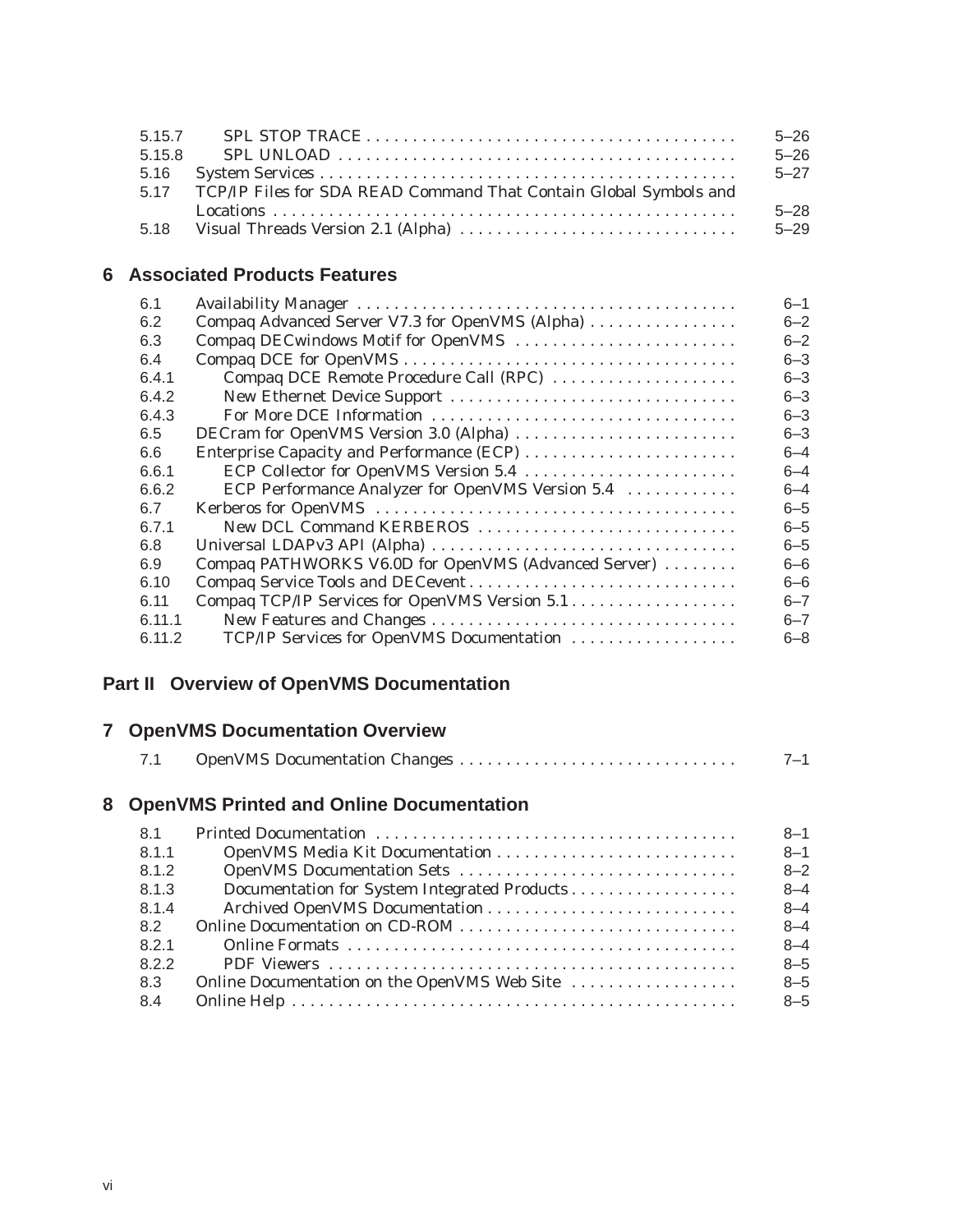## **9 Descriptions of OpenVMS Manuals**

| 9.1   | $9 - 1$ |
|-------|---------|
| 9.2   | $9 - 1$ |
| 9.2.1 | $9 - 1$ |
| 9.2.2 | $9 - 2$ |
| 9.3   | $9 - 7$ |
| 9.4   | $9 - 7$ |
| 9.5   | $9 - 7$ |

## **Index**

## **Figures**

| 4–1 |                                                  | $4 - 20$ |
|-----|--------------------------------------------------|----------|
| 4–2 | Member Returned to the Shadow Set (Virtual Unit) | $4 - 20$ |

#### **Tables**

| $1 - 1$ | Summary of OpenVMS VAX and OpenVMS Alpha Version 7.3          |          |
|---------|---------------------------------------------------------------|----------|
|         |                                                               | $1 - 3$  |
| $4 - 1$ | SYSMAN command: class_schedule                                | $4 - 3$  |
| $4 - 2$ | OpenVMS Cluster Warranted and Migration Support               | $4 - 12$ |
| $5 - 1$ |                                                               | $5 - 8$  |
| $5 - 2$ | Methods Available for Specifying No Query Record Locking      | $5 - 14$ |
| $5 - 3$ | Qualifiers for the SPL SHOW TRACE Command                     | $5 - 25$ |
| $5 - 4$ | Qualifiers for the SPL START COLLECT Command                  | $5 - 25$ |
| $5 - 5$ | Qualifiers for the SPL START TRACE Command                    | $5 - 26$ |
| $5 - 6$ | Modules Containing Global Symbols and Data Structures Used by |          |
|         |                                                               | $5 - 28$ |
| $5 - 7$ | Modules Defining Global Locations Within the Executive Image  | $5 - 29$ |
| $7 - 1$ | Changes to Documentation for OpenVMS Version 7.3              | $7 - 1$  |
| $8 - 1$ | OpenVMS Media Kit Manuals                                     | $8 - 1$  |
| $8 - 2$ | OpenVMS Full Documentation Set (QA-001AA-GZ.7.3)              | $8 - 2$  |
| $9 - 1$ | Archived OpenVMS Manuals                                      | $9 - 7$  |
| $9 - 2$ | Archived Networking Manuals and Installation Supplements      | $9 - 9$  |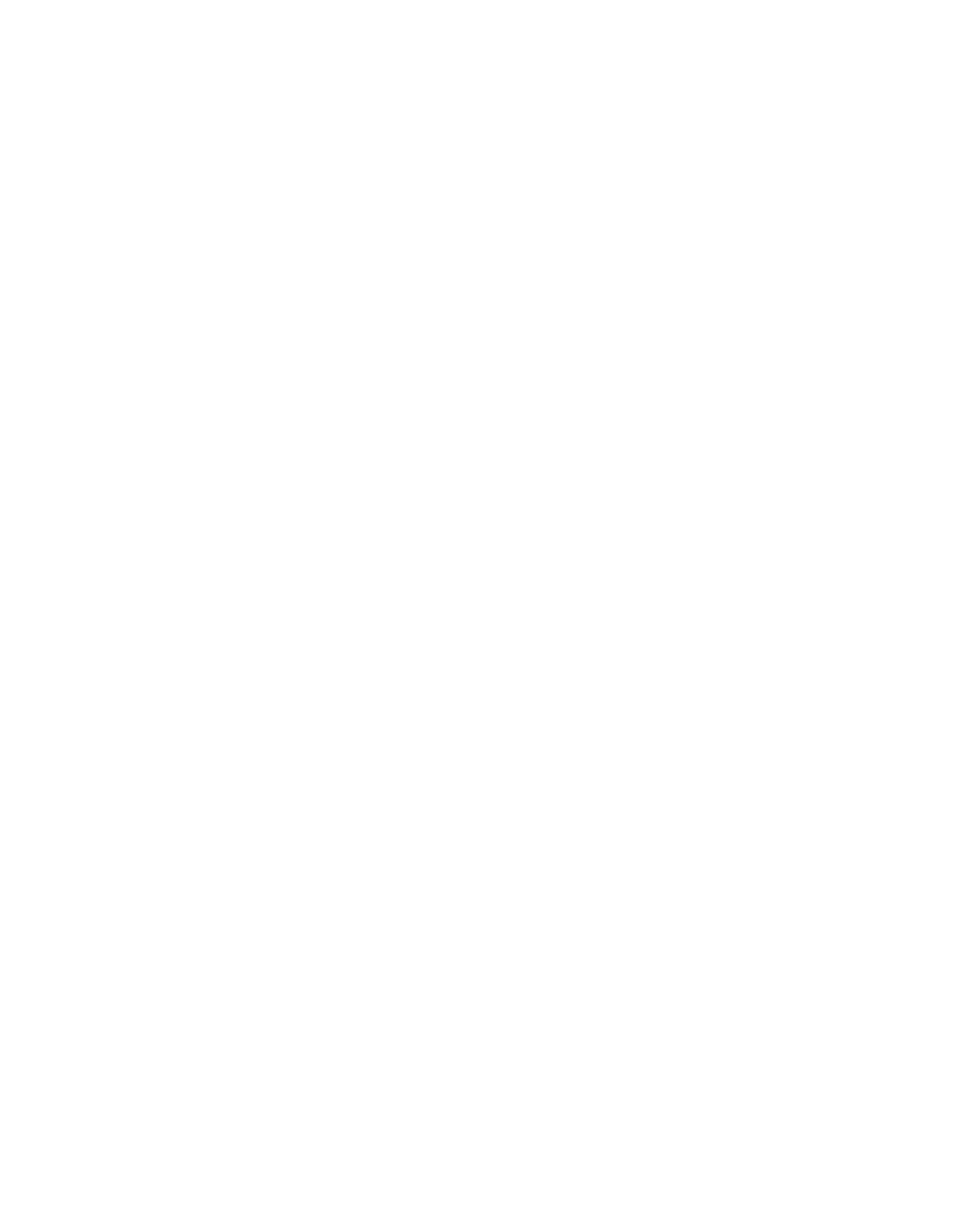## **Preface**

#### **Intended Audience**

This manual is intended for general users, system managers, and programmers who use the Compaq *OpenVMS* Operating System.

This document describes the new features related to Version 7.3 of the OpenVMS Alpha and OpenVMS VAX operating systems. For information about how some of the new features might affect your system, read the release notes before you install, upgrade, or use Version 7.3.

#### **Document Structure**

This manual contains the following parts and chapters:

- Part I, OpenVMS Version 7.3 New Features
	- Chapter 1 contains a summary of the new OpenVMS software features.
	- Chapter 2 provides information on the e-Business technologies that are included in the Compaq OpenVMS e-Business Infrastructure Package with OpenVMS Alpha Version 7.3.
	- Chapter 3 describes new features of interest to general users of the OpenVMS VAX and OpenVMS Alpha operating systems.
	- Chapter 4 describes new features that are applicable to the tasks  $\equiv$ performed by system managers.
	- $\sim$ Chapter 5 describes new features that support programming tasks.
	- Chapter 6 describes significant layered product new features.
- Part II, Overview of OpenVMS Documentation
	- Chapter 7 describes the OpenVMS documentation changes from the  $\frac{1}{2}$ previous version.
	- Chapter 8 describes how the documentation is delivered.
	- Chapter 9 describes each manual in the OpenVMS documentation set.

#### **Related Documents**

For additional information about OpenVMS products and services, access the following World Wide Web address:

http://www.openvms.compaq.com/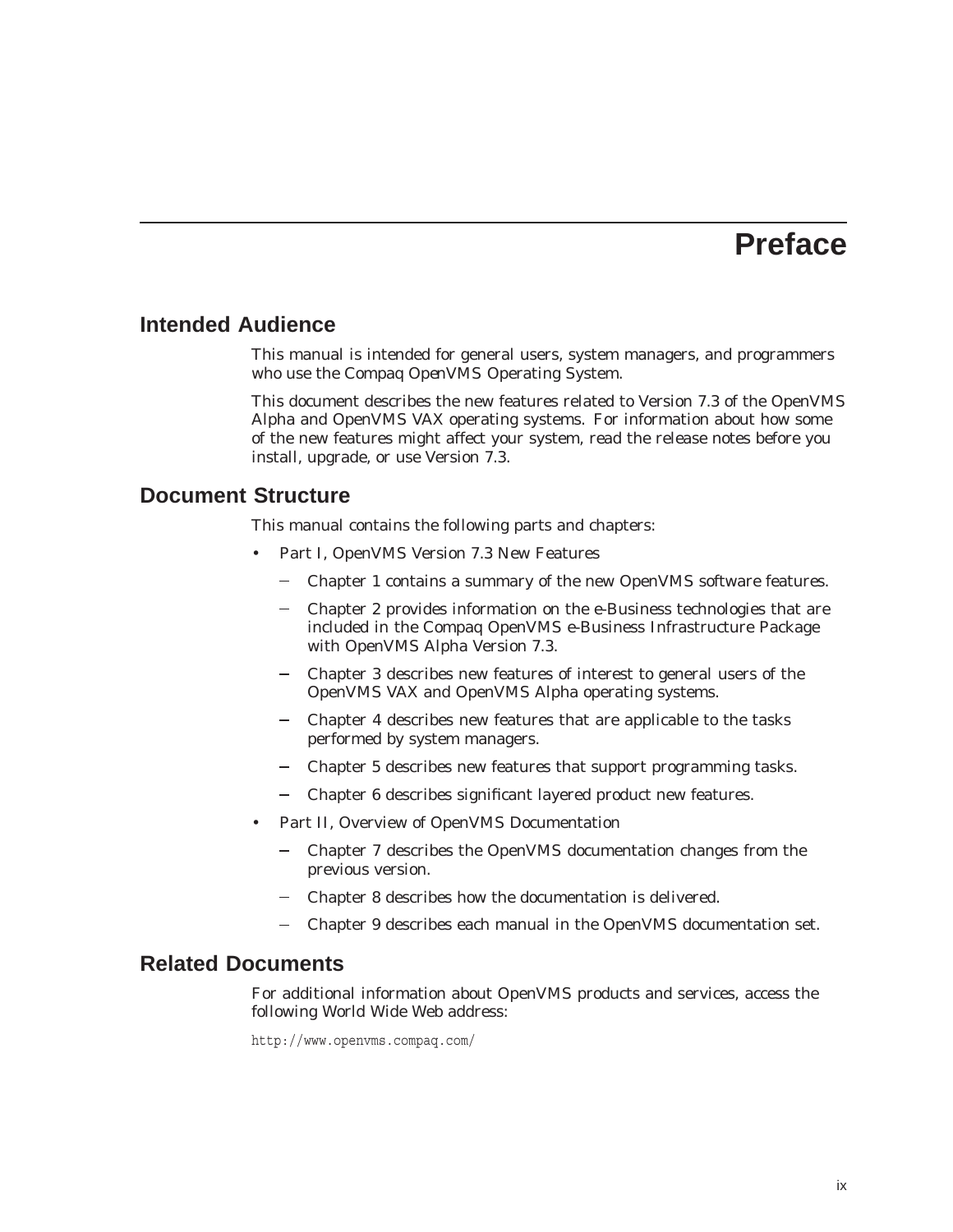## **Reader's Comments**

Compaq welcomes your comments on this manual. Please send comments to either of the following addresses:

| Internet | openvmsdoc@compaq.com                                                                                                            |
|----------|----------------------------------------------------------------------------------------------------------------------------------|
| Mail     | <b>Compaq Computer Corporation</b><br><b>OSSG Documentation Group, ZKO3-4/U08</b><br>110 Spit Brook Rd.<br>Nashua, NH 03062-2698 |

## **How To Order Additional Documentation**

Use the following World Wide Web address to order additional documentation:

http://www.openvms.compaq.com/

If you need help deciding which documentation best meets your needs, call 800-282-6672.

## **Conventions**

The following conventions are used in this manual:

| Ctrl/x           | A sequence such as $\frac{C \text{tr}}{X}$ indicates that you must hold down<br>the key labeled Ctrl while you press another key or a pointing<br>device button.                                                                                                                                                     |
|------------------|----------------------------------------------------------------------------------------------------------------------------------------------------------------------------------------------------------------------------------------------------------------------------------------------------------------------|
| PF1x             | A sequence such as PF1 x indicates that you must first press<br>and release the key labeled PF1 and then press and release<br>another key or a pointing device button.                                                                                                                                               |
| Return           | In examples, a key name enclosed in a box indicates that<br>you press a key on the keyboard. (In text, a key name is not<br>enclosed in a box.)                                                                                                                                                                      |
|                  | In the HTML version of this document, this convention appears<br>as brackets, rather than a box.                                                                                                                                                                                                                     |
|                  | A horizontal ellipsis in examples indicates one of the following<br>possibilities:                                                                                                                                                                                                                                   |
|                  | Additional optional arguments in a statement have been<br>omitted.                                                                                                                                                                                                                                                   |
|                  | The preceding item or items can be repeated one or more<br>times.                                                                                                                                                                                                                                                    |
|                  | Additional parameters, values, or other information can be<br>entered.                                                                                                                                                                                                                                               |
|                  | A vertical ellipsis indicates the omission of items from a code<br>example or command format; the items are omitted because<br>they are not important to the topic being discussed.                                                                                                                                  |
| $\left( \right)$ | In command format descriptions, parentheses indicate that you<br>must enclose the options in parentheses if you choose more<br>than one.                                                                                                                                                                             |
| $\Box$           | In command format descriptions, brackets indicate optional<br>elements. You can choose one, none, or all of the options.<br>(Brackets are not optional, however, in the syntax of a directory<br>name in an OpenVMS file specification or in the syntax of a<br>substring specification in an assignment statement.) |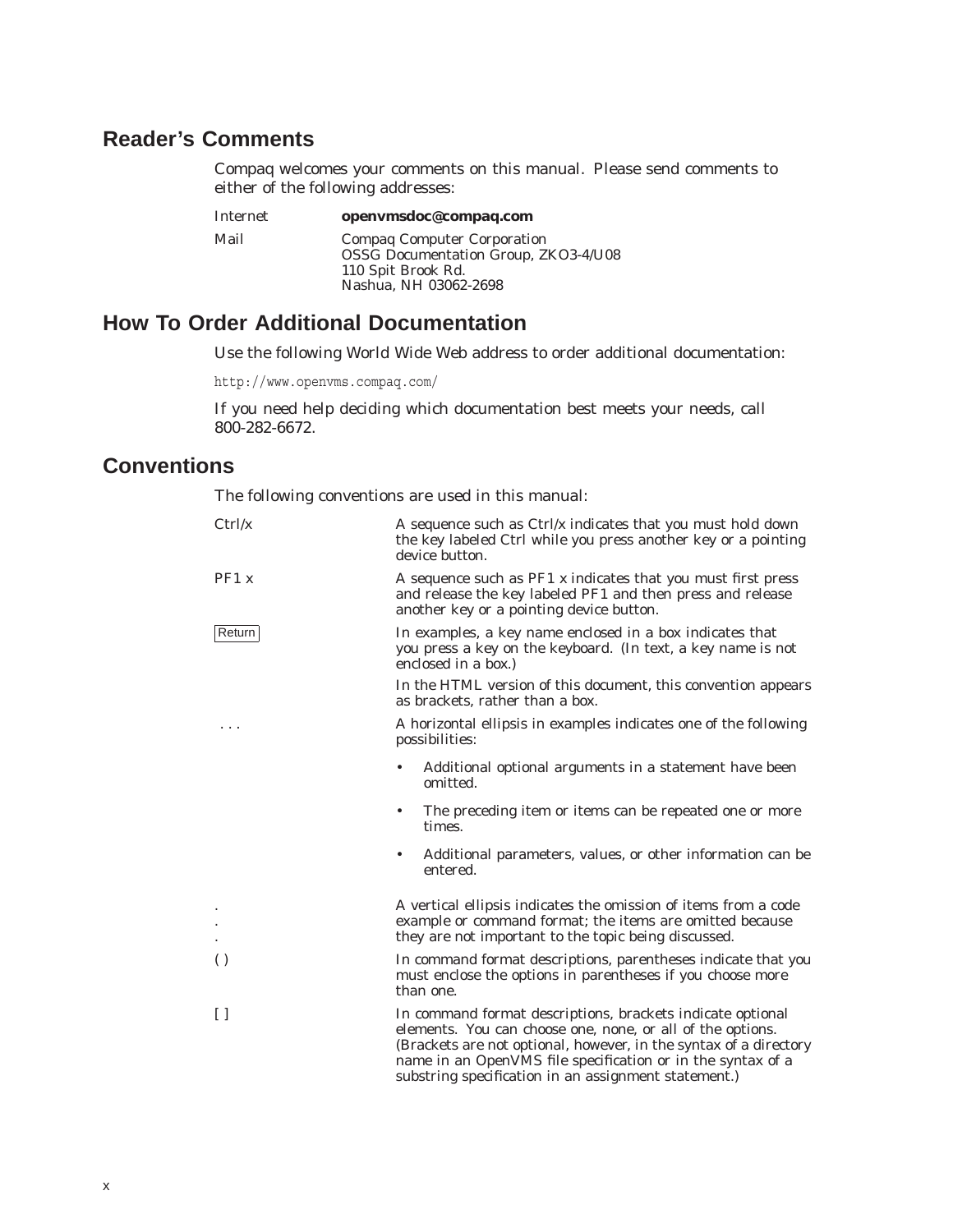| $[ \ ]$               | In command format descriptions, vertical bars separating<br>items inside brackets indicate that you choose one, none, or<br>more than one of the options.                                                                                                                                                                                    |
|-----------------------|----------------------------------------------------------------------------------------------------------------------------------------------------------------------------------------------------------------------------------------------------------------------------------------------------------------------------------------------|
| $\{\}$                | In command format descriptions, braces indicate required<br>elements; you must choose one of the options listed.                                                                                                                                                                                                                             |
| <b>bold</b> text      | This text style represents the introduction of a new term or the<br>name of an argument, an attribute, or a reason.                                                                                                                                                                                                                          |
|                       | In the HTML version of this Conventions table, this convention<br>appears as <i>italic text</i> .                                                                                                                                                                                                                                            |
| <i>italic</i> text    | Italic text indicates important information, complete titles<br>of manuals, or variables. Variables include information that<br>varies in system output (Internal error <i>number</i> ), in command<br>lines (/PRODUCER=name), and in command parameters in<br>text (where <i>dd</i> represents the predefined code for the device<br>type). |
| <b>UPPERCASE TEXT</b> | Uppercase text indicates a command, the name of a routine,<br>the name of a file, or the abbreviation for a system privilege.                                                                                                                                                                                                                |
| Monospace text        | Monospace type indicates code examples and interactive screen<br>displays.                                                                                                                                                                                                                                                                   |
|                       | In the C programming language, monospace type in text<br>identifies the following elements: keywords, the names<br>of independently compiled external functions and files,<br>syntax summaries, and references to variables or identifiers<br>introduced in an example.                                                                      |
|                       | In the HTML version of this Conventions table, this convention<br>appears as <i>italic text</i> .                                                                                                                                                                                                                                            |
|                       | A hyphen at the end of a command format description,<br>command line, or code line indicates that the command or<br>statement continues on the following line.                                                                                                                                                                               |
| numbers               | All numbers in text are assumed to be decimal unless<br>otherwise noted. Nondecimal radixes—binary, octal, or<br>hexadecimal—are explicitly indicated.                                                                                                                                                                                       |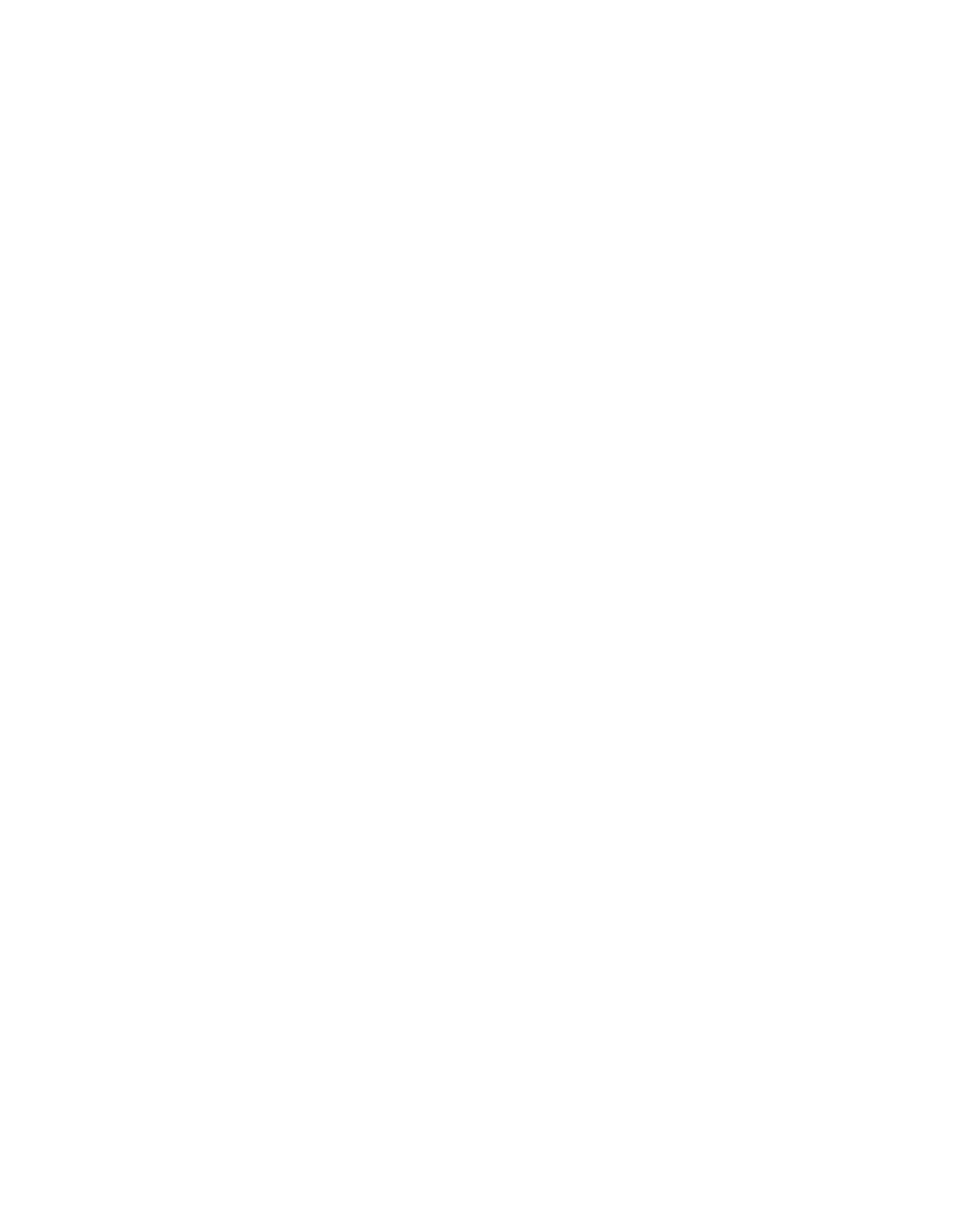# **Part I**

**OpenVMS Version 7.3 New Features**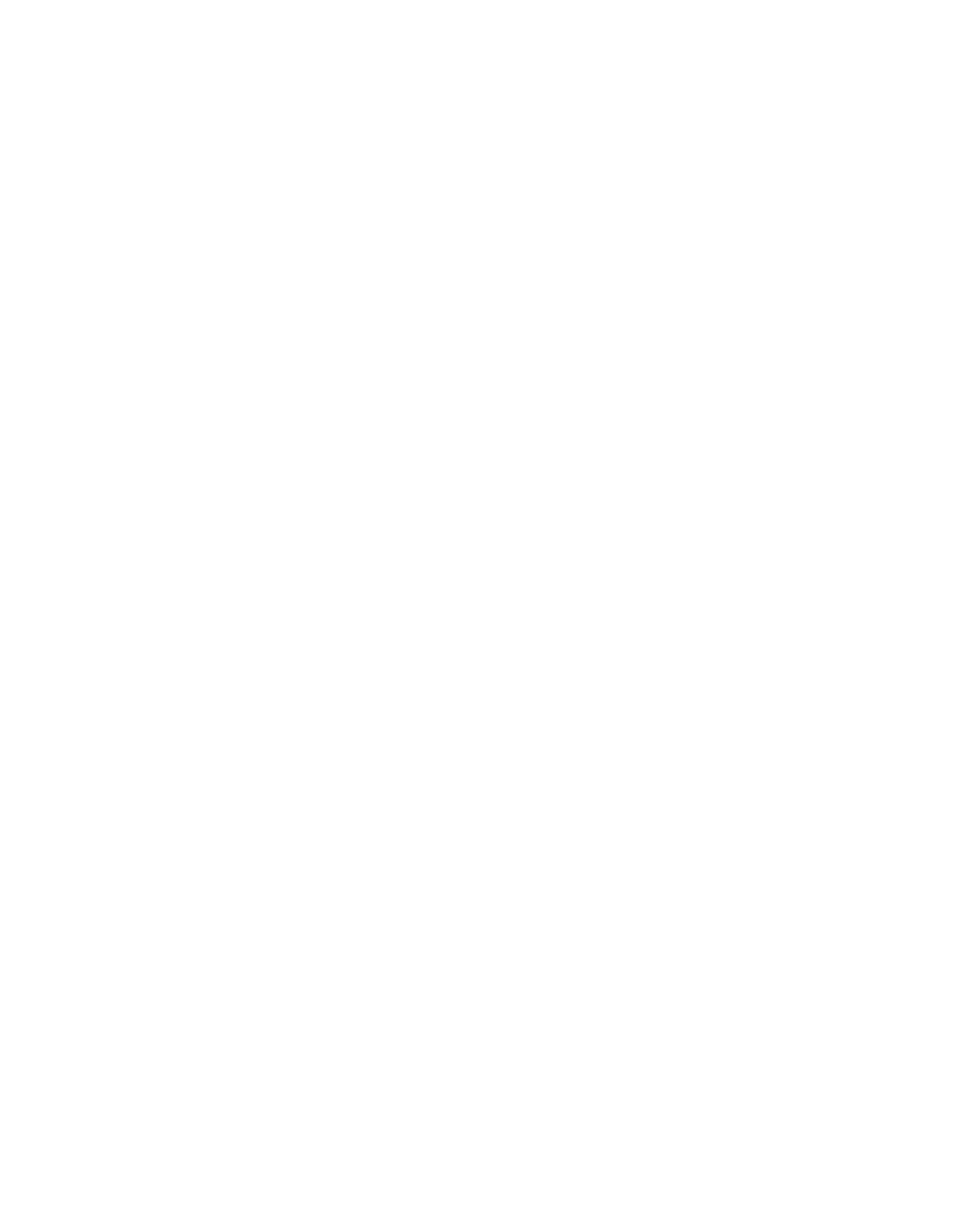**1**

# **Summary of OpenVMS Version 7.3 New Features**

Compaq OpenVMS Version 7.3 delivers the highest levels of availability, scalability, flexibility, performance, and security that are required for e-Business. With more than 20 years of proven reliability, OpenVMS continues to improve its availability and performance by including new technology into the base operating system and the OpenVMS Cluster software environment. The base infrastructure technologies needed to support e-Business applications are being incorporated into the OpenVMS license, so that OpenVMS is e-Business and Internet ready.

OpenVMS Version 7.3 new features include the following:

- Continuous improvement of OpenVMS availability
	- Improved disaster tolerant capabilities with ATM & Gigabit Ethernet as cluster interconnects because of their inherent high performance and long distance capabilities.
	- Greater system availability during backups with faster reintegration of shadow members after copies.
	- Enhanced OpenVMS support for the latest ENSA Storage offerings.
	- Greater serviceability for the new AlphaServer GS systems with CPU Online Replace.
- Higher system and application performance
	- Substantial application performance benefits can be realized with the new Extended File Cache.
	- Improved cluster, SMP and system performance through enhancements to RMS and the clusterwide Lock Manager, as well as FastPath support for Fibre Channel and SCSI storage architectures.
- Expanded OpenVMS security options
	- OpenVMS adds industry standard Kerberos Version 5 security, which allows OpenVMS applications to communicate and authenticate with Windows 2000 domains and UNIX platforms.
	- OpenVMS Intrusion Detection expands to be clusterwide, reducing chances of system break-ins.
- Expanded OpenVMS license includes new e-Business technologies
	- Compaq Secure Web Server for OpenVMS Alpha (based on Apache)
	- Compaq COM for OpenVMS
	- Compaq BridgeWorks
	- Extensible Markup Language API (XML parser)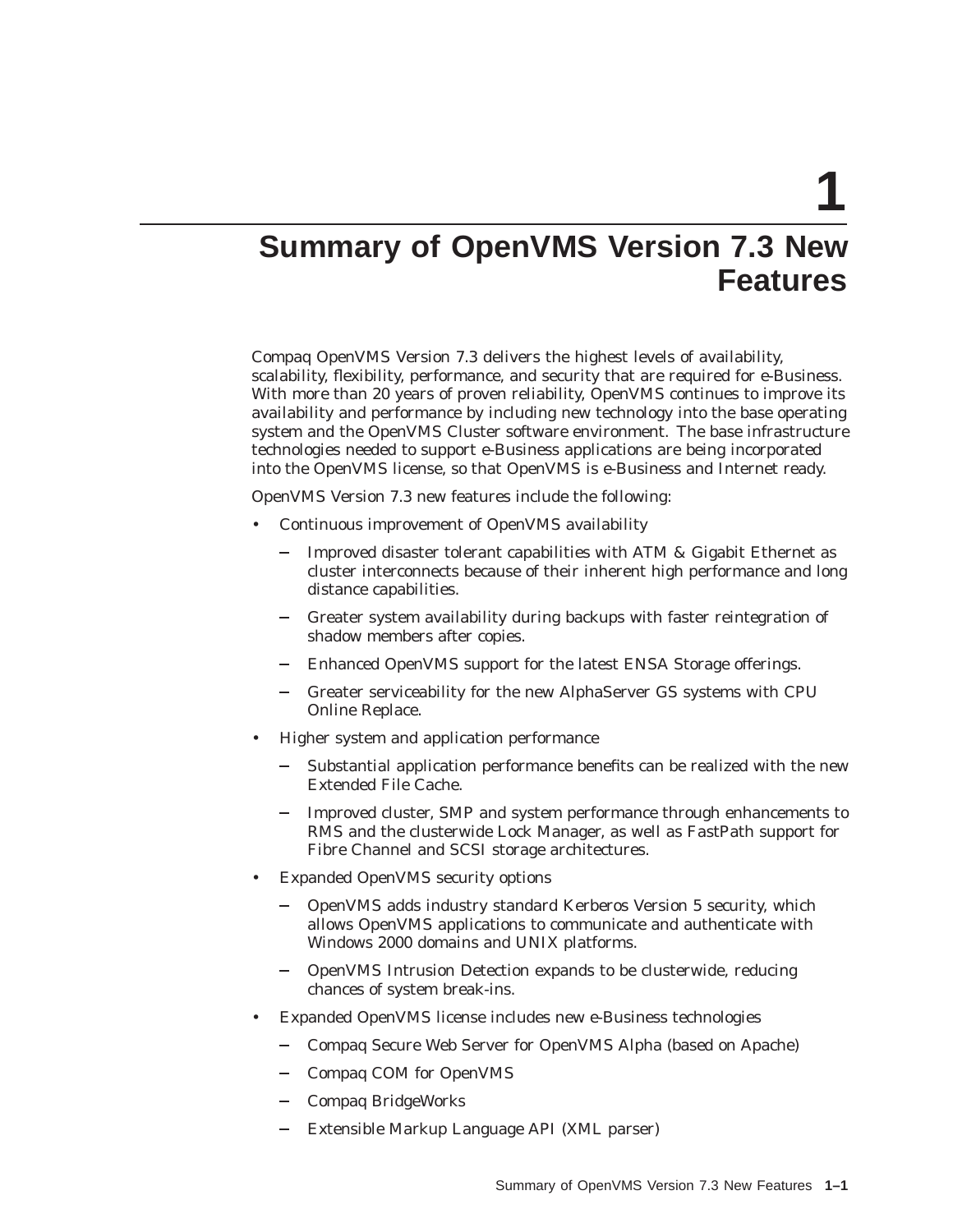- Java 2 SDK, Standard Edition
- Attunity Connect "On Platform Package" (native JDBC driver included)
- Reliable Transaction Router (RTR)
- OpenVMS Enterprise Directory for e-Business (X.500)

OpenVMS Version 7.3 includes all the capabilities of OpenVMS Version 7.2, OpenVMS Version 7.2-1, and the OpenVMS Version 7.2-1H1 hardware release.

Table 1–1 summarizes each feature provided by OpenVMS Alpha and OpenVMS VAX Version 7.3 and presents these features according to their functional component (e-Business, general user, system management, programming, or associated product).

New features that are available only on the OpenVMS Alpha platform are identified with the word Alpha in the summary table and in the section title. These features are not available on OpenVMS VAX systems. However, some of the OpenVMS Alpha features may be part of a mixed architecture cluster.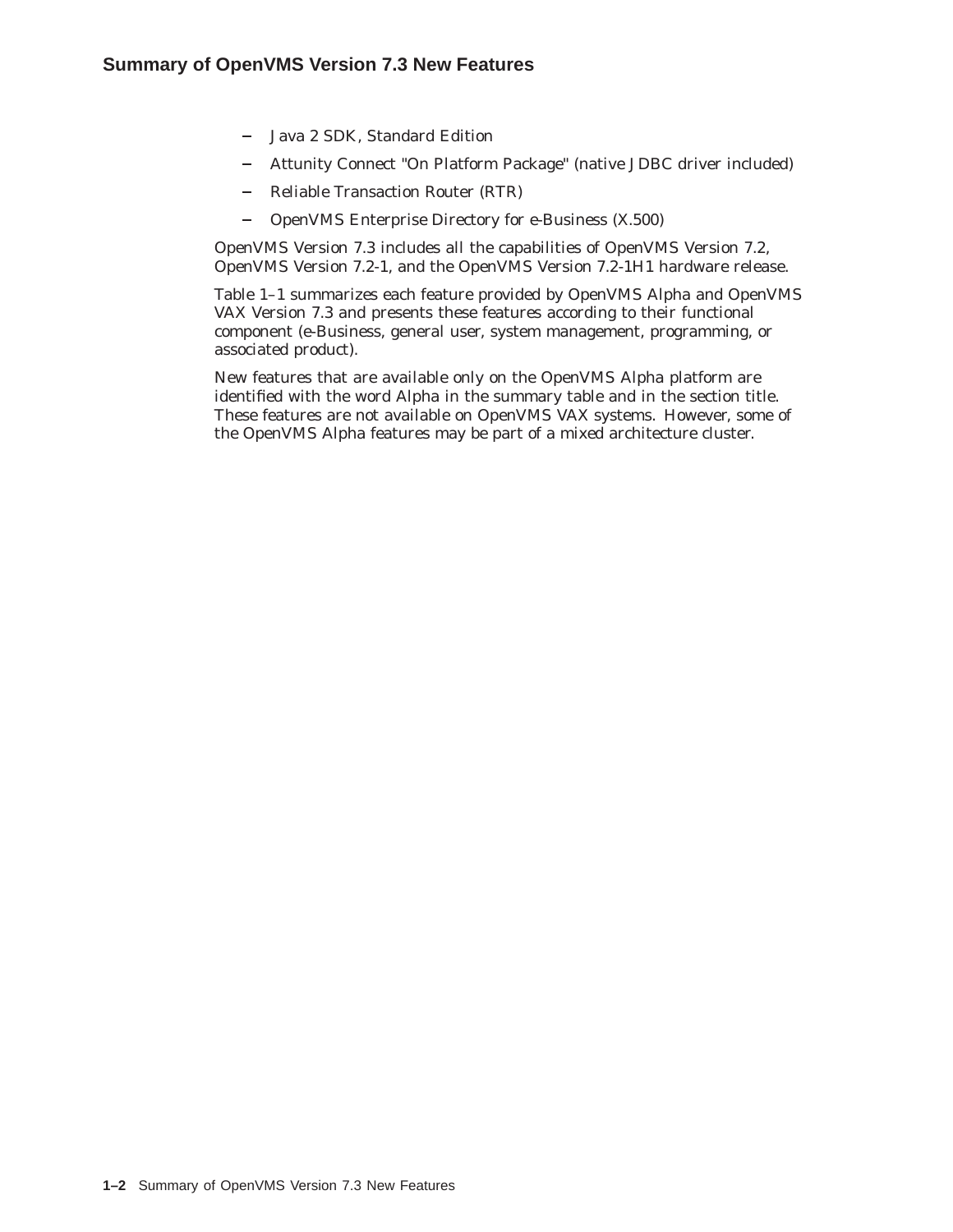| Compaq OpenVMS e-Business Infrastructure Package for OpenVMS Alpha Version 7.3 |                                                                                                                                                                                                                                                        |  |  |
|--------------------------------------------------------------------------------|--------------------------------------------------------------------------------------------------------------------------------------------------------------------------------------------------------------------------------------------------------|--|--|
| Compaq OpenVMS e-Business                                                      | This chapter provides information on the following e-Business<br>technologies that are included in the Compaq OpenVMS e-Business<br>Infrastructure Package with OpenVMS Alpha Version 7.3:                                                             |  |  |
|                                                                                | Compaq Secure Web Server for OpenVMS Alpha (based on Apache)                                                                                                                                                                                           |  |  |
|                                                                                | Compaq COM for OpenVMS<br>٠                                                                                                                                                                                                                            |  |  |
|                                                                                | Compaq Java 2 SDK, Standard Edition                                                                                                                                                                                                                    |  |  |
|                                                                                | Compaq Fast Virtual Machine (Fast VM) for the Java 2 Platform<br>on OpenVMS Alpha                                                                                                                                                                      |  |  |
|                                                                                | Compaq XML Technology<br>$\bullet$                                                                                                                                                                                                                     |  |  |
|                                                                                | <b>Attunity Connect "On Platform" Package</b><br>٠                                                                                                                                                                                                     |  |  |
|                                                                                | Compaq Enterprise Directory Services for e-Business<br>٠                                                                                                                                                                                               |  |  |
|                                                                                | Reliable Transaction Router (RTR)<br>٠                                                                                                                                                                                                                 |  |  |
|                                                                                | <b>Compaq Bridgeworks</b>                                                                                                                                                                                                                              |  |  |
|                                                                                | The Compaq OpenVMS e-Business Infrastructure Package provides key<br>Internet and e-Business software technology that enhances the base<br>OpenVMS Alpha operating system. These technologies are licensed<br>with the OpenVMS Alpha operating system. |  |  |
|                                                                                | <b>General User Features</b>                                                                                                                                                                                                                           |  |  |
| DCL commands                                                                   | Several DCL commands have been updated for Version 7.3.                                                                                                                                                                                                |  |  |
| Utility routines online help                                                   | As of Version 7.3, online help now includes all the OpenVMS utility<br>routines that are described in the OpenVMS Utility Routines Manual.                                                                                                             |  |  |
| <b>MIME</b> utility                                                            | The MIME utility has been enhanced with new commands and<br>qualifiers.                                                                                                                                                                                |  |  |
| OpenVMS Alpha firmware                                                         | The OpenVMS Version 7.3 CD-ROM package includes the Alpha<br>Systems Firmware Update Version 5.9 CD-ROM and Release Notes.<br>Please read the Release Notes before installing the firmware.                                                            |  |  |
| World-Wide PostScript Printing<br>Subsystem (Alpha)                            | WWPPS is a new utility that allows users to print text files in many<br>languages on generic PostScript printers that do not have resident<br>language fonts.                                                                                          |  |  |
|                                                                                | <b>System Management Features</b>                                                                                                                                                                                                                      |  |  |
| OpenVMS support for new<br>AlphaServer GS series systems                       | OpenVMS Version 7.3 provides support for Compaq's AlphaServer<br>GS80, GS160 and GS320 systems. This support includes:                                                                                                                                 |  |  |
|                                                                                | OpenVMS support for hard and soft partitions (Galaxy) on<br>٠<br>AlphaServer GS160 and GS320 systems                                                                                                                                                   |  |  |
|                                                                                | OpenVMS Resource Affinity Domain (RAD) support for applications<br>٠                                                                                                                                                                                   |  |  |
|                                                                                | <b>CPU Online Replace</b>                                                                                                                                                                                                                              |  |  |
| Automatic daylight savings time<br>change                                      | System parameter can be set to allow OpenVMS to automatically<br>change system time to and from Daylight Savings Time.                                                                                                                                 |  |  |
|                                                                                | (continued on next page)                                                                                                                                                                                                                               |  |  |

|  | Table 1–1 Summary of OpenVMS VAX and OpenVMS Alpha Version 7.3 Software Features |  |  |  |
|--|----------------------------------------------------------------------------------|--|--|--|
|--|----------------------------------------------------------------------------------|--|--|--|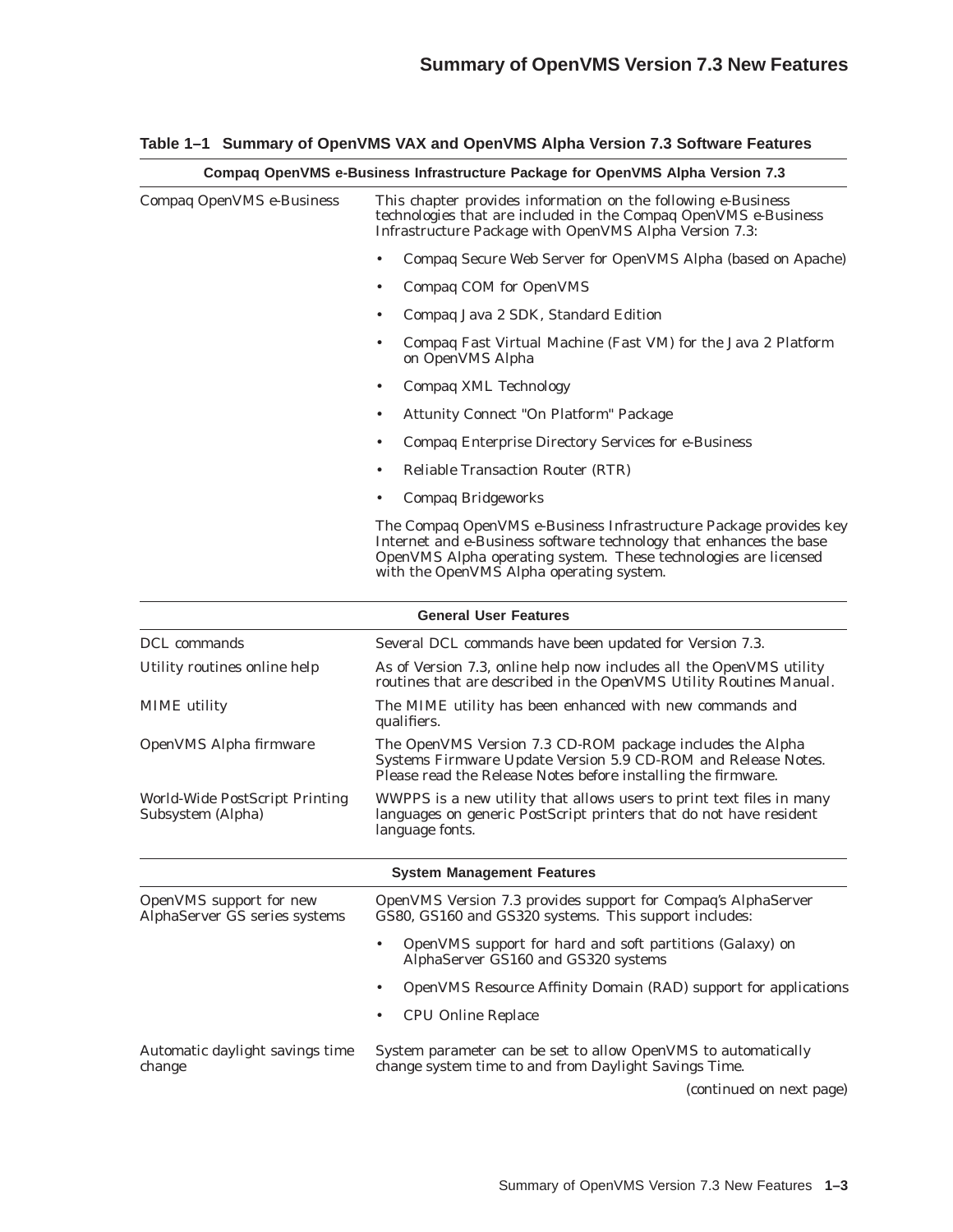| <b>System Management Features</b>                               |                                                                                                                                                                                                                                                                                                                 |  |
|-----------------------------------------------------------------|-----------------------------------------------------------------------------------------------------------------------------------------------------------------------------------------------------------------------------------------------------------------------------------------------------------------|--|
| <b>CPU Online Replace</b><br>(AlphaServer GS160/320<br>systems) | OpenVMS Alpha Version 7.3 supports CPU Online Replace. CPU<br>Online Replace provides the ability to replace secondary CPUs<br>on a running system without rebooting, which increases system<br>maintainability and serviceability.                                                                             |  |
| Class scheduler for CPU<br>scheduling                           | A new class scheduler for both VAX and Alpha systems allows you to<br>designate the amount of CPU time that a system's users may receive by<br>placing users into scheduling classes.                                                                                                                           |  |
| Dedicated CPU Lock Manager<br>(Alpha)                           | Compaq for OpenVMS Version 7.3 provides a dedicated CPU lock<br>manager, which improves SMP system and application performance.                                                                                                                                                                                 |  |
| <b>OpenVMS Enterprise Directory</b><br>for e-Business           | OpenVMS Enterprise Directory for e-Business is a massively scalable<br>directory service, providing both X.500 and LDAPv3 services on<br>OpenVMS Alpha with no separate license fee.                                                                                                                            |  |
| Extended File Cache (XFC)<br>(Alpha)                            | XFC improves I/O performance and gives you control over the choice<br>of cache and cache parameters. The Extended File Cache improves I/O<br>performance with the following features that are not available with the<br>Virtual I/O Cache:                                                                      |  |
|                                                                 | Read-ahead caching<br>$\bullet$                                                                                                                                                                                                                                                                                 |  |
|                                                                 | Automatic resizing of the cache                                                                                                                                                                                                                                                                                 |  |
|                                                                 | Larger maximum cache size<br>٠                                                                                                                                                                                                                                                                                  |  |
|                                                                 | No limit on the number of closed files that can be cached<br>٠                                                                                                                                                                                                                                                  |  |
|                                                                 | Control over the maximum size of I/O that can be cached                                                                                                                                                                                                                                                         |  |
|                                                                 | Control over whether cache memory is static or dynamic<br>٠                                                                                                                                                                                                                                                     |  |
| INSTALL utility has /ARB_<br>SUPPORT qualifier                  | You can use the /ARB_SUPPORT qualifier with the ADD, CREATE, and<br>REPLACE commands in the INSTALL Utility. The ARB_SUPPORT<br>qualifier provides Access Rights Block (ARB) support to products<br>that have not yet been updated with the per-thread security Persona<br>Security Block (PSB) data structure. |  |
| <b>MONITOR</b> utility enhancements                             | Two new MONITOR command parameters have been added to enhance<br>the OpenVMS display of system information. RLOCK and TIMER are<br>used to monitor, respectively, the dynamic lock remastering statistics<br>and the Timer Queue Entry (TQE) statistics of a node.                                              |  |

(continued on next page)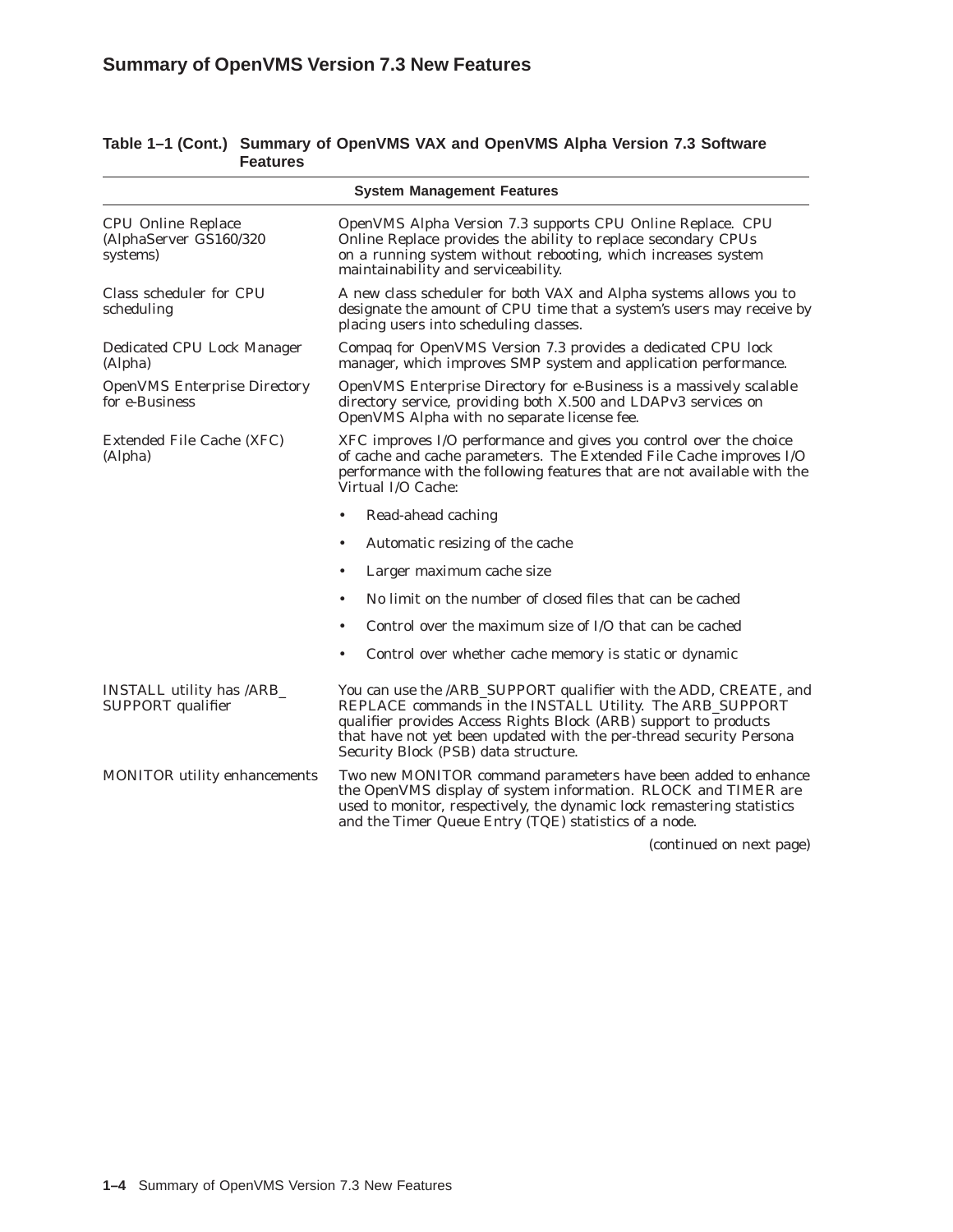| <b>System Management Features</b>                                                 |                                                                                                                                                                                                                                                                         |                                                                                                                                                                                                                                                                             |
|-----------------------------------------------------------------------------------|-------------------------------------------------------------------------------------------------------------------------------------------------------------------------------------------------------------------------------------------------------------------------|-----------------------------------------------------------------------------------------------------------------------------------------------------------------------------------------------------------------------------------------------------------------------------|
| <b>OpenVMS Cluster systems</b><br>The following are new OpenVMS Cluster features: |                                                                                                                                                                                                                                                                         |                                                                                                                                                                                                                                                                             |
|                                                                                   | Clusterwide intrusion<br>detection                                                                                                                                                                                                                                      | Clusterwide intrusion detection is<br>enabled by the integration of intrusion<br>data and information from each system<br>into a clusterwide intrusion database.<br>The clusterwide database contains all<br>unauthorized attempts and the state of any<br>intrusion event. |
|                                                                                   | Fast Path for SCSI and<br>Fibre Channel (Alpha)                                                                                                                                                                                                                         | Fast Path is now supported on KZPBA<br>(parallel SCSI) and KGPSA (Fibre Channel)<br>ports.                                                                                                                                                                                  |
|                                                                                   | Floppy disk served in<br>an OpenVMS Cluster<br>system (Alpha)                                                                                                                                                                                                           | MSCP supports the serving of floppy disks<br>in an OpenVMS Cluster system, provided<br>the devices are named in accordance with<br>the port allocation naming conventions.                                                                                                  |
|                                                                                   | <b>Fibre Channel support</b><br>(Alpha)                                                                                                                                                                                                                                 | Support for larger I/O packets, for new<br>Fibre Channel hardware, and for larger<br>configurations is included.                                                                                                                                                            |
|                                                                                   | LANs as cluster<br>interconnects                                                                                                                                                                                                                                        | Use of ATM as a cluster interconnect<br>improves performance, scalability, and<br>manageability. In addition, a new<br>management utility, the SCA Control<br>Program (SCACP), performs certain<br>privileged cluster management functions.                                 |
|                                                                                   | Warranted and<br>migration support                                                                                                                                                                                                                                      | OpenVMS Alpha Version 7.3 and OpenVMS<br>VAX Version 7.3 provide two levels of<br>support, warranted and migration, for<br>mixed-version and mixed-architecture<br>OpenVMS Cluster systems.                                                                                 |
| <b>POLYCENTER Software</b><br><b>Installation Utility qualifier</b>               | The /FULL qualifier has been added to the PRODUCT LIST command.<br>Use of this qualifier produces output in 132-column format and displays<br>supplemental information about each file in the product kit, such as the<br>size of the file and remarks about its usage. |                                                                                                                                                                                                                                                                             |
| <b>Symmetric Multi-Processing</b><br>(SMP) performance<br>improvements            | SMP scaling.                                                                                                                                                                                                                                                            | OpenVMS Alpha Version 7.3 contains software changes that improve                                                                                                                                                                                                            |
| <b>SYSMAN</b> commands and<br>qualifiers                                          | OpenVMS Version 7.3.                                                                                                                                                                                                                                                    | Several new SYSMAN commands and qualifiers have been added for                                                                                                                                                                                                              |
| System parameters                                                                 | OpenVMS Version 7.3.                                                                                                                                                                                                                                                    | Several new and updated system parameters have been added for                                                                                                                                                                                                               |

| Table 1–1 (Cont.) Summary of OpenVMS VAX and OpenVMS Alpha Version 7.3 Software |
|---------------------------------------------------------------------------------|
| <b>Features</b>                                                                 |

(continued on next page)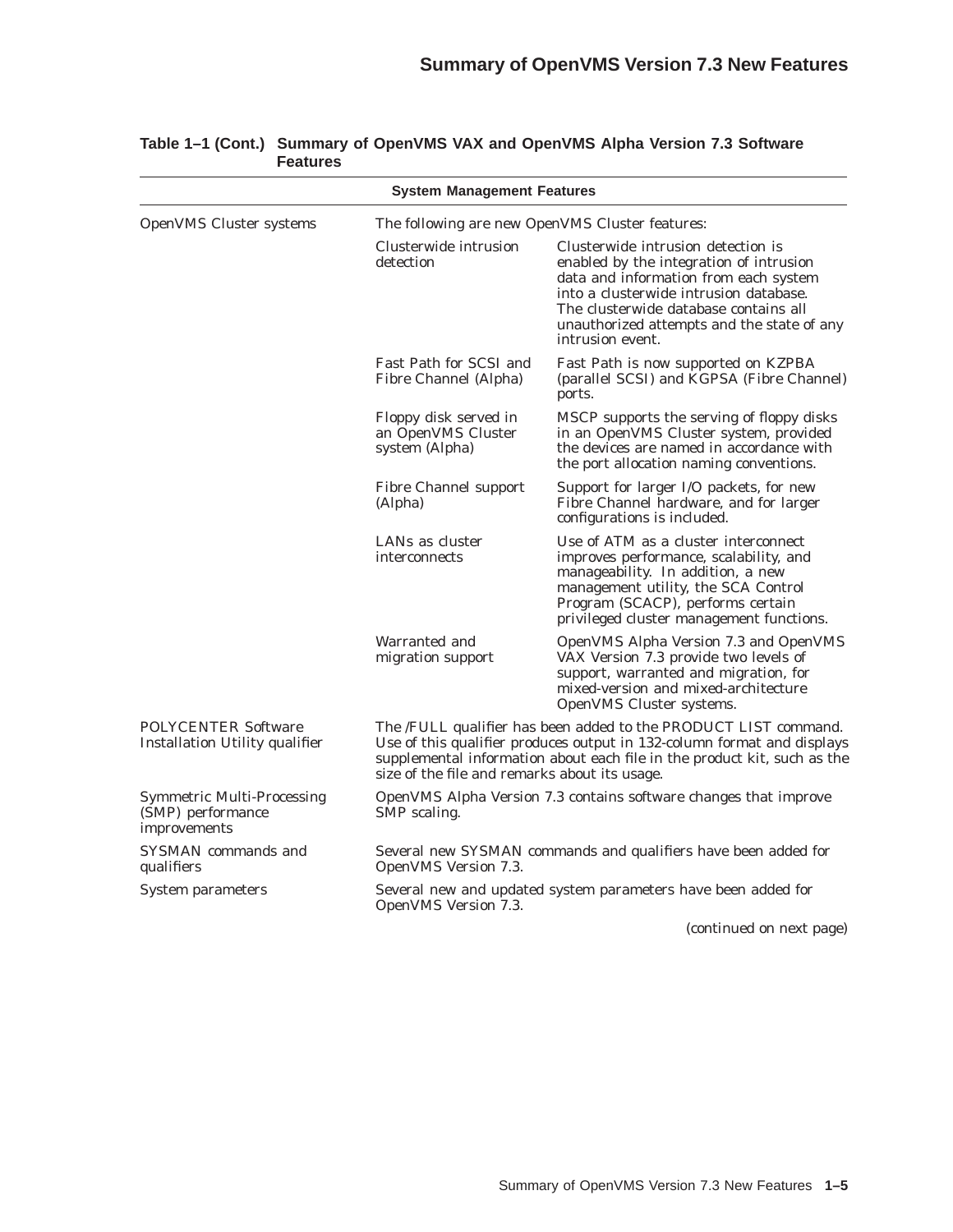| <b>Features</b>                           |                                                                                                                                                                                                                                                           |
|-------------------------------------------|-----------------------------------------------------------------------------------------------------------------------------------------------------------------------------------------------------------------------------------------------------------|
|                                           | <b>System Management Features</b>                                                                                                                                                                                                                         |
| <b>Volume Shadowing for OpenVMS</b>       | Volume Shadowing for OpenVMS introduces three new features:                                                                                                                                                                                               |
|                                           | Minicopy operation, which is a streamlined copy operation.<br>٠<br>Minicopy can significantly decrease the time it takes to perform<br>a full copy operation and can significantly increase the availability<br>of the shadow sets that use this feature. |
|                                           | New qualifiers added to the DISMOUNT and SET commands for<br>$\bullet$<br>disaster tolerant support for OpenVMS Cluster systems.                                                                                                                          |
|                                           | A new /SHADOW qualifier to the INITIALIZE command.<br>$\bullet$                                                                                                                                                                                           |
|                                           | <b>Programming Features</b>                                                                                                                                                                                                                               |
| 3D graphics support                       | The PowerStorm 300/350 (PBXGD-AD, PBXGD-AE) graphics cards are<br>now supported on Alpha based systems. The OpenGL 3D graphics API<br>is now provided as part of the base operating system.                                                               |
| <b>ATM LAN adapters (Alpha)</b>           | Compaq OpenVMS Version 7.3 provides two new ATM LAN adapters,<br>the 3X-DAPBA-FA and 3X-DAPCA-FA.                                                                                                                                                         |
| Compaq COBOL Run-Time                     | The following enhancements have been made to the COBOL RTL:                                                                                                                                                                                               |
| Library                                   | Five new intrinsic functions with four-digit year formats<br>٠                                                                                                                                                                                            |
|                                           | Improved performance for DISPLAY redirected to a file and for<br>٠<br>programs compiled with /MATH=CIT3 and MATH=CIT4 (Alpha)                                                                                                                             |
|                                           | Improved compatibility of Alpha and VAX in the handling of the<br>٠<br><b>ON SIZE ERROR</b>                                                                                                                                                               |
| Compaq C Run-Time Library<br>enhancements | The following enhancements have been made to the Compaq C Run-<br>Time Library for OpenVMS Version 7.3:                                                                                                                                                   |
|                                           | The strptime function was made XPG5-compliant.<br>٠                                                                                                                                                                                                       |
|                                           | The limitation of eight nested directory levels was lifted for an<br>٠<br>ODS-5 device (Alpha).                                                                                                                                                           |
|                                           | Case preservation in file name is supported (Alpha).<br>٠                                                                                                                                                                                                 |
|                                           | Most C RTL functions now accept long OpenVMS-style file names<br>٠<br>as arguments.                                                                                                                                                                       |
|                                           | Exact-case argv arguments is supported (Alpha).<br>$\bullet$                                                                                                                                                                                              |
|                                           | Files can be implicitly opened for shared access.<br>٠                                                                                                                                                                                                    |
|                                           | There is an alternative way of translating UNIX file specifications.<br>٠                                                                                                                                                                                 |
|                                           | Several new C RTL functions have been added.<br>٠                                                                                                                                                                                                         |
| Fortran 64-bit address support<br>(Alpha) | Support has been added for Fortran developers to use static data in<br>64-bit address space.                                                                                                                                                              |
|                                           | (continued on next page)                                                                                                                                                                                                                                  |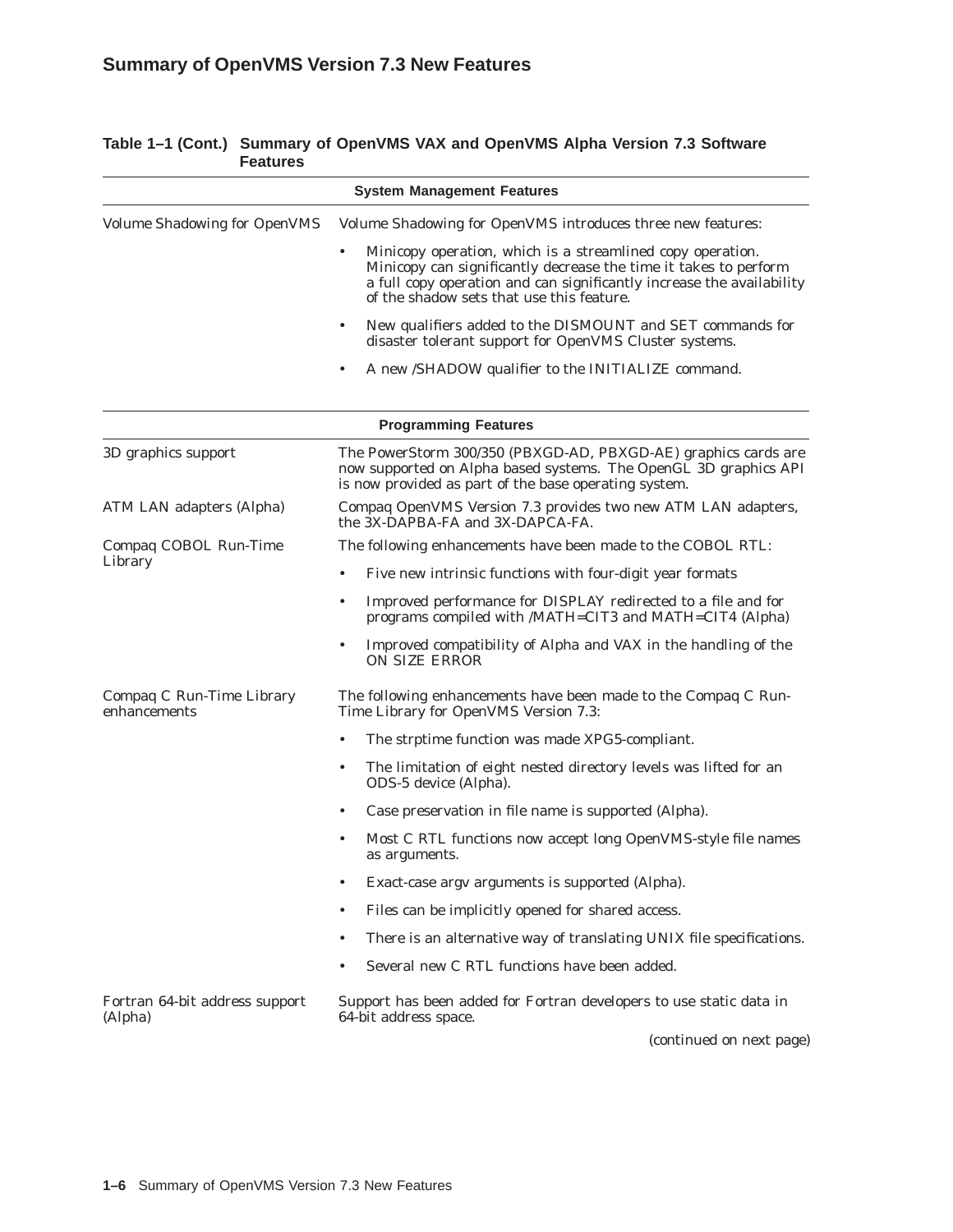| <b>Programming Features</b>                                               |                                                                                                                                                                                                                                                                                                          |  |
|---------------------------------------------------------------------------|----------------------------------------------------------------------------------------------------------------------------------------------------------------------------------------------------------------------------------------------------------------------------------------------------------|--|
| Large Page-File sections (Alpha)                                          | Previous limits for page-file sections have been extended significantly to<br>take advantage of larger physical memory. Now images that use 64-bit<br>addressing can map and access an amount of dynamic virtual memory<br>that is larger than the amount of physical memory available on the<br>system. |  |
| Multipath system services                                                 | New services have been added that allow you to return path<br>information and enable, disable, and switch specific I/O paths to any<br>device.                                                                                                                                                           |  |
| Multiprocess debugging (Alpha)                                            | Debugger support for multiprocess programs has been extensively<br>overhauled. Problems have been corrected and the user-interface has<br>been improved.                                                                                                                                                 |  |
| Nonpaged executive (Alpha)                                                | In previous releases, some of the OpenVMS Alpha executive code<br>was nonpageable (it resided permanently in memory) and some was<br>pageable. As of OpenVMS Alpha Version 7.3, the base operating system<br>images contain nonpageable code only.                                                       |  |
|                                                                           | This new nonpageable design improves the performance of system<br>services from 5 to 20 percent and uses almost no extra memory because<br>of the method used to link the images.                                                                                                                        |  |
| Performance API                                                           | The Performance Application Programming Interface (API) provides a<br>documented functional interface—the SGETRMI system service—that<br>allows performance software engineers to access a predefined list of<br>performance data items.                                                                 |  |
| <b>POLYCENTER Software</b><br><b>Installation Utility</b><br>enhancements | Enhancements have been made to the POLYCENTER Software<br>Installation Utility product description language and the<br>POLYCENTER Software Installation Utility Developer's Guide.                                                                                                                       |  |
| Process dump tools (Alpha)                                                | New dump format and tools for analyzing process dumps allow you to<br>do the following consistently and reliably:                                                                                                                                                                                        |  |
|                                                                           | Transport a dump to another system for analysis<br>Analyze threaded and 64-bit processes<br>Analyze images with shared linkages                                                                                                                                                                          |  |

(continued on next page)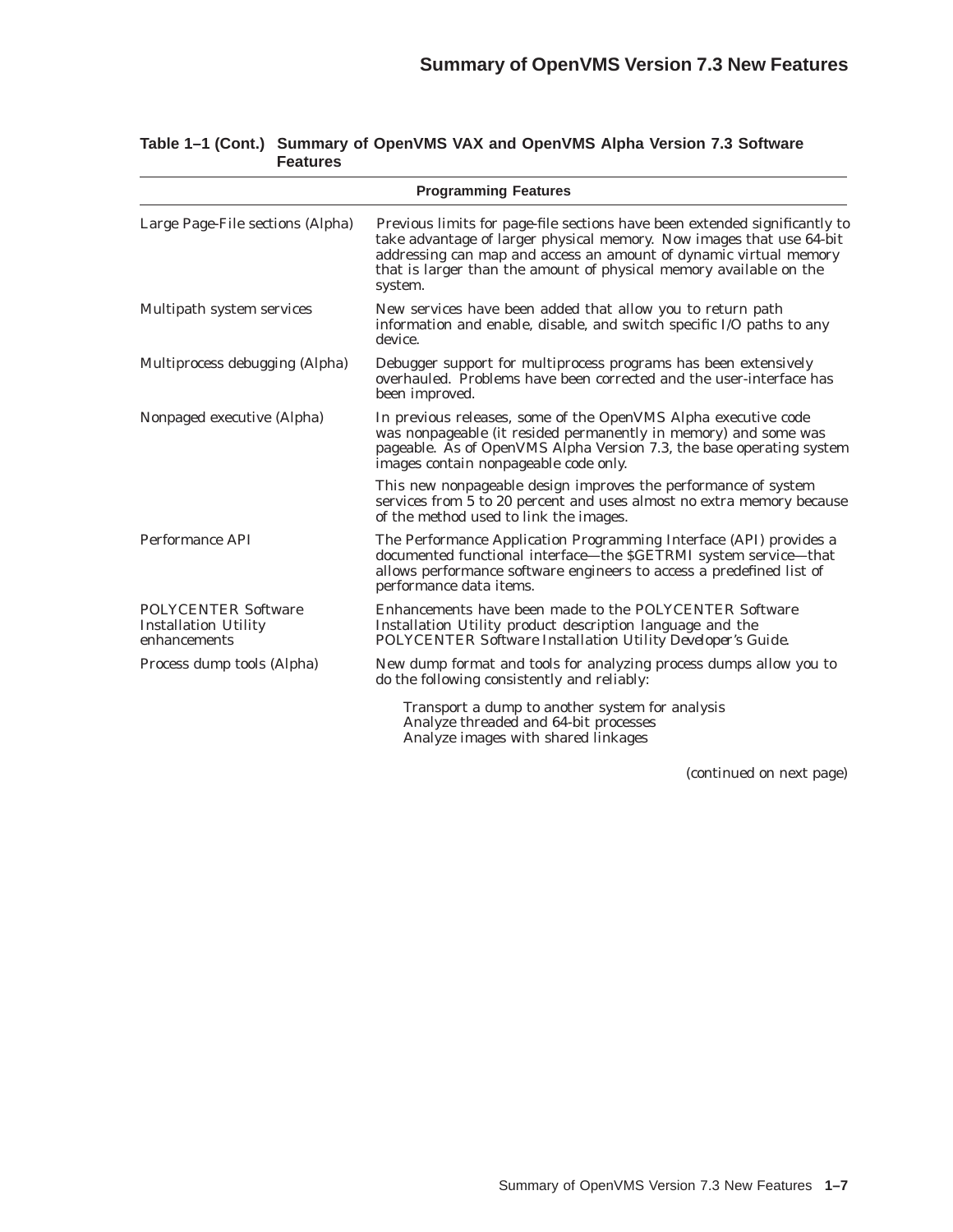|                                                                                    | <b>Programming Features</b>                                                                                                                                                                                                                                                                                                                                                                                                                                                                |  |  |
|------------------------------------------------------------------------------------|--------------------------------------------------------------------------------------------------------------------------------------------------------------------------------------------------------------------------------------------------------------------------------------------------------------------------------------------------------------------------------------------------------------------------------------------------------------------------------------------|--|--|
| RMS locking enhancements                                                           | RMS includes the following enhancements for OpenVMS Version 7.3:                                                                                                                                                                                                                                                                                                                                                                                                                           |  |  |
|                                                                                    | Global buffer read-mode bucket locking (Alpha)—Improves<br>$\bullet$<br>RMS application performance on OpenVMS Alpha systems by<br>minimizing locking for shared access to global buffers. Does not<br>require changes to existing applications.                                                                                                                                                                                                                                           |  |  |
|                                                                                    | No query record locking (Alpha)-Improves RMS application<br>$\bullet$<br>performance on OpenVMS Alpha systems by allowing applications<br>to read records without locking them. Avoids the processing<br>associated with record locking calls to the lock manager. Can be<br>enabled on a per-record read operation or at the file level. Includes<br>the new /QUERY_LOCK qualifier and values to the SET RMS_<br>DEFAULT command to disable query record locking at the process<br>level. |  |  |
|                                                                                    | Record Locking options to control deadlock detection-Allow RMS<br>$\bullet$<br>to directly control deadlock detection. Options correspond to<br>existing lock request flags used by the distributed lock manager<br>(through \$ENQ system service calls).                                                                                                                                                                                                                                  |  |  |
| <b>OpenVMS Registry</b>                                                            | The OpenVMS Registry includes the ability to specify the number of<br>seconds that the \$REGISTRY service will wait for a response from the<br><b>Registry Server.</b>                                                                                                                                                                                                                                                                                                                     |  |  |
| System Dump Analyzer (SDA)<br>commands, parameters, and<br>qualifiers (Alpha)      | New Alpha SDA commands, parameters, and qualifiers expand the<br>functionality of the System Dump Analysis tool.                                                                                                                                                                                                                                                                                                                                                                           |  |  |
| System Dump Analyzer (SDA)<br>commands for the Spinlock<br>Tracing utility (Alpha) | The new SDA Spinlock Tracing utility has commands for gathering and<br>analyzing spinlock performance data. The SDA Spinlock Tracing utility<br>was introduced in OpenVMS Alpha Version 7.2-1H1.                                                                                                                                                                                                                                                                                           |  |  |
| <b>System services</b>                                                             | Several system services have been added and updated for Version 7.3.                                                                                                                                                                                                                                                                                                                                                                                                                       |  |  |
| TCP/IP files for Alpha and VAX<br><b>SDA</b>                                       | TCP/IP files contain the global symbols and locations within the<br>Executive Image for the Alpha and VAX SDA READ command.                                                                                                                                                                                                                                                                                                                                                                |  |  |
| Visual Threads Version 2.1<br>(Alpha)                                              | The Visual Threads diagnostic tool helps you analyze and refine<br>your multithreaded applications. You can use it to debug potential<br>thread-related problems and to pinpoint bottlenecks and performance<br>problems.                                                                                                                                                                                                                                                                  |  |  |
|                                                                                    | Visual Threads Version 2.1 contains functionality and enhancements to<br>help you find application problems before they occur.                                                                                                                                                                                                                                                                                                                                                             |  |  |
|                                                                                    | <b>Associated Products Features</b>                                                                                                                                                                                                                                                                                                                                                                                                                                                        |  |  |
| <b>Availability Manager Version 1.4</b>                                            | OpenVMS Version 7.3 contains Availability Manager Version 1.4. Soon<br>after the release of OpenVMS Version 7.3, Availability Manager Version<br>2.0 will become available, which includes several new features and<br>enhancements.                                                                                                                                                                                                                                                       |  |  |
| Compaq Advanced Server V7.3<br>for OpenVMS (Alpha)                                 | Compaq Advanced Server V7.3 contains new functionality and<br>enhancements.                                                                                                                                                                                                                                                                                                                                                                                                                |  |  |
| Compaq BASIC for OpenVMS<br>Alpha enhancements                                     | Compaq BASIC now supports the IEEE floating-point data types.                                                                                                                                                                                                                                                                                                                                                                                                                              |  |  |
|                                                                                    | (continued on next page)                                                                                                                                                                                                                                                                                                                                                                                                                                                                   |  |  |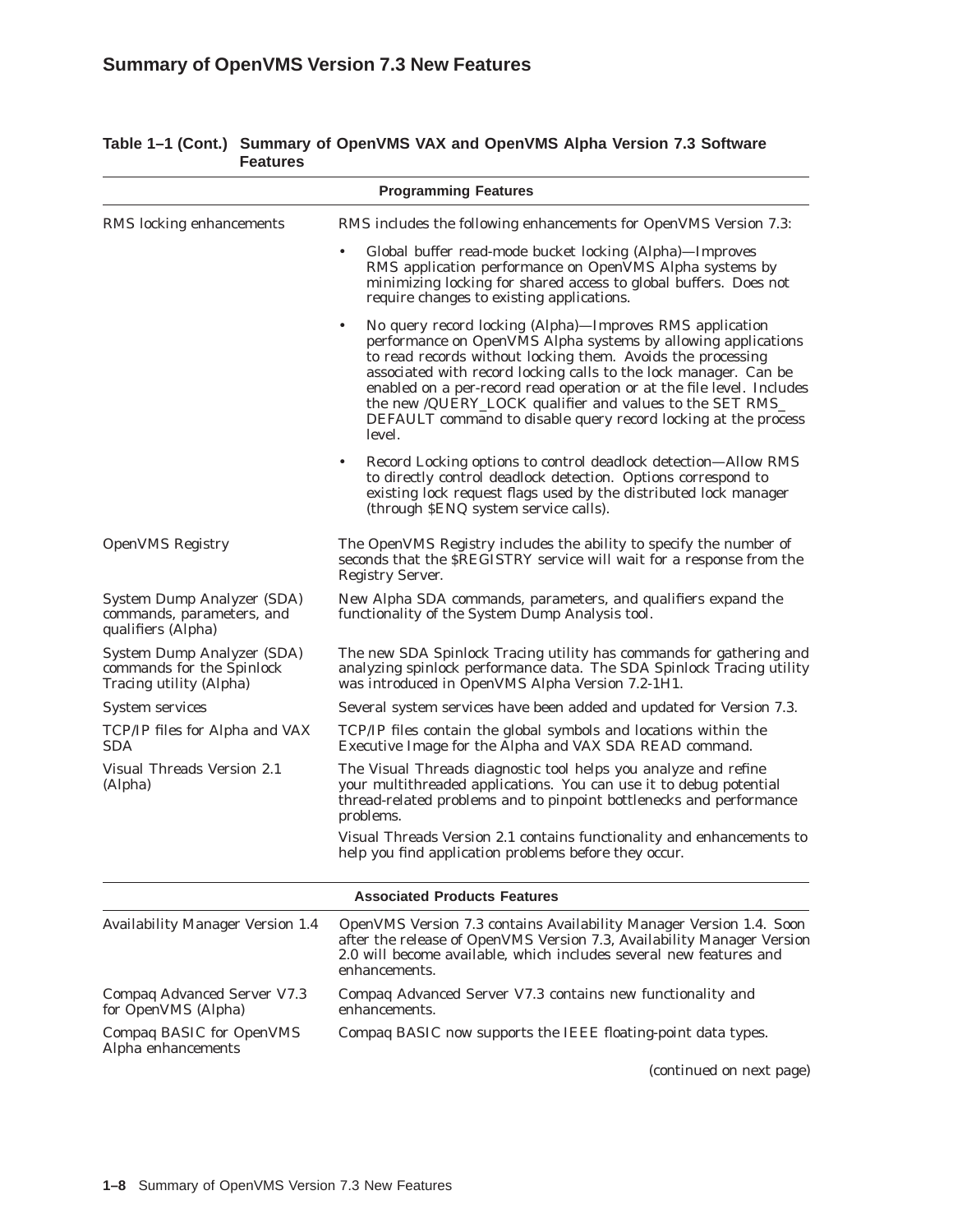| <b>Associated Products Features</b>                             |                                                                                                                                                                                                                                                                                                                                                                        |  |
|-----------------------------------------------------------------|------------------------------------------------------------------------------------------------------------------------------------------------------------------------------------------------------------------------------------------------------------------------------------------------------------------------------------------------------------------------|--|
| Compaq DECwindows Motif for<br>OpenVMS                          | Compaq DECwindows Motif for OpenVMS Version 1.2-6 provides a full<br>range of changes and enhancements for your desktop.                                                                                                                                                                                                                                               |  |
| <b>Compaq Distributed Computing</b><br>Environment (DCE) for    | The following enhancements are available in Compaq DCE for<br><b>OpenVMS</b> Version 7.3:                                                                                                                                                                                                                                                                              |  |
| OpenVMS                                                         | The NT Lan Manager security in DCE RPC is fully functional.<br>$\bullet$                                                                                                                                                                                                                                                                                               |  |
|                                                                 | New Ethernet devices may be defined with the system logical<br>DCESIEEE_802_DEVICE.                                                                                                                                                                                                                                                                                    |  |
| <b>DECram Version 3.0 (Alpha)</b>                               | DECram Version 3.0 contains the following performance enhancements<br>for Galaxy customers:                                                                                                                                                                                                                                                                            |  |
|                                                                 | Capability to use Galaxy shared memory to create an OpenVMS<br>$\bullet$<br>shared memory disk                                                                                                                                                                                                                                                                         |  |
|                                                                 | Faster access for data in a shared disk environment                                                                                                                                                                                                                                                                                                                    |  |
|                                                                 | DECram Version 3.0 and supporting documentation are included in the<br>OpenVMS Version 7.3 CD-ROM in the [.DECRAM_030] directory.                                                                                                                                                                                                                                      |  |
| Enterprise Capacity and<br>Performance (ECP)                    | Beginning with OpenVMS Version 7.3, the performance management<br>tools ECP Data Collector for OpenVMS and the ECP Performance<br>Analyzer for OpenVMS are included with the operating system.                                                                                                                                                                         |  |
| <b>Kerberos for OpenVMS</b>                                     | Kerberos is a network authentication protocol designed to provide<br>strong authentication for client/server applications by using secret-key<br>cryptography.                                                                                                                                                                                                         |  |
| LDAP API (Alpha)                                                | The LDAP API is an addition to OpenVMS that provides the capability<br>to access remote directory services such as X.500, ActiveDirectory or<br>Novell's NDS using the Lightweight Directory Access Protocol (LDAP).<br>Compaq provides the tools to create a client or add LDAP functionality<br>to an existing application so that it can access remote directories. |  |
| <b>Compaq PATHWORKS for</b><br><b>OpenVMS</b> (Advanced Server) | OpenVMS Version 7.3 supports Compaq PATHWORKS V6.0D for<br>OpenVMS (Advanced Server). Earlier versions of PATHWORKS for<br>OpenVMS servers must be upgraded.                                                                                                                                                                                                           |  |
| Compaq Service Tools and<br><b>DECevent</b>                     | The Compaq Services new web-based service tool functionality is known<br>as Web-Based Enterprise Services (WEBES). The Compaq System Tools<br>CD-ROM included in the OpenVMS Version 7.3 CD-ROM package<br>includes WEBES. (WEBES includes the Compaq Crash Analysis Tool<br>(CCAT) and Compaq Analyze components.)                                                    |  |
|                                                                 | In addition to WEBES, the Compaq System Tools CD-ROM<br>includes DECevent, DSNLINK, and the Revision and Configuration<br>Management (RCM) tools.                                                                                                                                                                                                                      |  |
| Compaq TCP/IP Services for<br>OpenVMS Version 5.1               | Compaq TCP/IP Services contains new functionality and enhancements<br>for OpenVMS Version 7.3.                                                                                                                                                                                                                                                                         |  |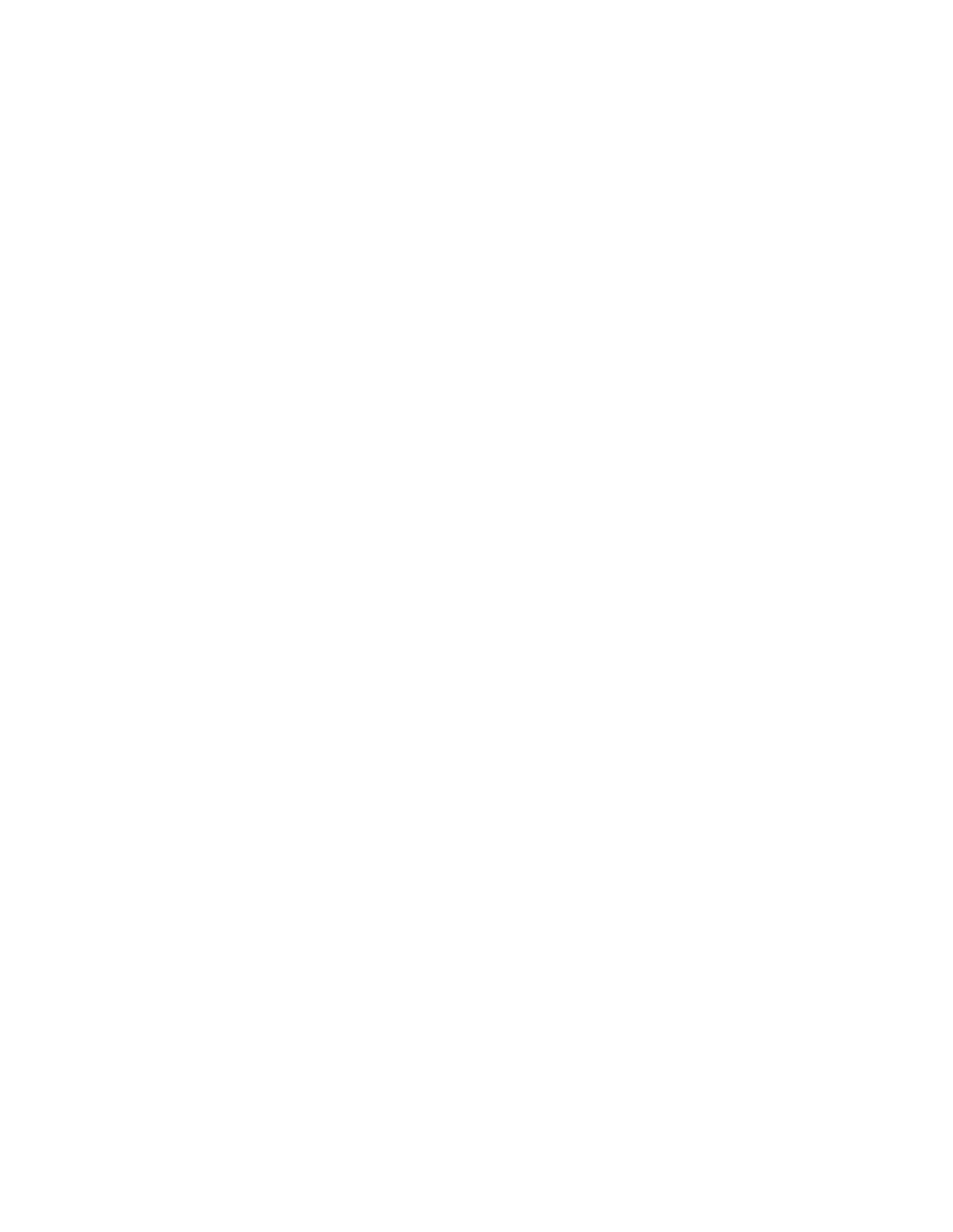# **Compaq OpenVMS e-Business Features**

This chapter provides information on the e-Business technologies that are included in the Compaq OpenVMS e-Business Infrastructure Package with OpenVMS Alpha Version 7.3. This package provides key Internet and e-Business software technology that enhances the base OpenVMS Alpha operating system. These technologies are licensed with the OpenVMS Alpha operating system.

The Compaq OpenVMS e-Business Infrastructure Package Version 1.1 contains the following software and accompanying documentation:

- Compaq Secure Web Server for OpenVMS Alpha Version 1.0-1 (based on Apache)
- Compaq COM for OpenVMS Version 1.1B
- Compaq Java 2 SDK, Standard Edition v 1.2.2-3
- Compaq Fast Virtual Machine (Fast VM) for the Java 2 Platform on OpenVMS Alpha v 1.2.2-1
- Compaq XML (Extensible Markup Language) Technology Version 1.0
- Attunity Connect "On Platform" Package Version 3.0.0.4
- Compaq Enterprise Directory Services for e-Business Version 5.0
- Reliable Transaction Router (RTR) Version 4.0
- Compaq BridgeWorks Version 1.0A

Refer to the *Compaq OpenVMS e-Business Infrastructure Package Version 1.1 CD-ROM Booklet* and the *Compaq OpenVMS e-Business Infrastructure Package Version 1.1 Software Product Description, 80.58.00* included in the e-Business package for more detailed information.

For up-to-date information on OpenVMS e-Business technologies, refer to the following web site:

http://www.openvms.compaq.com/business/index.html

The following sections briefly describe the e-Business software and provide pointers and web sites for further information. Refer to the *Compaq OpenVMS e-Business Infrastructure Package SPD* for technology descriptions, other software requirements, and licensing information. The technology on the e-Business CD-ROM has been tested and qualified with OpenVMS Alpha Version 7.2-1 and later.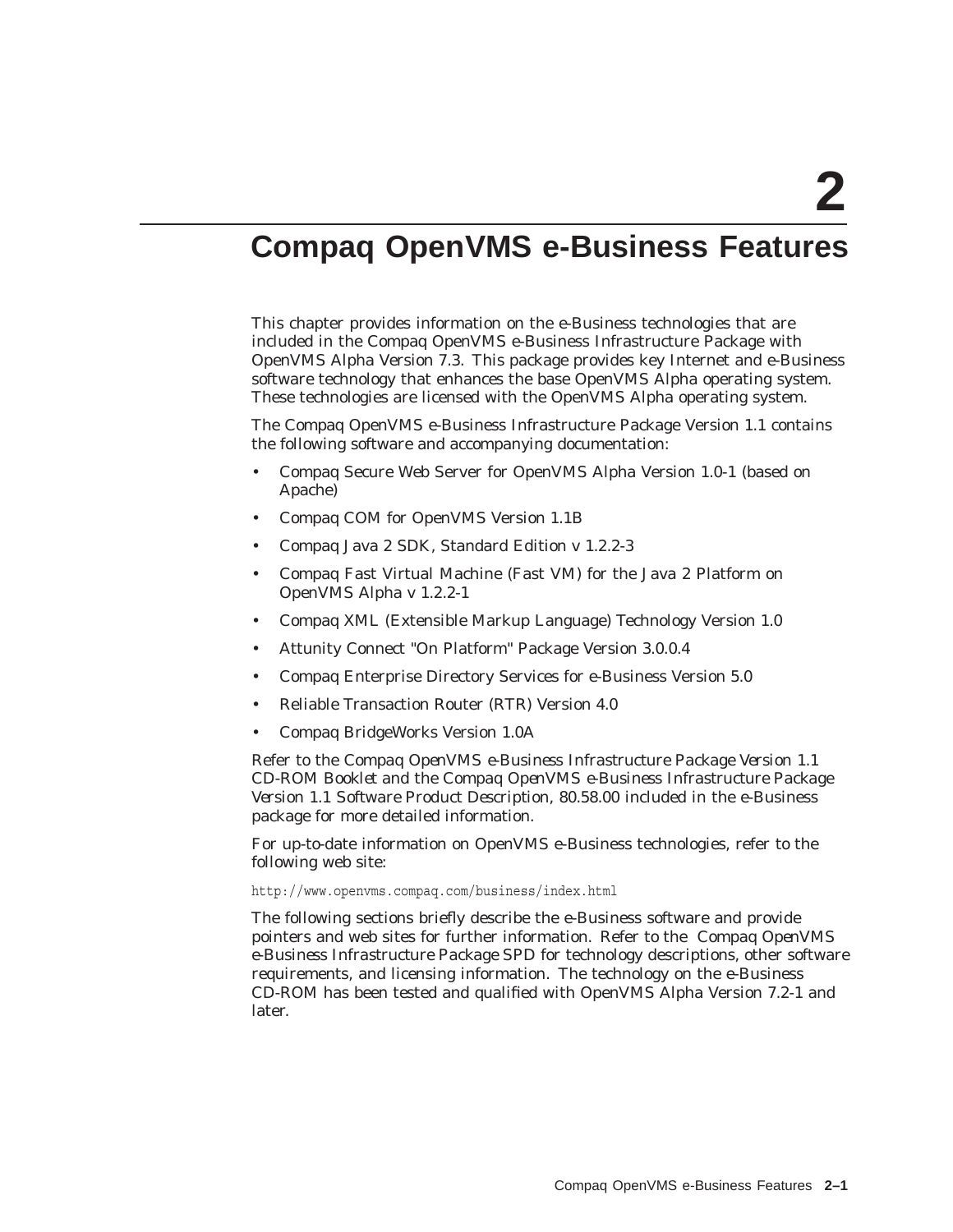## **2.1 Compaq Secure Web Server for OpenVMS Alpha**

Compaq Secure Web Server for OpenVMS Alpha (CSWS) is based on the popular Apache Web Server from the Apache Software Foundation. Building on the source code from the Apache Software Foundation (http://www.apache.org), Compaq OpenVMS engineering has incorporated and fully integrated OpenSSL with mod ssl, the most popular open-source implementations of SSL.

The product is also available to download from the CSWS web site:

http://www.openvms.compaq.com/openvms/products/ips/apache/csws.html

## **2.2 Compaq COM for OpenVMS**

Component Object Model (COM) is a technology from Microsoft that allows developers to create distributed network objects. Digital Equipment Corporation and Microsoft jointly developed the COM specification. The Compaq COM for OpenVMS kit included on the e-Business CD-ROM provides all the code and documentation you need to install Compaq COM for OpenVMS on your system and to develop COM applications.

## **2.3 Compaq Java 2 SDK, Standard Edition, for OpenVMS Alpha**

The Java Software Development Kit (SDK) provides an environment in which to develop and deploy Java applications on OpenVMS Alpha. Java applications can be written once and run on any operating system that implements the Java run-time environment, which consists primarily of the Java Virtual Machine (JVM).

The Java 2 SDK, Standard Edition, for OpenVMS Alpha kit is included on the e-Business CD-ROM, or you can download this kit from the Compaq Java home page at the following web address:

http://www.compaq.com/java/download/index.html

## **2.4 Compaq Fast Virtual Machine (Fast VM) for the Java 2 Platform**

The Compaq Fast VM for Java 2 is new Just-In-Time (JIT) compiler technology designed to provide optimal Java run-time performance on OpenVMS Alpha systems. The Fast VM for Java 2 offers significant performance advantages over the Classic JIT provided with the Compaq Java 2 SDK, Standard Edition.

The Fast VM for OpenVMS Alpha kit is included on the e-Business CD-ROM, or you can also download this kit from the Compaq Java home page at the following web address:

http://www.compaq.com/java/download/index.html

## **2.5 Compaq XML Technology**

The following components are provided on the e-Business CD-ROM using open source software from the Apache Software Foundation:

- XML parsers in Java and C++
- XSLT style sheet processors in Java and C++

This technology provides applications the ability to parse, generate, manipulate, validate, and transform Extensible Markup Language (XML) documents and data.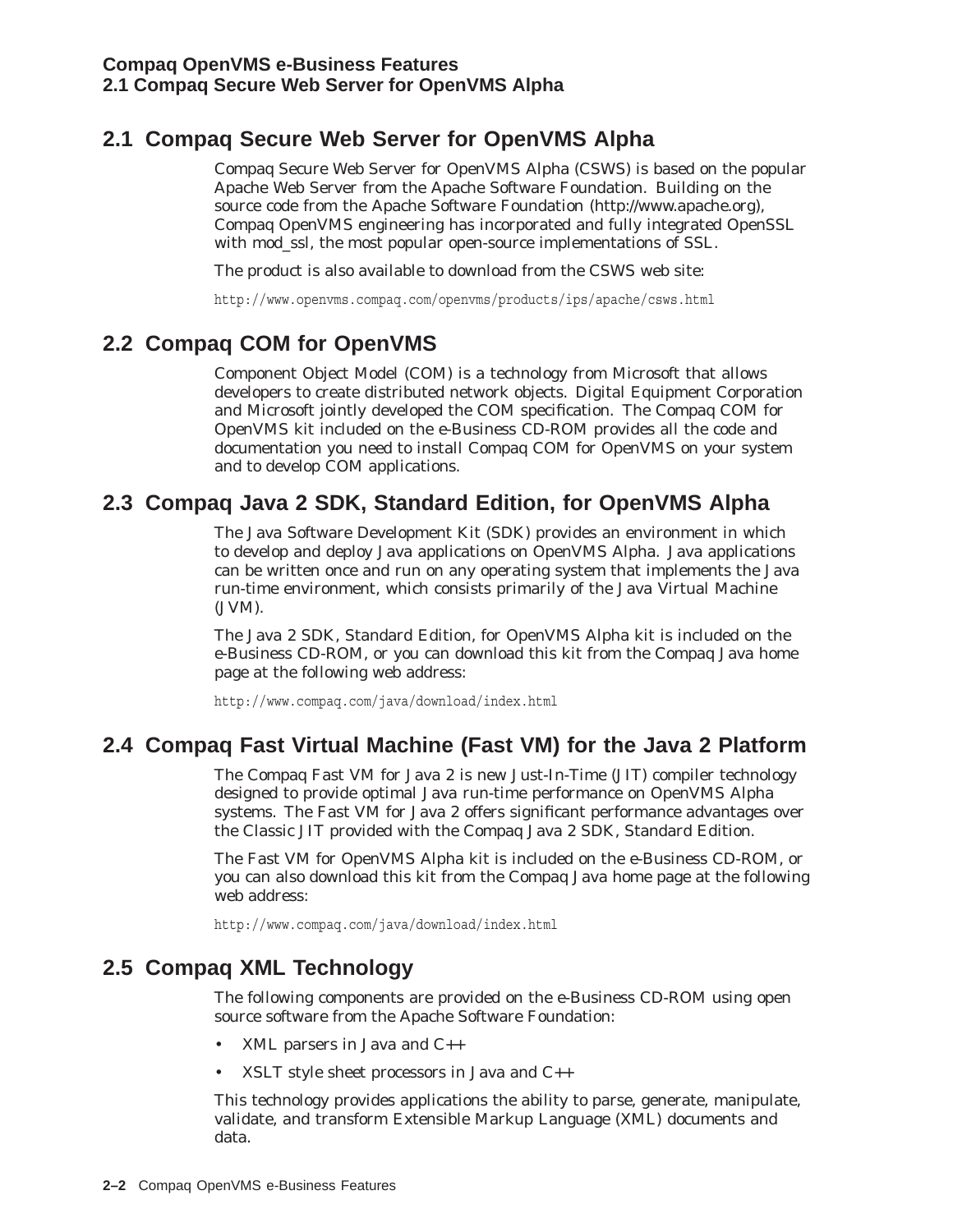## **2.6 Attunity Connect "On Platform" Package**

Attunity Connect is object-oriented middleware that facilitates the development of applications that access, integrate, and update data from multiple, heterogeneous sources across a wide range of operating system platforms. With Attunity Connect, you can extend the life of your existing data and applications and preserve your significant IT investments.

The e-Business CD-ROM contains the Attunity Connect "On Platform" Package for OpenVMS Alpha. You can also download the Attunity Connect "On Platform" Package from the following OpenVMS web site:

http://www.openvms.compaq.com/openvms/products/ips/attunity/

### **2.7 Compaq Enterprise Directory Services for e-Business**

Compaq OpenVMS Enterprise Directory for e-Business combines the best of both industry standard LDAPv3 and X.500 capabilities, and delivers robust and scalable directory services across intranets, extranets, and the Internet to customers, suppliers and partners. Lightweight Directory Access Protocol (LDAP) support allows access by a myriad of LDAP-based clients, user agents, and applications. The X.500 support brings high performance, resilience, advanced access controls, and easy replication across the enterprise.

For further information, refer to the *Compaq OpenVMS Enterprise Directory for e-Business Software Product Description* (SPD 40.77.*xx*) included on the e-Business CD-ROM in the Enterprise Directory Services documentation directory.

#### **2.8 Reliable Transaction Router (RTR)**

Reliable Transaction Router (RTR) is fault tolerant transactional messaging middleware used to implement large, distributed applications using client/server technology. Reliable Transaction Router enables computing enterprises to deploy distributed applications on OpenVMS Alpha and VAX systems.

Refer to the *Reliable Transaction Router for OpenVMS Software Product Description* (SPD 51.04.*xx*) included on the e-Business CD-ROM for additional information; or you can access the RTR web site at:

http://www.compaq.com/rtr/

#### **2.9 Compaq BridgeWorks**

Compaq BridgeWorks is a distributed application development and deployment tool for OpenVMS 3GL applications. BridgeWorks consists of a GUI development tool on the Windows NT desktop, a server manager component on OpenVMS, and extensive online help. BridgeWorks provides developers with an easy means to create distributed applications using OpenVMS as the enterprise server and Windows NT as the departmental server.

For more information on Compaq BridgeWorks, refer to the *Compaq OpenVMS e-Business Infrastructure Package Software Product Description*.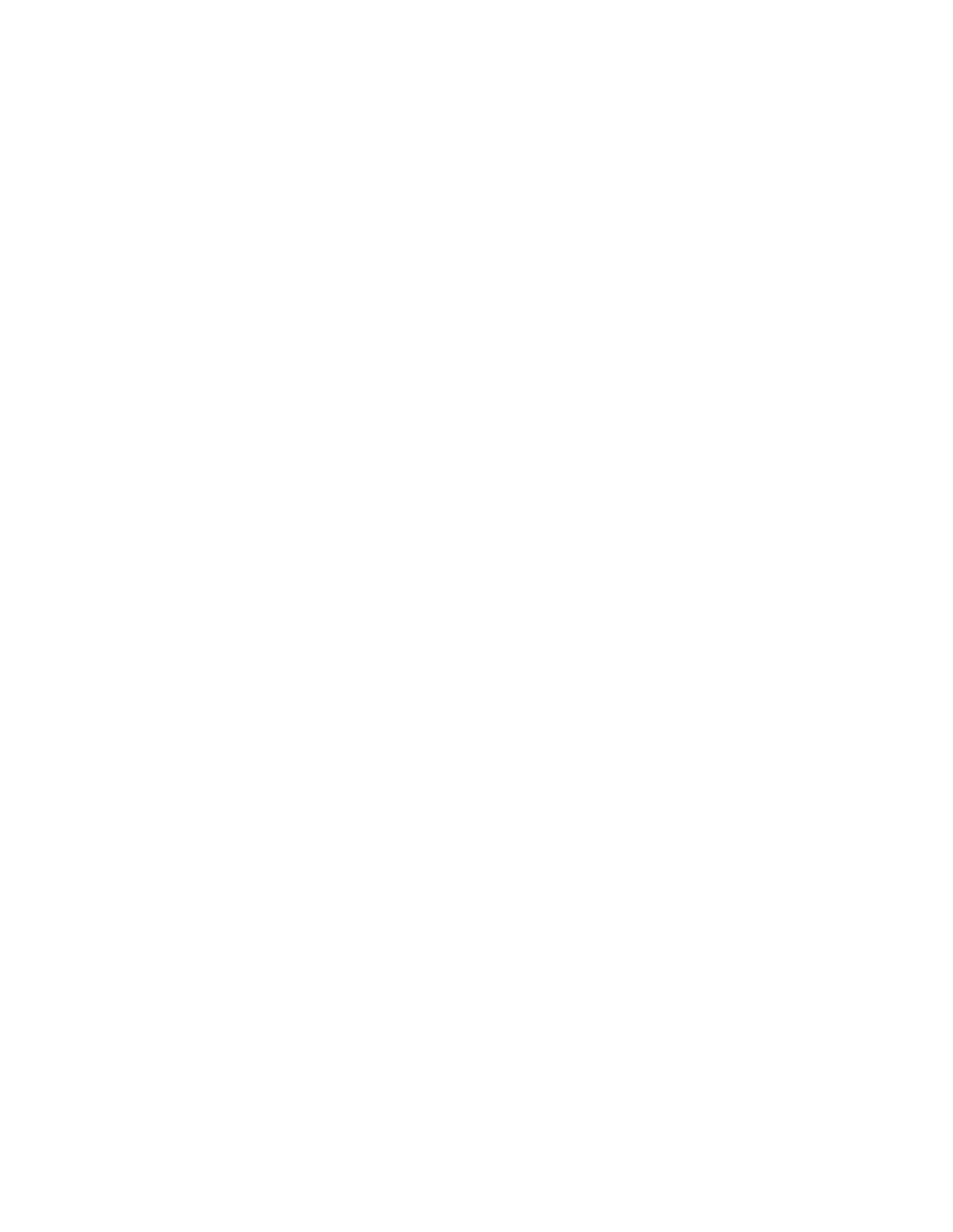# **General User Features**

This chapter provides new features information for all users of the Compaq OpenVMS Operating System.

## **3.1 DCL Commands and Lexical Functions**

This section describes new and changed DCL commands, qualifiers, and lexical functions for OpenVMS Version 7.3. The following table contains a summary of these changes.

For more information, refer to the *OpenVMS DCL Dictionary*.

| <b>DCL Command</b>      | <b>Documentation Update</b>                                                                                                         |
|-------------------------|-------------------------------------------------------------------------------------------------------------------------------------|
| <b>ANALYZE/IMAGE</b>    | A new qualifier, /SELECT, has been added, along with an<br>example.                                                                 |
| <b>ANALYZE/OBJECT</b>   | A new qualifier, /SELECT, has been added, along with an<br>example.                                                                 |
| <b>ANALYZE/PROCESS</b>  | A new qualifier, /[NO]IMAGE_PATH, has been added, along<br>with an example.                                                         |
| <b>DELETE</b>           | A new qualifier, /BITMAP, has been added to support Write<br>Bitmap.                                                                |
| <b>DELETE/INTRUSION</b> | A new qualifier, <i>NODE</i> , has been added, along with an<br>example, to support Cluster-wide Intrusion.                         |
| <b>DIRECTORY</b>        | A new qualifier, /CACHING_ATTRIBUTE, has been added<br>to support Extended File Cache (XFC).                                        |
| <b>DISMOUNT</b>         | A new qualifier, /POLICY, has been added to support Write<br>Bitmap.                                                                |
|                         | A new qualifier, /FORCE_REMOVAL, has been added to<br>support Volume Shadowing.                                                     |
| <b>DUMP</b>             | A new qualifier, /PROCESS, has been added.                                                                                          |
| <b>INITIALIZE</b>       | The INITIALIZE description has been updated to include<br>information about Extended File Cache (XFC).                              |
|                         | A new qualifier, /SHADOW, has been added to support<br>Volume Shadowing.                                                            |
| <b>MOUNT</b>            | The MOUNT command has been moved to the OpenVMS<br>DCL Dictionary from the OpenVMS System Management<br>Utilities Reference Manual. |
|                         | The MOUNT description has been updated to include<br>information about Extended File Cache (XFC).                                   |
|                         | A new qualifier, /POLICY, has been added to support Write<br>Bitmap.                                                                |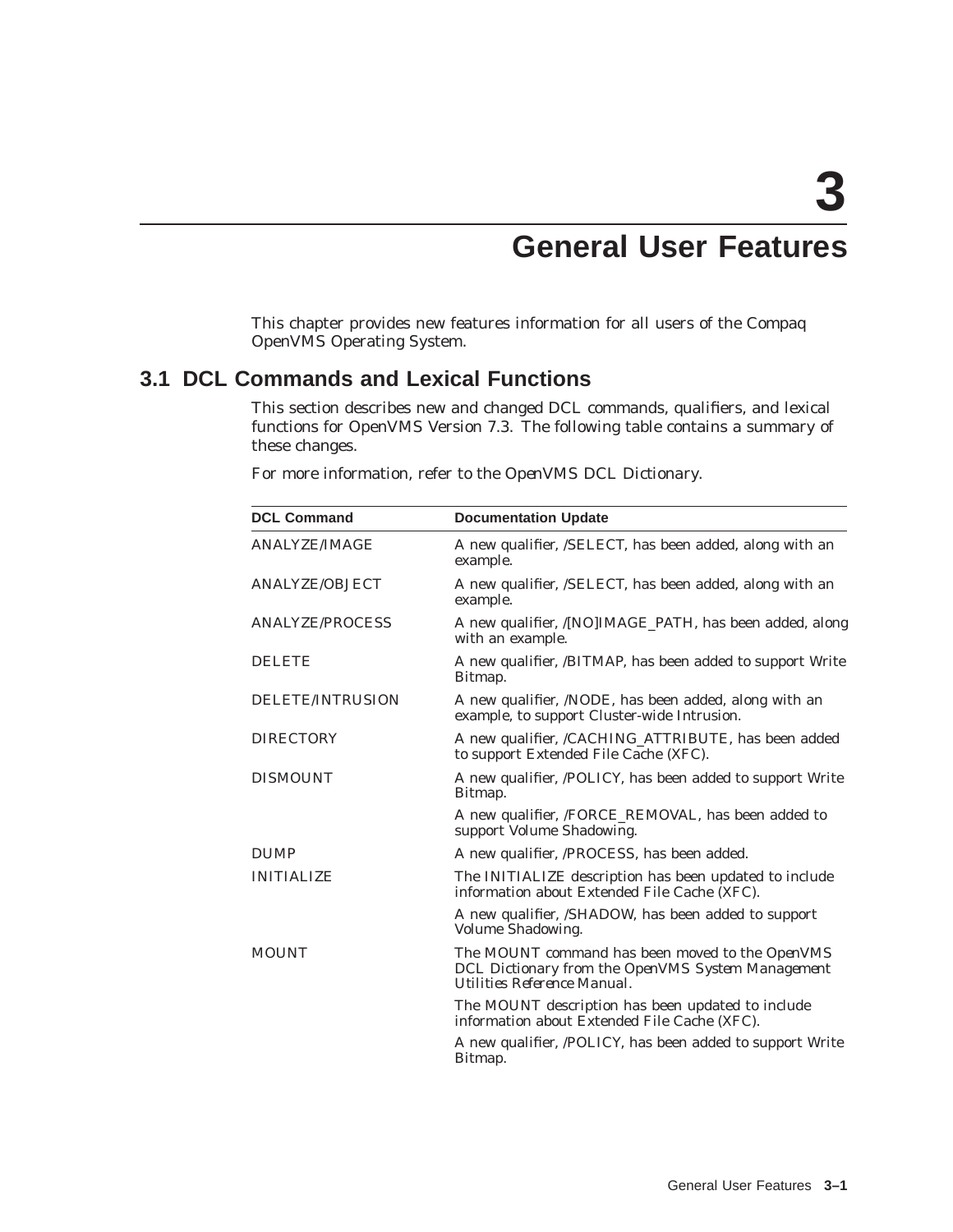#### **General User Features 3.1 DCL Commands and Lexical Functions**

| <b>DCL Command</b>      | <b>Documentation Update</b>                                                                                                                                                                             |
|-------------------------|---------------------------------------------------------------------------------------------------------------------------------------------------------------------------------------------------------|
| <b>SET AUDIT</b>        | A new keyword, SERVER, has been added under the<br>LOGFAILURE, LOGIN, and LOGOUT keywords.                                                                                                              |
|                         | New text has been added to the /NEW_LOG qualifier.                                                                                                                                                      |
| <b>SET CACHE/RESET</b>  | This new DCL command has been added to support<br>Extended File Cache (XFC).                                                                                                                            |
| <b>SET DEVICE</b>       | The following new qualifiers have been added to support<br>Volume Shadowing: /FORCE_REMOVAL, /MEMBER_<br>TIMEOUT, /MVTIMEOUT, /READ_COST, /SITE, /COPY_<br>SOURCE, /ABORT_VIRTUAL_UNIT.                 |
| <b>SET DISPLAY</b>      | The logical, DECW\$SETDISPLAY_DEFAULT_<br>TRANSPORT, has been added to this command.                                                                                                                    |
| <b>SET FILE</b>         | Two new qualifiers, /SHARE and /CACHING_ATTRIBUTE,<br>have been added. The /CACHING_ATTRIBUTE qualifier<br>supports Extended File Cache (XFC).                                                          |
| <b>SET PROCESS</b>      | The functionality of the qualifier, /[NO]DUMP, has been<br>extended to include other processes. The /DUMP qualifier<br>also has a new option, NOW, to initiate an immediate dump<br>of another process. |
| <b>SET RMS_DEFAULT</b>  | Two new qualifiers, /CONTENTION_POLICY and /QUERY_<br>LOCK have been added, and the examples have been<br>updated.                                                                                      |
| <b>SET SERVER</b>       | Added support for the Registry, including new qualifiers<br>and examples.                                                                                                                               |
| <b>SET VOLUME</b>       | A new qualifier, /[NO]WRITETHROUGH, has been added<br>to support Extended File Cache (XFC).                                                                                                             |
|                         | The /HIGHWATER qualifier is valid for Files-11 On-Disk<br>Structure Level 5 disks.                                                                                                                      |
| <b>SHOW CPU</b>         | The following new qualifiers have been added: /EXACT,<br>/HIGHLIGHT, /OUTPUT, /PAGE, /SEARCH, and /WRAP.                                                                                                |
| <b>SHOW DEVICES</b>     | A new qualifier, /BITMAP, has been added to support Write<br>Bitmap, along with examples.                                                                                                               |
|                         | The /FULL qualifier now displays the worldwide identifier<br>(WWID) for Fibre Channel tape devices.                                                                                                     |
| <b>SHOW INTRUSION</b>   | A new qualifier, /NODE, has been added, along with an<br>example, to support Cluster-wide Intrusion.                                                                                                    |
| <b>SHOW LICENSE</b>     | The qualifier, /CHARGE_TABLE, has been added as a<br>synonym for the /UNIT_REQUIREMENTS qualifier.                                                                                                      |
| <b>SHOW MEMORY</b>      | The /CACHE qualifier and examples have been updated for<br>Extended File Cache (XFC).                                                                                                                   |
|                         | The /FILES and /FULL qualifiers and examples have been<br>updated for Large Page Files.                                                                                                                 |
| <b>SHOW RMS_DEFAULT</b> | The example has been updated.                                                                                                                                                                           |
| <b>SHOW SERVER</b>      | This command has been added in support of the Registry.                                                                                                                                                 |
| <b>UNLOCK</b>           | This command is now obsolete. Use the SET<br>FILE/UNLOCK command.                                                                                                                                       |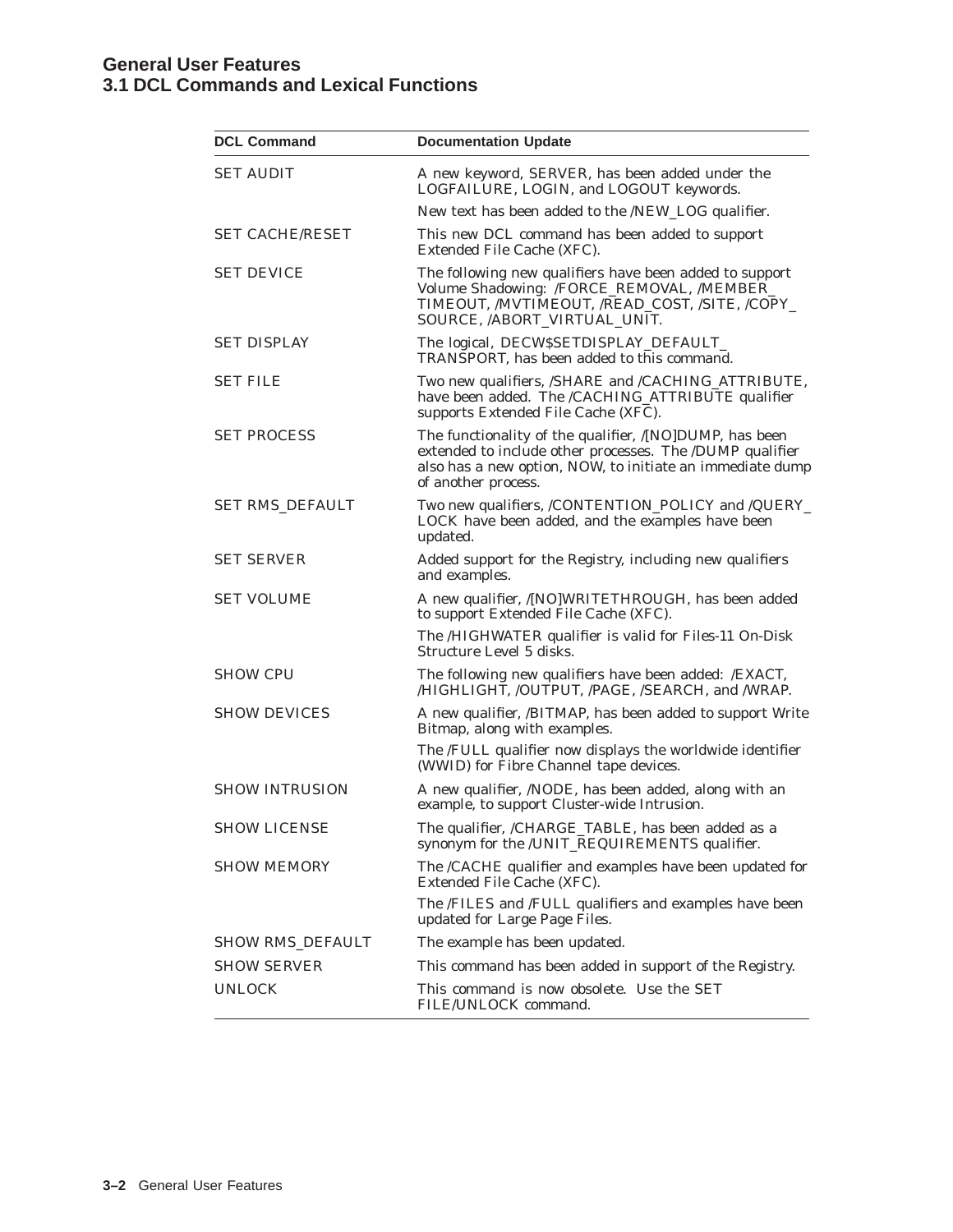| <b>DCL Lexical</b> | <b>Documentation Update</b>                                                                                                                           |
|--------------------|-------------------------------------------------------------------------------------------------------------------------------------------------------|
| <b>FSGETDVI</b>    | The item codes, MT3_DENSITY, MT3_SUPPORTED, and<br>WWID have been added, and the MOUNTCNT item code<br>has been updated.                              |
|                    | The item codes, DEVTYPE, DEVCLASS, and DEVICE<br>TYPE_NAME have been updated, and an example has been<br>added. Tables 1-7 and 1-8 have been removed. |
| <b>FSGETQUI</b>    | The JOB STATUS item code list has been updated.                                                                                                       |
| <b>FSGETJPI</b>    | The MULTITHREAD item code has been added.                                                                                                             |
| <b>FSGETSYI</b>    | The MULTITHREAD and DECNET_VERSION items have<br>been added.                                                                                          |

## **3.2 New Online Help Topics for Utility Routines**

As of Version 7.3, online help now includes all the OpenVMS utility routines that are described in *OpenVMS Utility Routines Manual*, including the following:

ACL\_Editor BACKUP\_API CLI\_Routines CONV\$\_Routines CQUAL\_Routines DCX\_Routines **DECTPU** EDT\_Routines FDL\_Routines LBR\_Routines LDAP\_Routines LGI\_Routines MAIL\_Routines NCS\_Routines PSM\_Routines SMB\_Routines SOR\_Routines

For OpenVMS Version 7.3, several online help topics have been renamed, as follows:

| <b>Old Topic Name</b> | <b>New Topic Name</b> |
|-----------------------|-----------------------|
| <b>BACKUP</b>         | <b>BACKUP</b> Command |
| <b>FDL</b>            | <b>FDL</b> Files      |
| <b>MAIL</b>           | <b>MAIL</b> Command   |
| <b>NCS</b>            | NCS Command           |

## **3.3 MIME Utility Enhancements**

The following new commands and qualifiers have been added to the Multipurpose Internet Mail Extension (MIME) utility: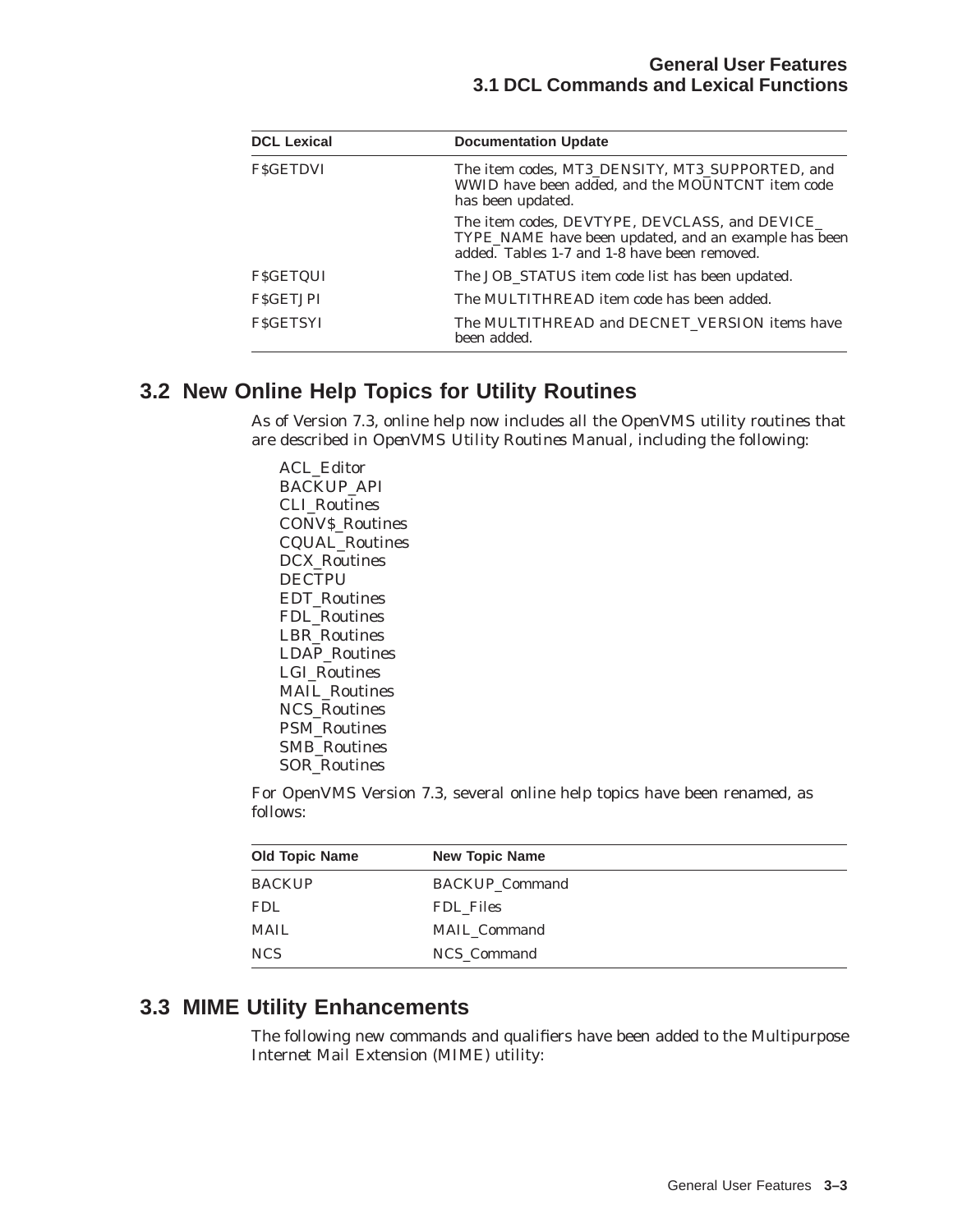| <b>Command</b>     | <b>Description</b>                                                                                                                                                      |
|--------------------|-------------------------------------------------------------------------------------------------------------------------------------------------------------------------|
| <b>ADD/BINARY</b>  | Sets the Content-Type to application/octet-stream and Content-<br>Transfer-Encoding to Base64. This format can be used to<br>represent an arbitrary binary data stream. |
| <b>SHOW</b> option | Displays information about the MIME environment. Possible<br>options are CONTENT_TYPE, FILE_TYPES, and VERSION.                                                         |

For more information about the MIME utility commands and qualifiers, refer to the *OpenVMS User's Manual*.

### **3.4 WWPPS Utility (Alpha)**

The World-Wide PostScript Printing Subsystem (WWPPS) is a utility that allows you to print a PostScript file with various language characters on any PostScript printer. By embedding font data within the PostScript printable file, you can print the language characters even if the printer does not have the local language character fonts.

For detailed instructions about using the WWPPS utility, refer to the *OpenVMS User's Manual*.

For more information about the installation and administration of the WWPPS utility, refer to the *OpenVMS System Manager's Manual*.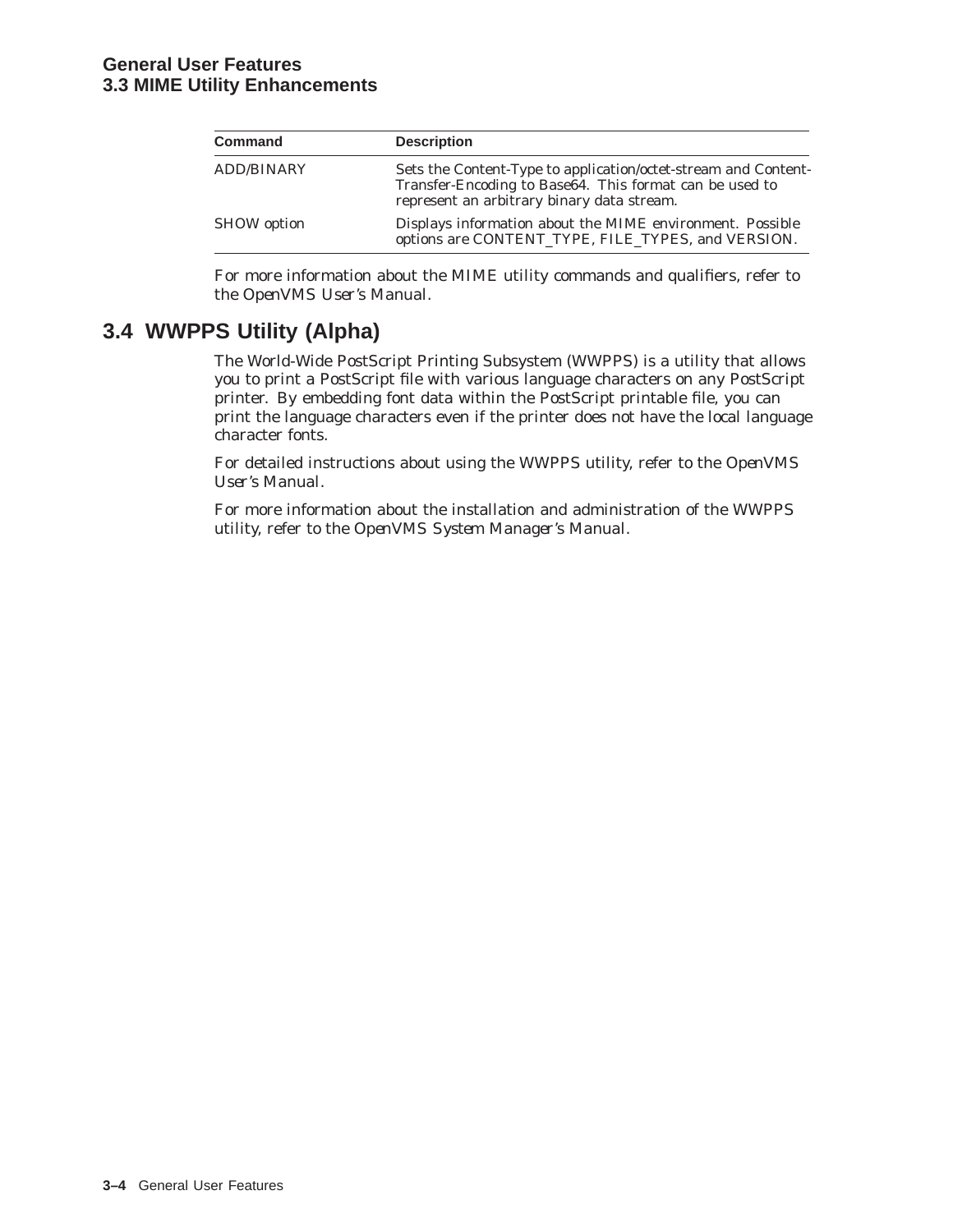# **System Management Features**

This chapter provides information about new features, changes, and enhancements for system managers.

#### **4.1 OpenVMS Support for New AlphaServer GS Series Systems**

OpenVMS Alpha Version 7.3 provides support for Compaq's AlphaServer GS80, GS160 and GS320 systems, which was introduced in OpenVMS Version 7.2-1H1, and includes:

- OpenVMS support for hard and soft partitions (Galaxy) on AlphaServer GS160 and GS320 systems
- OpenVMS Resource Affinity Domain (RAD) support for applications
- CPU Online Replace

#### **4.1.1 OpenVMS Support for Hard and Soft Partitions**

Hard partitioning is a physical separation of computing resources by hardwareenforced access barriers. It is impossible to read or write across a hard partition boundary. There is no resource sharing between hard partitions.

Soft partitioning is a separation of computing resources by software-controlled access barriers. Read and write access across a soft partition boundary is controlled by the operating system. OpenVMS Galaxy is an implementation of soft partitioning.

The way customers choose to partition their systems depends on their computing environments and application requirements. For more information about using hard partitions and OpenVMS Galaxy, refer to the *OpenVMS Alpha Partitioning and Galaxy Guide*.

#### **4.1.2 OpenVMS Resource Affinity Domain (RAD) Support for Applications**

OpenVMS Alpha Version 7.3 provides non-uniform memory awareness (NUMA) in OpenVMS memory management and process scheduling, which was introduced in OpenVMS Version 7.2-1H1. This capability provides application support for resource affinity domains (RADs), to ensure that applications running on a single instance of OpenVMS on multiple quad building blocks (QBBs) can execute as efficiently as possible in a NUMA environment. A RAD is a set of hardware components (CPU, memory, IO) with common access characteristics, and corresponds to a QBB in an AlphaServer GS160 or GS320 system.

For more information about using the OpenVMS RAD support for application features, refer to the *OpenVMS Alpha Partitioning and Galaxy Guide*.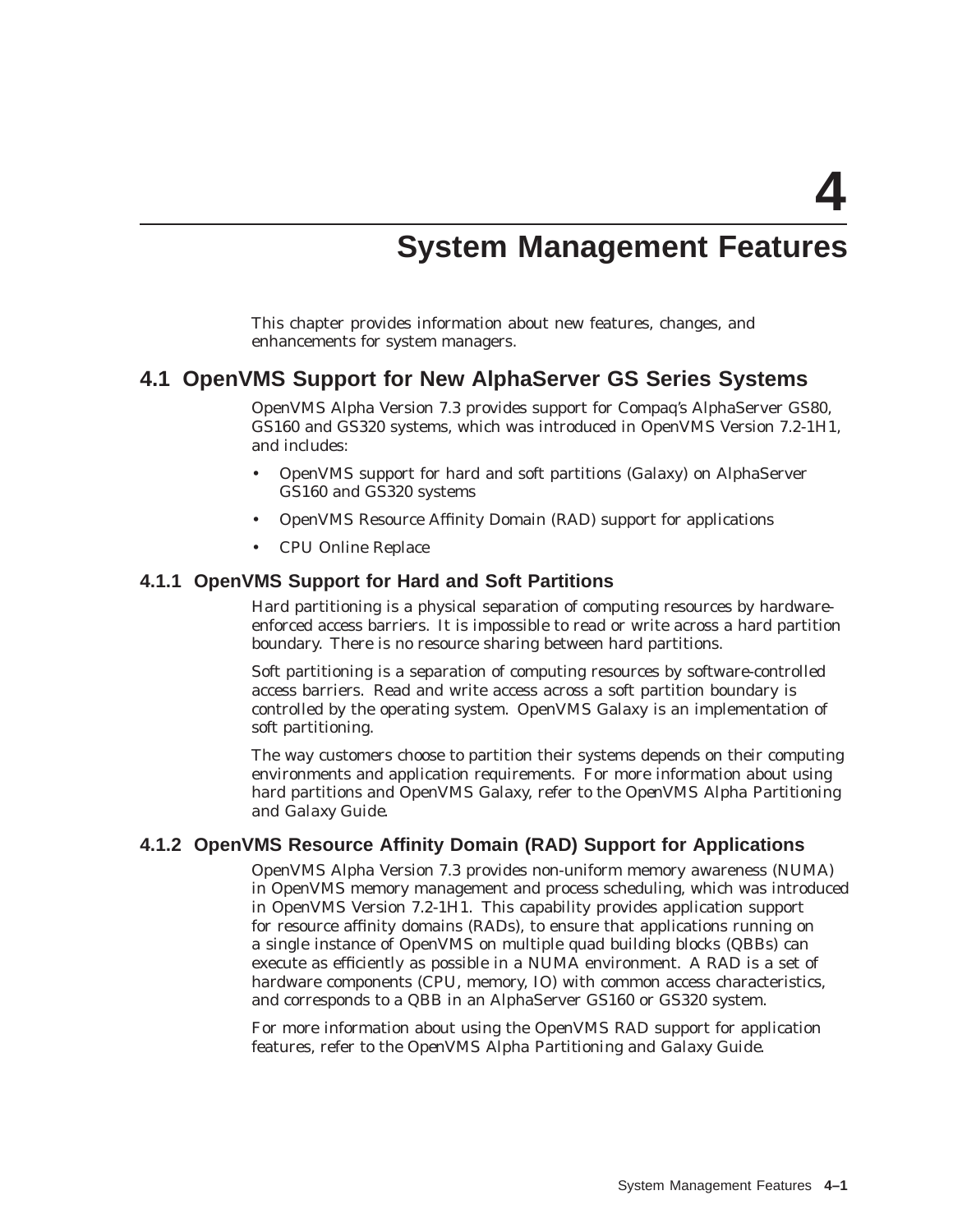#### **4.1.3 OpenVMS Support for CPU Online Replace**

With OpenVMS Alpha Version 7.3, you can replace secondary CPUs on a running system without rebooting, which provides increased system maintainability and serviceability. This feature is supported only on AlphaServer GS160/320 systems. Note that replacing the primary CPU requires rebooting.

To use this feature, you must first download console firmware Version 5.9B from the following location:

http://ftp.digital.com/pub/DEC/Alpha/firmware/

After you upgrade the console with the latest firmware, you can then use the following DCL commands to replace a CPU without rebooting:

1. Direct OpenVMS to stop scheduling processes on the CPU:

\$ STOP/CPU *n*

(*n* is the number of the CPU to be stopped.)

2. Power off the running CPU:

\$ SET CPU/POWER=OFF *n*

- 3. When the light on the CPU module has turned from green to amber, physically remove the CPU module from the system. Then put in a new CPU.
- 4. Power on the CPU:

\$ SET CPU/POWER=ON *n*

OpenVMS automatically adds the CPU to the active set of processors.

Note that the Galaxy Configuration Utility (GCU) also supports this capability.

#### **4.2 Automatic Setting of Daylight Savings Time**

System parameter AUTO\_DLIGHT\_SAV controls whether OpenVMS will automatically change system time to and from Daylight Savings Time when appropriate. A value of 1 tells OpenVMS to automatically make the change. The default is 0 (off). This is a static parameter.

However, if you have a time service (such as DTSS), that time service continues to control time changes, and OpenVMS does not interfere. Do not enable automatic daylight savings time if you have another time service.

For more information, refer to the *OpenVMS System Manager's Manual*.

## **4.3 Class Scheduler for CPU Scheduling**

With OpenVMS Version 7.3, there is a new SYSMAN-based interface for class scheduling. This new class scheduler, implemented on both VAX and Alpha systems, gives you the ability to designate the amount of CPU time that a system's users may receive by placing the users into scheduling classes. Each class is assigned a percentage of the overall system's CPU time. As the system runs, the combined set of users in a class are limited to the percentage of CPU execution time allocated to their class. The users may get some additional CPU time if */windfall* is enabled for their scheduling class. Enabling the */windfall* allows the system to give a small amount of CPU time to a scheduling class when a CPU is idle and the scheduling class' allotted time has been depleted.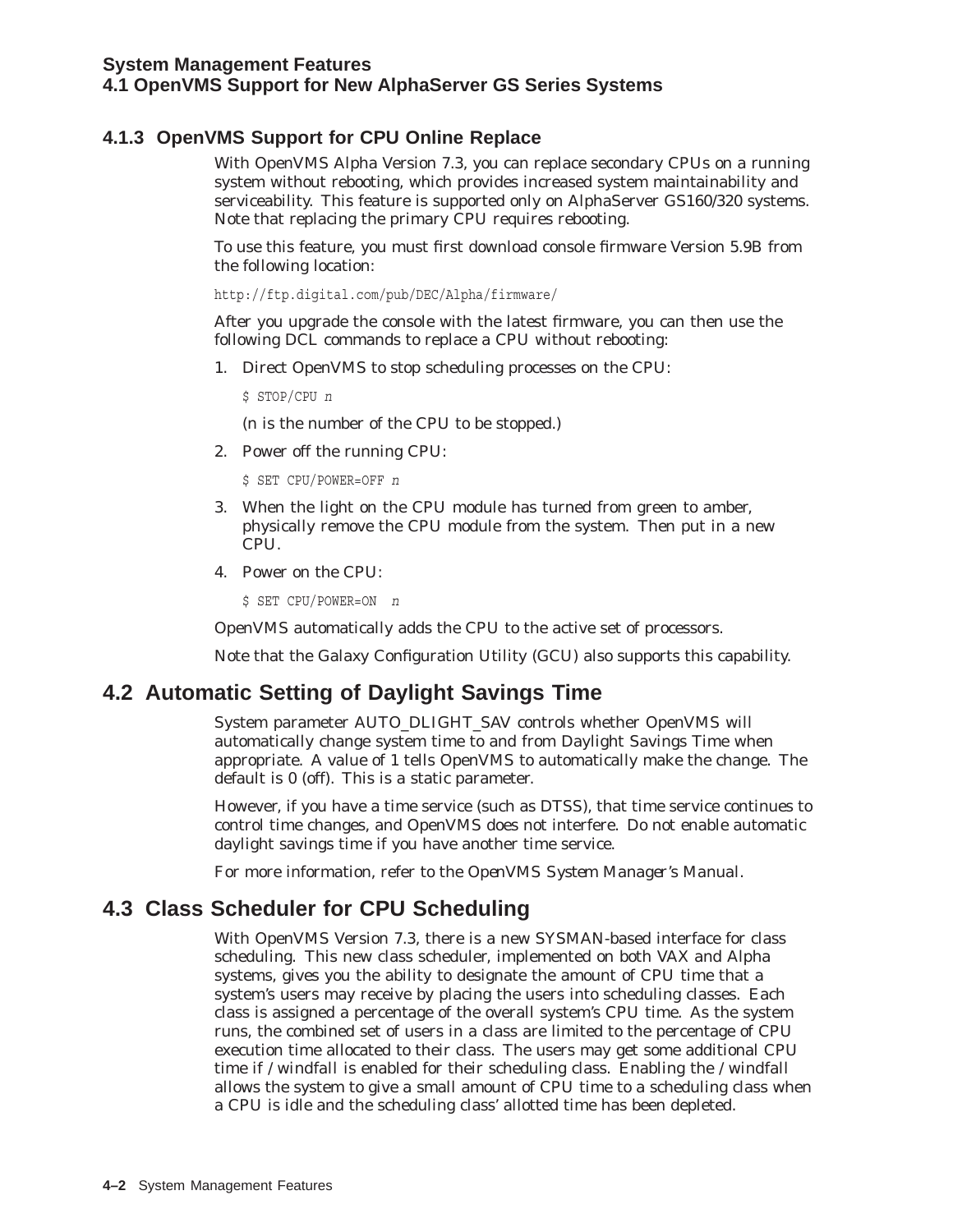To invoke the class scheduler, you use the SYSMAN interface. SYSMAN allows you to create, delete, modify, suspend, resume, and display scheduling classes. Table 4–1 shows the SYSMAN command, CLASS\_SCHEDULE, and its sub-commands.

| Sub-command    | <b>Meaning</b>                                     |
|----------------|----------------------------------------------------|
| ADD            | Creates a new scheduling class                     |
| <b>DELETE</b>  | Deletes a scheduling class                         |
| <b>MODIFY</b>  | Modifies the characteristics of a scheduling class |
| <b>SHOW</b>    | Shows the characteristics of a scheduling class    |
| <b>SUSPEND</b> | Suspends temporarily a scheduling class            |
| <b>RESUME</b>  | Resumes a scheduling class                         |

**Table 4–1 SYSMAN command: class\_schedule**

By implementing the class scheduler using the SYSMAN interface, you create a permanent database that allows OpenVMS to class schedule processes automatically after a system has been booted and rebooted. This database resides on the system disk in SYS\$SYSTEM:VMS\$CLASS\_SCHEDULE.DATA. SYSMAN creates this file as an RMS indexed file when the first scheduling class is created by the SYSMAN command, CLASS\_SCHEDULE ADD.

In a cluster environment, SYSMAN creates this database file in the SYS\$COMMON root of the [SYSEXE] directory. As a result, the database file is shared among all cluster members. By using SYSMAN's SET ENVIRONMENT command, you can define scheduling classes either on a cluster-wide or per-node basis.

If desired, a system manager (or application manager) uses the permanent class scheduler to place a process into a scheduling class at process creation time. When a new process is created, Loginout determines whether this process belongs to a scheduling class. Given process information from the SYSUAF file, Loginout then class schedules the process if Loginout determines that the process belongs to a scheduling class.

By using the SYSMAN utility to perform class scheduling operations instead of \$SCHED system service, you gain the following benefits:

- You need not modify individual program images to control class scheduling. You can add, delete, and modify scheduling classifications from the SYSMAN utility.
- You can use SYSMAN to create a permanent class scheduling database file which allows processes to be class scheduled at process creation time and allows class definitions to be preserved in case of a system reboot.

For more detailed information, refer to the following manuals:

*OpenVMS Programming Concepts Manual, Volume I OpenVMS DCL Dictionary: N–Z OpenVMS System Services Reference Manual: A–GETUAI*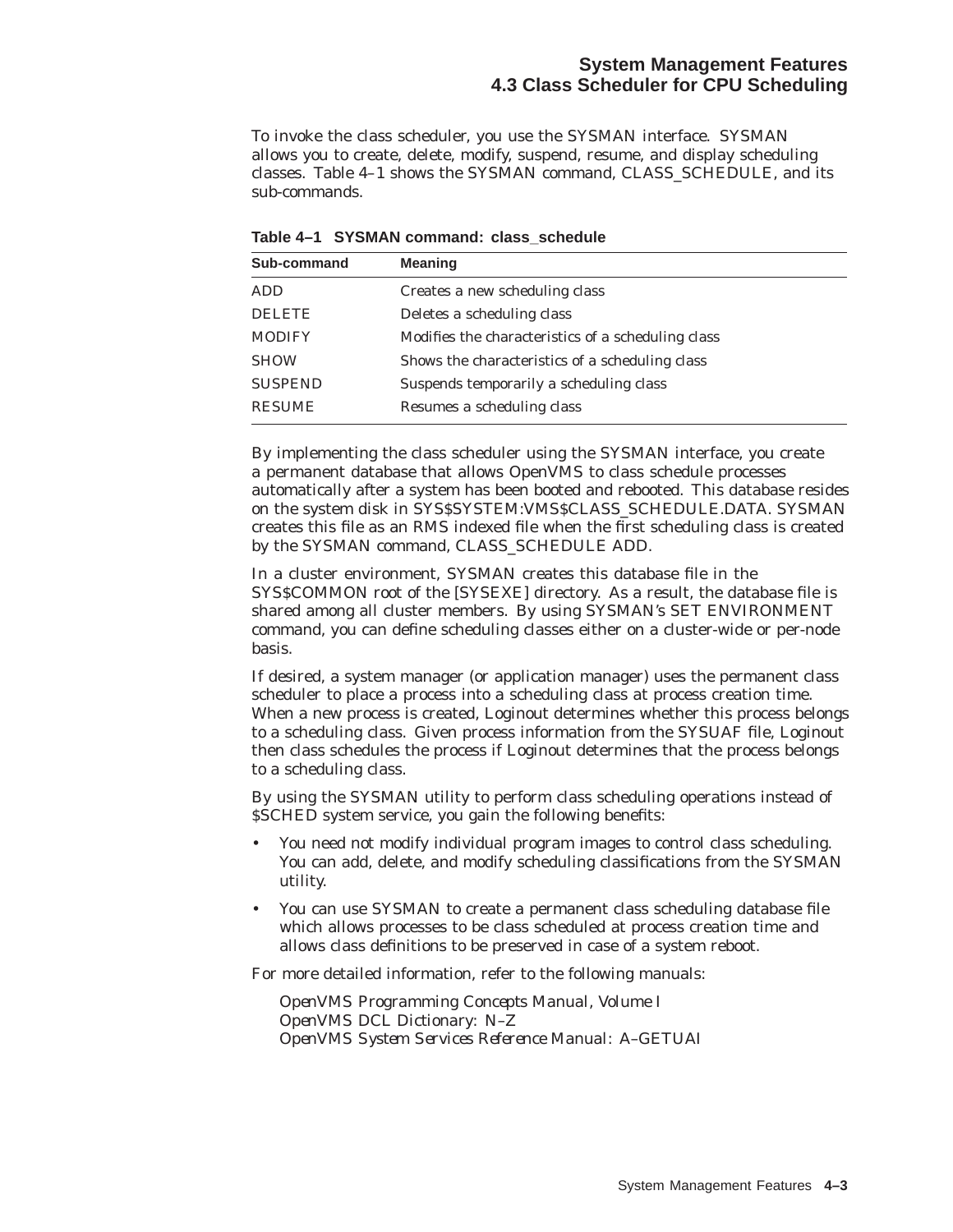## **4.4 Dedicated CPU Lock Manager (Alpha)**

The Dedicated CPU Lock Manager is a new feature that improves performance on large SMP systems that have heavy lock manager activity. The feature dedicates a CPU to performing lock manager operations.

A dedicated CPU has the following advantages for overall system performance as follows:

- Reduces the amount of MP\_SYNCH time
- Provides good CPU cache utilization

#### **4.4.1 Implementing the Dedicated CPU Lock Manager**

For the Dedicated CPU Lock Manager to be effective, systems must have a high CPU count and a high amount of MP\_SYNCH due to the lock manager. Use the MONITOR utility and the MONITOR MODE command to see the amount of MP\_SYNCH. If your system has more than five CPUs and if MP\_SYNCH is higher than 200%, your system may be able to take advantage of the Dedicated CPU Lock Manager. You can also use the spinlock trace feature in the System Dump Analyzer (SDA) to help determine if the lock manager is contributing to the high amount of MP\_SYNCH time.

The Dedicated CPU Lock Manager is implemented by a LCKMGR\_SERVER process. This process runs at priority 63. When the Dedicated CPU Lock Manager is turned on, this process runs in a compute bound loop looking for lock manager work to perform. Because this process polls for work, it is always computable; and with a priority of 63 the process will never give up the CPU, thus consuming a whole CPU.

If the Dedicated CPU Lock Manager is running when a program calls either the \$ENQ or \$DEQ system services, a lock manager request is placed on a work queue for the Dedicated CPU Lock Manager. While a process waits for a lock request to be processed, the process spins in kernel mode at IPL 2. After the dedicated CPU processes the request, the status for the system service is returned to the process.

The Dedicated CPU Lock Manager is dynamic and can be turned off if there are no perceived benefits. When the Dedicated CPU Lock Manager is turned off, the LCKMGR\_SERVER process is in a HIB (hibernate) state. The process may not be deleted once started.

#### **4.4.2 Enabling the Dedicated CPU Lock Manager**

To use the Dedicated CPU Lock Manager, set the LCKMGR\_MODE system parameter. Note the following about the LCKMGR\_MODE system parameter:

- Zero (0) indicates the Dedicated CPU Lock Manager is off (the default).
- A number greater than zero (0) indicates the number of CPUs that should be active before the Dedicated CPU Lock Manager is turned on.

Setting LCKMGR\_MODE to a number greater than zero (0) triggers the creation of a detached process called LCKMGR\_SERVER. The process is created, and it starts running if the number of active CPUs equals the number set by the LCKMGR\_MODE system parameter.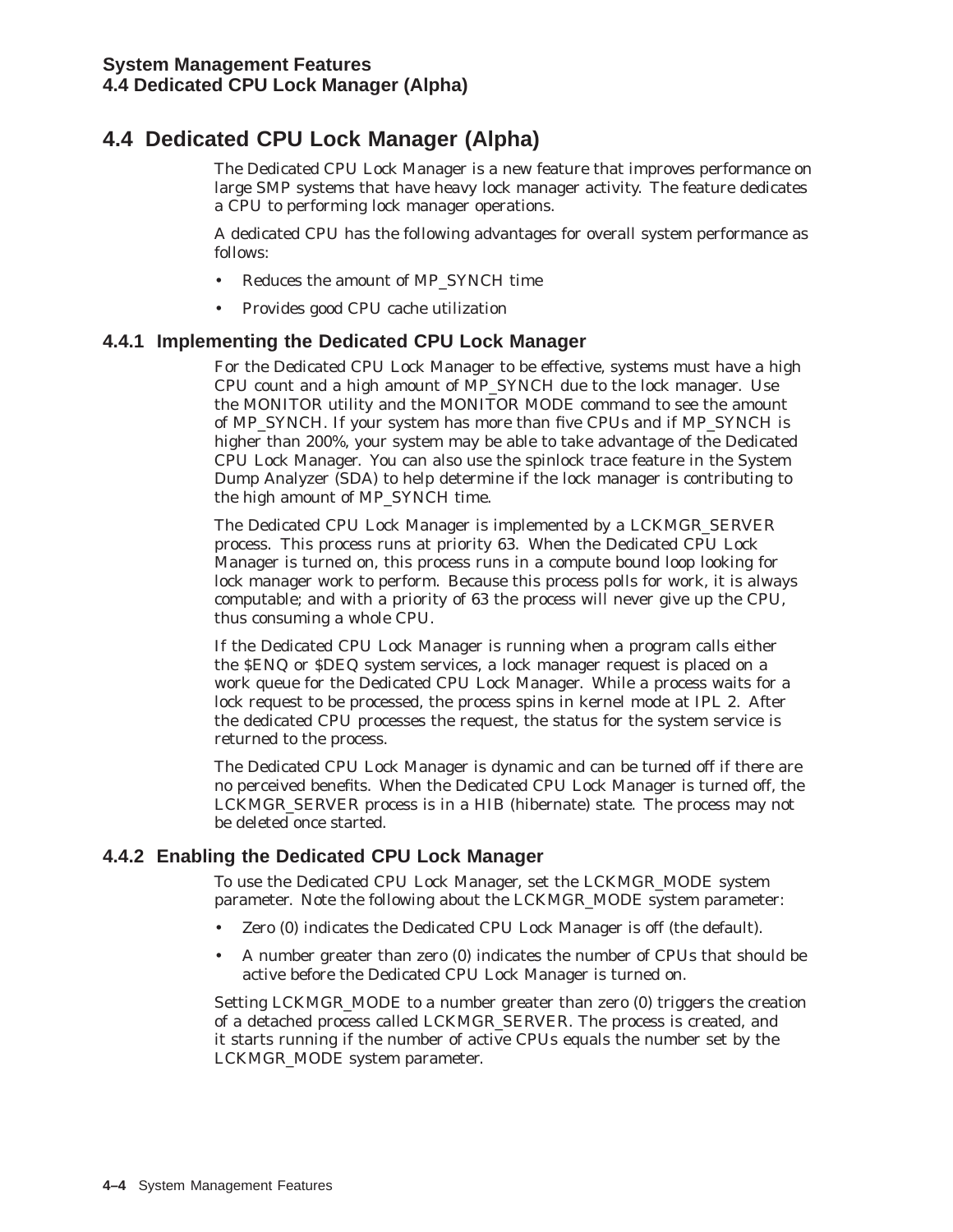In addition, if the number of active CPUs should ever be reduced below the required threshold by either a STOP/CPU command or by CPU reassignment in a Galaxy configuration, the Dedicated CPU Lock Manager automatically turns off within one second, and the LCKMGR\_SERVER process goes into a hibernate state. If the CPU is restarted, the LCKMGR\_SERVER process again resumes operations.

### **4.4.3 Using the Dedicated CPU Lock Manager With Affinity**

The LCKMGR\_SERVER process uses the affinity mechanism to set the process to the lowest CPU ID other than the primary. You can change this by indicating another CPU ID with the LCKMGR\_CPUID system parameter. The Dedicated CPU Lock Manager then attempts to use this CPU. If this CPU is not available, it reverts back to the lowest CPU other than the primary.

The following shows how to dynamically change the CPU used by the LCKMGR\_ SERVER process:

\$RUN SYS\$SYSTEM:SYSGEN SYSGEN>USE ACTIVE SYSGEN>SET LCKMGR\_CPUID 2 SYSGEN>WRITE ACTIVE SYSGEN>EXIT

This change applies to the currently running system. A reboot reverts back to the lowest CPU other than the primary. To permanently change the CPU used by the LCKMGR\_SERVER process, set LCKMGR\_CPUID in your MODPARAMS.DAT file.

To verify the CPU dedicated to the lock manager, use the SHOW SYSTEM command, as follows:

\$ SHOW SYSTEM/PROCESS=LCKMGR\_SERVER OpenVMS V7.3 on node JYGAL 24-OCT-2000 10:10:11.31 Uptime 3 20:16:56 Pid Process Name State Pri I/O CPU Page flts Pages 4CE0021C LCKMGR\_SERVER CUR 2 63 9 3 20:15:47.78 70 84

Note that the State field shows the process is currently running on CPU 2.

Compaq highly recommends that a process not be given hard affinity to the CPU used by the Dedicated CPU Lock Manager. With hard affinity when such a process becomes computable, it cannot obtain any CPU time, because the LCKMGR\_SERVER process is running at the highest possible real-time priority of 63. However, the LCKMGR\_SERVER detects once per second if there are any computable processes that are set by the affinity mechanism to the dedicated lock manager CPU. If so, the LCKMGR\_SERVER switches to a different CPU for one second to allow the waiting process to run.

### **4.4.4 Using the Dedicated CPU Lock Manager with Fast Path Devices**

OpenVMS Version 7.3 also introduces Fast Path for SCSI and Fibre Channel Controllers along with the existing support of CIPCA adapters. The Dedicated CPU Lock Manager supports both the LCKMGR\_SERVER process and Fast Path devices on the same CPU. However, this may not produce optimal performance.

By default, the LCKMGR\_SERVER process runs on the first available nonprimary CPU. Compaq recommends that the CPU used by the LCKMGR\_SERVER process not have any Fast Path devices. This can be accomplished in either of the following ways: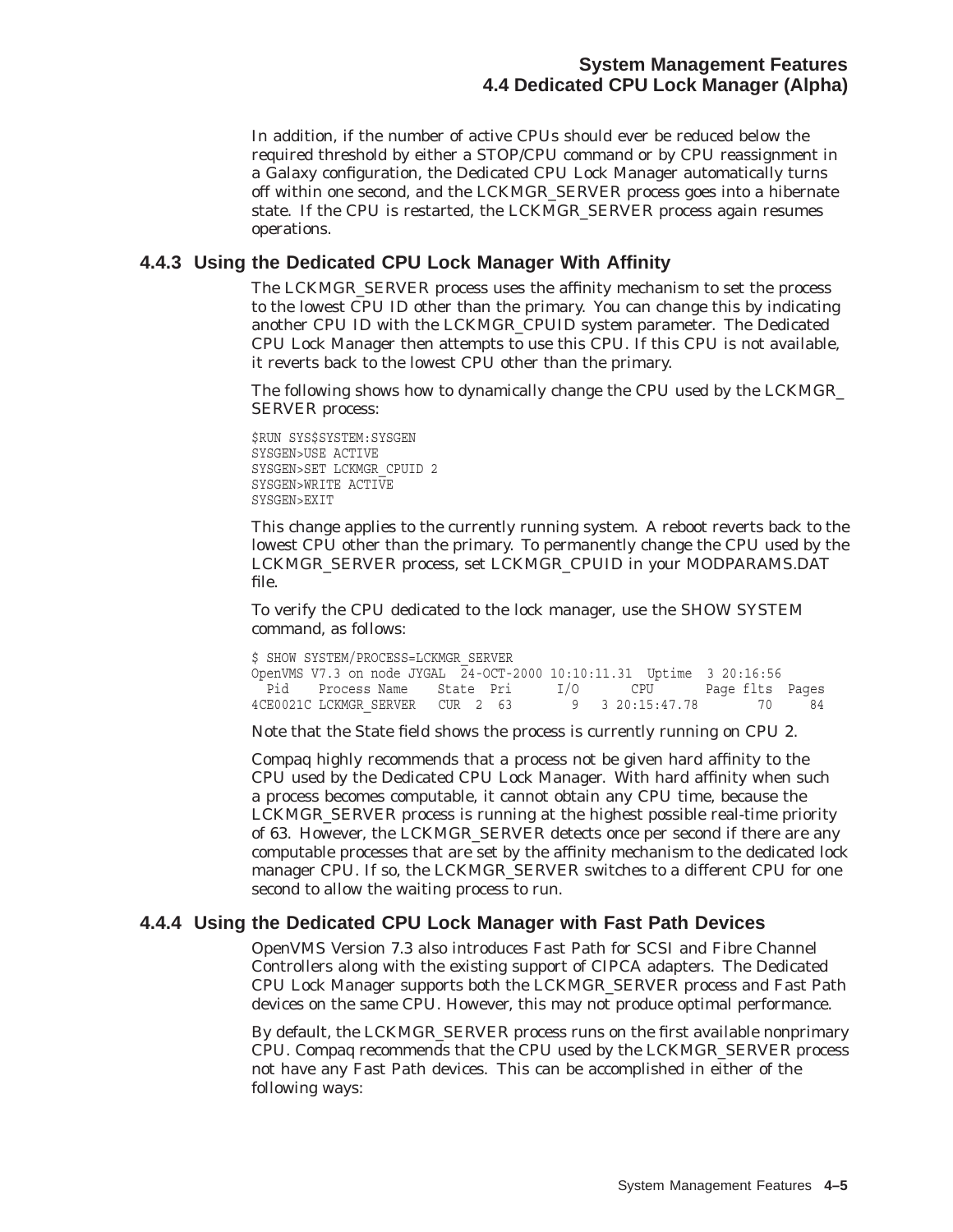• You can eliminate the first available nonprimary CPU as an available Fast Path CPU. To do so, clear the bit associated with the CPU ID from the IO\_ PREFER CPUS system parameter.

For example, let's say your system has eight CPUs with CPU IDs from zero to seven and four SCSI adapters that will use Fast Path. Clearing bit 1 from IO\_PREFER\_CPUs would result in the four SCSI devices being bound to CPUs 2, 3, 4, and 5. CPU 1, which is the default CPU the lock manager will use, will not have any Fast Path devices.

• You can set the LCKMGR\_CPUID system parameter to tell the LCKMGR\_ SERVER process to use a CPU other than the default. For the above example, setting this system parameter to 7 would result in the LCKMGR\_SERVER process running on CPU 7. The Fast Path devices would by default be bound to CPUs 1, 2, 3, and 4.

### **4.4.5 Using the Dedicated CPU Lock Manager on the AlphaServer GS Series Systems**

The new AlphaServer GS Series Systems (GS80, GS160, and the GS320) have NUMA memory characteristics. When using the Dedicated CPU Lock Manager on one of these systems, the best performance is obtained by utilizing a CPU and memory from within a single Quad Building Block (QBB).

For OpenVMS Version 7.3, the Dedicated CPU Lock Manager does not yet have the ability to decide from where QBB memory should be allocated. However, there is a method to preallocate lock manager memory from the low QBB. This can be done with the LOCKIDTBL system parameter. This system parameter indicates the initial size of the Lock ID Table, along with the initial amount of memory to preallocate for lock manager data structures.

To preallocate the proper amount of memory, this system parameter should be set to the highest number of locks plus resources on the system. The command MONITOR LOCK can provide this information. If MONITOR indicates the system has 100,000 locks and 50,000 resources, then setting LOCKIDTBL to the sum of these two values will ensure that enough memory is initially allocated. Adding in some additional overhead may also be beneficial. Setting LOCKIDTBL to 200,000 thus might be appropriate.

If necessary, use the LCKMGR\_CPUID system parameter to ensure that the LCKMGR\_SERVER runs on a CPU in the low QBB.

# **4.5 OpenVMS Enterprise Directory for e-Business (Alpha)1**

OpenVMS Enterprise Directory for e-Business is a massively scalable directory service, providing both X.500 and LDAPv3 services on OpenVMS Alpha with no separate license fee. OpenVMS Enterprise Directory for e-Business provides the following:

- Large percentage of the Fortune 500 already deploy Compaq X.500 Directory Service (the forerunner of OpenVMS Enterprise Directory for e-Business)
- World's first 64-bit directory service
- Seamlessly combines the scalability and distribution features of X.500 with the popularity and interoperability offered by LDAPv3

<sup>1</sup> On OpenVMS VAX a similar service, but without LDAP support and with more limited performance, is still available with Compaq X.500 Directory Service Version 3.1.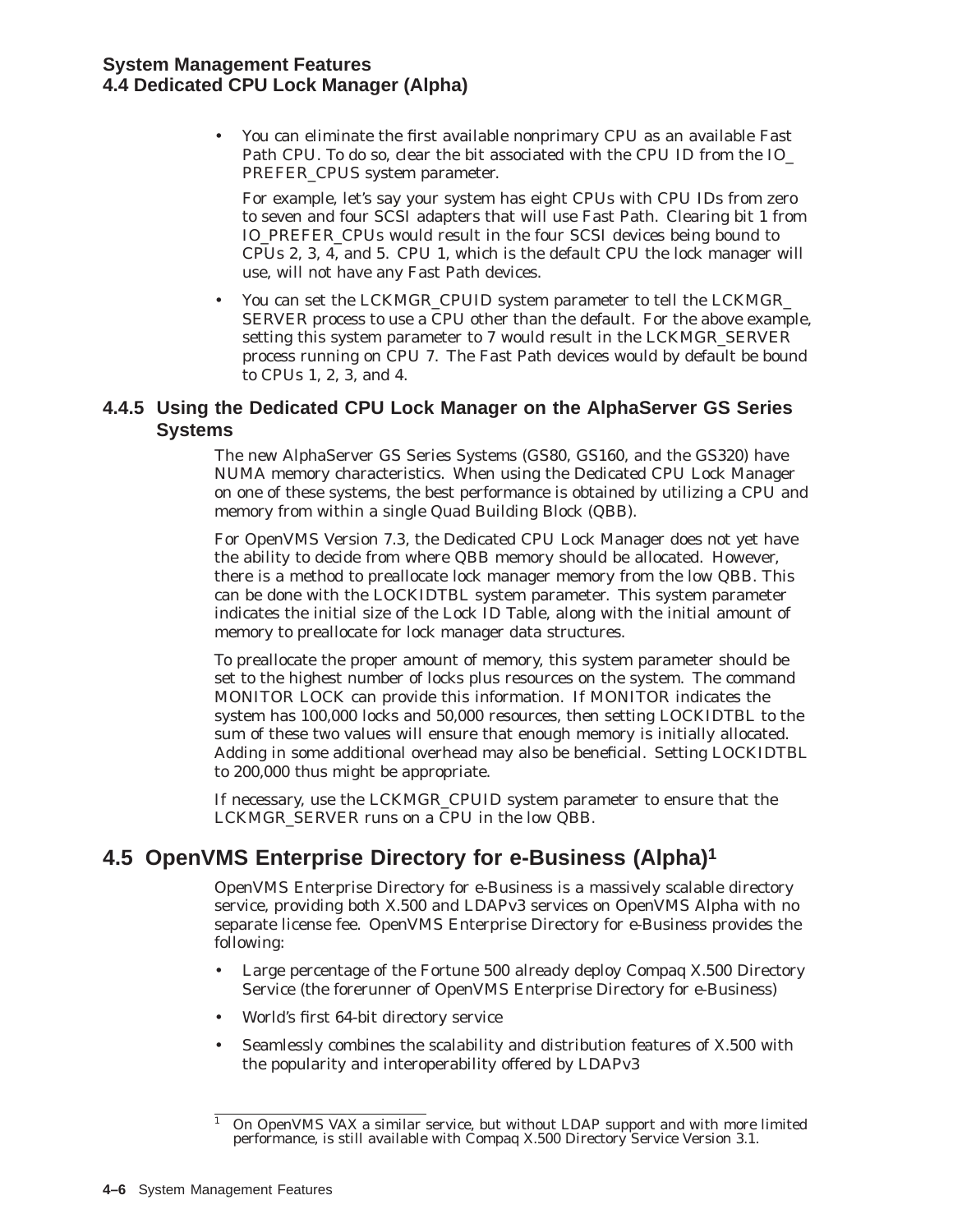- Inherent replication/shadowing features may be exploited to guarantee 100% up-time
- Systems distributed around the world can be managed from a single point
- Ability to store all types of authentication and security certificates across the enterprise accessible from any location
- Highly configurable schema
- In combination with AlphaServer technology and in-memory database delivers market leading performance and low initiation time

For more detailed information, refer to the Compaq OpenVMS e-Business Infrastructure CD-ROM package which is included in the OpenVMS Version 7.3 CD-ROM kit.

# **4.6 Extended File Cache (Alpha)**

The Extended File Cache (XFC) is a new virtual block data cache provided with OpenVMS Alpha Version 7.3 as a replacement for the Virtual I/O Cache.

Similar to the Virtual I/O Cache, the XFC is a clusterwide, file system data cache. Both file system data caches are compatible and coexist in an OpenVMS Cluster.

The XFC improves I/O performance with the following features that are not available with the Virtual I/O Cache:

- Read-ahead caching
- Automatic resizing of the cache
- Larger maximum cache size
- No limit on the number of closed files that can be cached
- Control over the maximum size of I/O that can be cached
- Control over whether cache memory is static or dynamic

For more information, refer to the chapter on Managing Data Caches in the *OpenVMS System Manager's Manual, Volume 2: Tuning, Monitoring, and Complex Systems*.

# **4.7 /ARB\_SUPPORT Qualifier Added to INSTALL Utility (Alpha)**

Beginning with OpenVMS Alpha Version 7.3, you can use the /ARB\_SUPPORT qualifier with the ADD, CREATE, and REPLACE commands in the INSTALL utility. The ARB\_SUPPORT qualifier provides Access Rights Block (ARB) support to products that have not yet been updated the per-thread security Persona Security Block (PSB) data structure.

This new qualifier is included in the INSTALL utility documentation in the *OpenVMS System Management Utilities Reference Manual*.

# **4.8 MONITOR Utility New Features**

The MONITOR utility has two new class names, RLOCK and TIMER, which you can use as follows:

- MONITOR RLOCK: the dynamic lock remastering statistics of a node
- MONITOR TIMER: Timer Queue Entry (TQE) statistics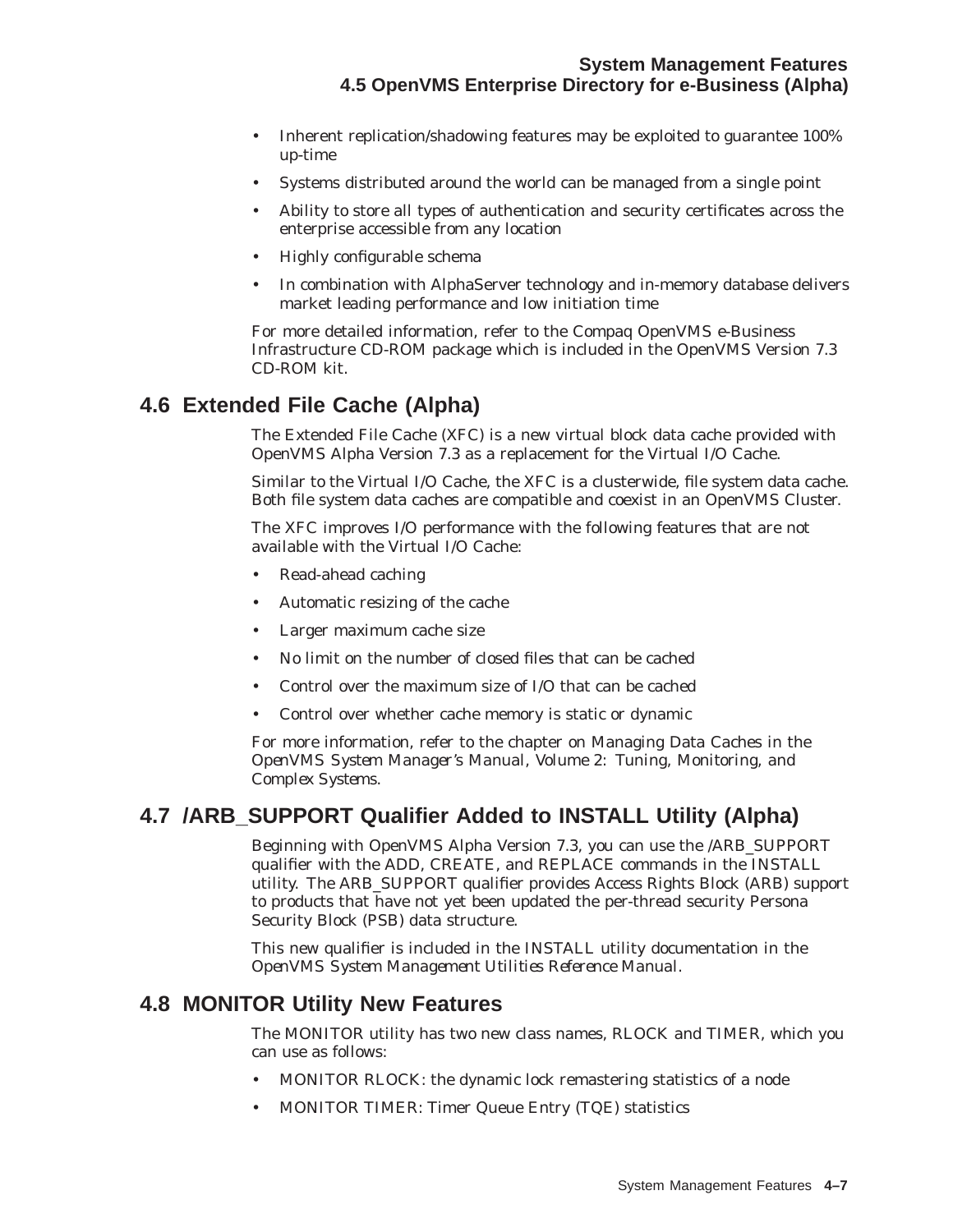These enhancements are discussed in more detail in the MONITOR section of the *OpenVMS System Management Utilities Reference Manual* and in the appendix that discusses MONITOR record formats in that manual.

Also in the MONITOR utility, the display screens of MONITOR CLUSTER, PROCESSES/TOPCPU, and SYSTEM now have new and higher scale values. Refer to the *OpenVMS System Management Utilities Reference Manual: M–Z* for more information.

# **4.9 OpenVMS Cluster Systems**

The following OpenVMS Cluster features are discussed in this section:

- Clusterwide intrusion detection
- Fast Path for SCSI and Fibre Channel (Alpha)
- Floppy disks served in an OpenVMS Cluster system (Alpha)
- New Fibre Channel support (Alpha)
- Switched LAN as a cluster interconnect
- Warranted and migration support

### **4.9.1 Clusterwide Intrusion Detection**

OpenVMS Version 7.3 includes clusterwide intrusion detection, which extends protection against attacks of all types throughout the cluster. Intrusion data and information from each system are integrated to protect the cluster as a whole. Member systems running versions of OpenVMS prior to Version 7.3 and member systems that disable this feature are protected individually and do not participate in the clusterwide sharing of intrusion information.

You can modify the SECURITY\_POLICY system parameter on the member systems in your cluster to maintain either a local or a clusterwide intrusion database of unauthorized attempts and the state of any intrusion events.

If bit 7 in SECURITY\_POLICY is cleared, all cluster members are made aware if a system is under attack or has any intrusion events recorded. Events recorded on one system can cause another system in the cluster to take restrictive action. (For example, the person attempting to log in is monitored more closely and limited to a certain number of login retries within a limited period of time. Once a person exceeds either the retry or time limitation, he or she cannot log in.) The default for bit 7 in SECURITY\_POLICY is clear.

For more information on the system services \$DELETE\_INTRUSION, \$SCAN\_ INTRUSION, and \$SHOW\_INTRUSION, refer to the *OpenVMS System Services Reference Manual*.

For more information on the DCL commands DELETE/INTRUSION\_RECORD and SHOW INTRUSION, refer to the *OpenVMS DCL Dictionary*.

For more information on clusterwide intrusion detection, refer to the *OpenVMS Guide to System Security*.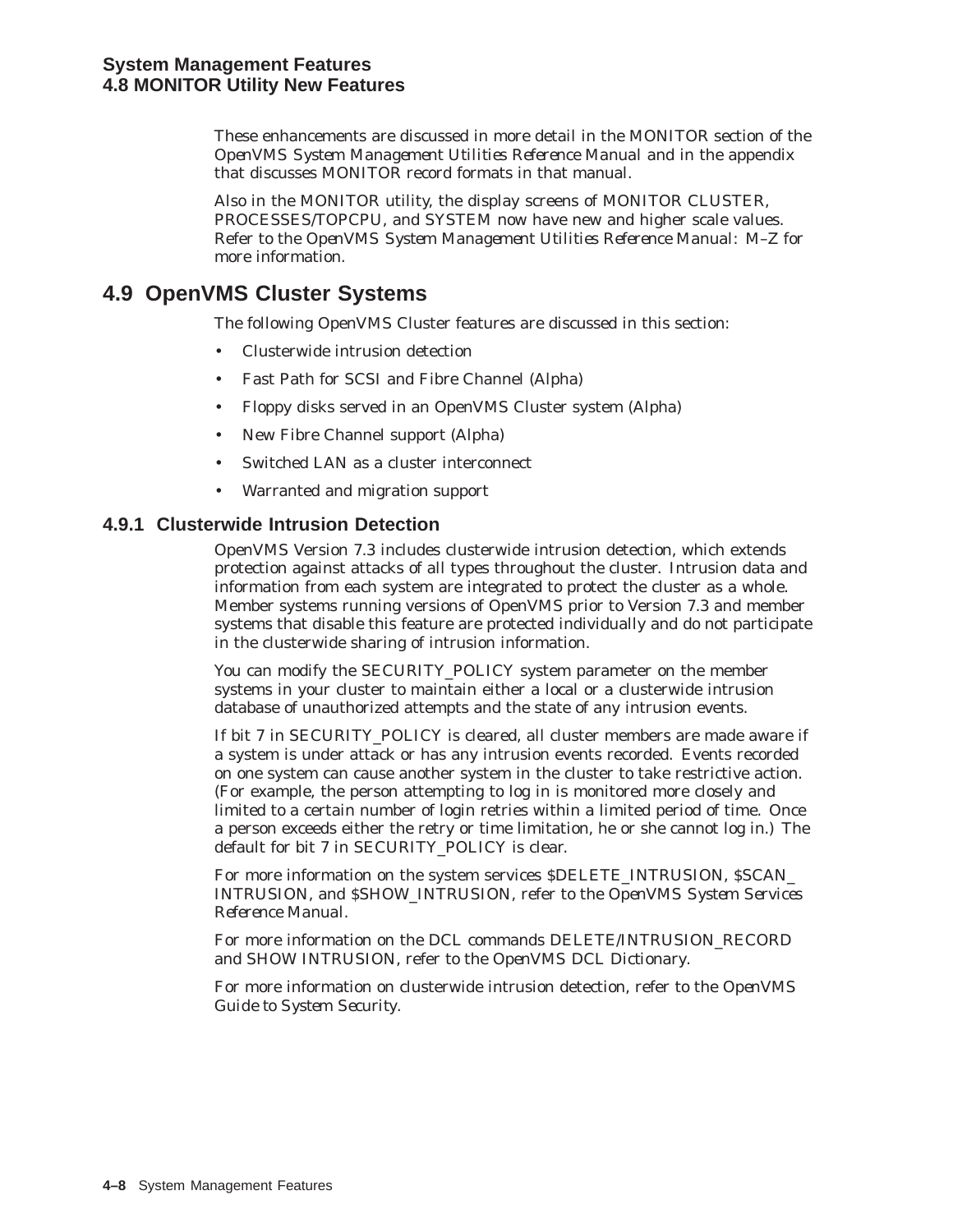### **4.9.2 Fast Path for SCSI and Fibre Channel (Alpha)**

Fast Path for SCSI and Fibre Channel (FC) is a new feature with OpenVMS Version 7.3. This feature improves the performance of Symmetric Multi-Processing (SMP) machines that use certain SCSI ports, or FC.

In previous versions of OpenVMS, SCSI and FC I/O completion was processed solely by the primary CPU. When Fast Path is enabled, the I/O completion processing can occur on all the processors in the SMP system. This substantially increases the potential I/O throughput on an SMP system, and helps to prevent the primary CPU from becoming saturated.

See Section 4.12.2 for information about the SYSGEN parameter, FAST\_PATH\_ PORTS, that has been introduced to control Fast Path for SCSI and FC.

#### **4.9.3 Floppy Disks Served in an OpenVMS Cluster System (Alpha)**

Until this release, MSCP was limited to serving disks. Beginning with OpenVMS Version 7.3, serving floppy disks in an OpenVMS Cluster system is supported, enabled by MSCP.

For floppy disks to be served in an OpenVMS Cluster system, floppy disk names must conform to the naming conventions for port allocation class names. For more information about device naming with port allocation classes, refer to the *OpenVMS Cluster Systems* manual.

OpenVMS VAX clients can access floppy disks served from OpenVMS Alpha Version 7.3 MSCP servers, but OpenVMS VAX systems cannot serve floppy disks. Client systems can be any version that supports port allocation classes.

### **4.9.4 New Fibre Channel Support (Alpha)**

**Note**

This section has been corrected to show that the MDR is supported on OpenVMS Alpha Version 7.3, not on OpenVMS Alpha Version 7.2-1, as stated in the printed version of this manual.

Support for new Fibre Channel hardware, larger configurations, Fibre Channel Fast Path, and larger I/O operations is included in OpenVMS Version 7.3. The benefits include:

- Support for a broader range of configurations: the lower cost HSG60 controller supports two SCSI buses instead of six SCSI buses supported by the HSG80; multiple DSGGB 16-port Fibre Channel switches enable very large configurations.
- Backup operations to tape, enabled by the new Modular Data Router (MDR), using existing SCSI tape subsystems
- Distances up to 100 kilometers between systems, enabling more configuration choices for multiple-site OpenVMS Cluster systems
- Better performance for certain types of I/O due to Fibre Channel Fast Path and support for larger I/O requests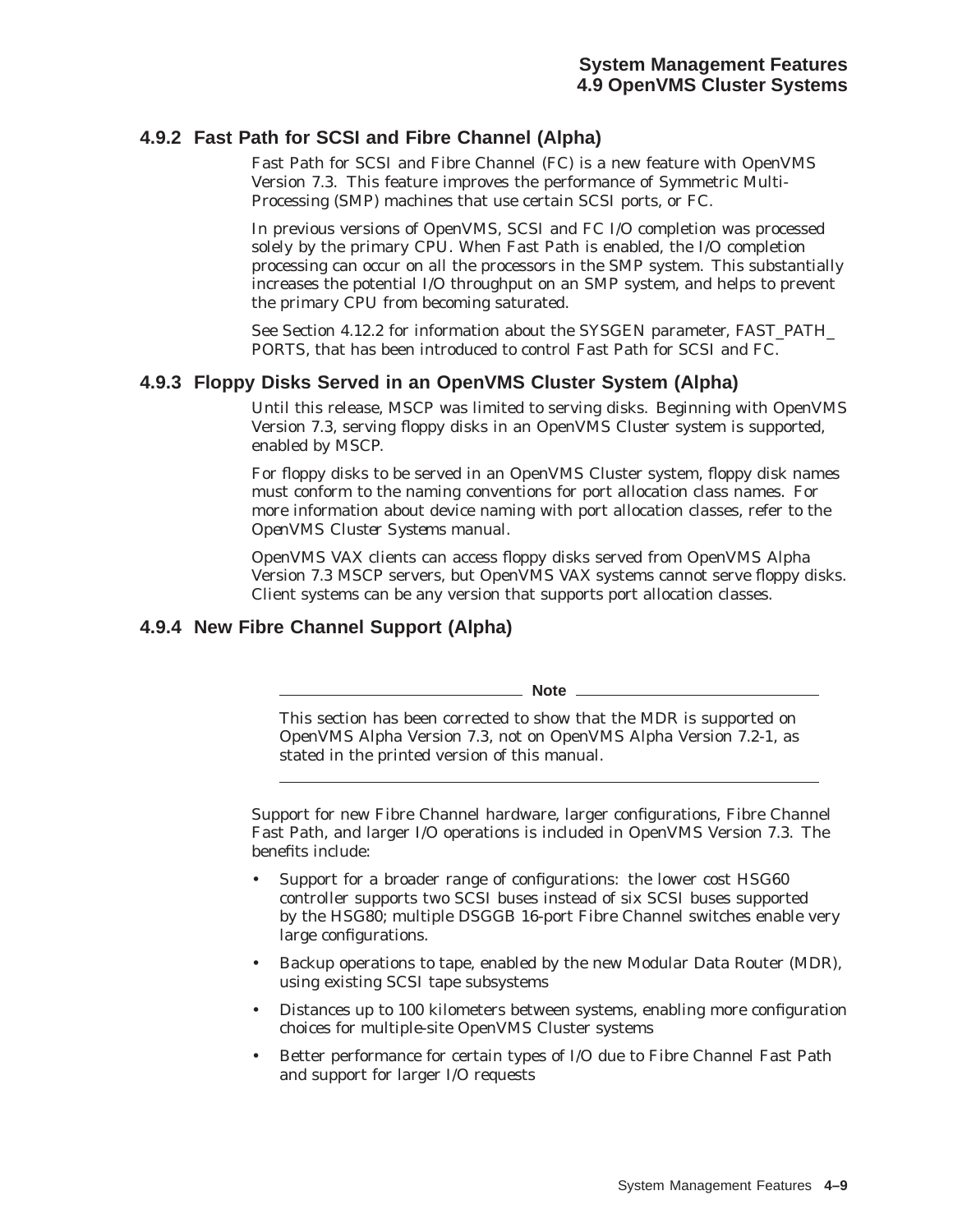The following new Fibre Channel hardware has been qualified on OpenVMS Version 7.3 and on OpenVMS Version 7.2-1 (except for MDR):

- KGPSA-CA host adapter
- DSGGB-AA switch (8 ports) and DSGGB-AB switch (16 ports)
- HSG60 storage controller (MA6000 storage subsystem)
- Compaq Modular Data Router (MDR) (OpenVMS Version 7.3)

OpenVMS now supports Fibre Channel **fabrics**. A Fibre Channel fabric is multiple Fibre Channel switches connected together. (A Fibre Channel fabric is also known as cascaded switches.)

Configurations that use Fibre Channel fabrics can be extremely large. Distances up to 100 kilometers are supported in a multisite OpenVMS Cluster system. OpenVMS supports the Fibre Channel SAN configurations described in the *Compaq StorageWorks Heterogeneous Open SAN Design Reference Guide*, available at the following Compaq web site:

#### http://www.compaq.com/storage

Enabling Fast Path for Fibre Channel can substantially increase the I/O throughput on an SMP system. For more information about this new feature, see Section 4.9.2.

Prior to OpenVMS Alpha Version 7.3, I/O requests larger than 127 blocks were segmented by the Fibre Channel driver into multiple I/O requests. Segmented I/O operations generally have lower performance than one large I/O. In OpenVMS Version 7.3, I/O requests up to and including 256 blocks are done without segmenting.

For more information about Fibre Channel usage in OpenVMS Cluster configurations, refer to the *Guidelines for OpenVMS Cluster Configurations*.

#### **4.9.4.1 New Fibre Channel Tape Support (Alpha)**

Fibre Channel tape functionality refers to the support of SCSI tapes and SCSI tape libraries in an OpenVMS Cluster system with shared Fibre Channel storage. The SCSI tapes and libraries are connected to the Fibre Channel by a Fibre-to-SCSI bridge known as the Modular Data Router (MDR).

For configuration information, refer to the *Guidelines for OpenVMS Cluster Configurations*.

#### **4.9.5 LANs as Cluster Interconnects**

An OpenVMS Cluster system can use several LAN interconnects for node-to-node communication, including Ethernet, Fast Ethernet, Gigabit Ethernet, ATM, and FDDI.

PEDRIVER, the cluster port driver, provides cluster communications over LANs using the NISCA protocol. Originally designed for broadcast media, PEDRIVER has been redesigned to exploit all the advantages offered by switched LANs, including full duplex transmission and more complex network topologies.

Users of LANs for their node-to-node cluster communication will derive the following benefits from the redesigned PEDRIVER:

• Removal of restrictions for using Fast Ethernet, Gigabit Ethernet, and ATM as cluster interconnects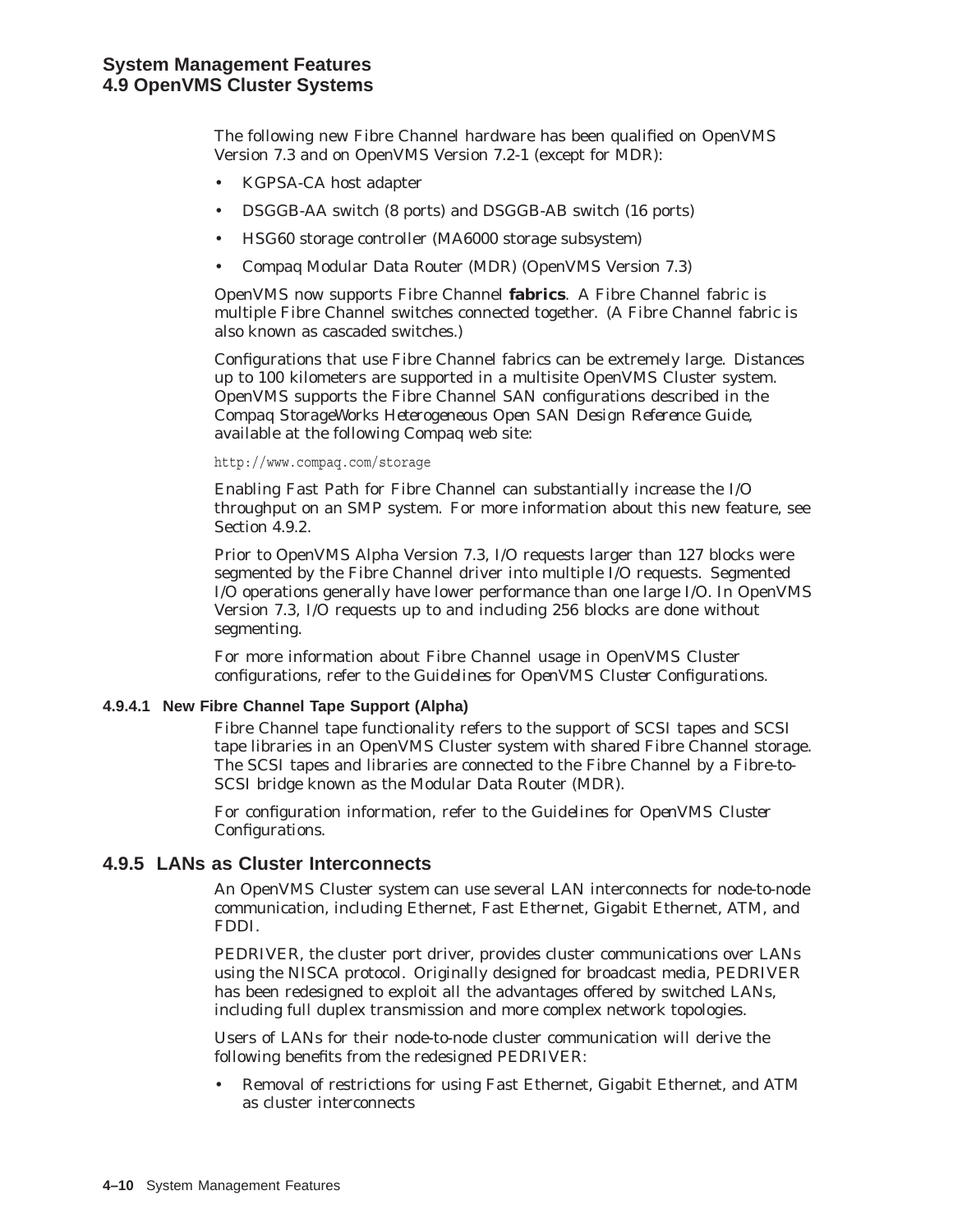- Improved performance due to better path selection, multipath load distribution, and support of full duplex communication
- Greater scalability
- Ability to monitor, manage, and display information needed to diagnose problems with cluster use of LAN adapters and paths

#### **4.9.5.1 SCA Control Program**

The SCA Control Program (SCACP) utility is designed to monitor and manage cluster communications. (SCA is the abbreviation of Systems Communications Architecture, which defines the communications mechanisms that enable nodes in an OpenVMS Cluster system to communicate.)

In OpenVMS Version 7.3, you can use SCACP to manage SCA use of LAN paths. In the future, SCACP might be used to monitor and manage SCA communications over other OpenVMS Cluster interconnects.

This utility is described in more detail in a new chapter in the *OpenVMS System Management Utilities Reference Manual: M–Z*.

#### **4.9.5.2 New Error Message About Packet Loss**

Prior to OpenVMS Version 7.3, an SCS virtual circuit closure was the first indication that a LAN path had become unusable. In OpenVMS Version 7.3, whenever the last usable LAN path is losing packets at an excessive rate, PEDRIVER displays the following console message:

```
%PEA0, Excessive packet losses on LAN Path from local-device-name - _ to device-name on REMOTE NODE node-name
```
This message is displayed after PEDRIVER performs an excessively high rate of packet retransmissions on the LAN path consisting of the local device, the intervening network, and the device on the remote node. The message indicates that the LAN path has degraded and is approaching, or has reached, the point where reliable communications with the remote node are no longer possible. It is likely that the virtual circuit to the remote node will close if the losses continue. Furthermore, continued operation with high LAN packet losses can result in a significant loss in performance because of the communication delays resulting from the packet loss detection timeouts and packet retransmission.

The corrective steps to take are:

1. Check the local and remote LAN device error counts to see if a problem exists on the devices. Issue the following commands on each node:

\$ SHOW DEVICE *local-device-name* \$ MC SCACP SCACP> SHOW LAN *device-name* \$ MC LANCP LANCP> SHOW DEVICE *device-name*/COUNT

2. If device error counts on the local devices are within normal bounds, contact your network administrators to request that they diagnose the LAN path between the devices.

If necessary, contact your COMPAQ support representative for assistance in diagnosing your LAN path problems.

For additional PEDRIVER troubleshooting information, see Appendix F of the *OpenVMS Cluster Systems* manual.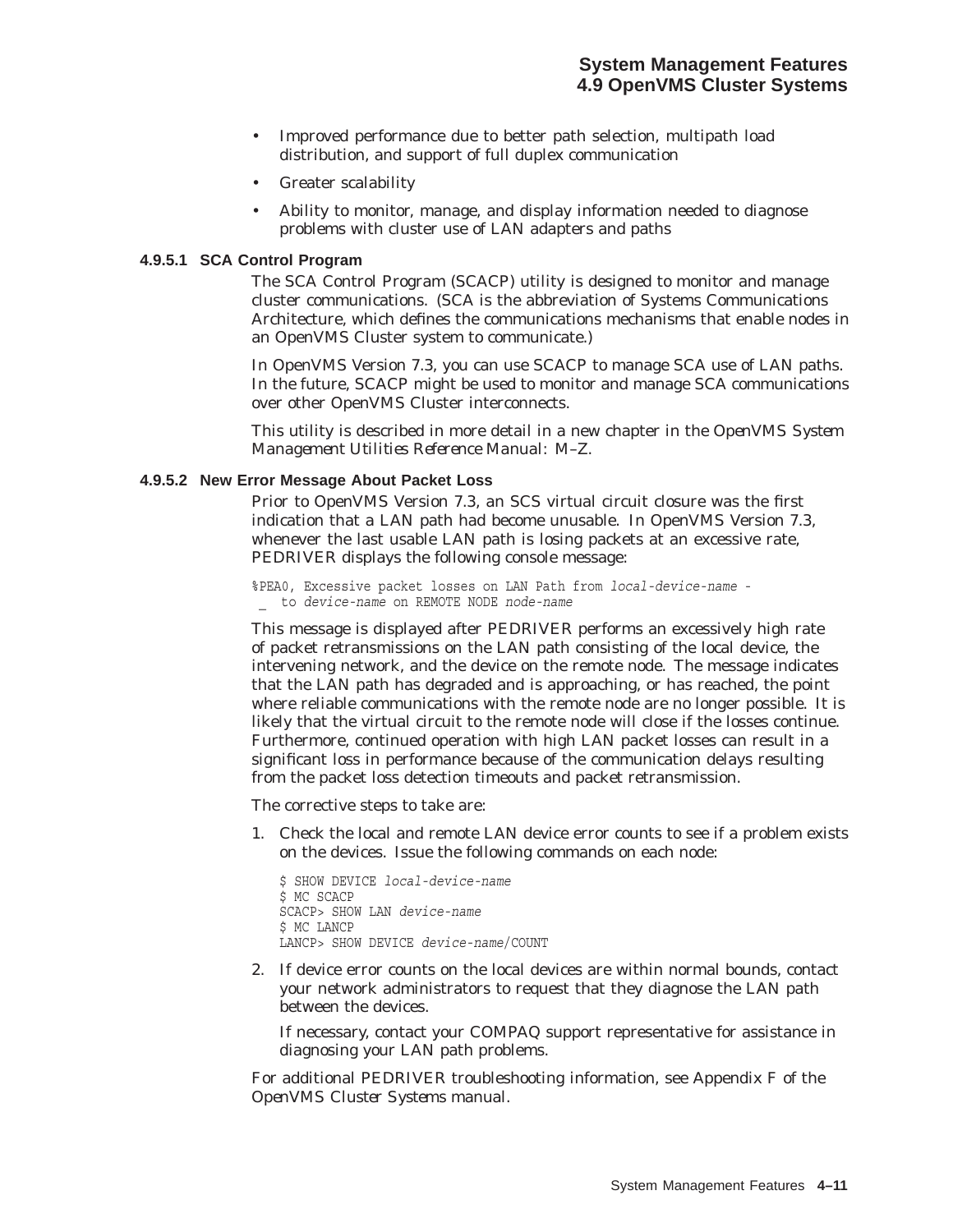### **4.9.6 Warranted and Migration Support**

Compaq provides two levels of support, warranted and migration, for mixedversion and mixed-architecture OpenVMS Cluster systems.

Warranted support means that Compaq has fully qualified the two versions coexisting in an OpenVMS Cluster and will answer all problems identified by customers using these configurations.

Migration support is a superset of the Rolling Upgrade support provided in earlier releases of OpenVMS and is available for mixes that are not warranted. Migration support means that Compaq has qualified the versions for use together in configurations that are migrating in a staged fashion to a newer version of OpenVMS VAX or of OpenVMS Alpha. Problem reports submitted against these configurations will be answered by Compaq. However, in exceptional cases, Compaq may request that you move to a warranted configuration as part of answering the problem.

Compaq supports only two versions of OpenVMS running in a cluster at the same time, regardless of architecture. Migration support helps customers move to warranted OpenVMS Cluster version mixes with minimal impact on their cluster environments.

Table 4–2 shows the level of support provided for all possible version pairings.

|                                    | Alpha/VAX V7.3   | Alpha V7.2-xxxl<br><b>VAX V7.2</b> | Alpha/VAX V7.1   |
|------------------------------------|------------------|------------------------------------|------------------|
| Alpha/VAX V7.3                     | <b>WARRANTED</b> | <b>Migration</b>                   | <b>Migration</b> |
| Alpha V7.2-xxx/<br><b>VAX V7.2</b> | <b>Migration</b> | <b>WARRANTED</b>                   | <b>Migration</b> |
| Alpha/VAX V7.1                     | <b>Migration</b> | <b>Migration</b>                   | <b>WARRANTED</b> |

**Table 4–2 OpenVMS Cluster Warranted and Migration Support**

In a mixed-version cluster with OpenVMS Version 7.3, you must install remedial kits on earlier versions of OpenVMS. For OpenVMS Version 7.3, two new features, XFC and Volume Shadowing minicopy, cannot be run on any node in a mixed version cluster unless all nodes running earlier versions of OpenVMS have installed the required remedial kit or upgrade. Remedial kits are available now for XFC. An upgrade for systems running OpenVMS Version 7.2-*xx* that supports minicopy will be made available soon after the release of OpenVMS Version 7.3.

For a complete list of required remedial kits, refer to the *OpenVMS Version 7.3 Release Notes*.

# **4.10 OpenVMS SMP Performance Improvements (Alpha)**

OpenVMS Alpha Version 7.3 contains software changes that improve SMP scaling. Designed for applications running on the new AlphaServer GS-series systems, many of these improvements will benefit all customer applications. The OpenVMS SMP performance improvements in Version 7.3 include the following:

• Improved MUTEX Acquisition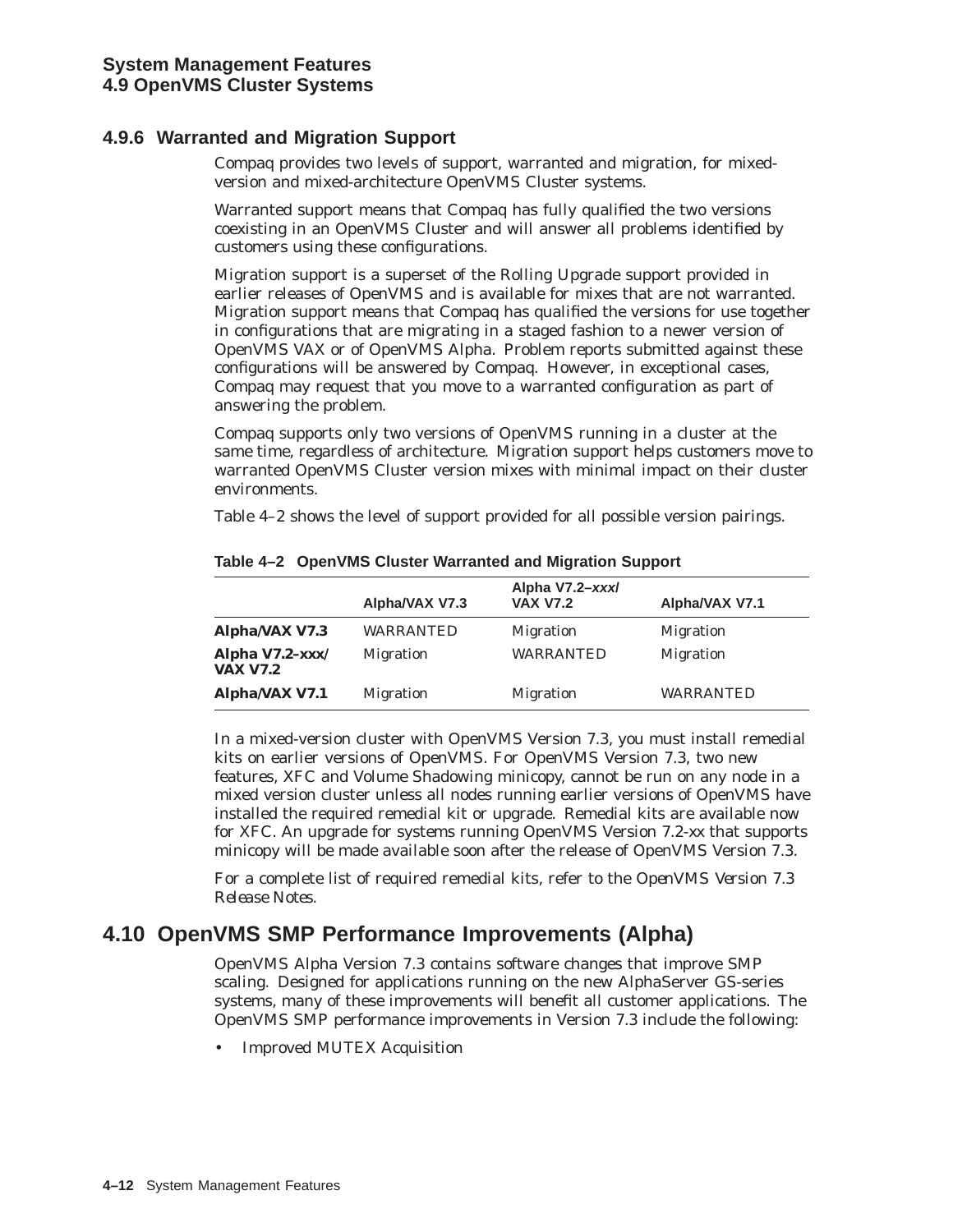### **System Management Features 4.10 OpenVMS SMP Performance Improvements (Alpha)**

Mutexes are used for synchronization of numerous events on OpenVMS. The most common use of a mutex is for synchronization of the logical names database and I/O base. In releases prior to OpenVMS Alpha Version 7.3, the manipulation of a mutex was completed with the SCHED spinlock held. Because the SCHED spinlock is a heavily used spinlock with high contention on large SMP systems and only a single CPU could manipulate a mutex, bottlenecks often occurred.

OpenVMS Alpha Version 7.3 changes the way mutexes are manipulated. The mutex itself is now manipulated with atomic instructions. Thus multiple CPUs manipulate different mutexes in parallel. In most cases, the need to acquire the SCHED spinlock has been avoided. In cases where a process must be placed into a mutex wait state or when mutex waiters must wake up, SCHED will still need to be acquired.

• Improved Process Scheduling

Changes made to the OpenVMS process scheduler reduce contention on the SCHED spinlock. Prior to OpenVMS Version 7.3, when a process became computable, the scheduler released all IDLE CPUs to attempt to execute the process. On NUMA systems, all idle CPUs in the RAD were released. These idle CPUs competed for the SCHED spinlock, which added to the contention on the SCHED spinlock. As of OpenVMS Version 7.3, the scheduler only releases a single CPU. In addition, the scheduler releases high numbered CPUs first. This has the effect of avoiding scheduling processes on the primary CPU when possible.

To use the modified scheduler, users must set the system parameter SCH\_ CTLFLAGS to 1. This parameter is dynamic.

• Improved SYS\$RESCHED

A number of applications and libraries use the SYS\$RESCHED system service, which requests a CPU to reschedule another process. In releases prior to OpenVMS Version 7.3, this system service would lock the SCHED spinlock and attempt to reschedule another computable process on the CPU.

Prior to OpenVMS Version 7.3, when heavy contention existed on the SCHED spinlock, using SYS\$RESCHED system increased resources contention. As of OpenVMS Version 7.3, the SYS\$RESCHED system service attempts to acquire the SCHED spinlock with a NOSPIN routine. Thus, if the SCHED spinlock is currently locked, this thread will not spin. It will return back to the caller.

• Lock Manager 2000 and 180 improvements

There are several changes to the lock manager. For OpenVMS Clusters, the lock manager no longer uses IOLOCK8 for synchronization. It now uses the LCKMGR spinlock, which allows locking and I/O operations to occur in parallel.

Remaster operations can be performed much faster now. The remaster code sends large messages with data from many locks when remastering as opposed to sending a single lock per message.

The lock manager supports a Dedicated CPU mode. In cases where there is very heavy contention on the LCKMGR spinlock, dedicating a single CPU to performing locking operations provides a much more efficient mechanism.

• Enhanced Spinlock Tracing capability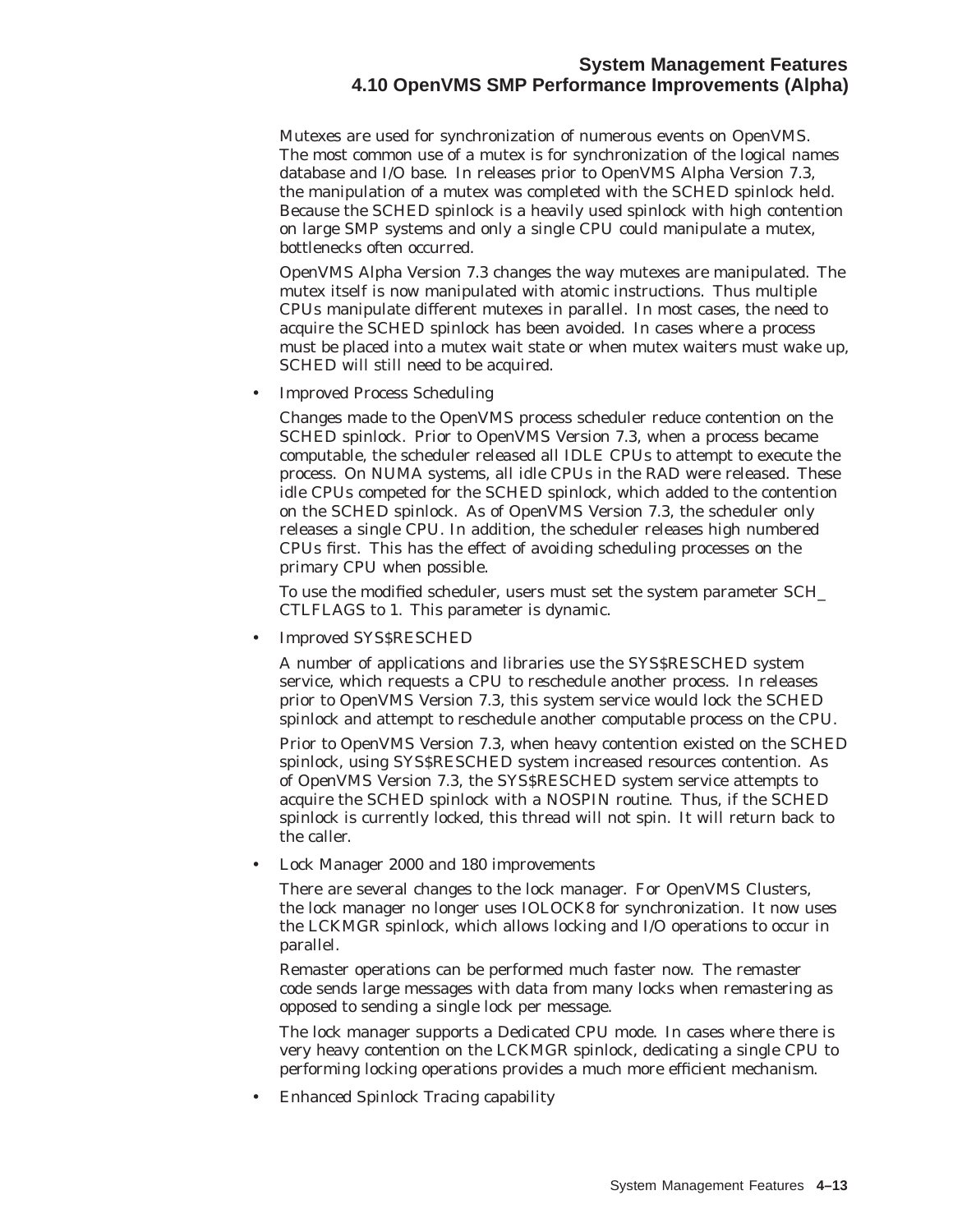The spinlock trace capability, which first shipped in V7.2-1H1, can now trace forklocks. In systems with heavy contention on the IOLOCK8 spinlock, much of the contention occurs in fork threads. Collecting traditional spinlock data only indicates that the fork dispatcher locked IOLOCK8.

As of OpenVMS Version 7.3, the spinlock trace has a hook in the fork dispatcher code. This allows the trace to report the routine that is called by the fork dispatch, which indicates the specific devices that contribute to heavy IOLOCK8 contention.

• Mailbox driver change

Prior to OpenVMS Version 7.3, the mailbox driver FDT routines called a routine that locked the MAILBOX spinlock and delivered any required attention ASTs. In most cases, this routine did not require any attention ASTs to be delivered. Because the OpenVMS code that makes these calls already has the MAILBOX spinlock locked, the spinlock acquisition was also an unneeded second acquire of the spinlock.

As of OpenVMS Version 7.3, OpenVMS now first checks to see if any ASTs may need to be delivered prior to calling the routine. This avoids both the call overhead and the overhead of relocking the MAILBOX spinlock that was already owned.

# **4.11 New SYSMAN Commands and Qualifiers**

The SYSMAN utility has the following new commands:

• CLASS\_SCHEDULE commands

The class scheduler provides the ability to limit the amount of CPU time that a system's users receive by placing users in scheduling classes.

| Command                       | <b>Description</b>                                    |
|-------------------------------|-------------------------------------------------------|
| <b>CLASS SCHEDULE ADD</b>     | Creates a new scheduling class                        |
| <b>CLASS SCHEDULE DELETE</b>  | Deletes a scheduling class                            |
| <b>CLASS SCHEDULE MODIFY</b>  | Modifies the characteristics of a<br>scheduling class |
| <b>CLASS SCHEDULE RESUME</b>  | Resumes a scheduling class that has<br>been suspended |
| <b>CLASS SCHEDULE SHOW</b>    | Displays the characteristics of a<br>scheduling class |
| <b>CLASS SCHEDULE SUSPEND</b> | Temporarily suspends a scheduling class               |

• IO FIND\_WWID and IO\_REPLACE\_WWID (Alpha-only)

These commands support Fibre Channel tapes, which are discussed in Section 4.9.4.1.

| <b>Command</b>         | <b>Description</b>                                               |
|------------------------|------------------------------------------------------------------|
| <b>IO FIND WWID</b>    | Detects all previously undiscovered<br>tapes and medium changers |
| <b>IO REPLACE WWID</b> | Replaces one worldwide identifier<br>(WWID) with another         |

• POWER\_OFF qualifier for SYSMAN command SHUTDOWN NODE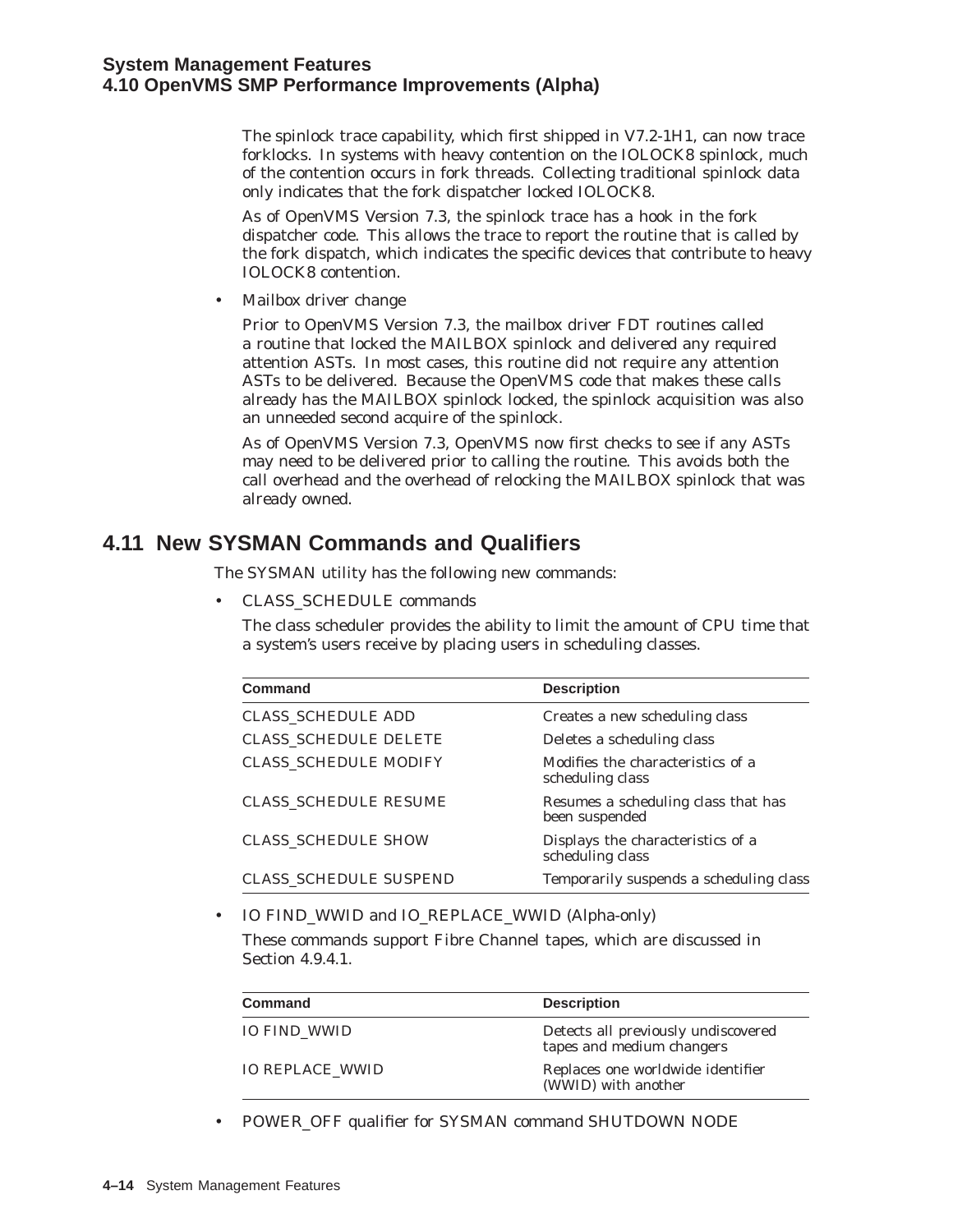The /POWER\_OFF qualifier specifies that the system is to power off after shutdown is complete.

For more information, refer to the SYSMAN section of the *OpenVMS System Management Utilities Reference Manual: M–Z*.

# **4.12 New System Parameters**

This section contains definitions of system parameters that are new in OpenVMS Version 7.3.

### **4.12.1 AUTO\_DLIGHT\_SAV**

AUTO\_DLIGHT\_SAV is set to either 1 or 0. The default is 0.

If AUTO\_DLIGHT\_SAV is set to 1, OpenVMS automatically makes the change to and from daylight saving time.

#### **4.12.2 FAST\_PATH\_PORTS**

FAST\_PATH\_PORTS is a static parameter that deactivates Fast Path for specific drivers.

FAST\_PATH\_PORTS is a 32-bit mask. If the value of a bit in the mask is 1, Fast Path is disabled for the driver corresponding to that bit. A value of -1 specifies that Fast Path is disabled for all drivers that the FAST\_PATH\_PORTS parameter controls.

Bit position zero controls Fast Path for PKQDRIVER (for parallel SCSI), and bit position one controls Fast Path for FGEDRIVER (for Fibre Channel). Currently, the default setting for FAST\_PATH\_PORTS is 0, which means that Fast Path is enabled for both PKQDRIVER and FGEDRIVER.

In addition, note the following:

- CI drivers are not controlled by FAST\_PATH\_PORTS. Fast Path for CI is enabled and disabled exclusively by the FAST\_PATH system parameter.
- FAST\_PATH\_PORTS is relevant only if the FAST\_PATH system parameter is enabled (equal to 1). Setting FAST\_PATH to zero has the same effect as setting FAST\_PATH\_PORTS to -1.

For additional information, see FAST\_PATH and IO\_PREFER\_CPUS.

### **4.12.3 GLX\_SHM\_REG**

On Galaxy systems, GLX\_SHM\_REG is the number of shared memory region structures configured into the Galaxy Management Database (GMDB). If you set GLX\_SHM\_REG to 0, the default number of shared memory regions are configured.

### **4.12.4 LCKMGR\_CPUID (Alpha)**

The LCKMGR\_CPUID parameter controls the CPU that the Dedicated CPU Lock Manager runs on. This is the CPU that the LCKMGR\_SERVER process will utilize if you turn this feature on with the LCKMGR\_MODE system parameter.

If the specified CPU ID is either the primary CPU or a nonexistent CPU, the LCKMGR\_SERVER process will utilize the lowest nonprimary CPU.

LCKMGR\_CPUID is a DYNAMIC parameter.

For more information, refer to the LCKMGR\_MODE system parameter.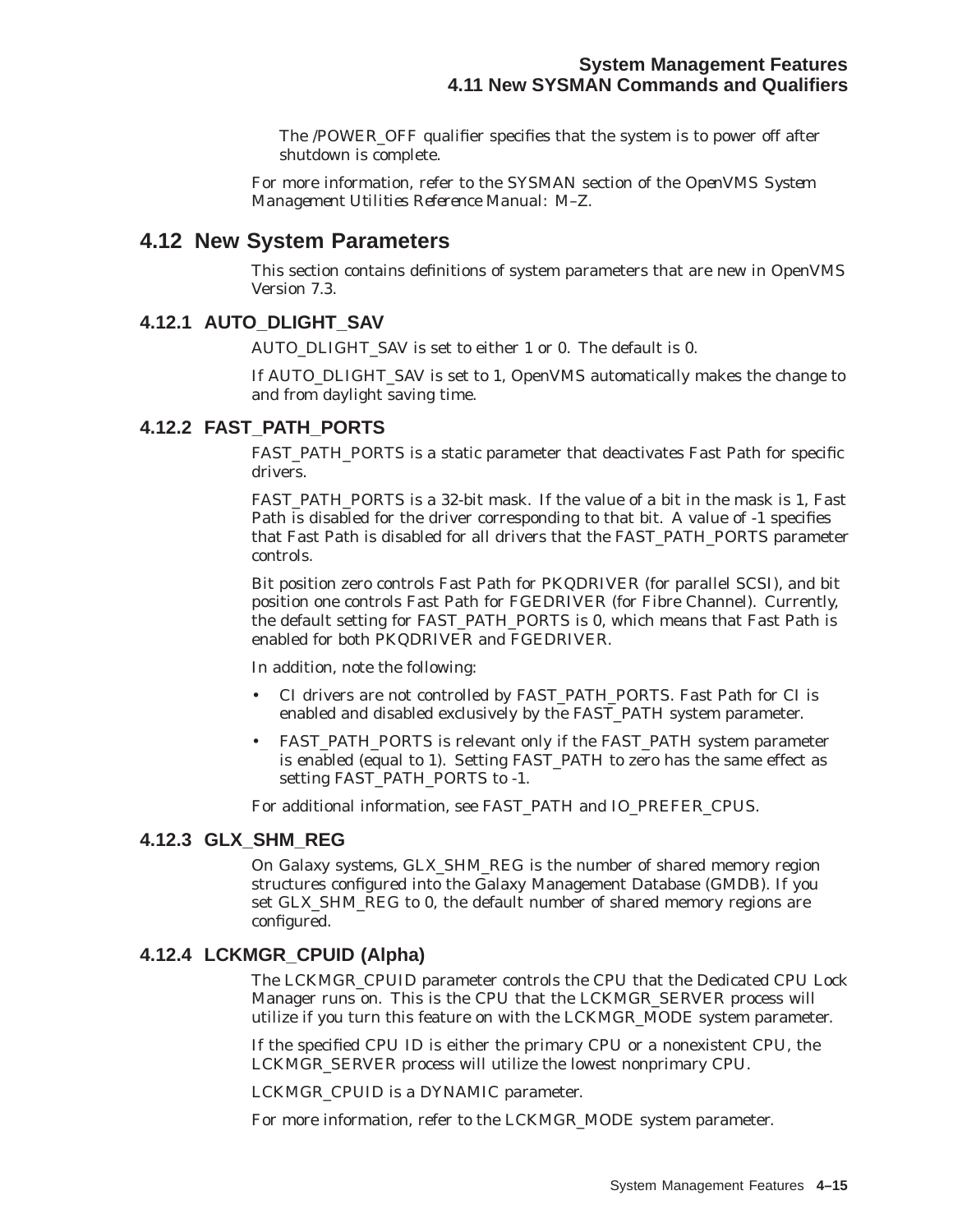### **4.12.5 LCKMGR\_MODE (Alpha)**

The LCKMGR\_MODE parameter controls usage of the Dedicated CPU Lock Manager. Setting LCKMGR\_MODE to a number greater than zero (0) indicates the number of CPUs that must be active before the Dedicated CPU Lock Manager is turned on.

The Dedicated CPU Lock Manager performs all locking operations on a single dedicated CPU. This can improve system performance on large SMP systems with high MP Synch associated with the lock manager.

For more information about usage of the Dedicated CPU Lock Manager, see the *OpenVMS Performance Management* manual.

| <b>Value</b> | <b>Description</b>                                                                                      |
|--------------|---------------------------------------------------------------------------------------------------------|
| $\Omega$     | Indicates the Dedicated CPU Lock Manager is off. (The default.)                                         |
| >0           | Indicates the number of CPUs that must be active before the Dedicated<br>CPU Lock Manager is turned on. |

Specify one of the following:

LCKMGR\_MODE is a DYNAMIC parameter.

#### **4.12.6 NPAGECALC**

NPAGECALC controls whether the system automatically calculates the initial size for nonpaged dynamic memory.

Compaq sets the default value of NPAGECALC to 1 only during the initial boot after an installation or upgrade. When the value of NPAGECALC is 1, the system calculates an initial value for the NPAGEVIR and NPAGEDYN system parameters. This calculated value is based on the amount of physical memory in the system.

NPAGECALC's calculations do not reduce the values of NPAGEVIR and NPAGEDYN from the values you see or set at the SYSBOOT prompt. However, NPAGECALC's calculation might increase these values.

AUTOGEN sets NPAGECALC to 0. NPAGECALC should always remain 0 after AUTOGEN has determined more refined values for the NPAGEDYN and NPAGEVIR system parameters.

### **4.12.7 NPAGERAD (Alpha)**

NPAGERAD specifies the total number of bytes of nonpaged pool that will be allocated for Resource Affinity Domains (RADs) other than the base RAD. For platforms that have no RADs, NPAGERAD is ignored. Notice that NPAGEDYN specifies the total amount of nonpaged pool for all RADs.

Also notice that the OpenVMS system might round the specified values higher to an even number of pages for each RAD, which prevents the base RAD from having too little nonpaged pool. For example, if the hardware is an AlphaServer GS160 with 4 RADs:

```
NPAGEDYN = 6291456 bytes
NPAGERAD = 2097152 bytes
```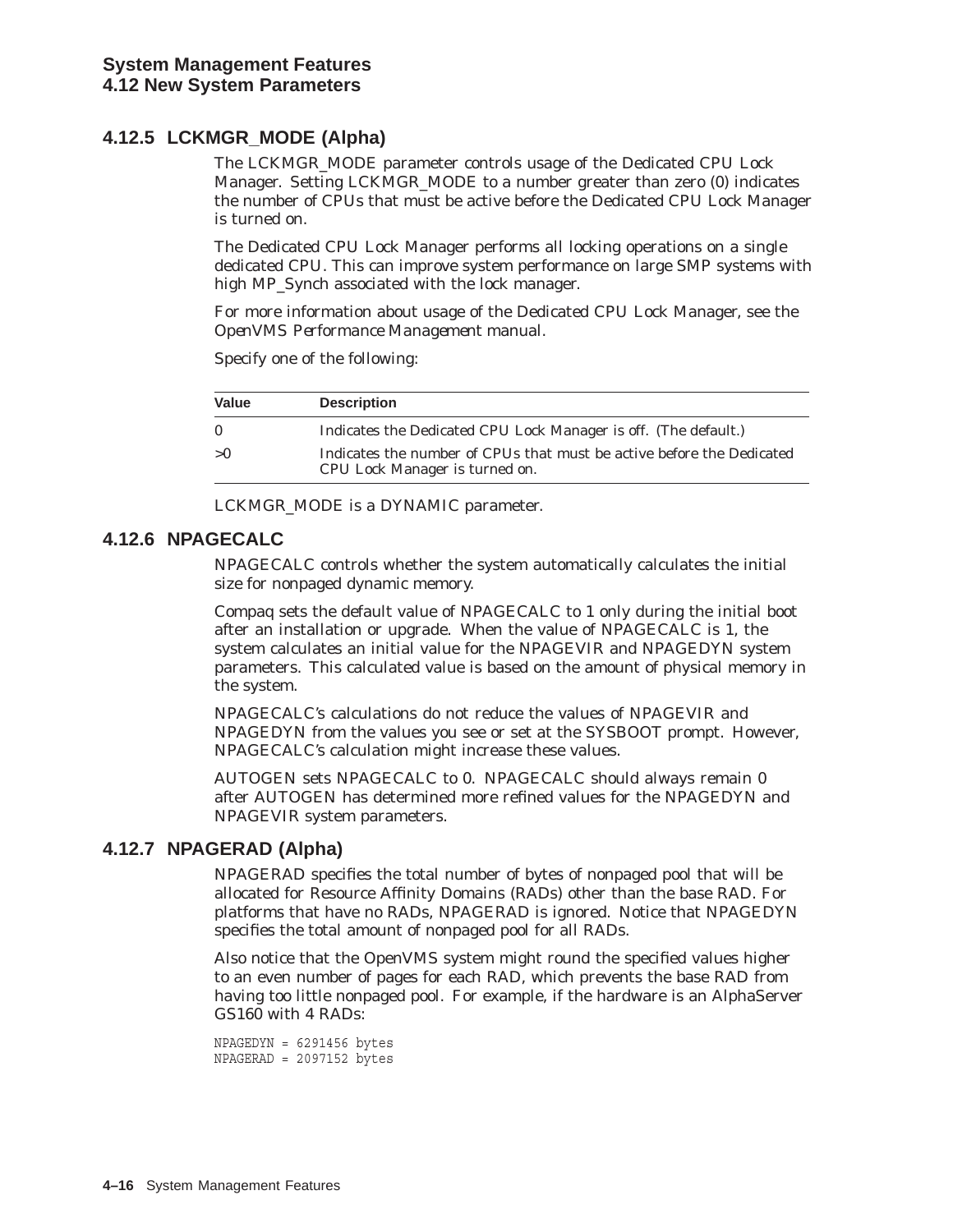In this case, the OpenVMS system allocates a total of approximately 6,291,456 bytes of nonpaged pool. Of this amount, the system divides 2,097,152 bytes among the RADs that are not the base RAD. The system then assigns the remaining 4,194,304 bytes to the base RAD.<sup>1</sup>

### **4.12.8 RAD\_SUPPORT (Alpha)**

RAD\_SUPPORT enables RAD-aware code to be executed on systems that support Resource Affinity Domains (RADs); for example, AlphaServer GS160 systems.

A RAD is a set of hardware components (CPUs, memory, and I/O) with common access characteristics. For more information about using OpenVMS RAD features, refer to the *OpenVMS Alpha Partitioning and Galaxy Guide*.

#### **4.12.9 SHADOW\_MAX\_UNIT**

SHADOW\_MAX\_UNIT specifies the maximum number of shadow sets that can exist on a node. The setting **must be equal to or greater** than the number of shadow sets you plan to have on a system. Dismounted shadow sets, unused shadow sets, and shadow sets with no write bitmaps allocated to them are included in the total.

This system parameter is not dynamic; that is, a reboot is required when you change the setting.

The default setting on OpenVMS Alpha systems is 500; on OpenVMS VAX systems, the default is 100. The minimum value is 10, and the maximum value is 10,000.

Note that this parameter does not affect the naming of shadow sets. For example, with the default value of 100, a device name such as DSA999 is still valid.

### **4.12.10 VCC\_MAX\_IO\_SIZE (Alpha)**

The dynamic system parameter VCC\_MAX\_IO\_SIZE controls the maximum size of I/O that can be cached by the Extended File Cache. It specifies the size in blocks. By default, the size is 127 blocks.

Changing the value of VCC\_MAX\_IO\_SIZE affects reads and writes to volumes currently mounted on the local node, as well as reads and writes to volumes mounted in the future.

If VCC\_MAX\_IO\_SIZE is 0, the Extended File Cache on the local node cannot cache any reads or writes. However, the system is not prevented from reserving memory for the Extended File Cache during startup if a VCC\$MIN\_CACHE\_SIZE entry is in the reserved memory registry.

VCC\_MAX\_IO\_SIZE is a DYNAMIC parameter.

### **4.12.11 VCC\_READAHEAD (Alpha)**

The dynamic system parameter VCC\_READAHEAD controls whether the Extended File Cache can use read-ahead caching. Read-ahead caching is a technique that improves the performance of applications that read data sequentially.

The system actually rounds up to an even number of pages on each RAD. In addition, the base RAD is never assigned a value less than the smaller of the value of NPAGEDYN and 4 megabytes.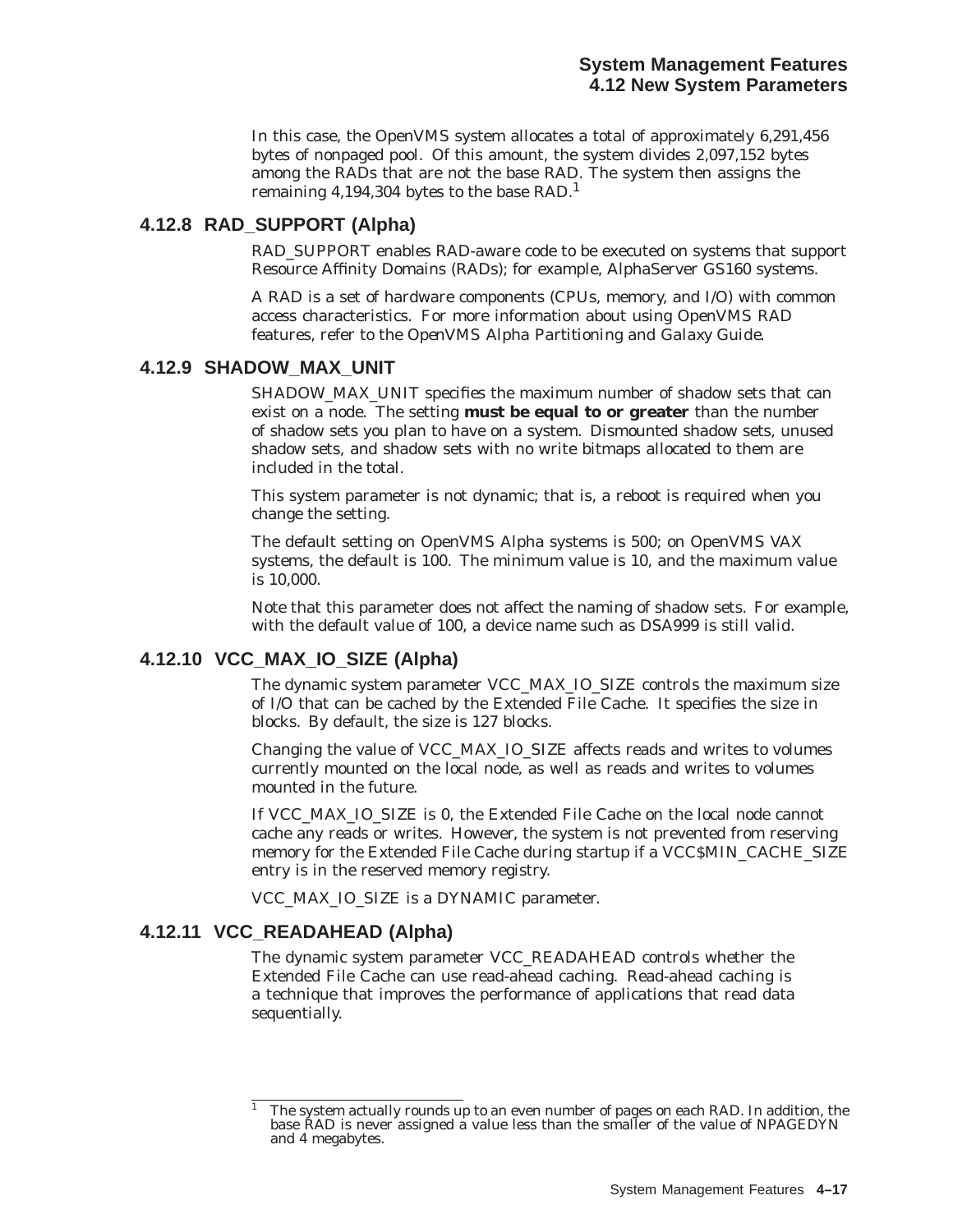By default VCC\_READAHEAD is 1, which means that the Extended File Cache can use read-ahead caching. The Extended File Cache detects when a file is being read sequentially in equal-sized I/Os, and fetches data ahead of the current read, so that the next read instruction can be satisfied from cache.

To stop the Extended File Cache from using read-ahead caching, set VCC\_READAHEAD to 0.

Changing the value of VCC\_READAHEAD affects volumes currently mounted on the local node, as well as volumes mounted in the future.

Readahead I/Os are totally asynchronous from user I/Os and only take place if sufficient system resources are available.

VCC\_READAHEAD is a DYNAMIC parameter.

### **4.12.12 WBM\_MSG\_INT**

WBM\_MSG\_INT is one of three system parameters that are available for managing the update traffic between a master write bitmap and its corresponding local write bitmaps in an OpenVMS Cluster system. (Write bitmaps are used by the volume shadowing software for minicopy operations.) The others are WBM\_MSG\_UPPER and WBM\_MSG\_LOWER. These parameters set the interval at which the frequency of sending messages is tested and also set an upper and lower threshold that determine whether the messages are grouped into one SCS message or are sent one by one.

In single-message mode, WBM\_MSG\_INT is the time interval in milliseconds between assessments of the most suitable write bitmap message mode. In singlemessage mode, the writes issued by each remote node are, by default, sent one by one in individual SCS messages to the node with the master write bitmap. If the writes sent by a remote node reach an upper threshold of messages during a specified interval, single-message mode switches to buffered-message mode.

In buffered-message mode, WBM\_MSG\_INT is the maximum time a message waits before it is sent. In buffered-message mode, the messages are collected for a specified interval and then sent in one SCS message. During periods of increased message traffic, grouping multiple messages to send in one SCS message to the master write bitmap is generally more efficient than sending each message separately.

The minimum value of WBM\_MSG\_INT is 10 milliseconds. The maximum value is -1, which corresponds to the maximum positive value that a longword can represent. The default is 10 milliseconds.

WBM\_MSG\_INT is a DYNAMIC parameter.

#### **4.12.13 WBM\_MSG\_LOWER**

WBM\_MSG\_LOWER is one of three system parameters that are available for managing the update traffic between a master write bitmap and its corresponding local write bitmaps in an OpenVMS Cluster system. (Write bitmaps are used by the volume shadowing software for minicopy operations.) The others are WBM\_MSG\_INT and WBM\_MSG\_UPPER. These parameters set the interval at which the frequency of sending messages is tested and also set an upper and lower threshold that determine whether the messages are grouped into one SCS message or are sent one by one.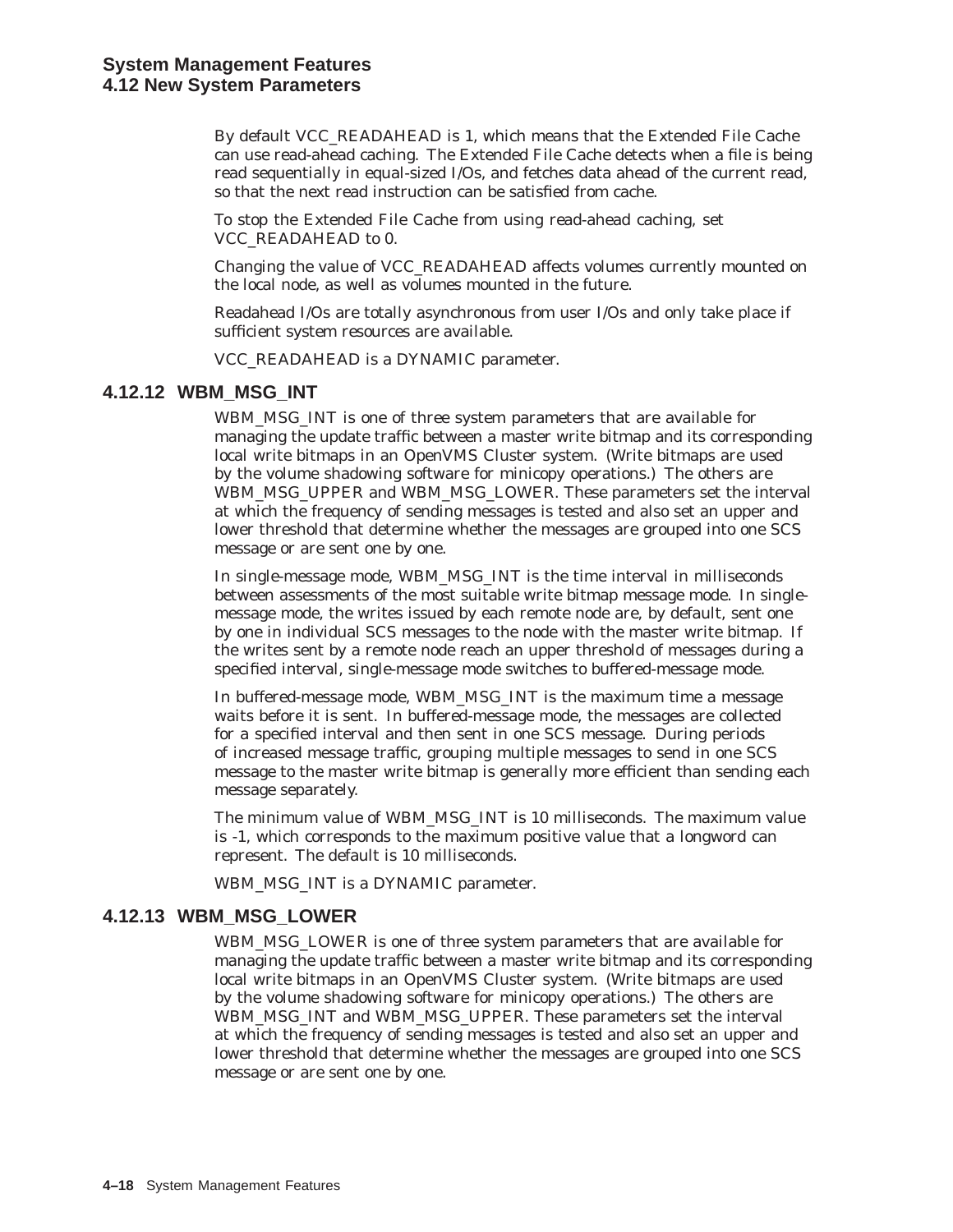WBM\_MSG\_LOWER is the lower threshold for the number of messages sent during the test interval that initiates single-message mode. In single-message mode, the writes issued by each remote node are, by default, sent one by one in individual SCS messages to the node with the master write bitmap. If the writes sent by a remote node reach an upper threshold of messages during a specified interval, single-message mode switches to buffered-message mode.

The minimum value of WBM\_MSG\_LOWER is 0 messages per interval. The maximum value is -1, which corresponds to the maximum positive value that a longword can represent. The default is 10.

WBM\_MSG\_LOWER is a DYNAMIC parameter.

#### **4.12.14 WBM\_MSG\_UPPER**

WBM MSG UPPER is one of three system parameters that are available for managing the update traffic between a master write bitmap and its corresponding local write bitmaps in an OpenVMS Cluster system. (Write bitmaps are used by the volume shadowing software for minicopy operations.) The others are WBM\_MSG\_INT and WBM\_MSG\_LOWER. These parameters set the interval at which the frequency of sending messages is tested and also set an upper and lower threshold that determine whether the messages are grouped into one SCS message or are sent one by one.

WBM\_MSG\_UPPER is the upper threshold for the number of messages sent during the test interval that initiates buffered-message mode. In bufferedmessage mode, the messages are collected for a specified interval and then sent in one SCS message.

The minimum value of WBM\_MSG\_UPPER is 0 messages per interval. The maximum value is -1, which corresponds to the maximum positive value that a longword can represent. The default is 100.

WBM\_MSG\_UPPER is a DYNAMIC parameter.

#### **4.12.15 WBM\_OPCOM\_LVL**

WBM\_OPCOM\_LVL controls whether write bitmap system messages are sent to the operator console. (Write bitmaps are used by the volume shadowing software for minicopy operations.) Possible values are shown in the following table:

| Value    | <b>Description</b>                                                                                                                                      |
|----------|---------------------------------------------------------------------------------------------------------------------------------------------------------|
| $\Omega$ | Messages are turned off.                                                                                                                                |
|          | The default; messages are provided when write bitmaps are started, deleted,<br>and renamed, and when the SCS message mode (buffered or single) changes. |
| 2        | All messages for a setting of 1 are provided plus many more.                                                                                            |

WBM\_OPCOM\_LVL is a DYNAMIC parameter.

# **4.13 Volume Shadowing for OpenVMS**

Volume Shadowing for OpenVMS introduces three new features, the minicopy operation enabled by write bitmaps, new qualifiers for disaster tolerant support for OpenVMS Cluster systems, and a new /SHADOW qualifier to the INITIALIZE command. These features are described in this section.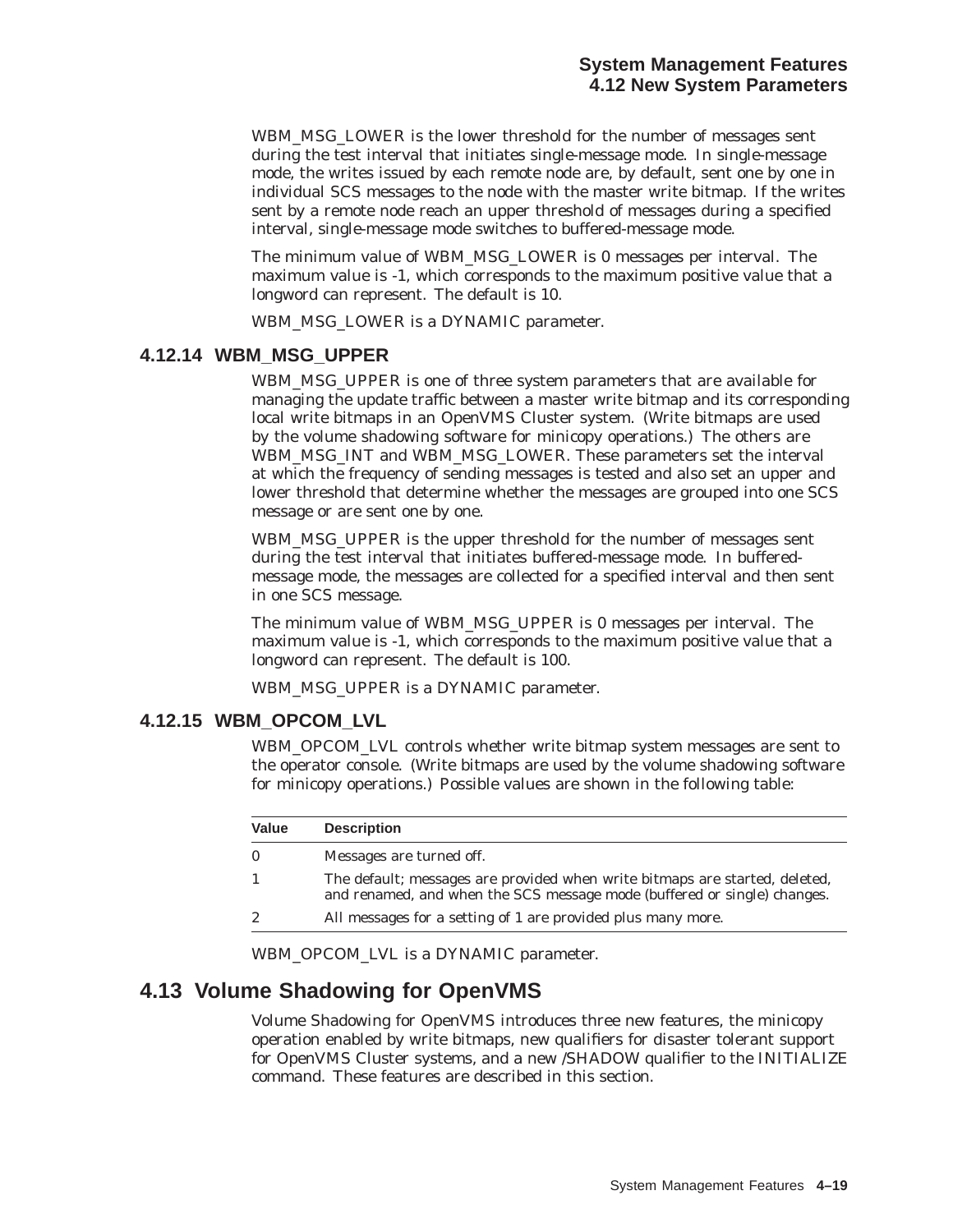# **4.13.1 Minicopy in Compaq Volume Shadowing for OpenVMS (Alpha)**

The new minicopy feature of Compaq Volume Shadowing for OpenVMS and its enabling technology, write bitmap, are fully implemented on OpenVMS Alpha systems. OpenVMS VAX nodes can write to shadow sets that use this feature but they can neither create master write bitmaps nor manage them with DCL commands.

The minicopy operation is a streamlined copy operation. Minicopy is designed to be used in place of a copy operation when you return a shadow set member to the shadow set. When a member has been removed from a shadow set, a write bitmap tracks the changes that are made to the shadow set in its absence, as shown in Figure 4–1.





When the member is returned to the shadow set, the write bitmap is used to direct the minicopy operation, as shown in Figure 4–2. While the minicopy operation is taking place, the application continues to read and write to the shadow set.

#### **Figure 4–2 Member Returned to the Shadow Set (Virtual Unit)**



Thus, minicopy can significantly decrease the time it takes to return the member to membership in the shadow set and can significantly increase the availability of the shadow sets that use this feature.

Typically, a shadow set member is removed from a shadow set to back up the data on the disk. Before the introduction of the minicopy feature, Compaq required that the virtual unit (the shadow set) be dismounted to back up the data from one of the members. This requirement has been removed, provided that the guidelines for removing a shadow set member for backup purposes, as documented in *Volume Shadowing for OpenVMS*, are followed.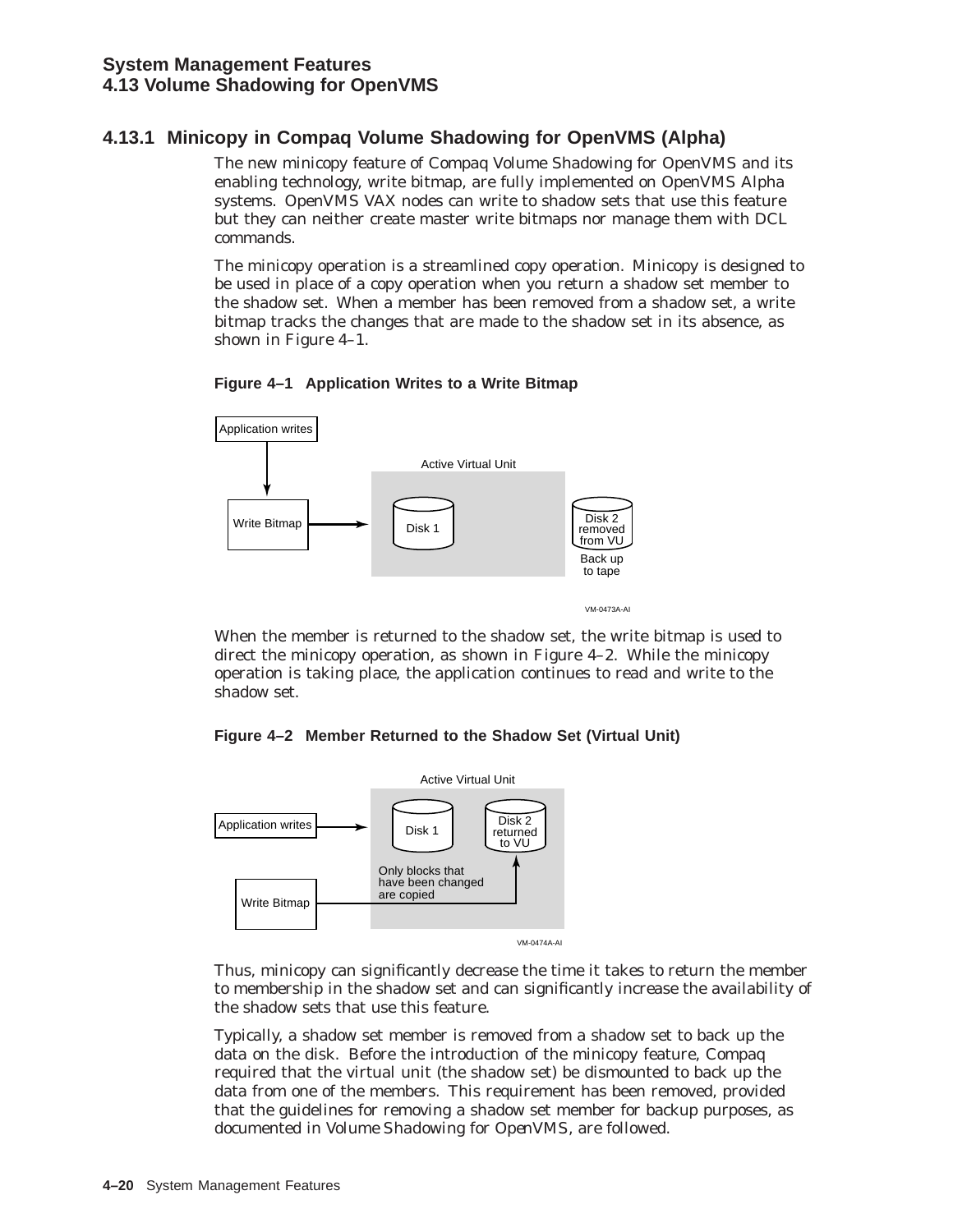For more information about this new feature, including additional memory requirements for this version of Compaq Volume Shadowing for OpenVMS, refer to *Volume Shadowing for OpenVMS*.

### **4.13.2 New Volume Shadowing Features for Multiple-Site OpenVMS Cluster Systems**

OpenVMS Version 7.3 introduces new command qualifiers for the DCL commands DISMOUNT and SET for use with Volume Shadowing for OpenVMS. These new command qualifiers provide disaster tolerant support for multiple-site OpenVMS Cluster systems. Designed primarily for multiple-site clusters that use Fibre Channel for a site-to-site storage interconnect, they can be used in other configurations as well. For more information about using these new qualifiers in a multiple-site OpenVMS Cluster system, see the white paper Using Fibre Channel in a Disaster-Tolerant OpenVMS Cluster System, which is posted on the OpenVMS Fibre Channel web site at:

http://www.openvms.compaq.com/openvms/fibre/

The new command qualifiers are described in this section. Section 4.13.2.1 describes how to use these new qualifiers.

#### **DISMOUNT/FORCE\_REMOVAL ddcu:**

One new qualifier to the DISMOUNT command, DISMOUNT/FORCE\_REMOVAL *ddcu:*, is provided. If connectivity to a device has been lost and the shadow set is in mount verification, /FORCE\_REMOVAL *ddcu:* can be used to immediately expell a named shadow set member (*ddcu:*) from the shadow set. If you omit this qualifier, the device is not dismounted until mount verification completes. Note that this qualifier cannot be used in conjunction with the /POLICY=MINICOPY (=OPTIONAL) qualifier.

The device specified must be a member of a shadow set that is mounted on the node where the command is issued.

#### **SET DEVICE**

The following new qualifiers to the SET DEVICE command have been created for managing shadow set members located at multiple sites:

• /FORCE\_REMOVAL *ddcu:*

If connectivity to a device has been lost and the shadow set is in mount verification, this qualifier causes the member to be expelled from the shadow set immediately.

If the shadow set is not currently in mount verification, no immediate action is taken. If connectivity to a device has been lost but the shadow set is not in mount verification, this qualifier lets you flag the member to be expelled from the shadow set, as soon as it does enter mount verification.

The device specified must be a member of a shadow set that is mounted on the node where the command is issued.

• /MEMBER\_TIMEOUT=*xxxxxx ddcu:*

Specifies the timeout value to be used for a member of a shadow set.

The value supplied by this qualifier overrides the SYSGEN parameter SHADOW MBR TMO for this specific device. Each member of a shadow set can be assigned a different MEMBER\_TIMEOUT value.

The valid range for *xxxxxx* is 1 to 16,777,215 seconds.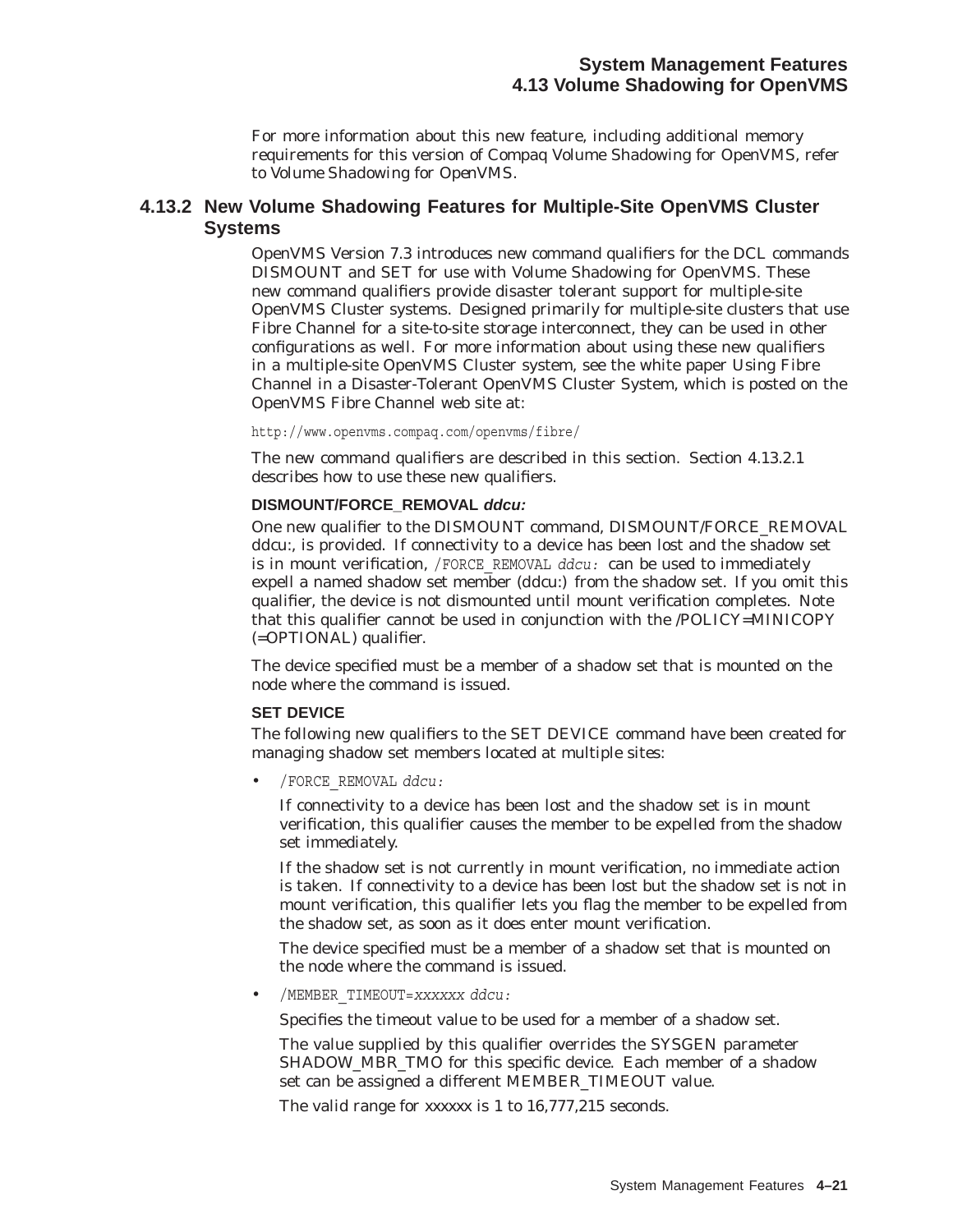The device specified must be a member of a shadow set that is mounted on the node where the command is issued.

• /MVTIMEOUT=*yyyyyy* DSA*nnnn*:

Specifies the mount verification timeout value to be used for this shadow set, specified by its virtual unit name, DSA*nnnn*.

The value supplied by this qualifier overrides the SYSGEN parameter MVTIMEOUT for this specific shadow set.

The valid range for *yyyyyy* is 1 to 16,777,215 seconds.

The device specified must be a shadow set that is mounted on the node where the command is issued.

• /READ\_COST=*zzz ddcu:*

The valid range for *zzz* is 1 to 4,294,967,295 units.

The device specified must be a member of a shadow set that is mounted on the node where the command is issued.

This qualifier allows you to modify the default ''cost'' assigned to each member of a shadow set, so that reads are biased or prioritized toward one member versus another.

The shadowing driver assigns default READ\_COST values to shadow set members when each member is initially mounted. The default value depends on the device type, and its configuration relative to the system mounting it. There are default values for a DECRAM device; a directly connected device in the same physical location; a directly connected device in a remote location; a DECram served device; and a default value for other served devices.

The value supplied by this qualifier overrides the default assignment. The shadowing driver adds the value of the current queue depth of the shadow set member to the READ\_COST value and then reads from the member with the lowest value.

Different systems in the cluster can assign different costs to each shadow set member.

If the /SITE command qualifier has been specified, the shadowing driver will take site values into account when it assigns default READ\_COST values. Note that in order for the shadowing software to determine if a device is in the category of ''directly connected device in a remote location,'' the /SITE command qualifier must have been applied to both the shadow set and to the individual device.

Reads requested for a shadow set from a system at Site 1 are performed from a shadow set member that is also at Site 1. Reads requested for the same shadow set from Site 2 can read from the member located at Site 2.

• /READ\_COST=*y* DSA*nnnn*

The valid range for *y* is any non-zero number. The value supplied has no meaning in itself. The purpose of this qualifier is to switch the read cost setting for all shadow set members back to the default read cost settings established automatically by the shadowing software. DSA*nnnn* must be a shadow set that is mounted on the node from which this command is issued.

• /SITE=(*nnn, logical\_name*) (*ddcu*: DSA*nnnn:*)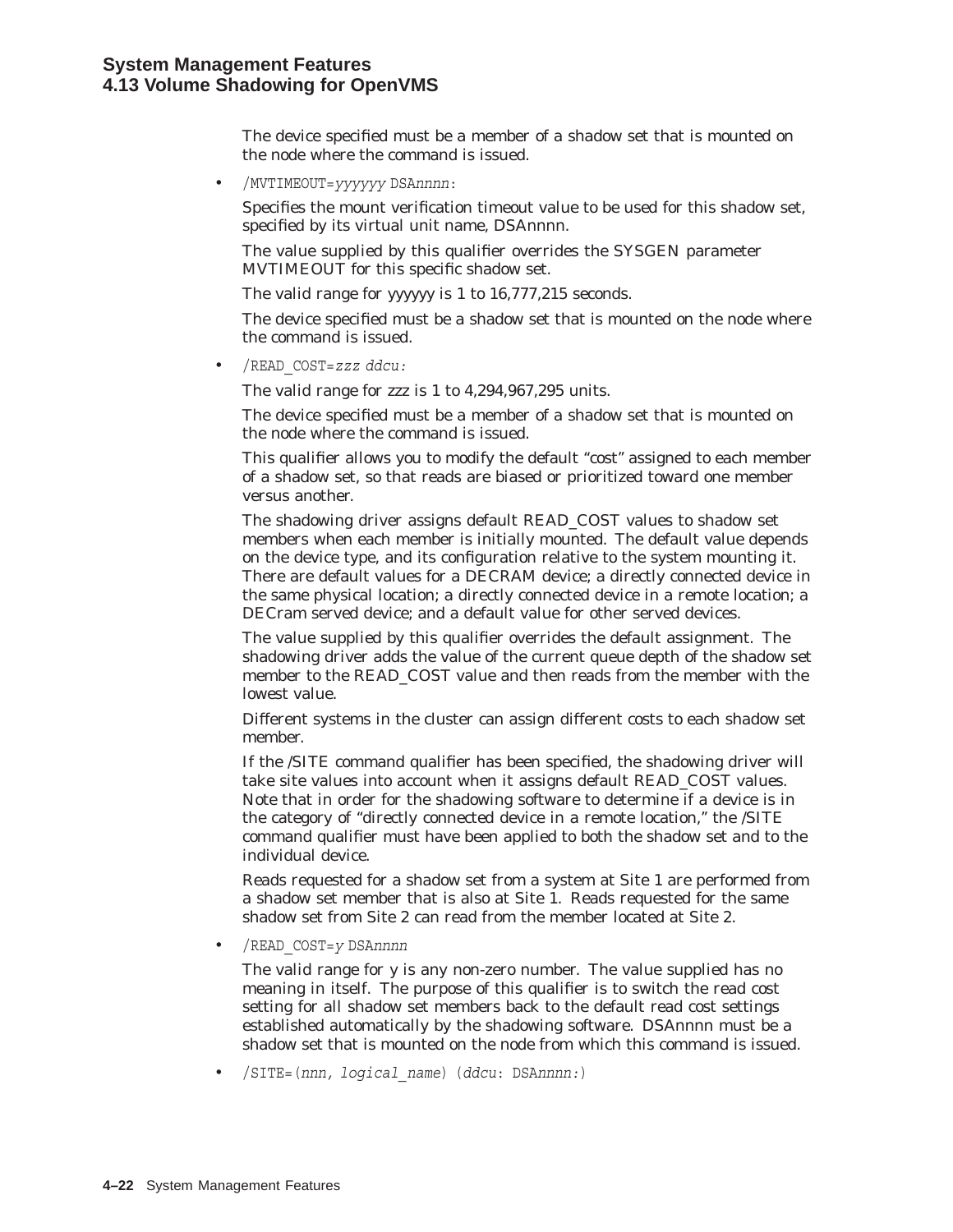This qualifier indicates to the shadowing driver the site location of the shadow set member or of the shadow set (represented by its virtual unit name). Prior to using this qualifier, you can define the site location in the SYLOGICALS.COM command procedure to simplify its use.

The valid range for *nnn* is 1 through 255.

The following example shows the site locations defined, followed by the use of the /SITE qualifier:

```
$ DEFINE/SYSTEM/EXEC ZKO 1
$ DEFINE/SYSTEM/EXEC LKG 2
$!
$! At the ZKO site ...
$ MOUNT/SYSTEM DSA0/SHAD=($1$DGA0:,$1$DGA1:) TEST
$ SET DEVICE/SITE=ZKO DSA0:
$1$! At the LKG site ...
$ MOUNT/SYSTEM DSA0/SHAD=($1$DGA0,$1$DGA1) TEST
$ SET DEVICE/SITE=LKG DSA0:
\zeta !
$! At both sites, the following would be used:
$ SET DEVICE/SITE=ZKO $1$DGA0:
$ SET DEVICE/SITE=LKG $1$DGA1:
```
• /COPY\_SOURCE (*ddcu*:,DSA*nnnn:*)

Controls whether one or both source members of a shadow set are used as the source for read data during full copy operations, when a third member is added to the shadow set. This only affects copy operations that do not use DCD operations.

HSG80 controllers have a read-ahead cache, which significantly improves single-disk read performance. Copy operations normally alternate reads between the two source members, which effectively nullifies the benefits of the read-ahead cache. This qualifier lets you force all reads from a single source member for a copy operation.

If the shadow set is specified, then all reads for full copy operations will be performed from whichever disk is the current ''master'' member, regardless of physical location of the disk.

If a member of the shadow set is specified, then that member will be used as the source of all copy operations. This allows you to choose a local source member, rather than a remote master member.

• /ABORT\_VIRTUAL\_UNIT DSA*nnnn:*

To use this qualifier, the shadow set must be in mount verification. When you specify this qualifier, the shadow set aborts mount verification immediately on the node from which the qualifier is issued. This qualifier is intended to be used when it is known that the unit cannot be recovered. Note that after this command completes, the shadow set must still be dismounted. Use the following command to dismount the shadow set:

DISMOUNT/ABORT DSA*nnnn*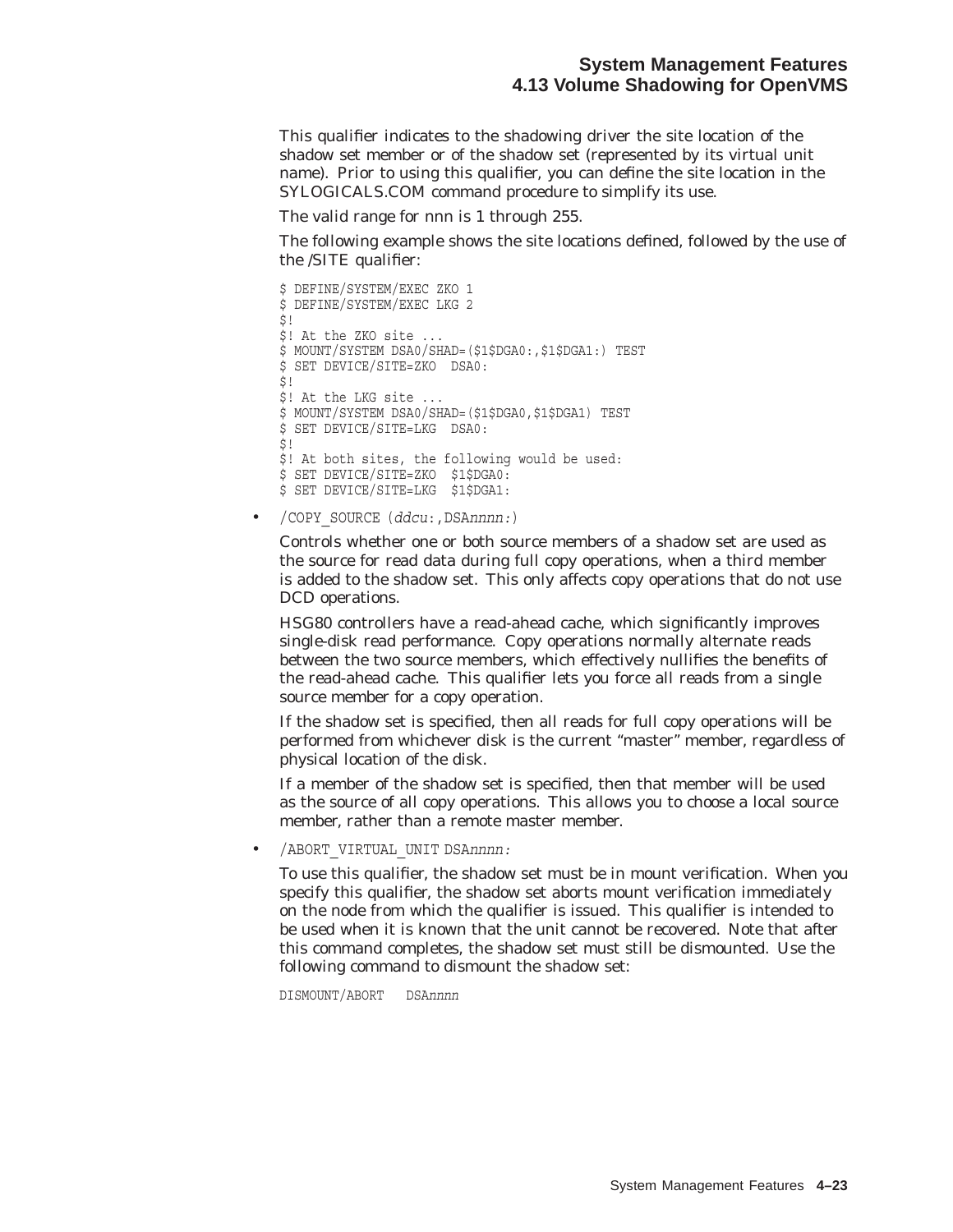#### **4.13.2.1 How to Use the New DISMOUNT and SET Command Qualifiers**

The diagram in this section depicts a typical multiple-site cluster using Fibre Channel. It is used to illustrate the steps which must be taken to manually recover one site when the site-to-site storage interconnect fails. Note that with current Fibre Channel support, neither site can use the MSCP server to regain a path to the DGA devices.

To prevent the shadowing driver from automatically recovering shadow sets from connection-related failures, three steps must be taken prior to any failure:

1. Every device that is a member of a multiple-site shadow set must have its member\_timeout setting raised to a high value, using the following command:

\$ SET DEVICE /MEMBER\_TIMEOUT= x ddcu:

This command will override the SHADOW\_MBR\_TMO value, which would normally be used for a shadow set member. A value for x of 259200 would be a seventy-two hour wait time.

2. Every shadow set that spans multiple sites must have its mount verification timeout setting raised to a very high value, higher than the MEMBER\_ TIMEOUT settings for each member of the shadow set.

Use the following command to increase the mount verification timeout setting for the shadow set:

\$ SET DEVICE /MVTIMEOUT = y DSA*nnnn*

The y value of this command should always be greater than the x value of the \$ SET DEVICE/MEMBER\_TIMEOUT= x ddcu:.

The  $$ SET$  DEVICE /MVTIMEOUT = y command will override the MVTIMEOUT value, which would normally be used for the shadow set. A value for y of 262800 would be a seventy-three hour wait.

3. Every shadow set and every shadow set member must have a site qualifier. As already noted, a site qualifier will ensure that the read cost is correctly set. The other critical factor is three-member shadow sets. When they are being used, the site qualifier will ensure that the master member of the shadow set will be properly maintained.

In the following diagram, shadow set DSA42 is made up of \$1\$DGA1000 and \$1\$DGA2000

> <><><><><><><><><><><> LAN <><><><><><><><><><><> Site A Site B | | F.C. SWITCH <><><>>>><>> XYZZY <><>>>><>>> F.C. SWITCH | | HSG80 <><> HSG80 HSG80 <><> HSG80 | | \$1\$DGA1000 --------- DSA42 --------- \$1\$DGA2000

This diagram illustrates that systems at Site A or Site B have direct access to all devices at both sites via Fibre Channel connections. XYZZY is a theoretical point between the two sites. If the Fibre Channel connection were to break at this point, each site could access different ''local'' members of DSA42 without error. For the purpose of this example, Site A will be the sole site chosen to retain access to the shadow set.

The following actions must be taken to recover the shadow set at Site A.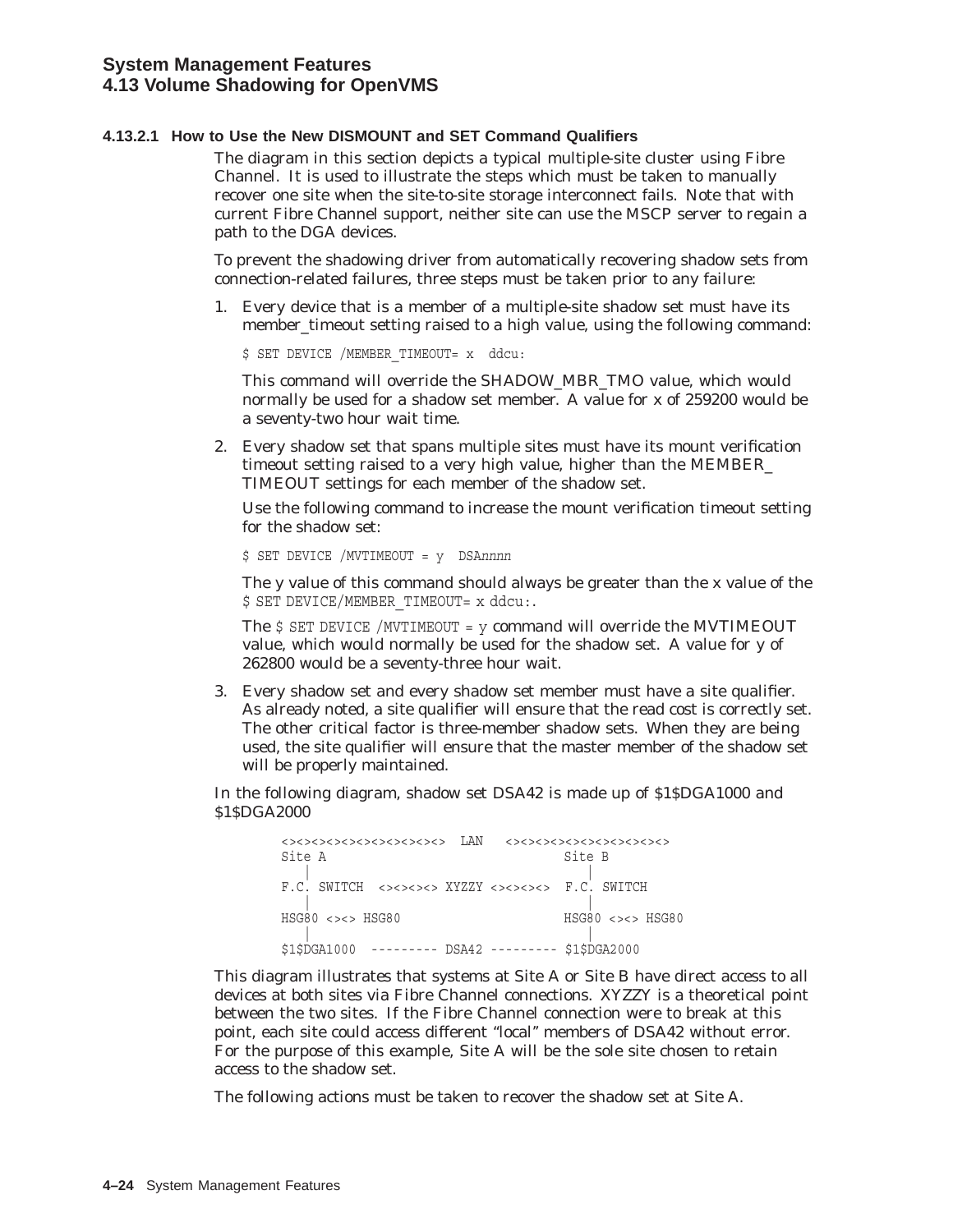On Site A:

\$ DISMOUNT /FORCE\_REMOVAL= \$1\$DGA2000:

Once the command has completed, the shadow set will be available for use only at site A.

On Site B:

\$ SET DEVICE /ABORT VIRTUAL UNIT DSA42:

Once the command completes, the shadow set status will be MntVerifyTimeout.

Next, issue the following command to free up the shadow set:

\$ DISMOUNT/ABORT DSA42:

These steps must be taken for all affected multiple-site shadow sets.

### **4.13.3 Using INITIALIZE/SHADOW/ERASE to Streamline the Formation of a Shadow Set**

The new /SHADOW qualifier to the DCL INITIALIZE command is available. The use of the INITIALIZE /SHADOW command to initialize multiple members of a future shadow set eliminates the requirement for a full copy operation when you later create a shadow set.

Compaq *strongly recommends* that you also specify the /ERASE qualifier with the INITIALIZE/SHADOW command when initializing multiple members of a future shadow set. Whereas the /SHADOW qualifier eliminates the need for a full copy operation when you later create a shadow set, the /ERASE qualifier reduces the amount of time a full merge will take.

If you omit the /ERASE qualifier, and a merge operation of the shadow set is subsequently required (because a system on which the shadow set is mounted fails), the resulting merge operation will take much longer to complete.

The INITIALIZE command with the /SHADOW and /ERASE qualifiers performs the following operations:

- Formats up to six devices with one command, so that any three can be subsequently mounted together as members of a new host-based shadow set.
- Writes a label on each volume.
- Deletes all information from the devices except for the system files containing identical file structure information. All former contents of the disks are lost.

You can then mount up to three of the devices that you have initialized in this way as members of a new host-based shadow set.

For more information, refer to *Volume Shadowing for OpenVMS*.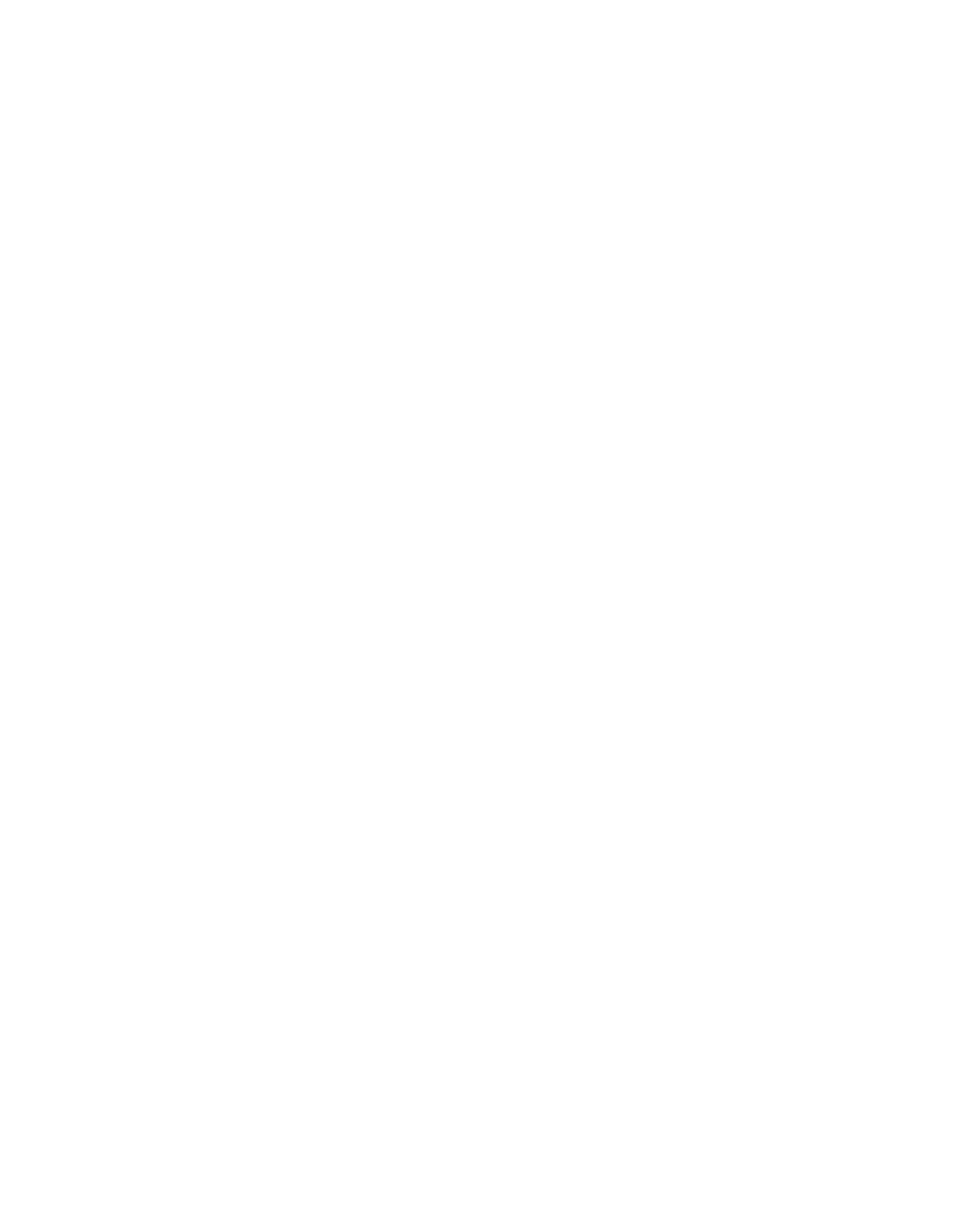# **Programming Features**

This chapter describes new features relating to application and system programming on this version of the Compaq OpenVMS operating system.

# **5.1 3D Graphics Support**

The PowerStorm 300 (PBXGD-AD) and PowerStorm 350 (PBXGD-AE) graphics cards are now supported on Alpha-based systems. The OpenGL 3D graphics API is now provided as part of the OpenVMS base operating system. The version of OpenGL supported on the PowerStorm 300 and PowerStorm 350 graphics cards is Version 1.1.

The implementation of OpenGL Version 1.1 for the PowerStorm 300 or PowerStorm 350 is designed to coexist with installations of the Open3D layered product for older graphics cards. The images shipped with OpenVMS are named DECW\$OPENGLSHR\_V11 and DECW\$OPENGLUSHR\_V11. The \_V11 suffix is used to distinguish the OpenGL Version 1.1 images from the OpenGL Version 1.0 images shipped with Open3D (DECW\$OPENGLSHR and DECW\$OPENGLUSHR).

Applications using only OpenGL V1.0 features may be linked against either the Open3D images or the new Version 1.1 images. Applications using OpenGL Version 1.1 features should be linked explicitly against the Version 1.1 images.

For further information on OpenGL support for the PowerStorm 300 and PowerStorm 350, refer to the PowerStorm 300/350 Installation Guide and Release Notes documentation shipped with the graphics card.

**WARNING**

If 3D graphics will be used extensively, particularly in an environment using multiple PowerStorm 300 and PowerStorm P350s in a single system, read and strictly observe the guidelines for setting SYSGEN parameters and account quotas contained in the *PowerStorm 300/350 OpenVMS Graphics Support Release Notes Version 1.1* and the *Compaq PowerStorm 300/350 Graphics Controllers Installation Guide* shipped with the graphics card. The Release notes can also be accessed on the OpenVMS Documentation CD–ROM in the following directory:

| <b>Directory</b>          | File Name                 |
|---------------------------|---------------------------|
| [73.DOCUMENTATION.PS TXT] | P300 350 REL NOTES.PS.TXT |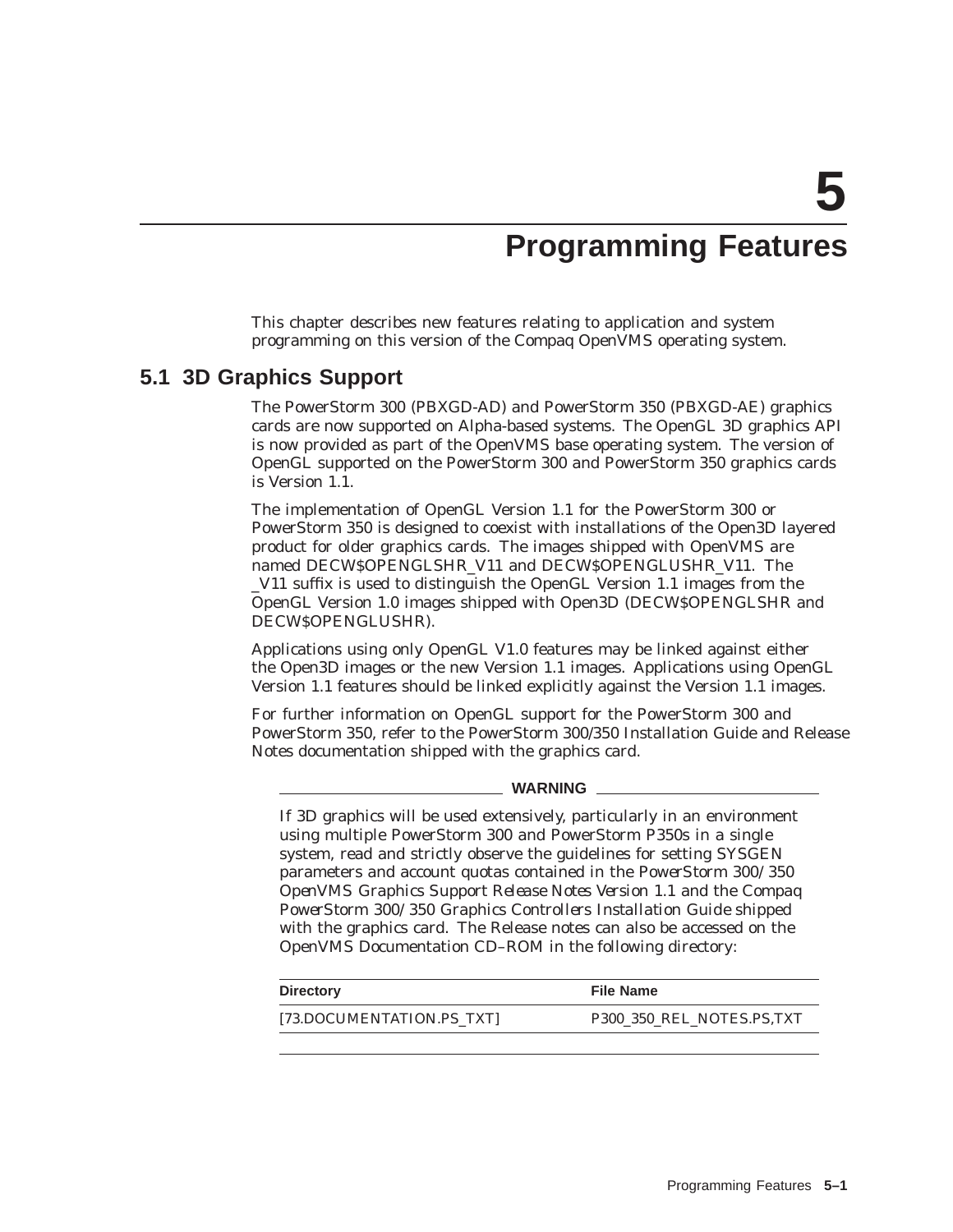# **5.2 3X-DAPBA-FA and 3X-DAPCA-FA ATM LAN Adapters (Alpha)**

The 3X-DAPBA-FA (HE155) and 3X-DAPCA-FA (HE622) are PCI based ATM LAN adapters for Alpha based systems that provide high performance PCI-to-ATM capability. The 3X-DAPBA-FA adapter offers a 155 Mbps fiber connection; the 3X-DAPCA-FA adapter offers a 622 Mbps fiber connection.

The datalink drivers for these adapters function in a new OpenVMS ATM environment. The new OpenVMS ATM environment is fully compatible with the existing legacy ATM support and allows both ATM environments to be configured on a single system. Also, the LANCP management interface is the same for both ATM environments.

For additional information about the 3X-DAPBA-FA PCI HE155 ATM and 3X-DAPCA-FA PCI HE622 ATM LAN adapters, refer to the following URL:

http://www.compaq.com/alphaserver/products/options

# **5.3 Compaq COBOL Run-Time Library Enhancements**

The COBOL RTL for both Alpha and VAX supports five new intrinsic functions with four-digit year formats:

YEAR-TO-YYYY DATE-TO-YYYYMMDD DAY-TO-YYYYDDD TEST-DATE-YYYYMMDD TEST-DAY-YYYYDDD

The COBOL RTL for Alpha has improved performance for the DISPLAY statement redirected to a file and for programs compiled with the /MATH=CIT3 and /MATH=CIT4 qualifiers.

This RTL's handling of ON SIZE ERROR is now more compatible with that of Compaq COBOL for OpenVMS VAX.

# **5.4 Compaq C Run-Time Library Enhancements**

The following sections describe the Compaq C RTL enhancements included in OpenVMS Version 7.3. For more details, refer to the revision of the *Compaq C RTL Reference Manual* that ships with Compaq C Version 6.3 or later.

### **5.4.1 Strptime Function Is XPG5-Compliant**

The strptime function has been modified to be compliant with X/Open CAE Specification System Interfaces and Headers Issue 5 (commonly known as XPG5). The change for XPG5 is in how the strptime function processes the "%y" directive for a two-digit year within the century if no century is specified.

When a century is not otherwise specified, XPG5 requires that values for the "%y" directive in the range 69-99 refer to years in the twentieth century (1969 to 1999 inclusive), while values in the range 00-68 refer to years in the twenty-first century (2000 to 2068 inclusive). Essentially, for the "%y" directive, strptime became a "pivoting" function, with 69 being a pivoting year.

Before this change, the strptime function interpreted a two-digit year with no century as a year within twentieth century.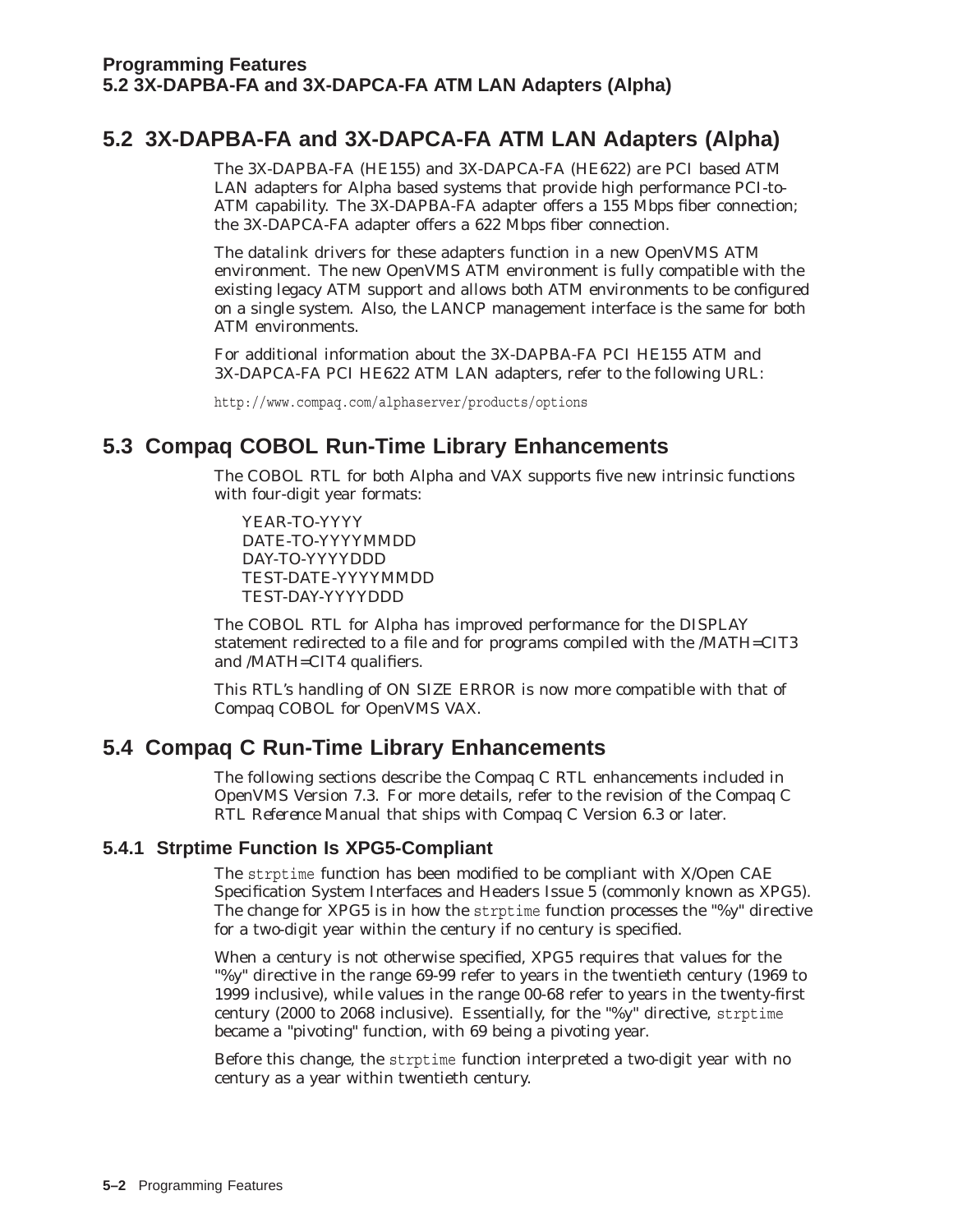With OpenVMS Version 7.3, XPG5-compliant strptime becomes a default strptime function in the Compaq C RTL. However, the previous nonpivoting XPG4-compliant strptime function is retained for compatibility.

The pivoting is controlled by the DECC\$XPG4\_STRPTIME logical name. To use the nonpivoting version of strptime, either:

- Define DECC\$XPG4\_STRPTIME to any value before invoking the application. OR
- Call the nonpivoting strptime directly as the function decc\$strptime\_xpq4.

#### **5.4.2 Limitation of Eight Nested Directory Levels Was Lifted (Alpha)**

The Compaq C RTL I/O subsystem was enhanced to remove the restriction of eight nested directory levels for an ODS-5 device. This affects Compaq C RTL functions such as access, mkdir, opendir, rmdir, and stat.

#### **5.4.3 Improved Support for Extended File Specifications (Alpha)**

The following sections describe improved Compaq C RTL support for extended file specifications.

#### **5.4.3.1 Compaq C RTL Supports Case Preservation in File Names**

Programs linked against the Compaq C Run-Time Library DECC\$SHR can now preserve the case of file names on ODS level 5 disks. This applies when creating or reporting file names. By default, this feature is disabled. To enable this feature, enter the following command:

\$ DEFINE DECC\$EFS\_CASE\_PRESERVE ENABLE

If file names are all in uppercase, use the following command to convert the names to lowercase when reporting the name in UNIX style:

\$ DEFINE DECC\$EFS\_CASE\_SPECIAL ENABLE

If file names are not all in uppercase, then DEFINE DECC\$EFS\_CASE\_SPECIAL ENABLE preserves case.

The commands to disable the preceding logical-name settings are:

\$ DEFINE DECC\$EFS\_CASE\_PRESERVE DISABLE \$ DEFINE DECC\$EFS<sup>-</sup>CASE<sup>-</sup>SPECIAL DISABLE

The setting for the DECC\$EFS\_CASE\_SPECIAL logical name, if not set to DISABLE, supersedes any setting for the DECC\$EFS\_CASE\_PRESERVE logical name.

The DECC\$EFS\_CASE\_PRESERVE and DECC\$EFS\_CASE\_SPECIAL logicals are checked only once per image activation, not on a file-by-file basis.

#### **5.4.3.2 Most C RTL Functions Now Accept Long OpenVMS File Names As Arguments (Alpha)**

For OpenVMS Alpha Version 7.2, some basic Compaq C RTL I/O functions (creat, stat, and the functions from the open family of functions) were enhanced to accept long OpenVMS-style file names for an ODS-5 device.

For OpenVMS Alpha Version 7.3, all other Compaq C RTL functions, except chdir and the functions from the exec family of functions, were also enhanced to accept long OpenVMS-style file names for an ODS-5 device.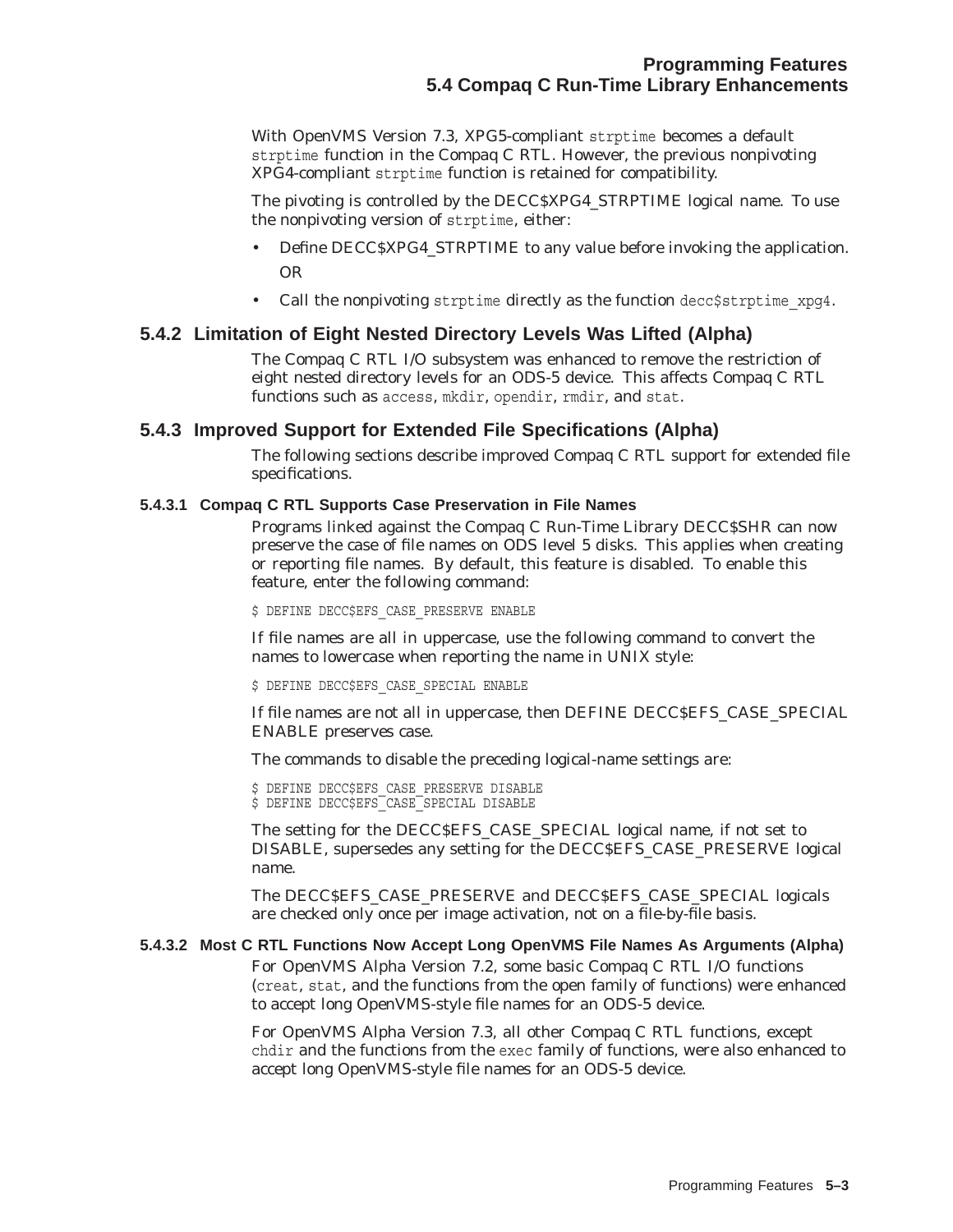All C RTL functions that accept or report full file specifications will process file specifications up to 4095 bytes long, subject to the rules defined for the media format. For file specifications in OpenVMS format, there are no special restrictions. In situations where a full file specification cannot be reported because the buffer is too short, the function attempts to report the abbreviated name.

UNIX file names have the following restrictions:

- Names containing special characters, such as multiple periods, caret, or multinational characters, may be rejected.
- A function call may report failure if the output buffer is not large enough to receive the full name. For OpenVMS style names, the reported name would contain a file ID-abbreviated name. There is no representation of file ID-abbreviated names defined for UNIX.

# **5.4.4 Compaq C RTL Supports Exact Case Argv Arguments (Alpha)**

Nonquoted command-line arguments passed to C and C++ programs (argv arguments) can now optionally have their case preserved, rather than being lowercased as in previous versions.

By default, this feature is disabled.

To enable this case preservation feature, define the logical name DECC\$ARGV\_ PARSE\_STYLE to "ENABLE" and set the process-level DCL parse style flag to "EXTENDED" in the process running the program:

\$ DEFINE DECC\$ARGV PARSE STYLE ENABLE \$ SET PROCESS/PARSE\_STYLE=EXTENDED

Enabling this feature also ensures that the image name returned in argv[0] is also case-preserved.

To disable this feature, use any one of the following commands:

```
$ SET PROCESS/PARSE_STYLE=TRADITIONAL
```
or

 $$$  DEFINE/SYSTEM DECC $$$ ARGV PARSE STYLE DISABLE

or

```
$ DEASSIGN DECC$ARGV_PARSE_STYLE
```
The value of the DECC\$ARGV\_PARSE\_STYLE logical is case-insensitive.

### **5.4.5 Compaq C RTL Can Implicitly Open Files for Shared Access**

The Compaq C RTL was enhanced to open all files for shared access as if the "shr=del,get,put,upd" option was specified in the open\* or creat call.

To enable this feature, define the logical name DECC\$FILE\_SHARING to the value "ENABLE". The value is case-insensitive.

DECC\$FILE\_SHARING is checked only once per image activation, not on a file-by-file basis.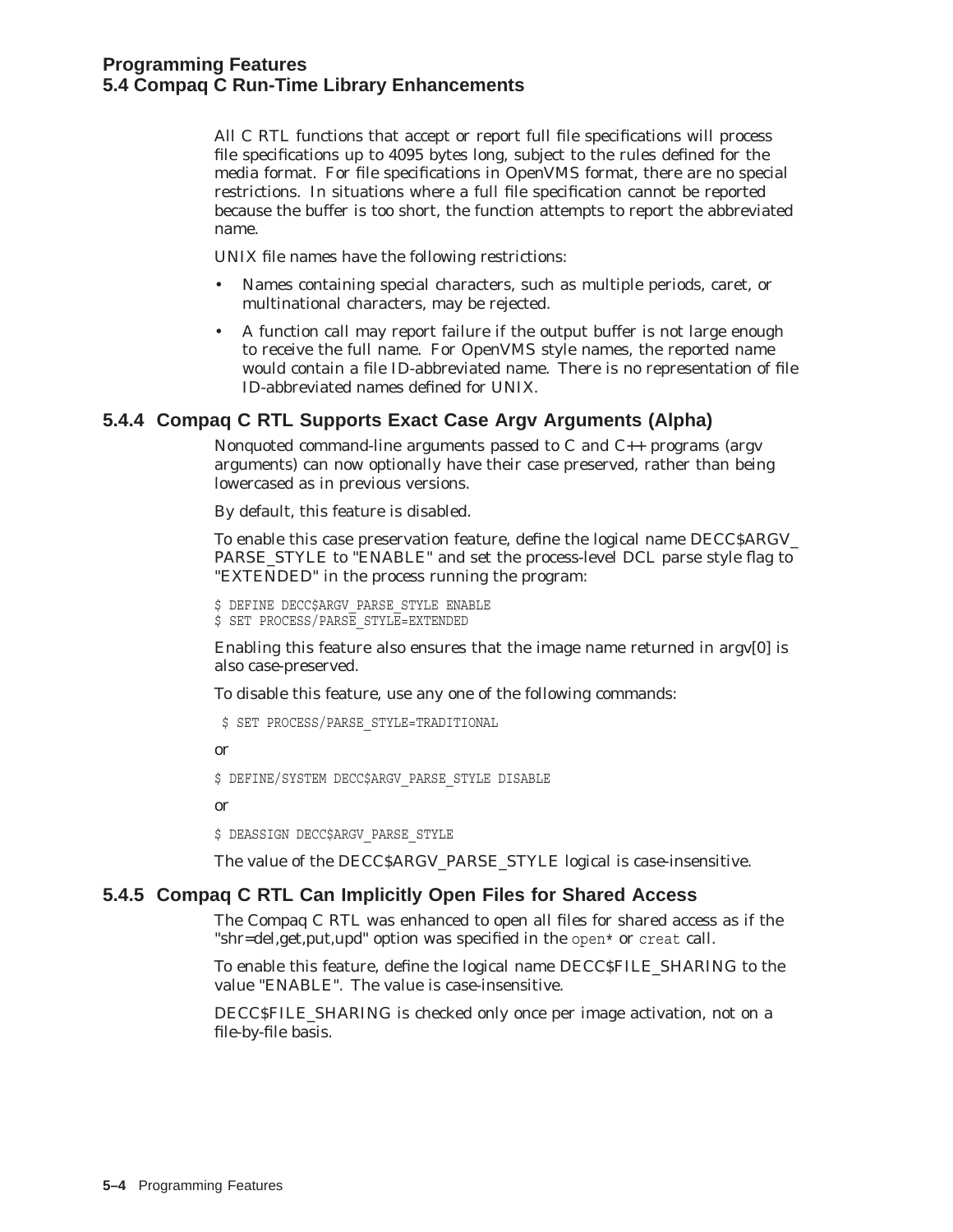### **5.4.6 Alternate Way of Translating UNIX File Specifications**

The Compaq C RTL was enhanced to allow interpreting the leading part of a UNIX-style file specification as either a subdirectory name or a device name.

The default translation of a "foo/bar" UNIX-style name to a "foo:bar" VMS-style name remains the default.

To translate a "foo/bar" UNIX-style name to a "[.foo]bar" VMS-style name, define the logical name DECC\$DISABLE\_TO\_VMS\_LOGNAME\_TRANSLATION to ENABLE.

DECC\$DISABLE\_TO\_VMS\_LOGNAME\_TRANSLATION is checked only once per image activation, not on a file-by-file basis.

#### **5.4.7 New Functions**

The Compaq C RTL has added the following functions in OpenVMS Version 7.3:

fchown link utime utimes writev

# **5.5 Fortran Support for 64-Bit Address (Alpha)**

Support has been added to OpenVMS Alpha to allow Fortran developers to use static data in 64-bit address space.

For more information about how to use this feature, refer to the Fortran documentation.

# **5.6 Large Page-File Sections (Alpha)**

Page-file sections are used to store temporary data in private or global (shared) sections of memory. In previous releases of OpenVMS Alpha, the maximum amount of data that could be backed up to page files was 32 GB per process (4 process page files, each 8 GB) and 504 GB per system (63 page files, each 8 GB).

With OpenVMS Alpha Version 7.3, the previous limits for page-file sections were extended significantly to take advantage of larger physical memory. Now images that use 64-bit addressing can map and access an amount of dynamic virtual memory that is larger than the amount of physical memory available on the system.

With the new design, if a process requires additional page-file space, page files can be allocated dynamically. Space is no longer reserved in a distinct page file, and pages are no longer bound to an initially assigned page file. Instead, if modified pages must be written back, they are written to the best available page file.

Each page or swap file can hold approximately 16 million pages (128 GB), and up to 254 page or swap files can be installed. Files larger than 128 GB are installed as multiple files.

Note the following DCL command display changes and system parameter changes as a result of the larger page-file section design:

• The SHOW MEMORY/FILES display reflects the nonreservable design. For example: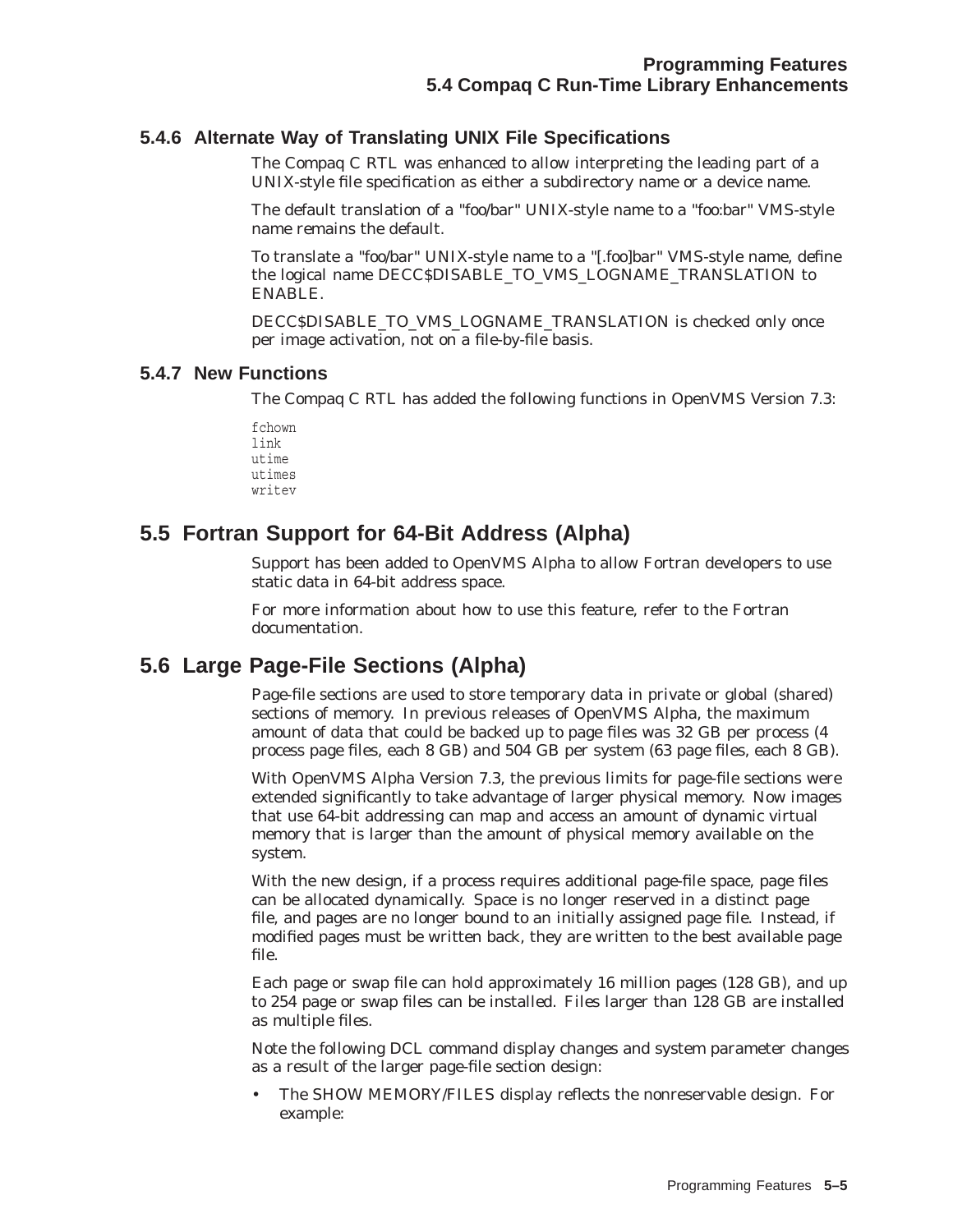### **Programming Features 5.6 Large Page-File Sections (Alpha)**

\$ SHOW MEMORY/FILES

| System Memory Resources on 22-MAY-2000 19:04:19.67<br>Swap File Usage (8KB pages): | Index $\mathbf 0$       | Free  | Size          |
|------------------------------------------------------------------------------------|-------------------------|-------|---------------|
| DISK\$ALPHASYS: [SYS48.SYSEXE] SWAPFILE.SYS                                        |                         |       |               |
| DISK\$SWAP: [SYS48.SYSEXE] SWAPFILE.SYS;1                                          | 1                       | 904   | 904           |
| Total size of all swap files:                                                      | $\mathfrak{D}$          | 1048  | 1048<br>1952  |
| Paging File Usage (8KB pages):                                                     | Index $\mathbf{\Omega}$ | Free  | Size          |
| DISK\$PAGE: [SYS48.SYSEXE] PAGEFILE.SYS; 1                                         |                         |       |               |
|                                                                                    | 253                     | 16888 | 16888         |
| DISK\$ALPHASYS: [SYS48.SYSEXE] PAGEFILE.SYS                                        | 254                     | 16888 | 16888         |
| Total size of all paging files:<br>Total committed paging file usage: $\bigcirc$   |                         |       | 33776<br>1964 |

- ! Number of swap files. Begins with an index value of 1 and increases in count.
- **2** Number of page files. Begins with an index value of 254 and decreases in count.
- $\Theta$  Total committed page file usage. As in previous releases, more pages can reside in page-file sections systemwide than would fit into installed page files.
- The SHOW MEMORY/FILES/FULL display no longer contains separate usage information for page and swap files. Because page-file information is no longer reserved, the system does not need to maintain the number of processes interested in a distinct page or swap file. For example:

| System Memory Resources on 22-MAY-2000 18:47:10.21<br>Swap File Usaqe (8KB pages):<br>DISK\$ALPHASYS: [SYS48.SYSEXE] SWAPFILE.SYS | Index | Free  | Size          |
|-----------------------------------------------------------------------------------------------------------------------------------|-------|-------|---------------|
|                                                                                                                                   |       | 904   | 904           |
| Paging File Usage (8KB pages):<br>DISK\$ALPHASYS: [SYS48.SYSEXE] PAGEFILE.SYS                                                     | Index | Free  | Size          |
| Total committed paging file usage:                                                                                                | 254   | 16888 | 16888<br>1960 |

• System parameters PAGFILCNT and SWPFILCNT are now obsolete. Up to 254 page and swap files can be installed.

# **5.7 Multipath System Services**

\$ SHOW MEMORY/FILES/FULL

The new Multipath system services provide the capability to return path information and allow you to enable, disable, and switch specific I/O paths to any device.

The concept of multiple I/O paths to storage devices was introduced in OpenVMS Version 7.2-1. It is now possible to select more than one I/O path to a device in the event that the path in use should fail.

To assist in decision making when configuring a system's I/O structure, the following DCL commands were made available to allow you to display I/O path information and change the current settings affecting these paths:

• SET DEVICE device-name/PATH=path-description-string/SWITCH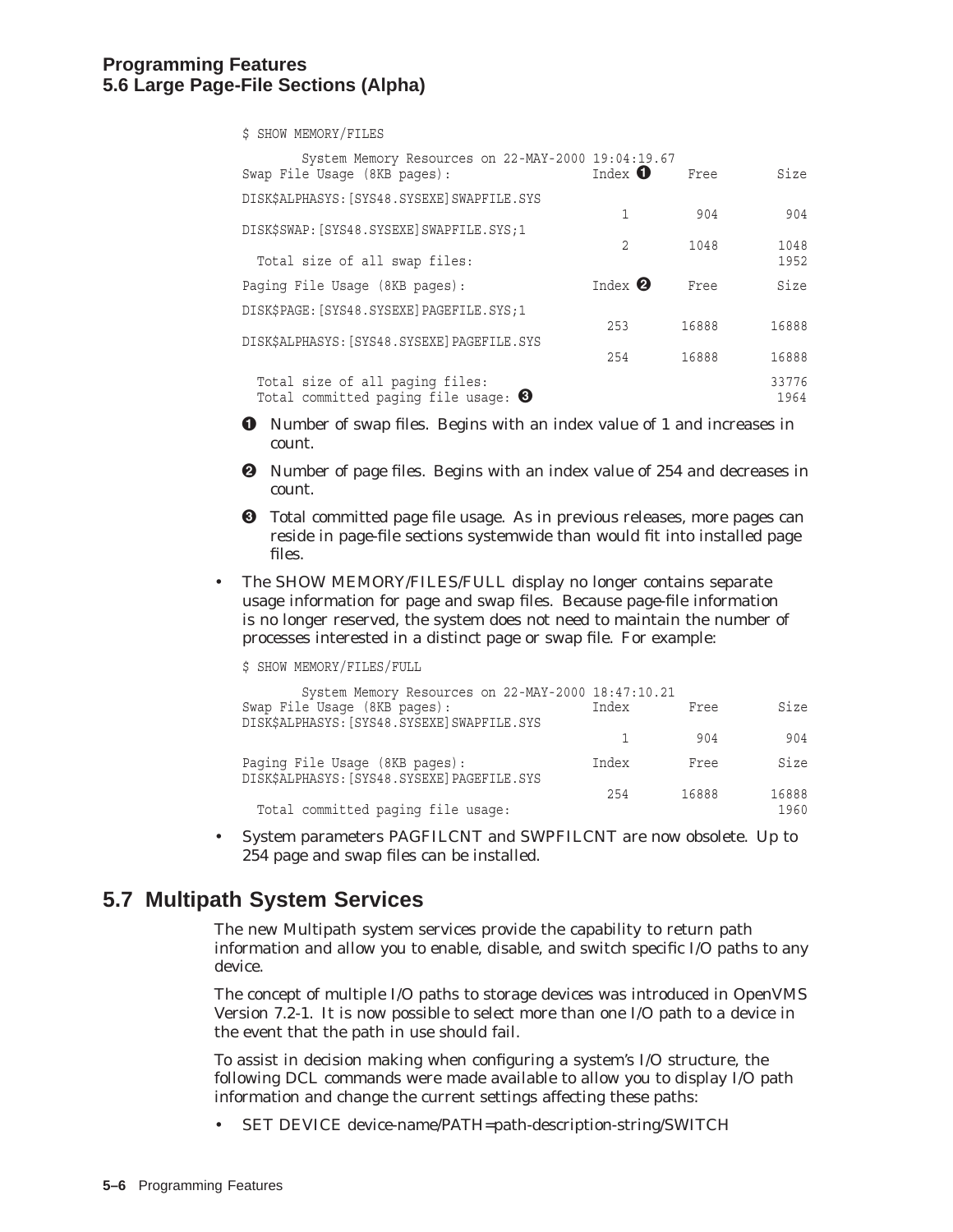- SET DEVICE device-name/PATH=path-description-string/[NO]ENABLE
- SHOW DEVICE/MULTIPATH device-name

In OpenVMS Version 7.3, the capability to return path information and allow you to enable, disable, and switch specific I/O paths to any device is now implemented in the following new system services:

• SYS\$DEVICE\_PATH\_SCAN

This service returns path information for a given Multipath I/O device. Each call to the service returns the name of one of the paths to the device. A **context** argument is used to maintain continuity between calls. This mechanism is similar to the one currently used for SYS\$GETDVI.

• SYS\$SET\_DEVICE[W]

Use this service to switch the selected path that handles I/O to a device, or to enable or disable a path for future use in the event of failover. When switching a path, the path change is initiated at the time the request is made by the system service.

The current functions of this service include forcing an immediate path switch and enabling or disabling paths.

A synchronous version of this service, SYS\$SET\_DEVICEW, is also provided. This service returns to the caller only after the path switch attempt has been made. Should the path switch fail, an error condition is returned to the caller.

Currently, \$SET\_DEVICE allows only one valid item list entry.

For additional information, refer to the *OpenVMS System Services Reference Manual*.

# **5.8 Multiprocess Debugging (Alpha)**

For Version 7.3, debugger support for multiprocess programs has been extensively overhauled. Problems have been corrected and the user interface has been improved.

The multiprocess debugging enhancements include the following features:

• Greater control over individual process and groups of processes, including:

Execution of processes (or groups of processes) Suspension of processes (or groups of processes) Exiting processes (or groups of processes), with or without exit handler execution

- Ability to create user-defined groups of processes
- Easier to start a multiprocess debugging session; the default configuration of the kept debugger is for a multiprocess session
- Applications that use \$HIBER WAIT (LIB\$WAIT, \$SCHDWK, and so on) can now be debugged in a multiprocess debugging session

These enhancements make it much easier to debug multiprocess programs.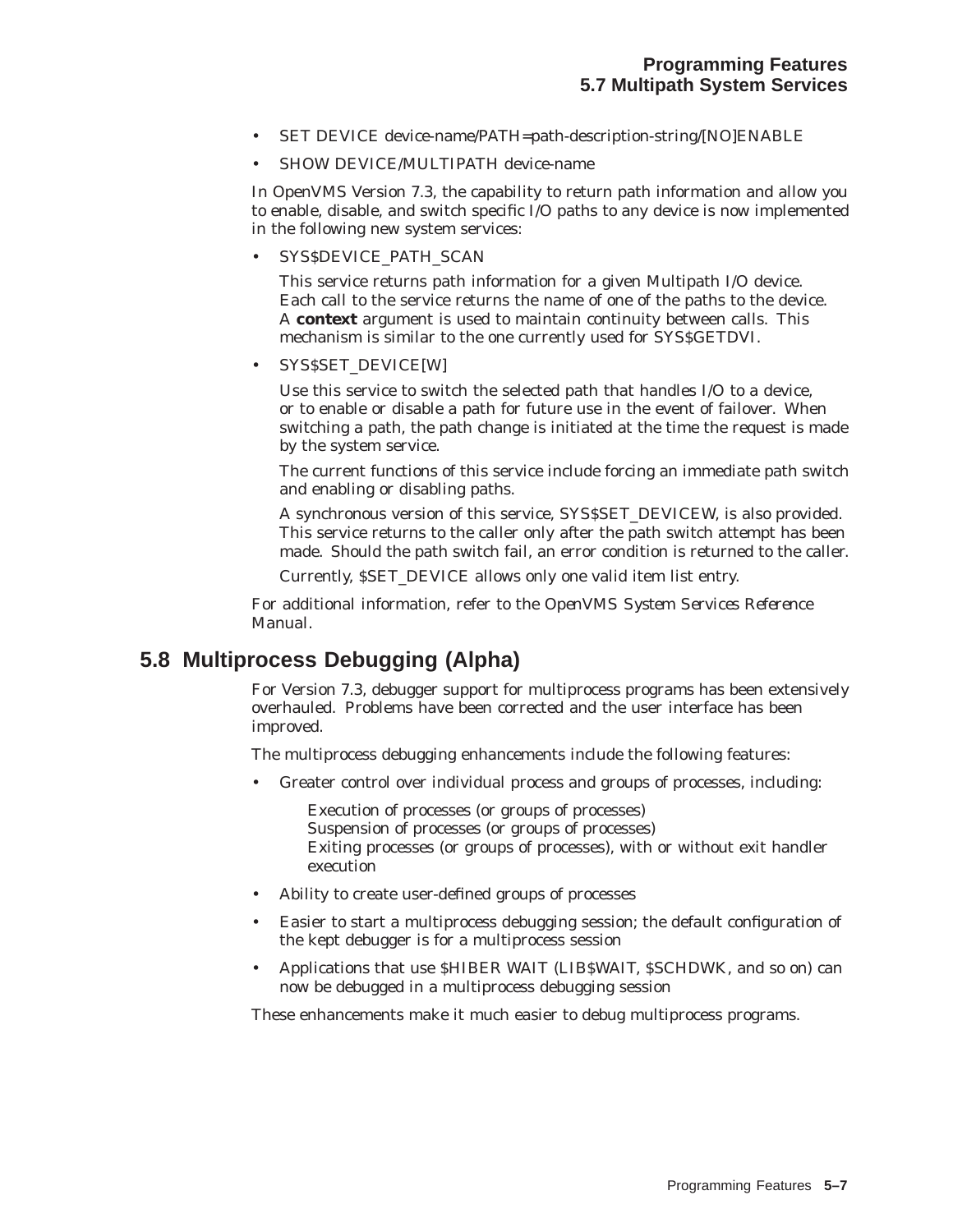# **5.9 Performance Application Programming Interface (API)**

The Performance Application Programming Interface (API) provides a documented functional interface—the \$GETRMI system service—that allows performance software engineers to access a predefined list of performance data items.

For more information about \$GETRMI, refer to the *OpenVMS System Services Manual*.

# **5.10 POLYCENTER Software Installation Utility Enhancements**

Table 5–1 shows the changes made to the product description language (PDL) for the POLYCENTER Software Installation utility.

| <b>Statement</b>                                                | <b>Description</b>                                                                                                                                                                                                                                                                                                                                                        |
|-----------------------------------------------------------------|---------------------------------------------------------------------------------------------------------------------------------------------------------------------------------------------------------------------------------------------------------------------------------------------------------------------------------------------------------------------------|
| execute upgrade                                                 | New statement.                                                                                                                                                                                                                                                                                                                                                            |
| execute postinstall                                             | Modified to execute on a reconfigure operation.                                                                                                                                                                                                                                                                                                                           |
| file<br>module                                                  | Refinements made to their conflict detection and<br>resolution algorithms. For example, when a file from<br>the kit contains the same non-zero generation number<br>as the same file already installed, the file from the<br>kit is selected to replace the file on disk. Previously,<br>in this tie situation, the file on disk was retained to<br>resolve the conflict. |
| bootstrap block<br>execute release<br>patch image<br>patch text | Obsolete. However, the utility will continue to process<br>these statements in a backward compatible manner to<br>support existing kits that might have used them.                                                                                                                                                                                                        |
| <b>Function</b>                                                 | <b>Description</b>                                                                                                                                                                                                                                                                                                                                                        |
| upgrade                                                         | Enhanced to fully support version range checking.                                                                                                                                                                                                                                                                                                                         |

**Table 5–1 PDL Changes**

The *POLYCENTER Software Installation Utility Developer's Guide* has been extensively revised for this release. Major improvements include:

- Updated descriptions for most PDL statements.
- A comprehensive presentation on using custom command procedures with *execute* statements (added to the Advanced Topics chapter).
- New tables, diagrams, and examples.

# **5.11 New Process Dump Tools (Alpha)**

OpenVMS Version 7.3 contains new tools for processing dump files. Note that these new-style process dump and process dump analysis tools are not compatible with the old-style process dumps. That is, if you have a problem you want to analyze with the new tools, you must generate a new process dump using the new process dump image.

The following sections describe the new tools.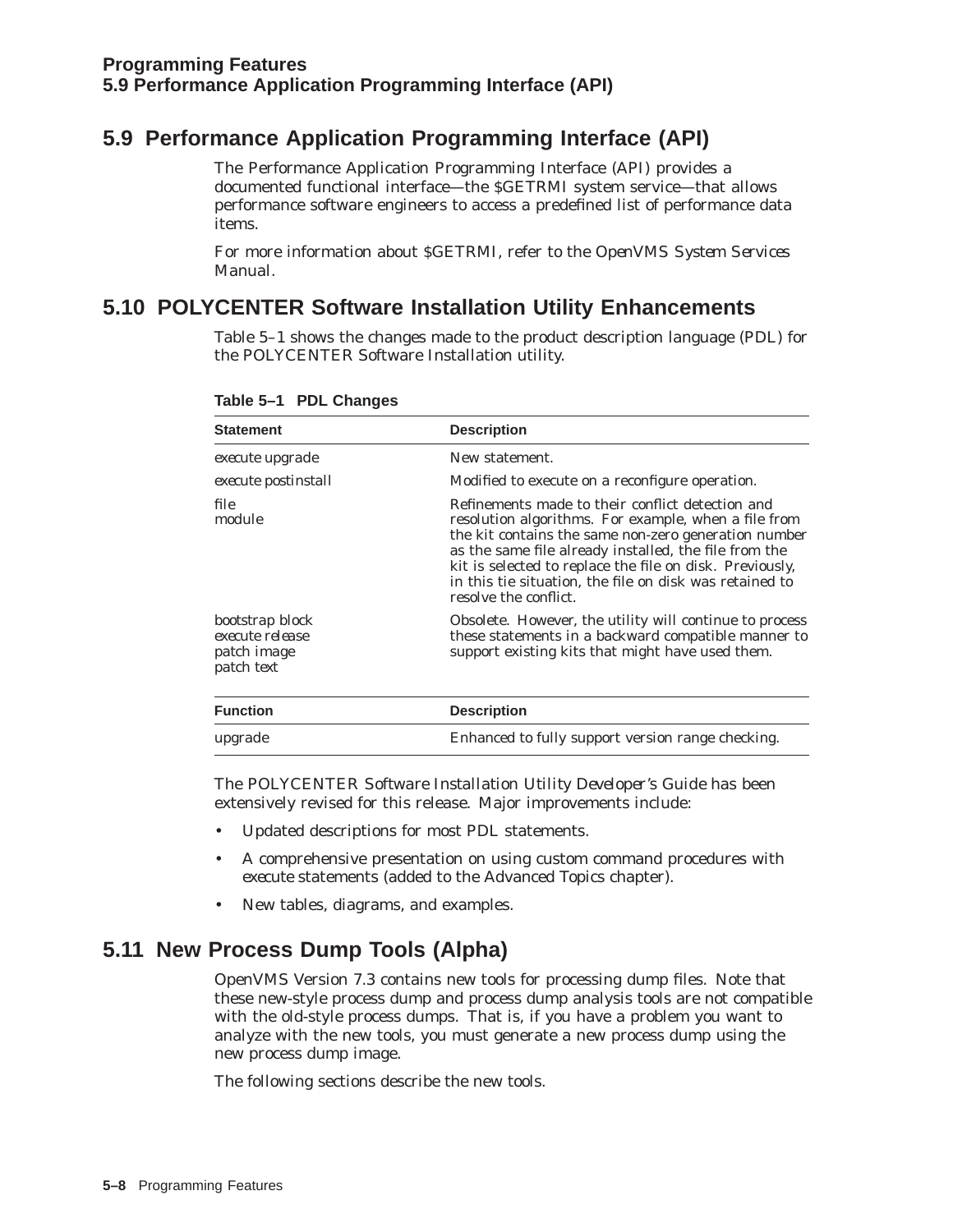### **5.11.1 DCL ANALYZE/PROCESS\_DUMP Command**

The DCL ANALYZE/PROCESS\_DUMP command invokes the OpenVMS debugger to analyze a process dump, giving you access to debugger commands for your analysis. In OpenVMS Version 7.3, most of the old DCL ANALYZE/PROCESS\_ DUMP qualifiers have no effect. Only the /FULL and /IMAGE qualifiers are still valid. Both these qualifiers are still optional.

/FULL now causes the debugger to execute the debugger SHOW IMAGE, SHOW CALL, and SHOW THREAD/ALL commands after a process dump file has been opened.

/IMAGE has been renamed to /IMAGE\_PATH, and is now a directory specification, rather than a file specification. /IMPAGE\_PATH specifies a directory in which to look for the debug symbol information files (.DSF or .EXE files, in that order) that belong to the process dump file. The name of the symbol file *must* be the same as the image name in the process dump file. For example, for MYIMAGE.DMP, the debugger searches for file MYIMAGE.DSF or MYIMAGE.EXE.

Version 7.3 and later debuggers check for dumpfile image specification and DST file link date-time mismatches and issue a warning if one is discovered.

For more information about the DCL ANALYZE/PROCESS\_DUMP command, refer to the *OpenVMS DCL Dictionary: A–M*.

### **5.11.2 Debugger ANALYZE/PROCESS\_DUMP Command**

The debugger has a new command:

ANALYZE/PROCESS\_DUMP/IMAGE\_PATH[=directory-spec] dumpfile.

This command is available only in the kept debugger. The kept debugger is the image you invoke with the command DEBUG/KEEP, which allows you to run and rerun programs from the same debugging session.

The qualifier /PROCESS\_DUMP is required.

For more information, refer to the *OpenVMS Debugger Manual*.

#### **5.11.3 Debugger SDA Command**

The new debugger SDA command invokes the System Dump Analyzer (SDA) to allow you to look at a process dump from within the OpenVMS debugger. For example:

```
DBG> SDA
OpenVMS (TM) Alpha process dump analyzer
SDA> ..
.
.
SDA> EXIT
DBG>
```
This allows you to use SDA to analyze a process dump without terminating a debugger session.

For more information, refer to the *OpenVMS Debugger Manual*.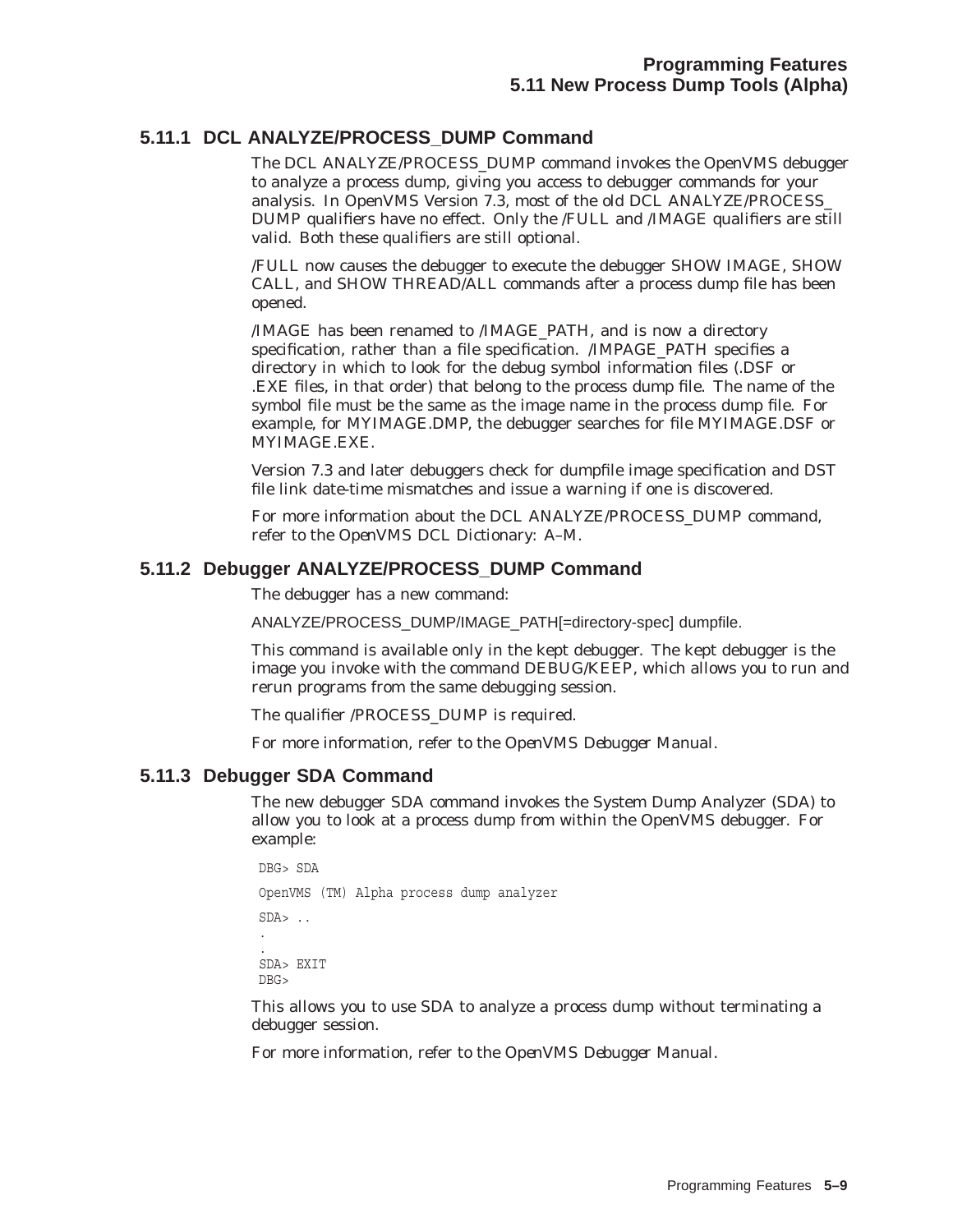### **5.11.4 Analyzing Process Dumps on Different Systems**

You can analyze a process dump file on a system different from the one on which it was generated. However, if there is a base image link date/time mismatch between the generating system and analyzing system, you must copy SYS\$BASE\_ IMAGE.EXE from the generating system and point to it with the SDA\$READ\_ DIR logical name. For example:

\$ COPY other node::SYS\$LOADABLE IMAGES:SYS\$BASE IMAGE.EXE my disk\$: [my dir]

\$ DEFINE/USER SDA\$READ\_DIR my\_disk\$:[my\_dir],SYS\$SYSROOT:[SYS\$LDR],SYS\$SYSROOT:[SYSLIB]

\$ ANALYZE/PROCESS\_DUMP mycrash.dmp

For threaded process dump analysis on a system different from the one on which it was generated, it may also be necessary to copy and logically point to the generating system's PTHREAD\$RTL and PTHREAD\$DBGSHR (POSIX Threads Library debug assistant). For example:

\$ COPY other node::SYS\$LOADABLE IMAGES:SYS\$BASE IMAGE.EXE my disk\$: [my dir]

```
$ COPY other_node::SYS$SHARE:PTHREAD$RTL.EXE my_disk$: [my_dir]
```
\$ COPY other\_node::SYS\$SHARE:PTHREAD\$DBGSHR.EXE my\_disk\$: [my\_dir]

\$ DEFINE/USER SDA\$READ\_DIR my\_disk\$:[my\_dir],SYS\$SYSROOT:[SYS\$LDR],SYS\$SYSROOT:[SYSLIB]

\$ DEFINE/USER PTHREAD\$RTL my\_disk\$:[my\_dir]PTHREAD\$RTL.EXE

\$ DEFINE/USER PTHREAD\$DBGSHR my\_disk\$: [my\_dir]PTHREAD\$DBGSHR.EXE

\$ ANALYZE/PROCESS\_DUMP mycrash.dmp

#### **5.11.5 Forcing a Process Dump**

You can force a process dump with the DCL command SET PROCESS/DUMP=NOW process-spec. This command causes the contents of the address space occupied by process-spec to be written immediately to the file named image-name.DMP in the current directory (image-name is the same as the file name).

For more information about the DCL SET PROCESS/DUMP command, refer to the *OpenVMS DCL Dictionary: N–Z*.

#### **5.11.6 Process Dumps: Security and Diskquota Guidelines**

A process dump is either complete or partial. A **complete process dump** contains all of process space and all process-pertinent data from system space. A **partial process dump** contains only user-readable data from process space and only those data structures from system space that are not deemed sensitive. Privileged or protected data, such as an encryption key in third-party software, might be considered sensitive.

In general, nonprivileged users should not be able to read complete process dumps, and by default they cannot do so. However, certain situations require nonprivileged users to be able to read complete process dumps. Other situations require enabling a user to create a complete process dump while at the same time preventing that user from being able to read the complete process dump.

By default, process dumps are written to the current default directory of the user. The user can override this by defining the logical name SYS\$PROCDMP to identify an alternate directory path. Note that the name of the process dump file is always the same as the name of the main image at the time the process dump is written, with the file extension .DMP.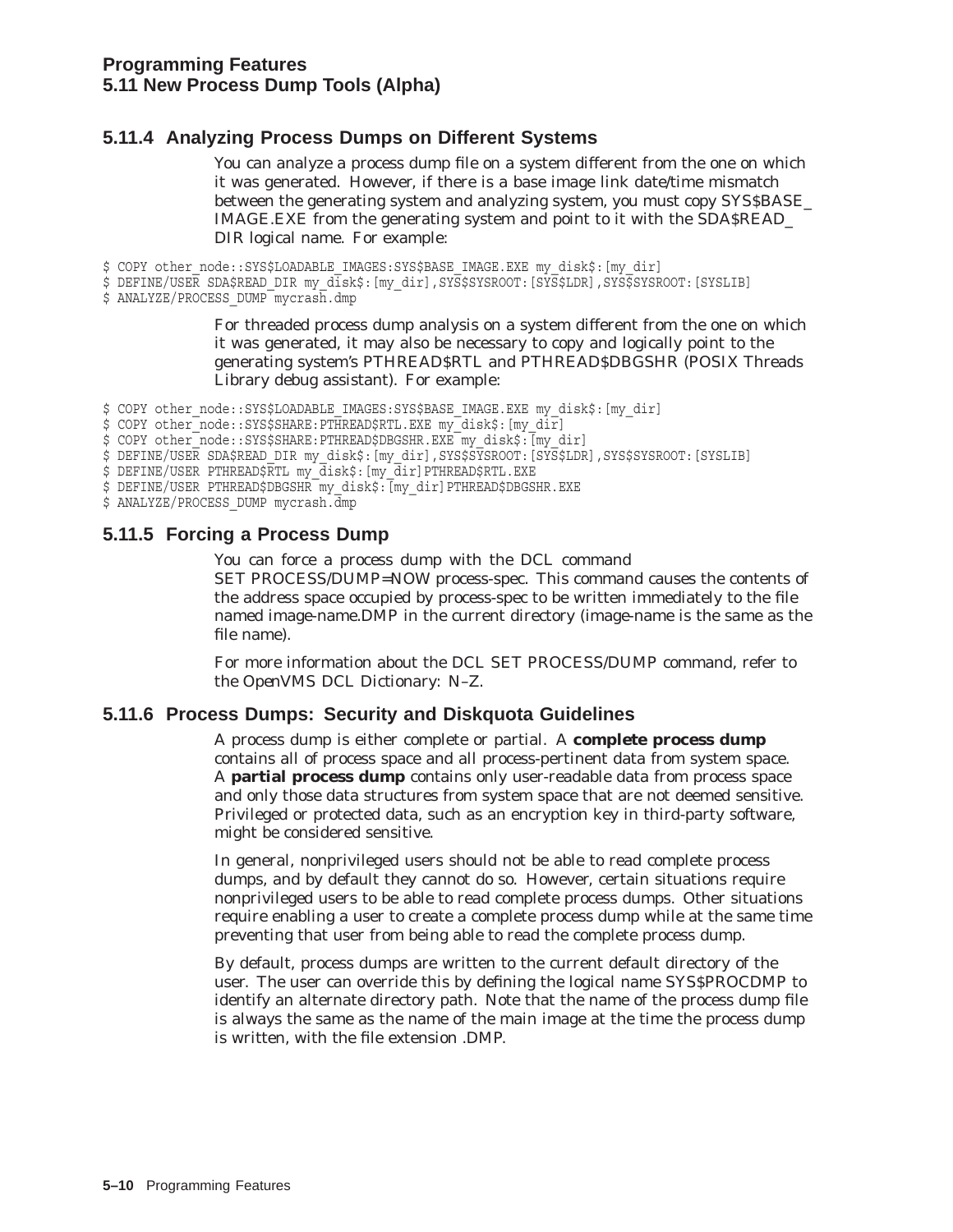#### **5.11.6.1 Special Rights Identifiers**

You can use the new rights identifier IMGDMP\$READALL to allow a nonprivileged user to read a complete process dump. You can use the new rights identifier IMGDMP\$PROTECT to protect a complete process dump from being read by the user that created the process dump. These rights identifiers are created during the installation of OpenVMS Version 7.3 by the image SYS\$SYSTEM:IMGDMP\_RIGHTS.EXE, which is also run automatically during system startup to ensure that these rights identifiers exist with the correct values and attributes.

If these rights identifiers have been deleted, you can run SYS\$SYSTEM:IMGDMP\_RIGHTS.EXE to recreate them. For example:

\$ RUN SYS\$SYSTEM:IMGDMP\_RIGHTS %PROCDUMP-I-CREATED, rights identifier IMGDMP\$READALL successfully created %PROCDUMP-I-CREATED, rights identifier IMGDMP\$PROTECT successfully created

Note that IMGDMP\$READALL has no attributes, but IMGDMP\$PROTECT is created with the RESOURCE attribute.

#### **5.11.6.2 Privileged Users and Process Dumps**

For this discussion, a privileged user is one who satisfies one of the following conditions:

- Has one or more of the privileges CMKRNL, CMEXEC, SYSPRV, READALL, or BYPASS
- Is a member of a system UIC group (by default [10,n] or lower). Such users are treated as though they hold SYSPRV privilege.

Holders of CMKRNL or CMEXEC can write complete process dumps. Holders of any of the other privileges can read a process dump wherever it has been written.

#### **5.11.6.3 Nonprivileged Users and Process Dumps**

To allow a nonprivileged user to write and read complete process dumps, grant the rights identifier IMGDMP\$READALL to the user. If the IMGDMP\$READALL rights identifier does not exist, run the image SYS\$SYSTEM:IMGDMP\_RIGHTS.EXE to create it (see Section 5.11.6.1). Then use AUTHORIZE to grant the rights identifier to the user. For example:

\$ DEFINE /USER SYSUAF SYS\$SYSTEM:SYSUAF.DAT !if necessary \$ RUN SYS\$SYSTEM:AUTHORIZE UAF> GRANT /IDENTIFIER IMGDMP\$READALL <user> UAF> EXIT

Note that the user must log out and log in again to be able to receive the rights identifier. A nonprivileged user with rights identifier IMGDMP\$READALL can read and write complete process dumps without restriction.

#### **5.11.6.4 Protecting Process Dumps**

You can allow a nonprivileged user to write a complete process dump and at the same time prevent the user from reading the process dump just written. To do so, perform the following procedure:

1. If the IMGDMP\$PROTECT rights identifier does not exist, run the image SYS\$SYSTEM:IMGDMP\_RIGHTS.EXE to create it (see Section 5.11.6.1).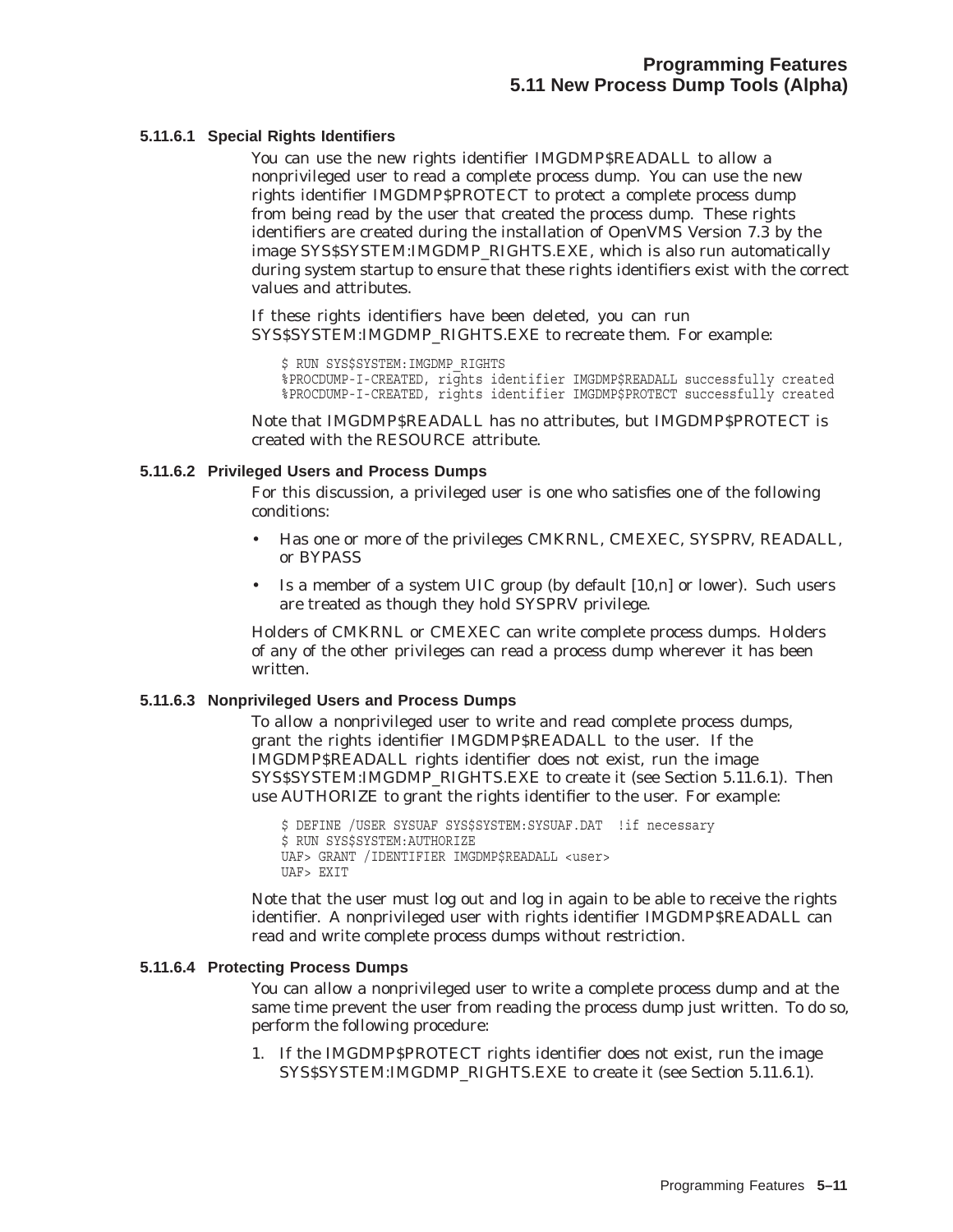2. Create a protected directory with rights identifier IMGDMP\$PROTECT. For example:

```
$ CREATE /DIRECTORY DKA300:[PROCDUMPS] -
   /PROTECTION=(S:RWE,O:RWE,G,W) /OWNER_UIC=IMGDMP$PROTECT
$ SET SECURITY DKA300:[000000]PROCDUMPS.DIR -
  /ACL=((DEFAULT_PROTECTION, SYSTEM:RWED, OWNER:RWED, GROUP:, WORLD:), -
 (IDENTIFIER=IMGDMP$PROTECT,ACCESS=READ+WRITE), -
 (IDENTIFIER=IMGDMP$PROTECT,OPTIONS=DEFAULT, -
 ACCESS=READ+WRITE+EXECUTE+DELETE+CONTROL), -
 (CREATOR,ACCESS=NONE))
```
3. Define protected logical name SYS\$PROTECTED\_PROCDMP to point to the protected directory. For example:

\$ DEFINE /SYSTEM /EXECUTIVE MODE SYS\$PROTECTED PROCDMP DKA300: [PROCDUMPS]

If DISKQUOTA is to be used on the disk containing the protected directory, specify the maximum disk space to be used for process dumps. For example:

\$ RUN SYS\$SYSTEM:SYSMAN SYSMAN> DISKQUOTA CREATE /DEVICE=DKA300 ! if necessary SYSMAN> DISKQUOTA ENABLE /DEVICE=DKA300 ! if necessary SYSMAN> DISKQUOTA ADD IMGDMP\$PROTECT /DEVICE=DKA300 /PERMQUOTA=10000 SYSMAN> DISKQUOTA REBUILD /DEVICE=DKA300 ! if necessary SYSMAN> EXIT

**Caution**

Do not grant IMGDMP\$PROTECT to any user. It is granted and revoked as needed by SYS\$SHARE:IMGDMP.EXE from executive mode while writing a process dump. If you grant it permanently to a user, that user has access to all process dumps written to the protected directory.

You can choose to set up additional ACLs on the protected directory to further control which users are allowed to read and write process dumps there.

Note that to take a process dump when the image is installed with elevated privileges or belongs to a protected subsystem, the user must hold CMKRNL privilege, and is by definition a privileged user (see Section 5.11.6.2).

# **5.12 RMS Locking Enhancements**

This section introduces the new Record Management Services (RMS) enhancements provided in this release.

#### **5.12.1 RMS Locking Performance Enhancements (Alpha)**

The following sections describe RMS locking performance enhancements that are in OpenVMS Alpha Version 7.2-1H1 and in OpenVMS Version 7.3.

#### **5.12.1.1 RMS Global Buffer Read-Mode Locking**

In the RMS run-time processing environment, the use of global buffers can minimize I/O operations for shared files. This release introduces read-mode bucket locking that minimizes locking for shared access to global buffers. This new functionality:

• Allows concurrent read access to the global buffers. Accesses are no longer serialized, waiting to acquire an exclusive lock for a read access.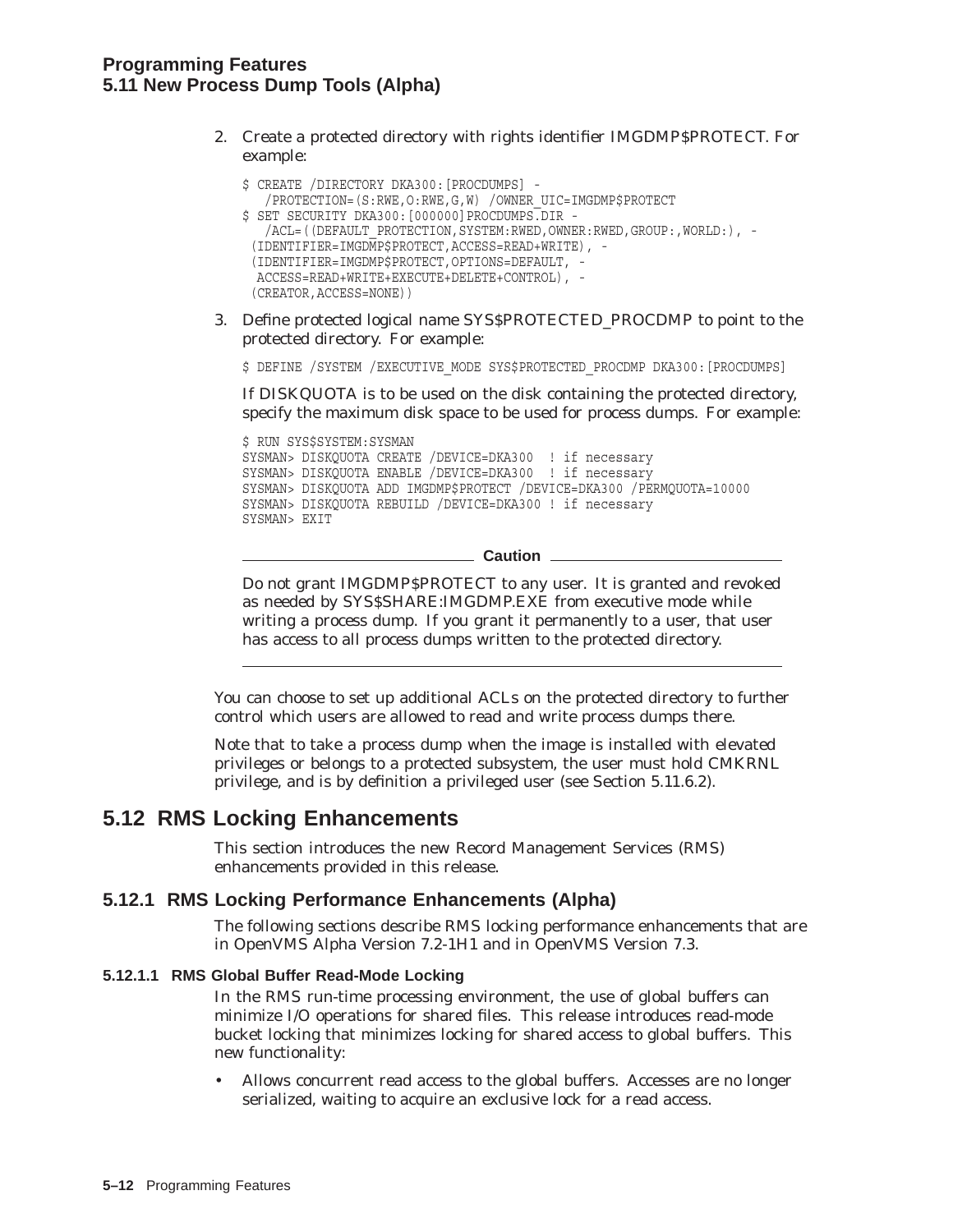- Caches the read-mode lock as a system lock, which is retained over accesses and only lowered to null when the lock is blocking an exclusive write request. This functionality significantly reduces both local and remote lock request traffic (the number of \$ENQ and \$DEQ system service calls) as well as associated IPL-8 spinlock activity and System Communications Services (SCS) messages for a cluster.
- Does not increase lock resource names or the number of active system or process locks on the system.
- Is functionally compatible in mixed version clusters that include both Alpha and VAX computers.

This new functionality applies to read operations (using the \$GET and \$FIND services) for all three file organizations: sequential, relative, and indexed. It also applies to a write operation (using the \$PUT service) for the read accesses used for index buckets the first time through an index tree for the write.

You do not need to make changes to existing applications to implement the readonly global bucket locks. However, global buffers must be set on a data file to take advantage of the enhancement. Use the following DCL command, where *n* is the number of buffers:

\$ SET FILE/GLOBAL\_BUFFER=*n* <filename>

For information about specifying the number of buffers, refer to the *OpenVMS DCL Dictionary*. For general information about using global buffers, refer to the section entitled Using Global Buffers for Shared Files in the *Guide to OpenVMS File Applications*.

In a mixed cluster environment where there may be high contention for specific buckets, the Alpha nodes that are using read-mode global bucket locking may dominate accesses to write-shared files, thereby preventing timely access by other nodes.

With the new /CONTENTION\_POLICY=*keyword* qualifier to the SET RMS\_ DEFAULT command, you can specify the level of locking fairness at the process or system level for environments that experience high contention conditions.

For more information about using the /CONTENTION\_POLICY=*keyword* qualifier, refer to the SET RMS\_DEFAULT section of the *OpenVMS DCL Dictionary*.

#### **5.12.1.2 No Query Record Locking Option**

This release introduces new functionality that can minimize record locking for read accesses to shared files, thereby avoiding the processing associated with record locking calls to the Lock Manager.

In previous releases, if a file is opened allowing write sharing, an exclusive record lock is taken out for all record operations (both read and write). Applications may obtain record locking modes other than the exclusive lock (default) by specifying certain options to the RAB\$L\_ROP field. However, all the options involve some level of record locking. That is, the options require \$ENQ or \$DEQ system service calls to the Lock Manager.

The user record locking options include the RAB\$V\_NLK (no lock) query locking option, which requests that RMS take out a lock to probe for status and not hold the lock for synchronization. If the lock is not granted (exclusive lock held) and the read-regardless (RAB\$V\_RRL) option is not set, the record access fails with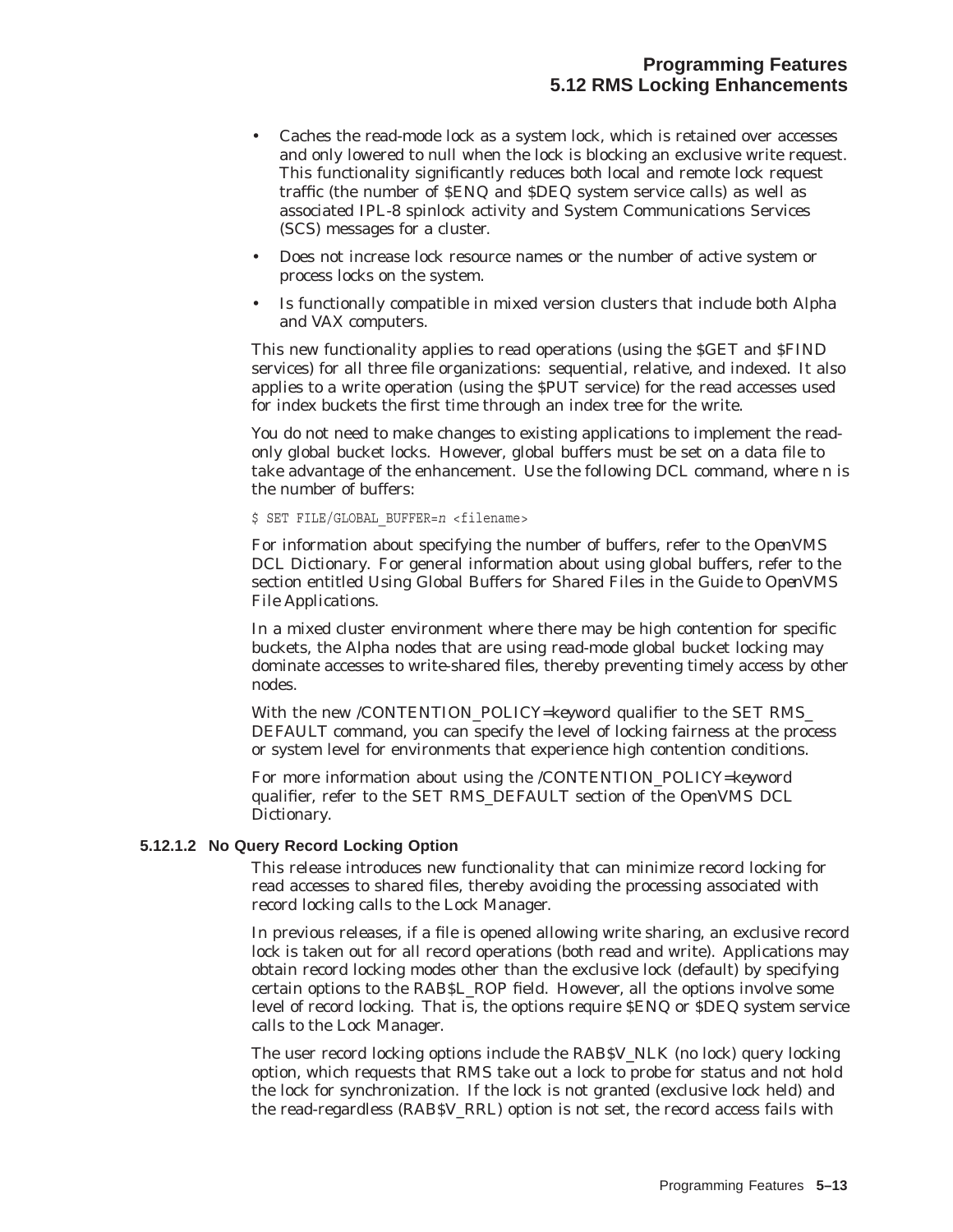an RMS\$\_RLK status. Otherwise, the record is returned with one of the following statuses:

- RMS\$ SUC No other writers
- RMS\$ OK\_RLK Record can be read but not written
- RMS\$\_OK\_RRL Exclusive lock is held (lock request denied) but the readregardless (RAB\$V\_RRL) option is set

When only the RAB\$V\_NLK option is specified, record access can be denied. When both the RAB\$V\_NLK and RAB\$V\_RRL options are specified, an application can guarantee the return of any record with a success or alternate success status.

This release introduces the **no query record locking option**, which allows applications to read records (using \$GET or \$FIND services) without any consideration of record locking. This option:

- Does not make a call to the Lock Manager
- Is equivalent to both RAB\$V\_NLK and RAB\$V\_RRL being set except that the RMS\$\_OK\_RLK or RMS\$\_OK\_RRL status will not be returned

This functionality is independent of bucket locks. It applies to both local and global buffers and to all three file organizations (sequential, relative, and indexed).

Three alternate methods for specifying the no query record locking option are outlined in Table 5–2.

Note the following:

- The first method allows the option to be enabled externally, potentially without any application change.
- You should use any of the methods only as appropriate for the application. In particular, you should check for any dependency in an existing application on the alternate success status RMS\$\_OK\_RLK or RMS\$\_OK\_RRL.

**Table 5–2 Methods Available for Specifying No Query Record Locking**

| <b>To</b>                                                       | Use This Method                                                                                                                                                                        |
|-----------------------------------------------------------------|----------------------------------------------------------------------------------------------------------------------------------------------------------------------------------------|
| Disable query record locking at the<br>process or system level. | Enter the following DCL command to request that RMS use no<br>query record locking for any read operation with both RAB\$V_<br>NLK and RAB\$V_RRL options set in the RAB\$L_ROP field: |
|                                                                 | \$ SET RMS DEFAULT/QUERY LOCK=DISABLE [/SYSTEM]                                                                                                                                        |
|                                                                 | Keys on RAB\$V_NLK and RAB\$V_RRL options in existing<br>applications.                                                                                                                 |
|                                                                 | (continued on next page)                                                                                                                                                               |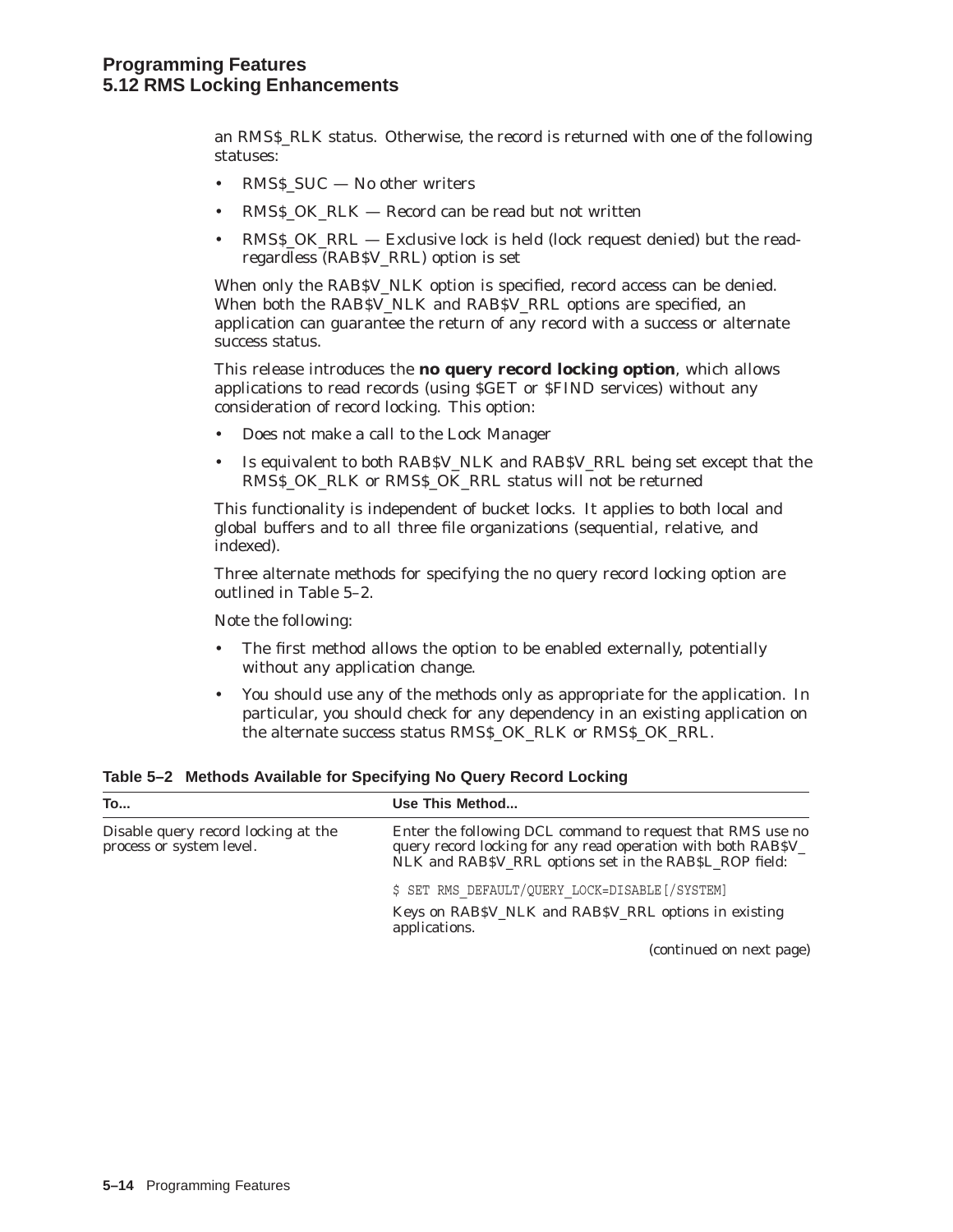| <b>To</b>                                                         | Use This Method                                                                                                                                                                                                                                     |
|-------------------------------------------------------------------|-----------------------------------------------------------------------------------------------------------------------------------------------------------------------------------------------------------------------------------------------------|
| Enable no query record locking on a<br>per-record read operation. | Set the RAB\$V_NQL option in the RAB\$W_ROP_2 field.<br>The RAB\$V_NQL option takes precedence over all other record<br>locking options. Use only if the current read (\$GET or \$FIND)<br>operation is not followed by an SUPDATE or SDELETE call. |
| Enable no query record locking at the file<br>level.              | Set the FABSV_NQL option in the FABSB_SHR field to request<br>that RMS use no query locking for the entire period the file is<br>open for any read record operation with both RAB\$V_NLK and<br>RABSV_RRL options set in the RABSL_ROP field.       |
|                                                                   | This option can be used with any combination of the other<br>available FAB\$B_SHR sharing options. Keys on RAB\$V_NLK<br>and RABSV_RRL options in applications.                                                                                     |

**Table 5–2 (Cont.) Methods Available for Specifying No Query Record Locking**

RMS precedence for the no query record locking option is as follows:

- The RAB\$V\_NQL option set in the RAB\$W\_ROP\_2 field
- At file open (and applied, if RAB\$V\_NLK and RAB\$V\_RRL are set for the read operation):
	- The FAB\$V\_NQL option set in the FAB\$B\_SHR field
	- The SET RMS\_DEFAULT/QUERY\_LOCK=DISABLE setting at the process level
	- The SET RMS\_DEFAULT/QUERY\_LOCK=DISABLE setting at the system level. If the process /QUERY\_LOCK setting equals SYSTEM\_ DEFAULT (the default when the process is created), RMS uses the system specified value.

For more information, see *OpenVMS Record Management Services Reference Manual*.

#### **5.12.2 Record Locking Options to Control Deadlock Detection**

RMS uses the distributed Lock Manager (\$ENQ system service) for record locking.

To help prevent false deadlocks, the distributed Lock Manager uses the following flags for lock requests:

| Flag <sup>1</sup> | <b>Purpose</b>                                                                                                                            |
|-------------------|-------------------------------------------------------------------------------------------------------------------------------------------|
| LCKSM NODLCKWT    | When set, the lock management services do not consider this<br>lock when trying to detect deadlock conditions.                            |
| LCKSM NODLCKBLK   | When set, the lock management services do not consider this<br>lock as blocking other locks when trying to detect deadlock<br>conditions. |

1Improper use of these flags can result in the lock management services ignoring genuine deadlocks. For complete flag information, refer to the \$ENQ section of the *OpenVMS System Services Reference Manual: A–GETUAI*.

In previous releases, RMS did not set these flags in its record lock requests.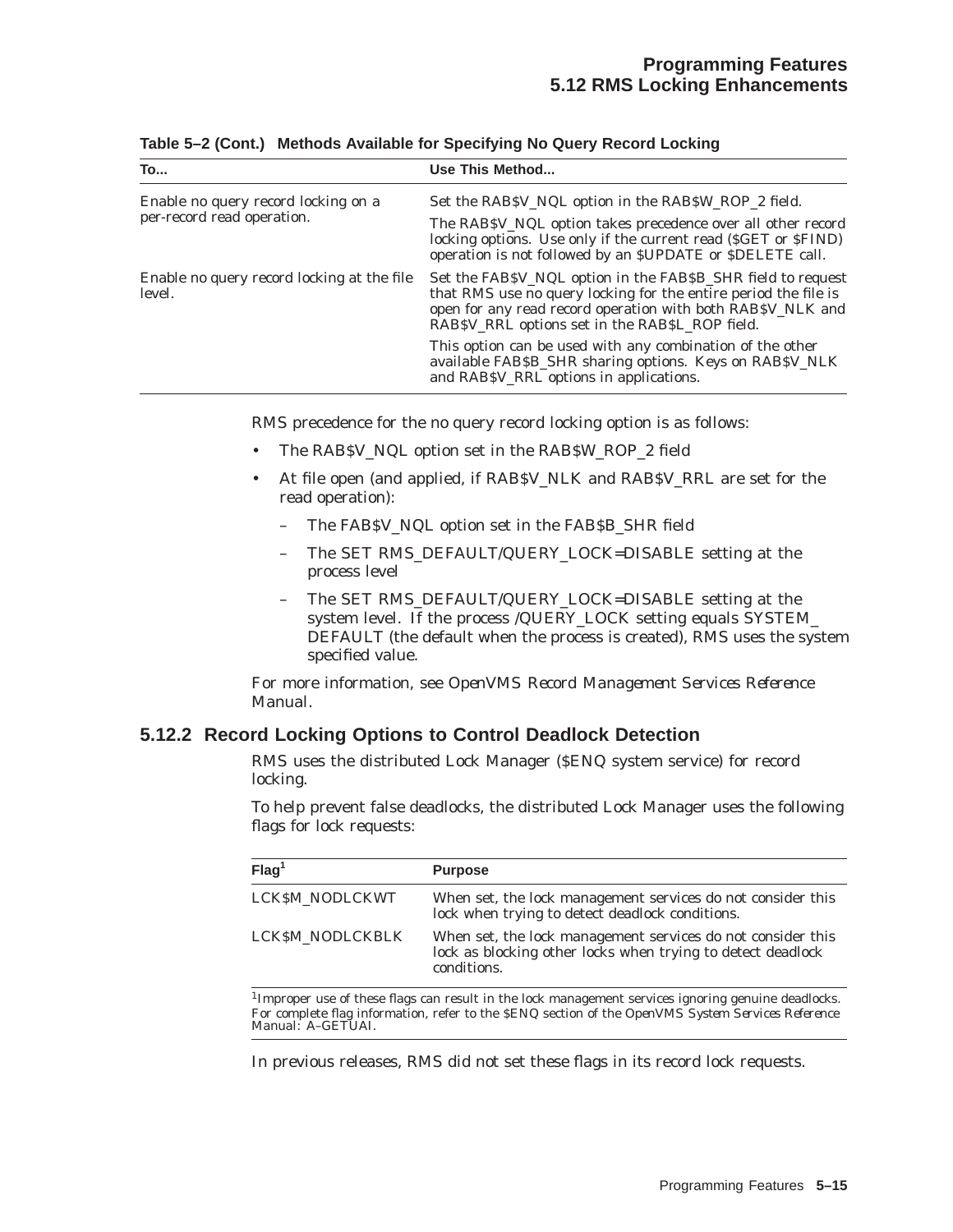With this release, you can optionally request that RMS set these flags in record lock requests by setting the corresponding options RAB\$V\_NODLCKWT and RAB\$V\_NODLCKBLK in the new RAB\$W\_ROP\_2 field. For more information about using these options, refer to the flag information in the \$ENQ section of the *OpenVMS System Services Reference Manual: A–GETUAI*.

## **5.13 OpenVMS Registry**

Beginning in OpenVMS Version 7.3, the \$REGISTRY system service and the OpenVMS Registry server have been enhanced to use the Intra-Cluster Communications (ICC) protocol. ICC provides a high-performance communication mechanism that is ideal for large transfers. Using ICC eases restrictions on the amount of data that can be transferred between the \$REGISTRY system service and the Registry server. These restrictions previously prevented large key values from being stored and retrieved, and prevented full searches of large databases. The changes made in OpenVMS Version 7.3 result in an incompatibility between the OpenVMS Version 7.2 \$REGISTRY service and Registry server and the OpenVMS Version 7.3 \$REGISTRY service and Registry server. However, these changes substantially benefit OpenVMS customers in this release and in future releases, when we plan to further reduce these restrictions.

Also in OpenVMS Version 7.3, registry operations are client/server based, and as such require some length of time for the server to respond to a request. If the server is too busy or the timeout value is too small, or both, the server will not respond in time and the \$REGISTRY service will return a REG\$\_NORESPONSE error. This does not necessarily mean that the operation failed; it only means that the server was not able to respond before the time expired. Most operations complete immediately. However, Compaq recommends that you specify the timeout value be a minimum of 5 seconds.

The new format of the \$registry system service is:

\$REGISTRY [efn], func, [ntcredentials], itmlst, [iosb] [,astadr] [, astprm] [, timeout]

Note that astadr, astprm and timeout are optional arguments. These optional arguments cannot be defaulted, which means that to specify the timeout argument, you must specify astadr and astprm (or specify them as 0). Some languages, such as Bliss and Macro, provide macros to do this for you.

## **5.13.1 REG\$CP Registry Utility**

The REG\$CP Registry Utility has been enhanced to use the timeout argument. REG\$CP commands now support a /WAIT=numberofseconds qualifier, allowing you to specify the number of seconds to wait for the Registry Server to respond to the command. /WAIT is negatable (by using /NOWAIT). However, like the timeout argument, Compaq recommends that you specify a minimum of 5 seconds.

The REG\$CP Registry Utility has also been enhanced to display security descriptors. The LIST command can now be used to display the security descriptor associated with a particular key. This includes the security descriptor structure itself, and may also include Security Identifiers (SIDs), System Access-Control Lists (SACLs), and Discretionary Access-Control Lists (DACLs). You must have access to the key to display the security descriptor; in other words, you must have proper credentials to read the security information, or you must be suitably privileged.

For more information, refer to the *OpenVMS Connectivity Developer Guide*, which is available on the OpenVMS Alpha CD-ROM in directory [COM\_ALPHA\_011A].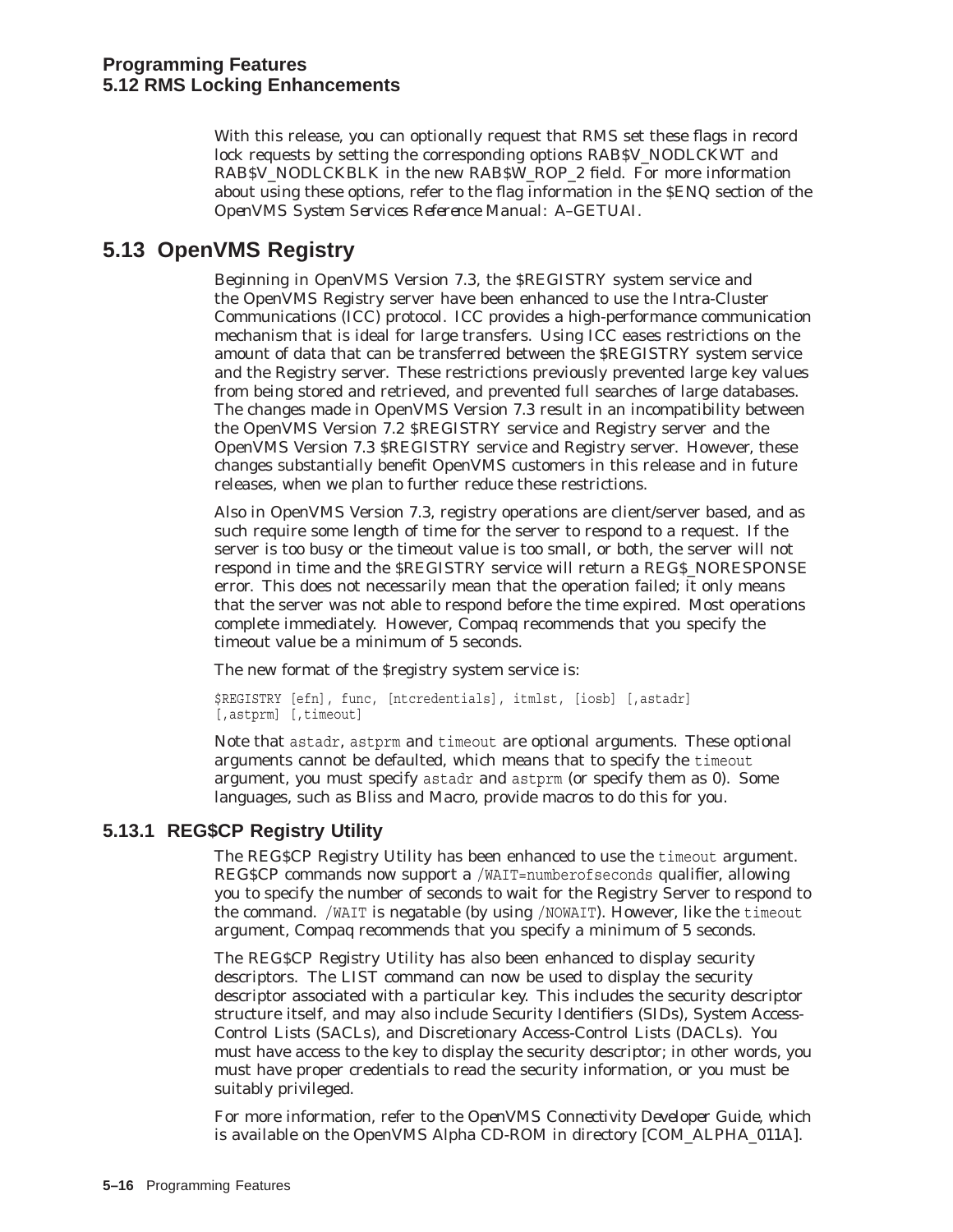## **5.14 Alpha SDA Commands, Parameters, and Qualifiers**

The OpenVMS Version 7.3 software release offers a number of new Alpha SDA commands, parameters, and qualifiers. OpenVMS Version 7.3 also offers many new parameters and qualifiers for existing commands.

For more detailed information, refer to the *OpenVMS Alpha System Analysis Tools Manual*.

#### **5.14.1 New Alpha SDA Commands**

The following section lists and defines the new System Dump Analyzer commands with their parameters and qualifiers.

#### **5.14.1.1 DUMP**

The DUMP command displays the contents of a range of memory formatted as a comma-separated variable (CSV) list, suitable for inclusion in a spreadsheet.

| <b>Meaning</b> |                                                                                                    |  |
|----------------|----------------------------------------------------------------------------------------------------|--|
|                | The range of locations to be displayed. The range is specified in<br>one of the following formats: |  |
| <b>Format</b>  | <b>Meaning</b>                                                                                     |  |
| m:n            | Range from address m to address n inclusive                                                        |  |
| m:n            | Range from address m for n bytes                                                                   |  |
|                |                                                                                                    |  |

The following table shows the parameter for the DUMP command:

The following table shows the qualifiers for the DUMP command: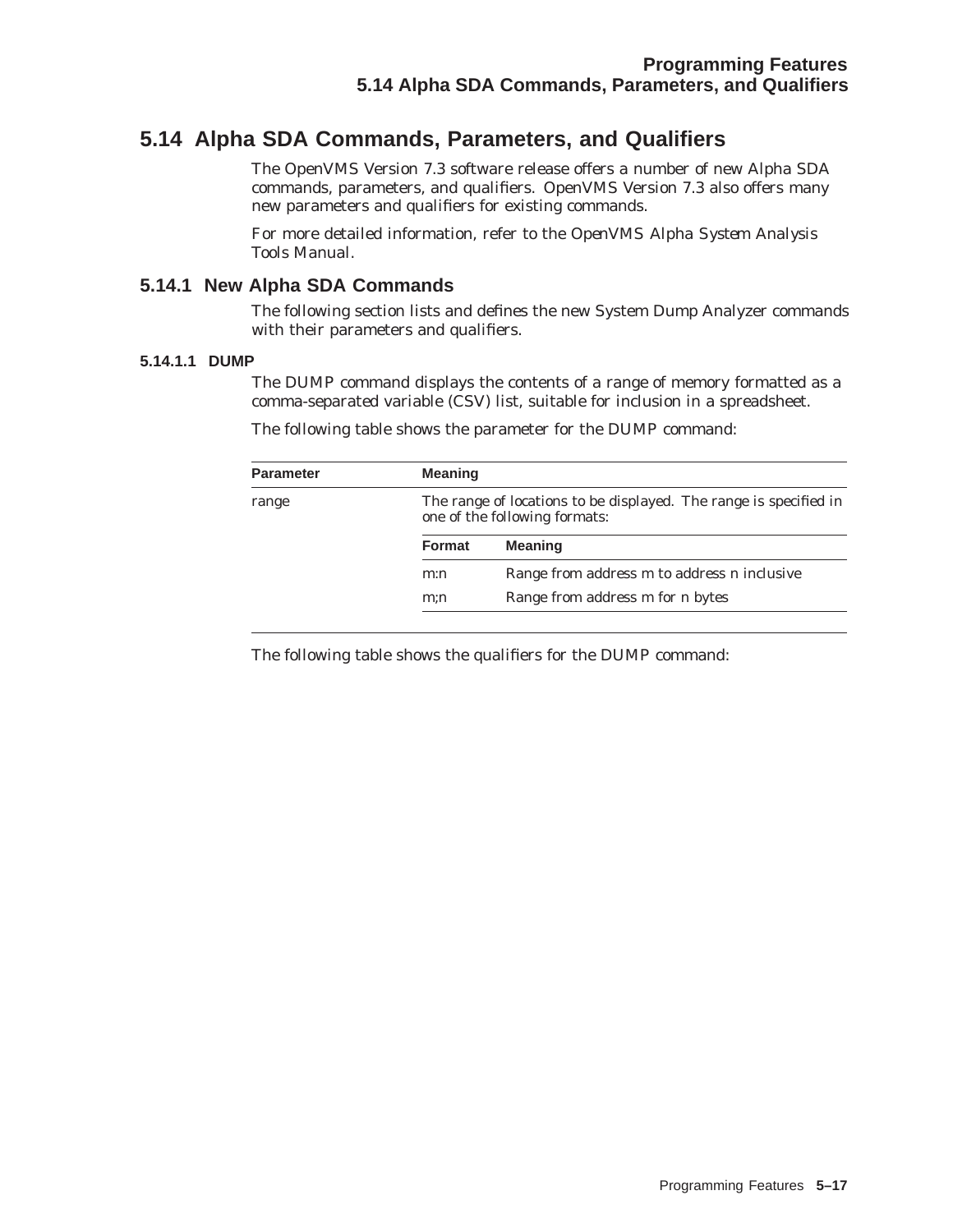#### **Programming Features 5.14 Alpha SDA Commands, Parameters, and Qualifiers**

| Qualifier                                               | Meaning                                                                                                                                                                                                                                                                                                                     |
|---------------------------------------------------------|-----------------------------------------------------------------------------------------------------------------------------------------------------------------------------------------------------------------------------------------------------------------------------------------------------------------------------|
| /COUNT=[{ALL   records}]                                | Gives the number of records to be<br>displayed. The default is to display<br>all records.                                                                                                                                                                                                                                   |
| /DECIMAL                                                | Outputs data as decimal values.                                                                                                                                                                                                                                                                                             |
| /FORWARD                                                | Causes SDA to display the records<br>in the history buffer in ascending<br>address order. This is the default.                                                                                                                                                                                                              |
| /HEXADECIMAL                                            | Outputs data as hexadecimal values.<br>This is the default.                                                                                                                                                                                                                                                                 |
| /INDEX_ARRAY [={LONGWORD<br>(default)   QUADWORD}]      | Indicates to SDA that the range of<br>addresses given is a vector of pointers<br>to the records to be displayed. The<br>vector can be a list of longwords<br>(default) or quadwords. The size<br>of the range must be an exact<br>number of longwords or quadwords as<br>appropriate.                                       |
| /INITIAL_POSITION<br>={ADDRESS=address   RECORD=number} | Indicates to SDA which record is to<br>be displayed first. The default is the<br>lowest addressed record if /FORWARD<br>is used, and the highest addressed<br>record if /REVERSE is used. The<br>initial position may be given as a<br>record number within the range, or<br>the address at which the record is<br>located. |
| /LONGWORD                                               | Outputs each data item as a<br>longword. This is the default.                                                                                                                                                                                                                                                               |
| /PHYSICAL                                               | Indicates to SDA that all addresses<br>(range and/or start position) are<br>physical addresses. By default,<br>virtual addresses are assumed.                                                                                                                                                                               |
| /QUADWORD                                               | Outputs each data item as a<br>quadword.                                                                                                                                                                                                                                                                                    |
| <b>/RECORD_SIZE=size</b>                                | Indicates the size of each record<br>within the history buffer, the default<br>being 512 bytes. Note that this size<br>must exactly divide into the total size<br>of the address range to be displayed,<br>unless /INDEX_ARRAY is specified.                                                                                |
| <b>REVERSE</b>                                          | Causes SDA to display the records<br>in the history buffer in descending<br>address order.                                                                                                                                                                                                                                  |

#### **5.14.1.2 SET SYMBOLIZE**

The SET SYMBOLIZE command enables or disables symbolization of addresses in the display from an EXAMINE command.

The following shows the parameters for the SET SYMBOLIZE command:

| <b>Parameter</b> | <b>Meaning</b>                      |
|------------------|-------------------------------------|
| - ON             | Enables symbolization of addresses  |
| OFF              | Disables symbolization of addresses |

There are no qualifiers for this command.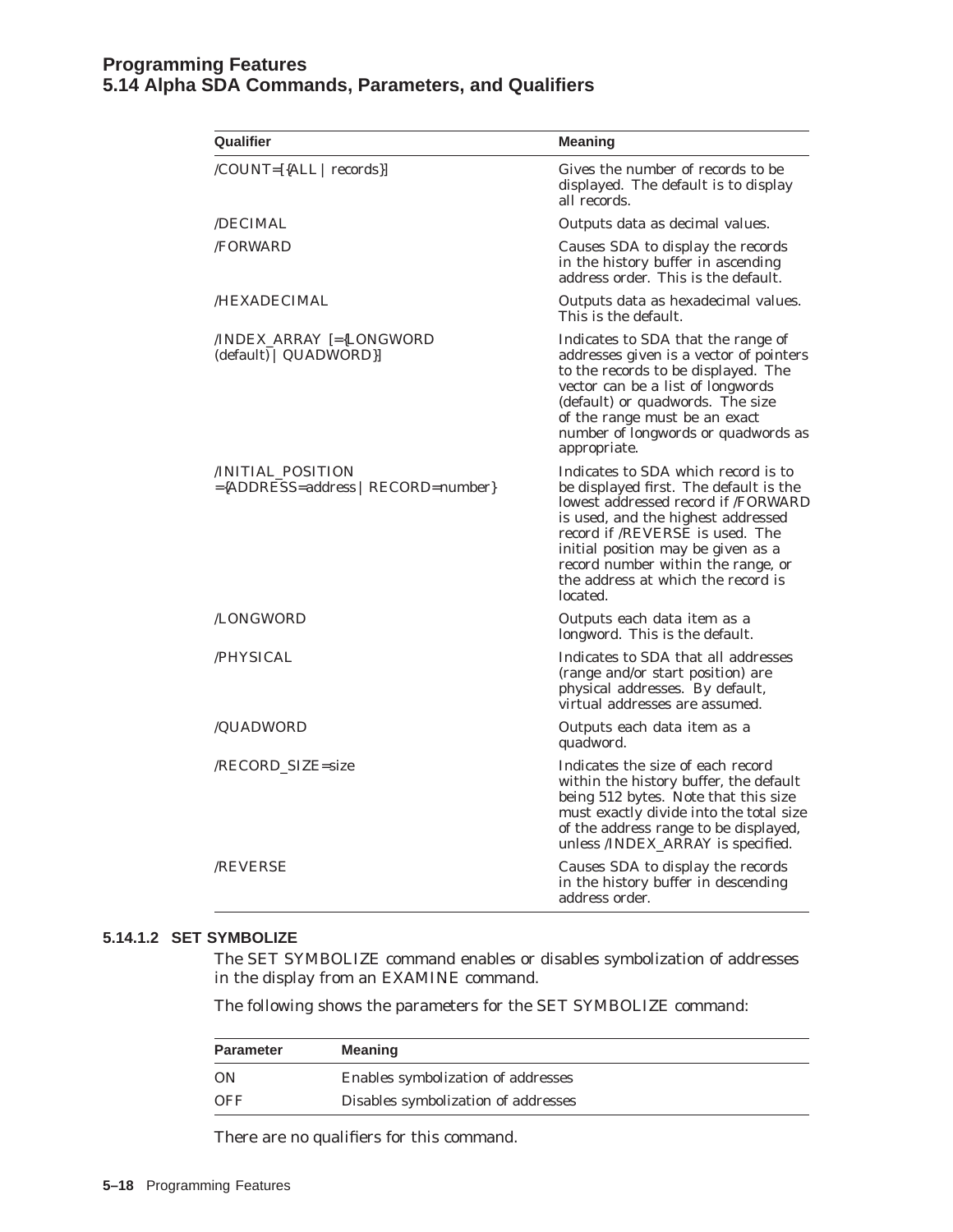#### **5.14.1.3 SHOW MEMORY**

The SHOW MEMORY command displays the availability and usage of those memory resources that are related to memory.

There are no parameters for this command. The following shows the qualifiers for the SHOW MEMORY command, which are the same as for the existing DCL command:

| Qualifier              | <b>Meaning</b>                                                                                                                                                                                                                                                                                                                                                                                                                                            |
|------------------------|-----------------------------------------------------------------------------------------------------------------------------------------------------------------------------------------------------------------------------------------------------------------------------------------------------------------------------------------------------------------------------------------------------------------------------------------------------------|
| /ALL                   | Displays all available information; that is, information<br>displayed by the /FILES, /PHYSICAL_PAGES, /POOL, and<br>/SLOTS qualifiers. This is the default display.                                                                                                                                                                                                                                                                                       |
| <b>/BUFFER OBJECTS</b> | Displays information about system resources used by buffer<br>objects.                                                                                                                                                                                                                                                                                                                                                                                    |
| /CACHE                 | Displays information about the Virtual I/O Cache facility.<br>The cache facility information is displayed as part of the<br>SHOW MEMORY and SHOW MEMORY/CACHE/FULL<br>commands.                                                                                                                                                                                                                                                                           |
| <b>/FILES</b>          | Displays information about the use of each paging and<br>swapping file currently installed.                                                                                                                                                                                                                                                                                                                                                               |
| /FULL                  | Displays additional information about each pool area or<br>paging or swapping file currently installed, when used<br>with the /POOL or the /FILES qualifier. This qualifier is<br>ignored unless the /FILES or the /POOL qualifier is specified<br>explicitly. When used with the /CACHE qualifier, /FULL<br>displays additional information about the use of the Virtual<br>I/O Cache facility.                                                          |
| <b>/GH REGIONS</b>     | Displays information about the granularity hint regions<br>(GHR) that have been established. For each of these regions,<br>information is displayed about the size of the region, the<br>amount of free memory, the amount of memory in use, and<br>the amount of memory released to OpenVMS from the region.<br>The granularity hint regions information is also displayed as<br>part of SHOW MEMORY, SHOW MEMORY/ALL, and SHOW<br>MEMORY/FULL commands. |
| /PHYSICAL PAGES        | Displays information about the amount of physical memory<br>and the number of free and modified pages.                                                                                                                                                                                                                                                                                                                                                    |
| /POOL                  | Displays information about the usage of each dynamic<br>memory (pool) area, including the amount of free space<br>and the size of the largest contiguous block in each area.                                                                                                                                                                                                                                                                              |
| <b>RESERVED</b>        | Displays information about memory reservations.                                                                                                                                                                                                                                                                                                                                                                                                           |
| /SLOTS                 | Displays information about the availability of partition<br>control block (PCB) vector slots and balance slots.                                                                                                                                                                                                                                                                                                                                           |

#### **5.14.1.4 SHOW RAD**

The SHOW RAD command displays the settings and explanations of the RAD\_ SUPPORT system parameter fields, and the assignment of CPUs and memory to the Resource Affinity Domains (RADs). This command is only useful on platforms that support RADs. By default, the SHOW RAD command displays the settings of the RAD\_SUPPORT system parameter fields.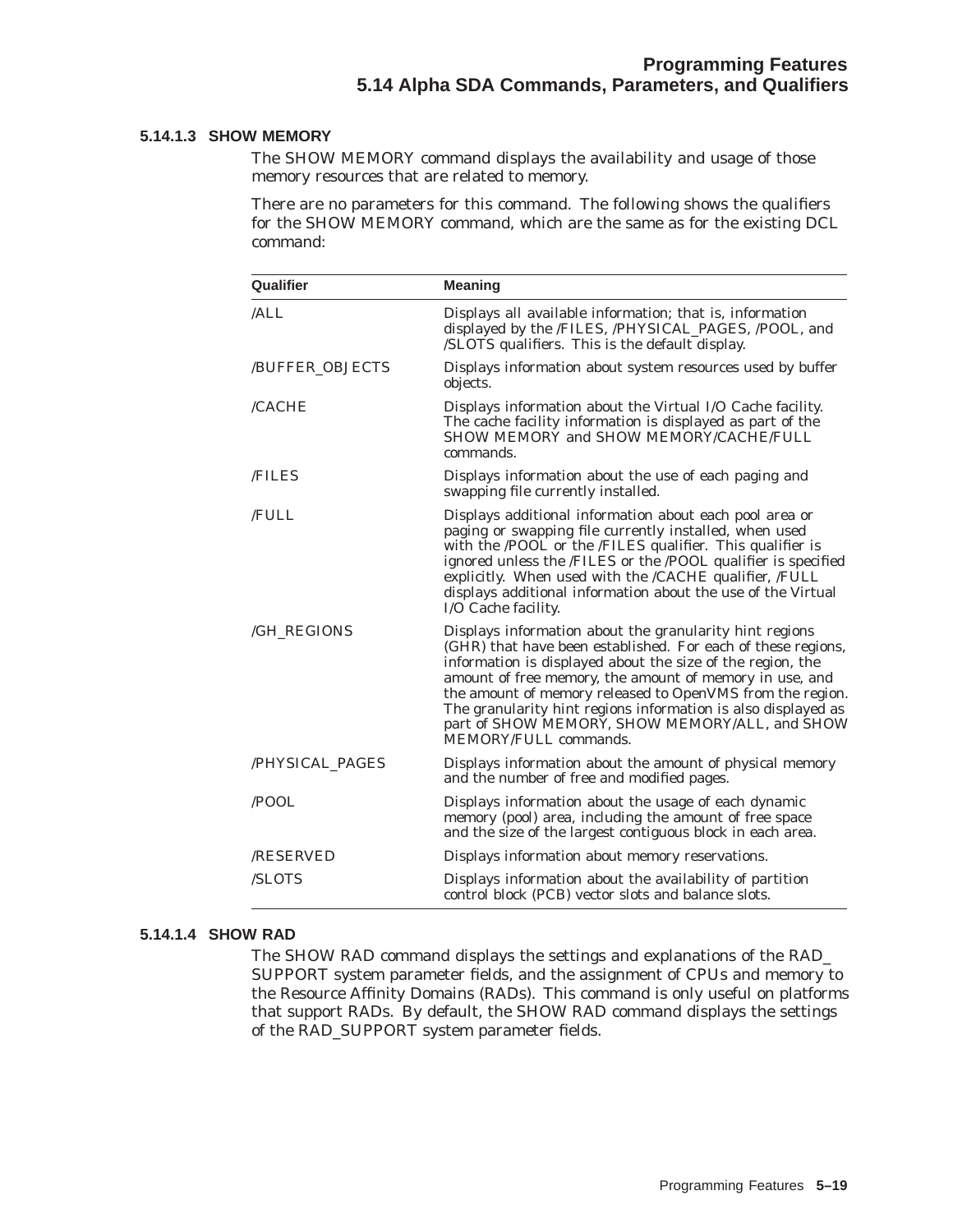#### **Programming Features 5.14 Alpha SDA Commands, Parameters, and Qualifiers**

The following shows the parameter for the SHOW RAD command:

| <b>Parameter</b> | <b>Meaning</b>                                                |
|------------------|---------------------------------------------------------------|
| number           | Displays information on CPUs and memory for the specified RAD |

The following shows the qualifier for the SHOW RAD command:

| Qualifier | <b>Meaning</b>                                                                                           |
|-----------|----------------------------------------------------------------------------------------------------------|
| /ALL      | Displays settings of the RAD_SUPPORT parameter fields and the CPU<br>and memory assignments for all RADs |

#### **5.14.1.5 SHOW TQE**

The SHOW TQE command displays the entries in the Timer Queue. The default output is a summary display of all timer queue entries (TQEs) in chronological order.

There are no parameters for this command. The following shows the qualifiers for the SHOW TQE command:

| <b>Meaning</b>                                                                                                                                 |
|------------------------------------------------------------------------------------------------------------------------------------------------|
| Outputs a detailed display of the TQE at the specified<br>address                                                                              |
| Outputs a detailed display of all TQEs                                                                                                         |
| Outputs the display of TQEs, either detailed (/ALL) or brief<br>(default), in reverse order, starting at the entry furthest into<br>the future |
| Limits the display of the TQEs that affect the process with<br>the specified <i>internal</i> PID                                               |
| Limits the display of the TQEs for which the specified<br>address is the fork PC                                                               |
|                                                                                                                                                |

#### **5.14.1.6 UNDEFINE**

The UNDEFINE command causes SDA to remove the specified symbol from its symbol table.

The following shows the parameter for the UNDEFINE command:

| <b>Parameter</b> | <b>Meaning</b>                                                                              |
|------------------|---------------------------------------------------------------------------------------------|
| symbol           | The name of the symbol to be deleted from SDA's symbol<br>table. A symbol name is required. |

There are no qualifiers for this command.

#### **5.14.2 New Parameters and Qualifiers for Existing Commands**

The following section lists and defines new parameters and qualifiers for existing commands.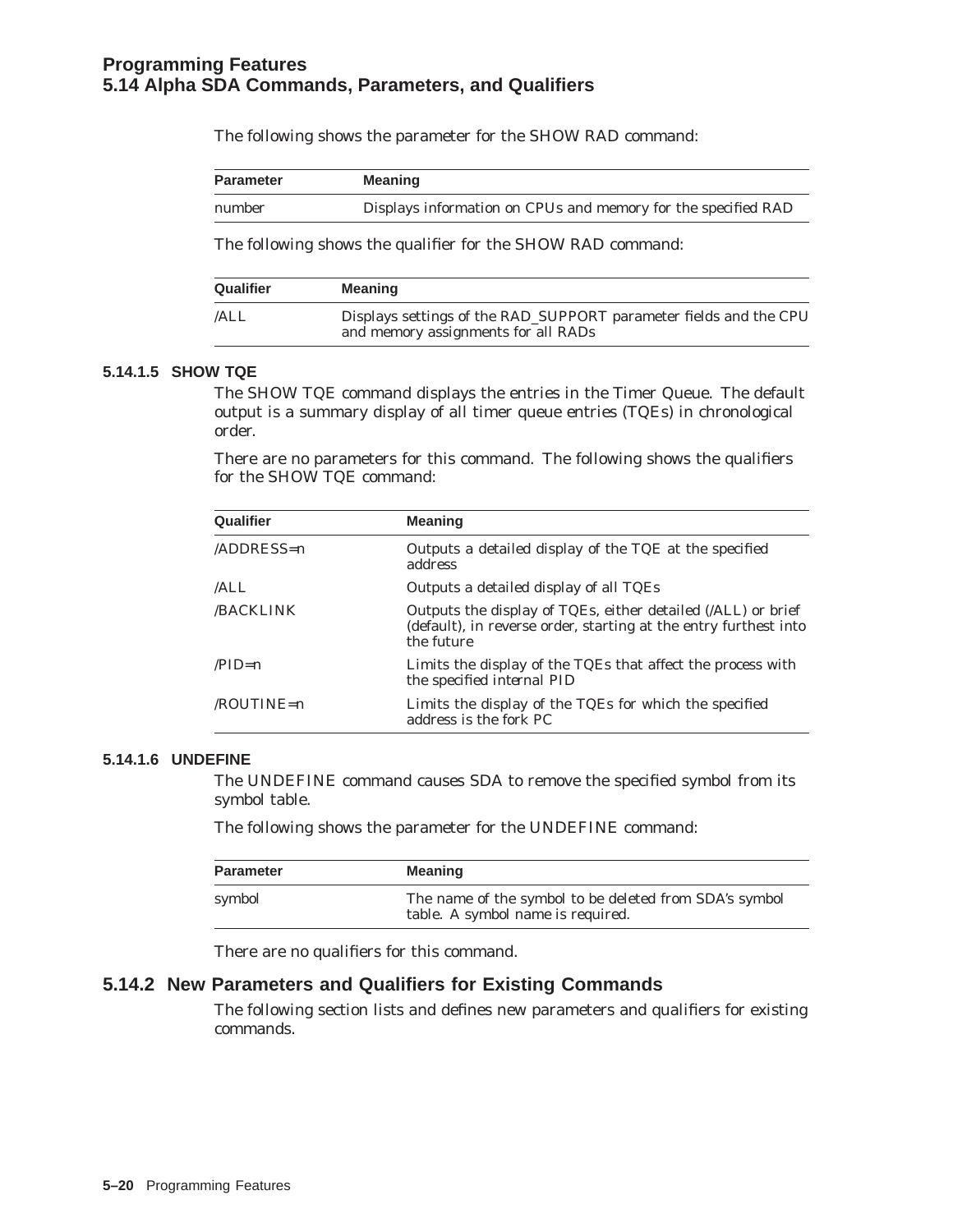#### **5.14.2.1 REPEAT**

The REPEAT command has the following new parameter:

| <b>Parameter</b> | <b>Meaning</b>                                                                                 |
|------------------|------------------------------------------------------------------------------------------------|
| count            | The number of times the previous command is to be repeated. The<br>default is a single repeat. |

The REPEAT command has the following new qualifier:

| Qualifier        | <b>Meaning</b>                                                                                            |
|------------------|-----------------------------------------------------------------------------------------------------------|
| /UNTIL=condition | Defines a condition that terminates the REPEAT command.<br>By default, there is no terminating condition. |

#### **5.14.2.2 SEARCH**

The /STEPS qualifier of the SEARCH command now allows any step size. In addition to the keywords QUADWORD, LONGWORD (default), WORD, or BYTE, any value can be specified.

| Qualifier                          | <b>Meaning</b>                                                                                          |
|------------------------------------|---------------------------------------------------------------------------------------------------------|
| /STEPS={QUADWORD   LONGWORD   WORD | Specifies the step factor of the search                                                                 |
| BYTE   value                       | through the specified memory range.<br>After the SEARCH command has<br>performed the comparison between |
|                                    | the value of expression and memory                                                                      |
|                                    | location, it adds the specified step factor<br>to the address of the memory location.                   |
|                                    | The resulting location is the next location                                                             |
|                                    | to undergo the comparison. If you do<br>not specify the /STEPS qualifier, the                           |
|                                    | SEARCH command uses a step factor of<br>a longword.                                                     |

#### **5.14.2.3 SET OUTPUT**

The SET OUTPUT command has the following new qualifiers:

| Qualifier              | <b>Meaning</b>                                                                                                                                                                                                                   |
|------------------------|----------------------------------------------------------------------------------------------------------------------------------------------------------------------------------------------------------------------------------|
| /[NO]HEADER            | The /HEADER qualifier causes SDA to include a heading at<br>the top of each page of the output file. This is the default.<br>The /NOHEADER qualifier causes SDA to omit the page<br>headings. Use of /NOHEADER implies /NOINDEX. |
| <b>/SINGLE COMMAND</b> | Indicates to SDA that the output for a single command is to<br>be written to the specified file and that subsequent output<br>should be written to the terminal.                                                                 |

#### **5.14.2.4 SET PROCESS**

The SET PROCESS command has the following new qualifier:

| Qualifier   | <b>Meaning</b>                                                                                                                                                                    |
|-------------|-----------------------------------------------------------------------------------------------------------------------------------------------------------------------------------|
| <b>NEXT</b> | Causes SDA to locate the next valid process in the process list and<br>select that process. If there are no further valid processes in the<br>process list, SDA returns an error. |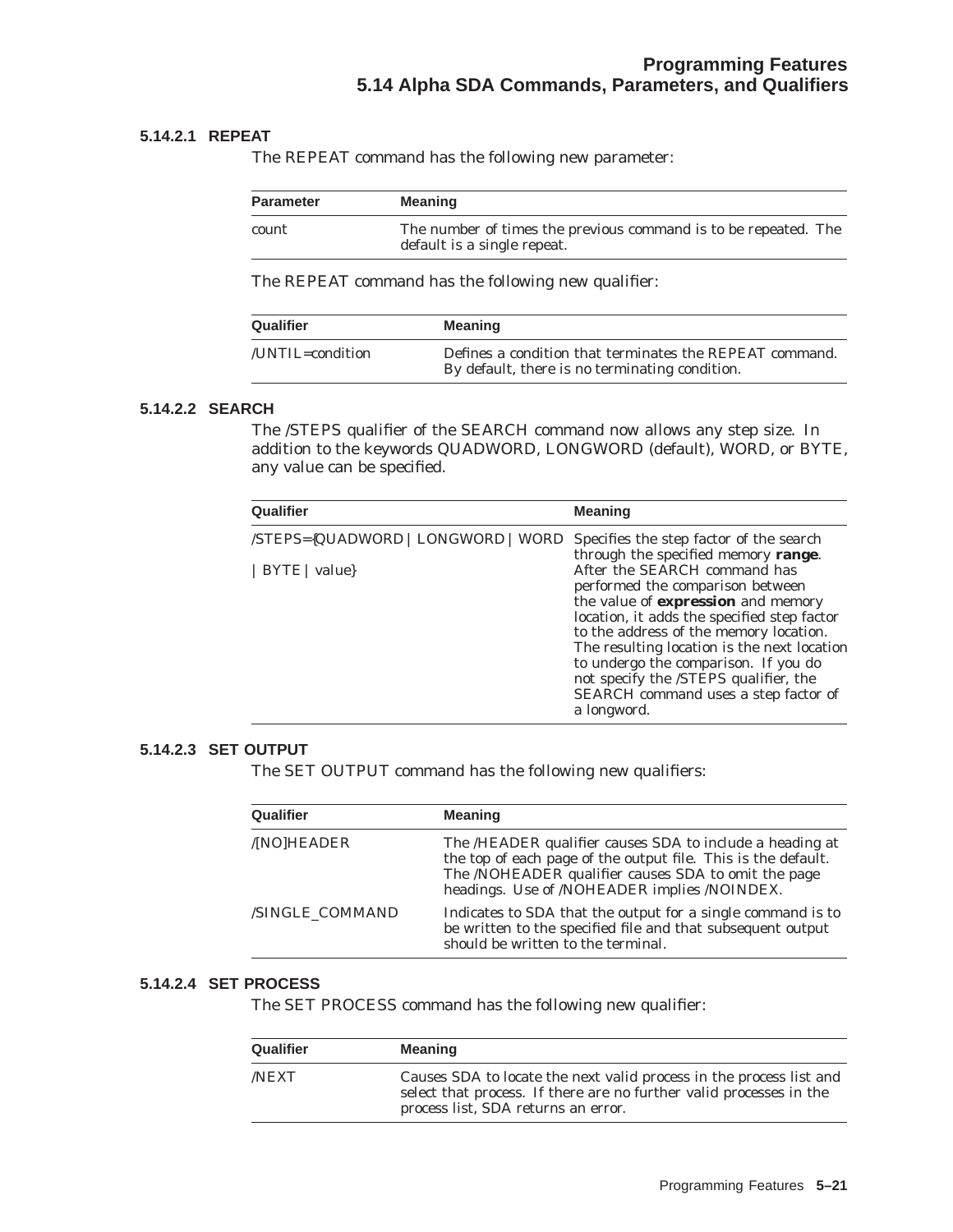#### **5.14.2.5 SHOW DEVICE**

The SHOW DEVICE command has the following new qualifiers:

| Qualifier               | <b>Meaning</b>                                                                                                              |
|-------------------------|-----------------------------------------------------------------------------------------------------------------------------|
| $/CDT = address$        | Identifies the device by the address of its Connector Descriptor Table<br>(CDT). This applies to cluster port devices only. |
| /PDT                    | Displays the Memory Channel Port Descriptor Table. This qualifier is<br>ignored for devices other than memory channel.      |
| $/UCB = ucb$<br>address | This is a synonym for /ADDRESS=ucb-address.                                                                                 |

#### **5.14.2.6 SHOW GCT**

The SHOW GCT command has the following new qualifier:

| Qualifier | <b>Meaning</b>                                                                                                                                                                                      |
|-----------|-----------------------------------------------------------------------------------------------------------------------------------------------------------------------------------------------------|
| /CHILDREN | When used with $\langle$ ADDRESS=n or $\langle$ HANDLE=n, the $\langle$ CHILDREN<br>qualifier causes SDA to display all nodes in the configuration<br>tree that are children of the specified node. |

#### **5.14.2.7 SHOW LOCK**

The SHOW LOCK command's qualifier /STATUS has the following new keyword:

| Keyword    | <b>Meaning</b>                        |
|------------|---------------------------------------|
| <b>DPC</b> | Indicates a delete pending cache lock |

#### **5.14.2.8 SHOW PFN\_DATA**

The SHOW PFN\_DATA command has the following new qualifier:

| Qualifier           | Meaning                                                                                               |
|---------------------|-------------------------------------------------------------------------------------------------------|
| $/RAD$ [={n   ALL}] | Displays data on the disposition of pages among the Resource<br>Affinity Domain on applicable systems |

#### **5.14.2.9 SHOW POOL**

The SHOW POOL command has the following new qualifiers: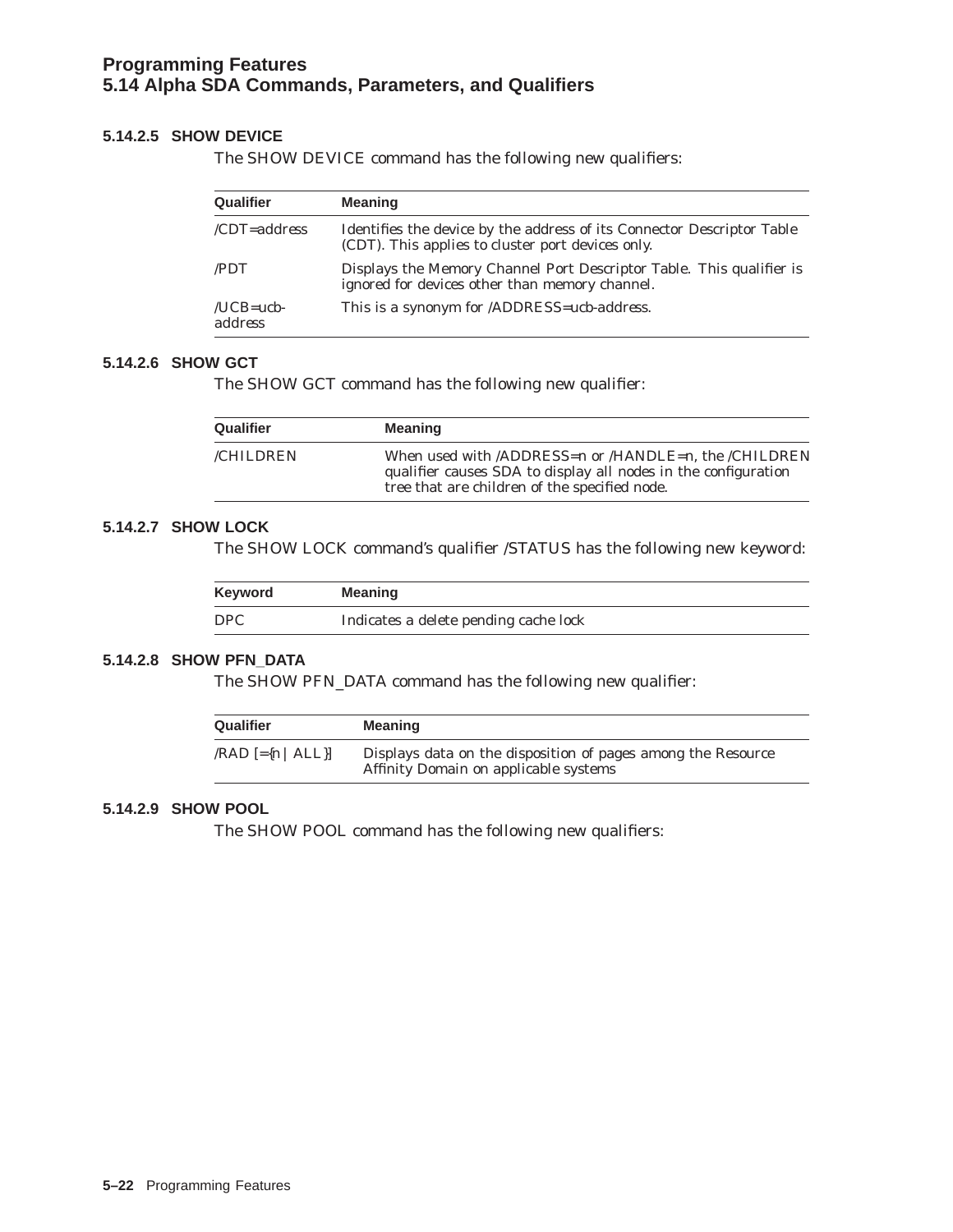#### **Programming Features 5.14 Alpha SDA Commands, Parameters, and Qualifiers**

| Qualifier              | <b>Meaning</b>                                                                                                                                                                                                                                                                                                                                                                                                                                                                                                                                                                                                                                                                                              |
|------------------------|-------------------------------------------------------------------------------------------------------------------------------------------------------------------------------------------------------------------------------------------------------------------------------------------------------------------------------------------------------------------------------------------------------------------------------------------------------------------------------------------------------------------------------------------------------------------------------------------------------------------------------------------------------------------------------------------------------------|
| /BRIEF                 | Displays only general information about pool and its<br>addresses.                                                                                                                                                                                                                                                                                                                                                                                                                                                                                                                                                                                                                                          |
| /CHECK                 | Checks all free packets for POOLCHECK-style corruption, in<br>exactly the same way that the system does when generating<br>a POOLCHECK crashdump.                                                                                                                                                                                                                                                                                                                                                                                                                                                                                                                                                           |
| $MAXIMUM$ BYTES $[-n]$ | Displays only the first <i>n</i> bytes of a pool packet; default is 64<br>bytes.                                                                                                                                                                                                                                                                                                                                                                                                                                                                                                                                                                                                                            |
| $/STATISTICS$ $= ALL$  | Displays usage statistics about each lookaside list and the<br>variable free list. For each lookaside list, its queue header<br>address, packet size, the number of packets, attempts, fails,<br>and deallocations are displayed. (If pool checking is disabled,<br>the attempts, fails, and deallocations are not displayed.) For<br>the variable free list, its queue header address, the number<br>of packets and the size of the smallest and largest packets<br>are displayed. /STATISTICS can be further qualified by using<br>either /NONPAGED, /BAP, or /PAGED to display statistics for<br>a specified pool area. (Note that for paged pool, only variable<br>free list statistics are displayed.) |
|                        | If /STATISTICS is specified without the ALL keyword, only<br>active lookaside lists are displayed. Use /STATISTICS = ALL<br>to display all lookaside lists.                                                                                                                                                                                                                                                                                                                                                                                                                                                                                                                                                 |
| /UNUSED                | Displays only variable free packets and lookaside list packets,<br>not used packets.                                                                                                                                                                                                                                                                                                                                                                                                                                                                                                                                                                                                                        |

#### **5.14.2.10 SHOW PROCESS**

The SHOW PROCESS command has the following new qualifiers:

| Qualifier         | <b>Meaning</b>                                                                                                                                                                                                                                                                                                                                                                                                                  |
|-------------------|---------------------------------------------------------------------------------------------------------------------------------------------------------------------------------------------------------------------------------------------------------------------------------------------------------------------------------------------------------------------------------------------------------------------------------|
| /FID_ONLY         | When used with /CHANNEL or /PROCESS<br>SECTION_TABLE (/PST), the /FID_ONLY qualifier<br>causes SDA to not attempt to translate the<br>FID (File ID) to a file name when invoked with<br>ANALYZE/SYSTEM.                                                                                                                                                                                                                         |
| $/$ GSTX=index    | When used with the /PAGE_TABLES qualifier, it<br>causes SDA to only display page table entries for the<br>specific global section.                                                                                                                                                                                                                                                                                              |
| $/IMAGES$ $= ALL$ | By default, <i>IMAGES</i> now only displays the address of<br>the image control block, the start and end addresses<br>of the image, the activation code, the protected and<br>shareable flags, the image name, and the major and<br>minor IDs of the image. If $/IMAGES = ALL$ qualifier<br>is used, it also displays the base, end, image offset,<br>and section type for installed resident images in use<br>by this process. |
| <b>NEXT</b>       | Causes SDA to locate the next valid process in the<br>process list and select that process. It there are no<br>further valid processes in the process list, SDA returns<br>an error.                                                                                                                                                                                                                                            |
| /PST              | This is a synonym for /PROCESS_SECTION_TABLE.                                                                                                                                                                                                                                                                                                                                                                                   |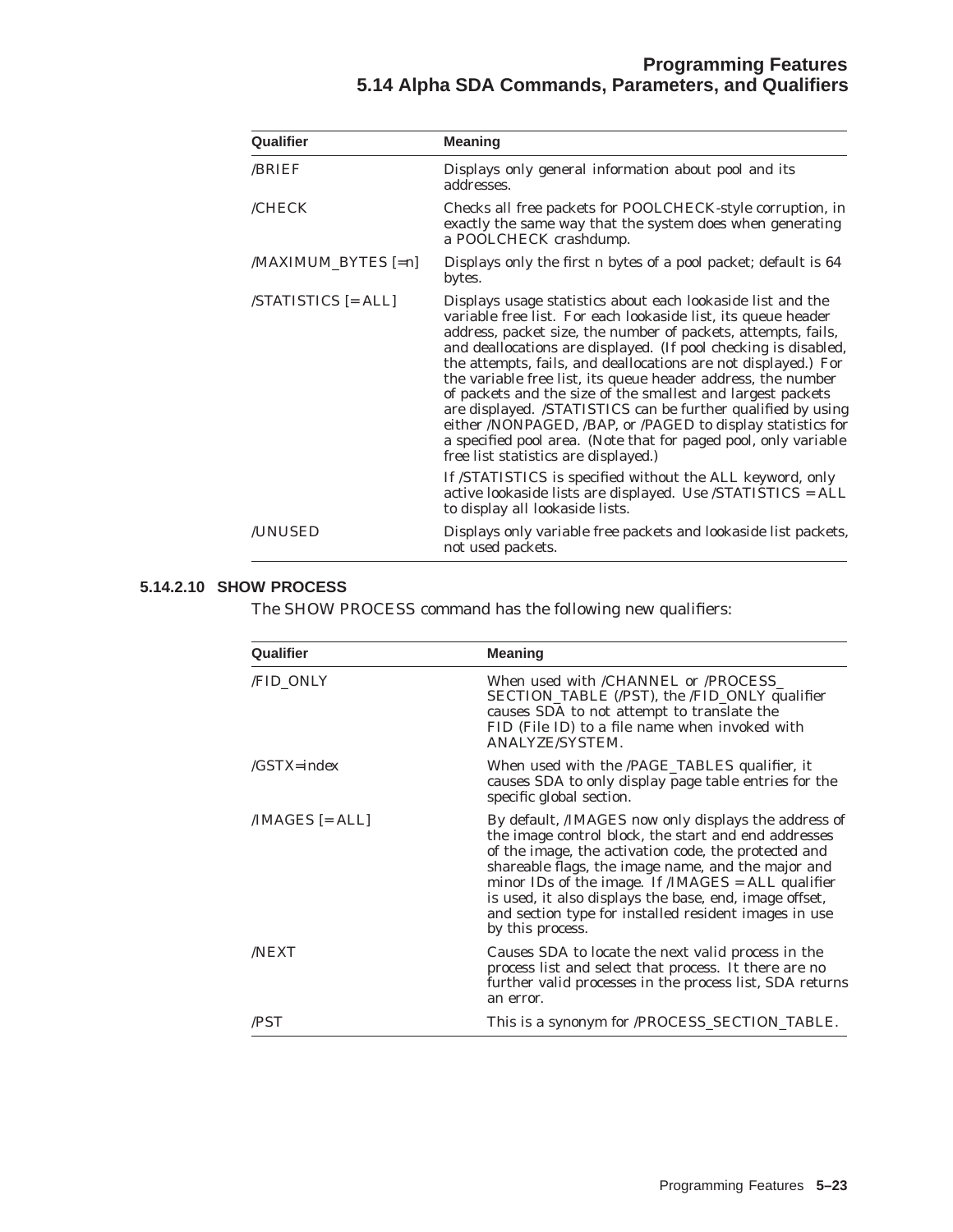#### **5.14.2.11 SHOW RESOURCE**

The SHOW RESOURCE command has the following new qualifier:

| Qualifier | <b>Meaning</b>                             |
|-----------|--------------------------------------------|
| /OWNED    | Causes SDA to only display owned resources |

#### **5.14.2.12 SHOW SPINLOCKS**

The SHOW SPINLOCKS command has the following new qualifier:

| Qualifier | <b>Meaning</b>                                                            |  |
|-----------|---------------------------------------------------------------------------|--|
| /COUNTS   | Produces a display of Acquire, Spin, and Wait counts for each<br>spinlock |  |

#### **5.14.2.13 SHOW SUMMARY**

The SHOW SUMMARY command has the following new qualifier:

| <b>Qualifier</b>           | <b>Meaning</b>                                                                                                                                                                                                                                                 |
|----------------------------|----------------------------------------------------------------------------------------------------------------------------------------------------------------------------------------------------------------------------------------------------------------|
| /PROCESS_NAME=process_name | Displays only processes with the specified<br>process name. Wildcards can be used in<br>process_name, in which case SDA displays<br>all matching processes. The default action is for<br>SDA to display data for all processes, regardless<br>of process name. |

## **5.15 New SDA Commands for the Spinlock Tracing Utility**

The OpenVMS Version 7.3 software release includes the new Spinlock Tracing utility. With the implementation of this utility, you can now tell which spinlock is heavily used, and who is acquiring and releasing the contended spinlocks. The Spinlock Tracing utility allows a characterization of spinlock usage, as well as collection of performance data for a given spinlock on a per-CPU basis. The tracing ability can be enabled or disabled while the system is running, allowing the collection of spinlock data for a given period of time without system interruption.

To use the Spinlock Tracing utility, SDA has implemented new commands and qualifiers. These SDA commands and qualifiers are described as follows:

#### **5.15.1 SPL LOAD**

This command loads the SPL\$DEBUG execlet. This must be done prior to starting spinlock tracing. It has no qualifiers.

## **5.15.2 SPL SHOW COLLECT**

This command displays the data collected for a specific spinlock. It has no qualifiers.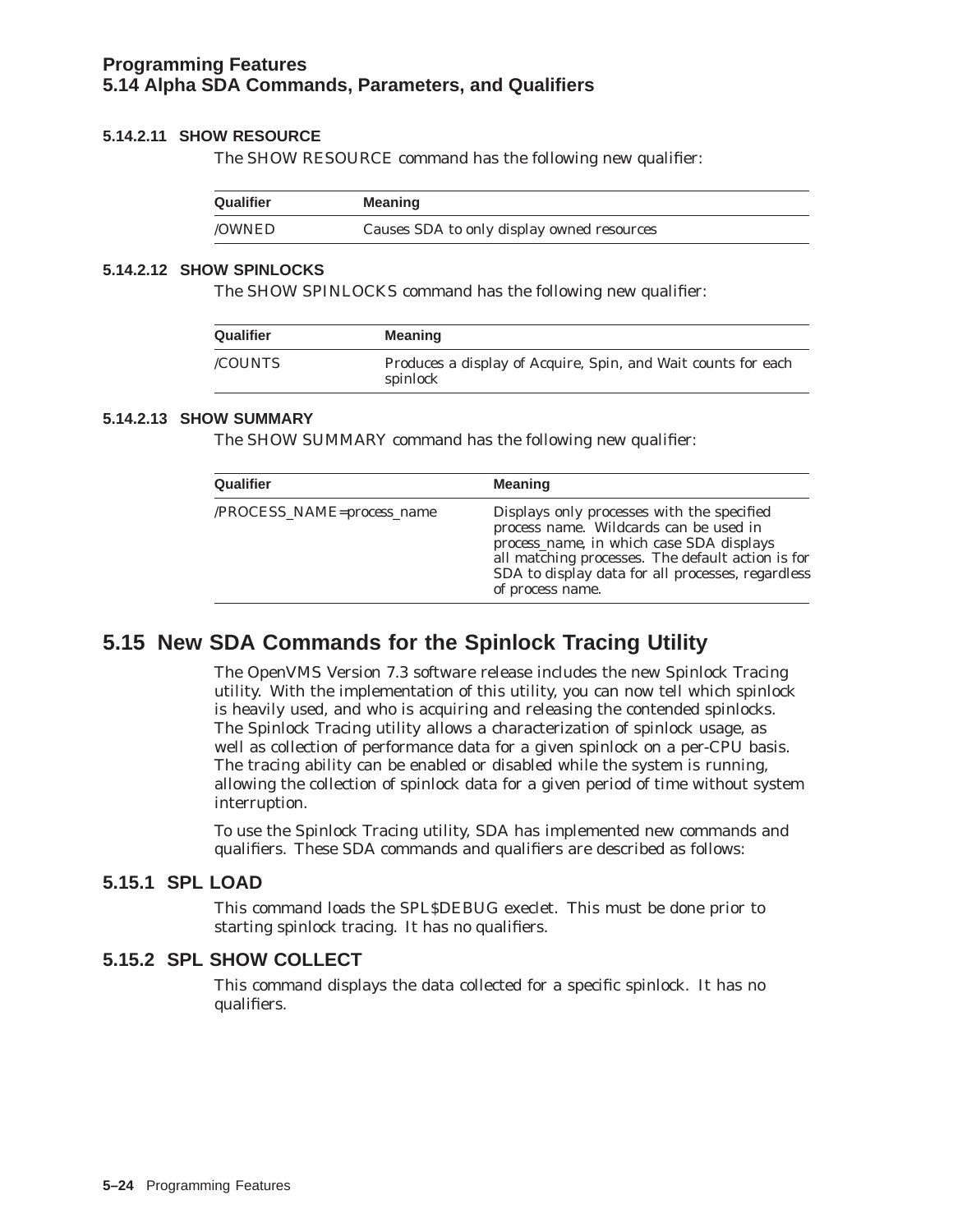#### **5.15.3 SPL SHOW TRACE**

This command displays spinlock tracing information. Table 5–3 shows the qualifiers for this command.

| Qualifier          | <b>Meaning</b>                                                                                                                                                                                  |  |
|--------------------|-------------------------------------------------------------------------------------------------------------------------------------------------------------------------------------------------|--|
| /SPINLOCK=spinlock | Specifies the display of a specific spinlock, for example,<br>/SPINLOCK=LCKMGR or /SPINLOCK=SCHED.                                                                                              |  |
| /NOSPINLOCK        | Specifies that no spinlock trace information be displayed. If<br>omitted, all spinlock trace entries are decoded and displayed.                                                                 |  |
| /FORKLOCK=forklock | Specifies the display of a specific forklock, for example,<br>/FORKLOCK=IOLOCK8 or /FORKLOCK=IPL8.                                                                                              |  |
| <b>NOFORKLOCK</b>  | Specifies that no forklock trace information be displayed. If<br>omitted, all fork trace entries are decoded and displayed.                                                                     |  |
| /ACQUIRE           | Displays any spinlock acquisitions.                                                                                                                                                             |  |
| /NOACQUIRE         | Ignores any spinlock acquisitions.                                                                                                                                                              |  |
| <b>RELEASE</b>     | Displays any spinlock releases.                                                                                                                                                                 |  |
| <b>NORELEASE</b>   | Ignores any spinlock releases.                                                                                                                                                                  |  |
| <b>WAIT</b>        | Displays any spinwait operations.                                                                                                                                                               |  |
| /NOWAIT            | Ignores any spinwait operations.                                                                                                                                                                |  |
| <b>/FRKDSPTH</b>   | Displays all invocations of fork routines within the fork<br>dispatcher. This is the default.                                                                                                   |  |
| <b>NOFRKDSPTH</b>  | Ignores all of the operations of the /FRKDSPTH qualifier.                                                                                                                                       |  |
| <b>/FRKEND</b>     | Displays all returns from fork routines within the fork<br>dispatcher. This is the default.                                                                                                     |  |
| <b>NOFRKEND</b>    | Ignores all operations of the /FRKEND qualifier.                                                                                                                                                |  |
| /SUMMARY           | Stops the entire trace buffer and displays a summary of all<br>spinlock and forklock activity. It also displays the top ten<br>callers.                                                         |  |
| / $CPU=n$          | Specifies the display of information for a specific CPU only,<br>for example, /CPU=5 or /CPU=PRIMARY. By default, all trace<br>entries for all CPUs are displayed.                              |  |
| $/TOP=n$           | Displays a different number other than the top ten callers or<br>fork PC. By default, the top ten are displayed. This qualifier is<br>only useful when you also specify the /SUMMARY qualifier. |  |

**Table 5–3 Qualifiers for the SPL SHOW TRACE Command**

#### **5.15.4 SPL START COLLECT**

This command accumulates information for a specific spinlock. Table 5–4 shows the qualifiers for this command:

**Table 5–4 Qualifiers for the SPL START COLLECT Command**

| Qualifier          | <b>Meaning</b>                                                                                    |
|--------------------|---------------------------------------------------------------------------------------------------|
| /SPINLOCK=spinlock | Specifies the tracing of a specific spinlock, for example,<br>/SPINLOCK=LCKMGR or /SPINLOCK=SCHED |
| $ADDRESS=n$        | Specifies the tracing of a specific spinlock by address                                           |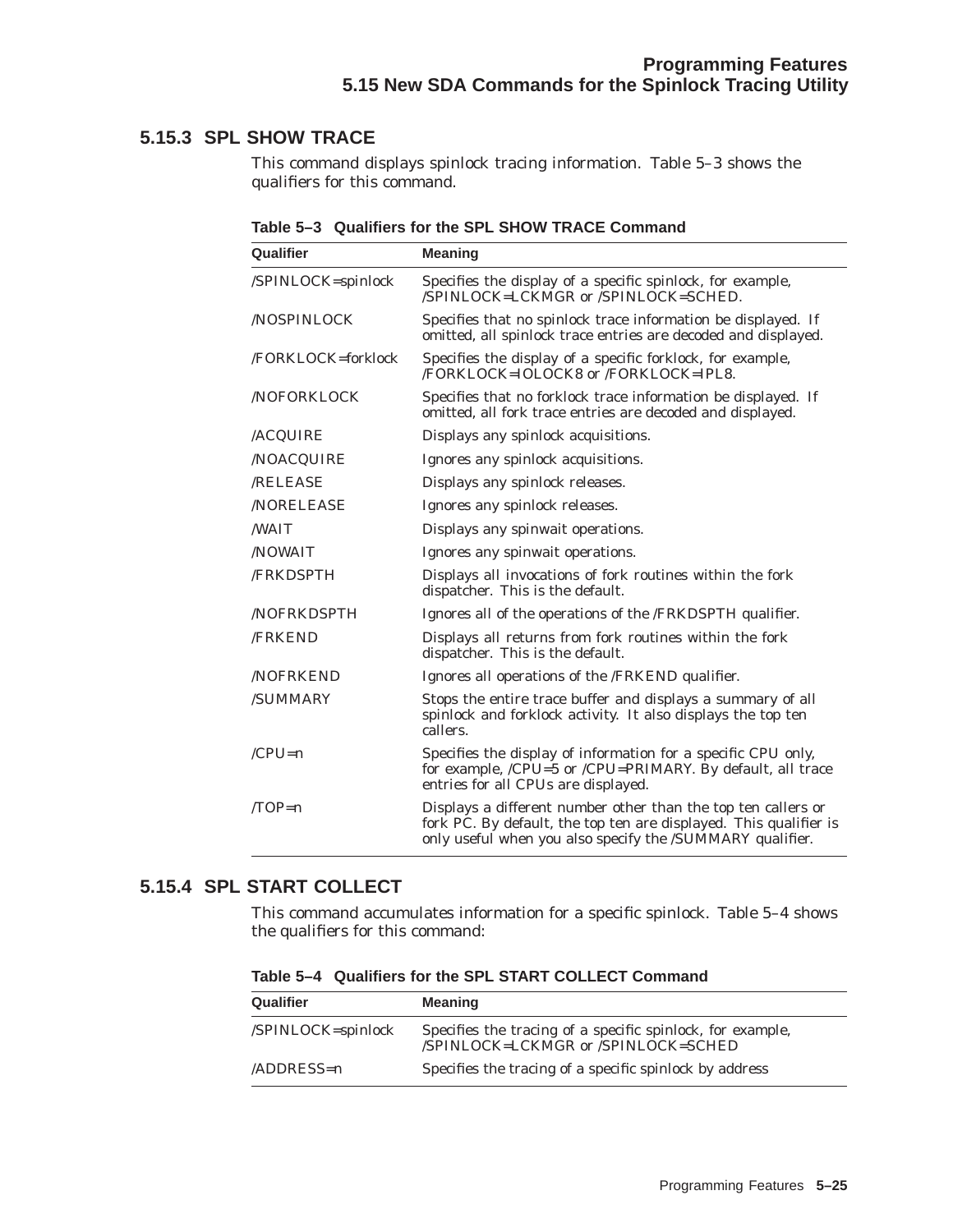#### **5.15.5 SPL START TRACE**

This command enables spinlock tracing. Table 5–5 shows the qualifiers for this command.

| Qualifier          | <b>Meaning</b>                                                                                                                     |  |
|--------------------|------------------------------------------------------------------------------------------------------------------------------------|--|
| /SPINLOCK=spinlock | Specifies the tracing of a specific spinlock.                                                                                      |  |
| <b>NOSPINLOCK</b>  | Disables spinlock tracing and does not collect any spinlock data.<br>If omitted, all spinlocks are traced.                         |  |
| /FORKLOCK=forklock | Specifies the tracing of a specific forklock, for example,<br>/FORKLOCK=IOLOCK8 or /FORKLOCK=IPL8.                                 |  |
| <b>NOFORKLOCK</b>  | Disables forklock tracing and does not collect any forklock data.<br>If omitted, all forks are traced.                             |  |
| /BUFFER=pages      | Specifies the size of the trace buffer (in Alpha page units). It<br>defaults to 128 pages, which is equivalent to 1MB, if omitted. |  |
| <b>ACQUIRE</b>     | Traces any spinlock acquisitions. This is the default.                                                                             |  |
| /NOACQUIRE         | Ignores any spinlock acquisitions.                                                                                                 |  |
| <b>/RELEASE</b>    | Traces any spinlock releases. This is the default.                                                                                 |  |
| <b>NORELEASE</b>   | Ignores any spinlock releases.                                                                                                     |  |
| <b>WAIT</b>        | Traces any spinwait operations. This is the default.                                                                               |  |
| /NOWAIT            | Ignores any spinwait operations.                                                                                                   |  |
| <b>/FRKDSPTH</b>   | Traces all invocations of fork routines within the fork dispatcher.<br>This is the default.                                        |  |
| <b>NOFRKDSPTH</b>  | Ignores all of the /FRKDSPTH operations.                                                                                           |  |
| <b>/FRKEND</b>     | Traces all returns from fork routines within the fork dispatcher.<br>This is the default.                                          |  |
| <b>NOFRKEND</b>    | Ignores all of the operations of the /FRKEND qualifier.                                                                            |  |
| $/CPU=n$           | Specifies the tracing of a specific CPU only, for example, /CPU=5<br>or /CPU=PRIMARY. By default, all CPUs are traced.             |  |

**Table 5–5 Qualifiers for the SPL START TRACE Command**

#### **5.15.6 SPL STOP COLLECT**

This command stops the spinlock collection, but does not stop spinlock tracing. It has no qualifiers.

#### **5.15.7 SPL STOP TRACE**

This command disables spinlock tracing, but it does not deallocate the trace buffer. It has no qualifiers.

#### **5.15.8 SPL UNLOAD**

This command unloads and cleans up the SPL\$DEBUG execlet. Tracing is automatically disabled and the trace buffer deallocated. It has no qualifiers.

For more information, refer to the *OpenVMS Alpha System Analysis Tools Manual*.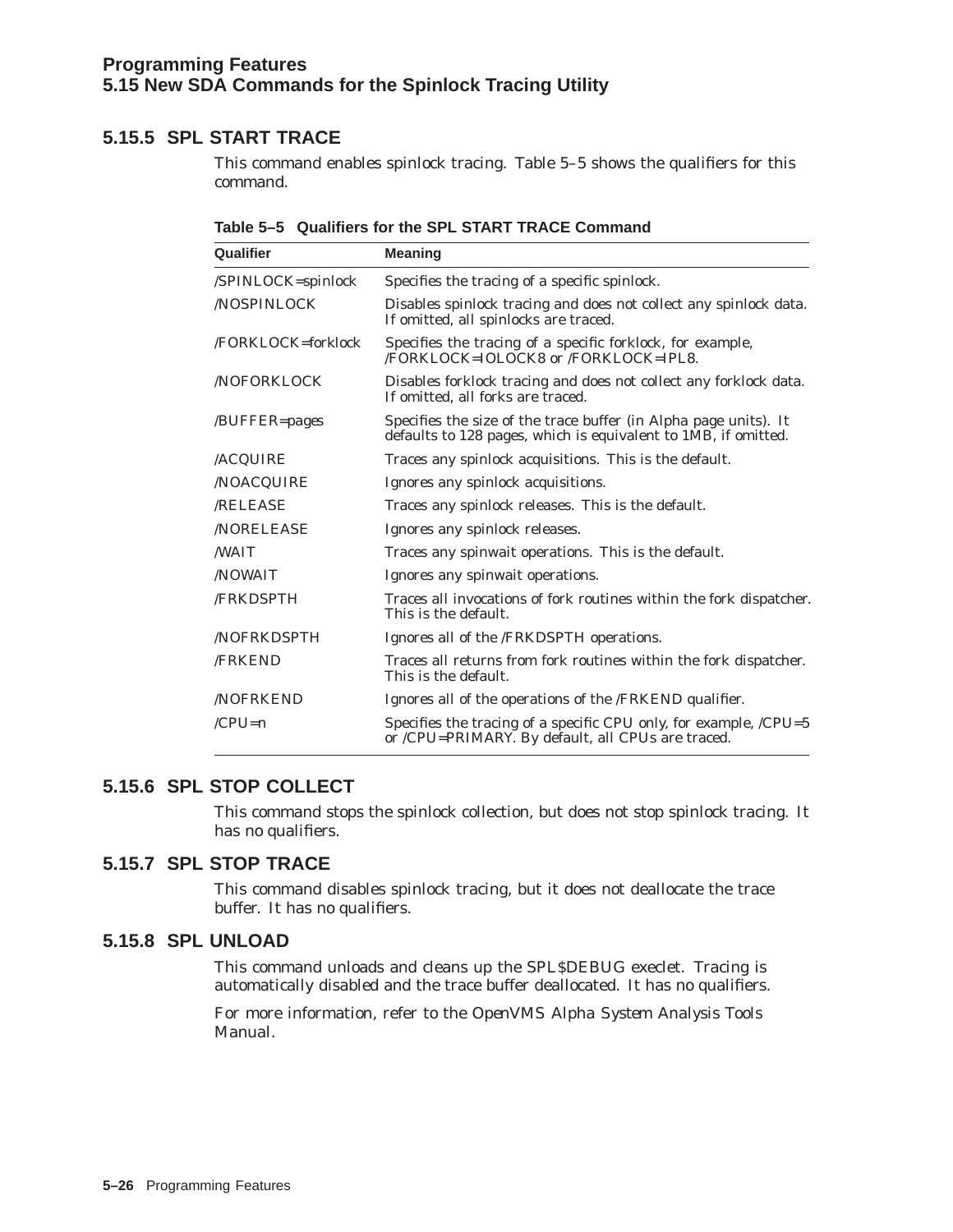## **5.16 System Services**

The following table describes new and updated system services for OpenVMS Version 7.3.

For additional information, refer to the *OpenVMS System Services Reference Manual*.

| <b>System Service</b>     | <b>Documentation Update</b>                                                                                                                                                                                                                                         |  |
|---------------------------|---------------------------------------------------------------------------------------------------------------------------------------------------------------------------------------------------------------------------------------------------------------------|--|
| <b>\$CHECK_PRIVILEGES</b> | The description of the 'prvadr' argument has been updated.                                                                                                                                                                                                          |  |
| <b>SCLRAST</b>            | This service has been documented for Version 7.3.                                                                                                                                                                                                                   |  |
| <b>SDCLEXH</b>            | The description has been updated, and a BASIC example<br>has been added.                                                                                                                                                                                            |  |
| <b>SDELETE_INTRUSION</b>  | This service has been updated in support of Clusterwide<br>Intrusion.                                                                                                                                                                                               |  |
| <b>SDEVICE_PATH_SCAN</b>  | This is a new service in support of Multipath.                                                                                                                                                                                                                      |  |
| SDISMOU                   | The following item codes have been added: DMT\$M_<br>MINICOPY_REQUIRED, DMT\$M_MINICOPY_<br>OPTIONAL, and DMT\$M_FORCE.                                                                                                                                             |  |
| <b>SEXPREG</b>            | The text for condition value, SS\$_ILLPAGCNT, has been<br>updated.                                                                                                                                                                                                  |  |
| <b>SGETDVI</b>            | The item codes, MT3_DENSITY and MT3_SUPPORTED,<br>have been added.                                                                                                                                                                                                  |  |
|                           | The item codes, DVI\$_FC_NODE_NAME, DVI\$_FC_PORT_<br>NAME, and DVIS_WWID, have been added.                                                                                                                                                                         |  |
|                           | The description for the DVI\$_MOUNTCNT item code has<br>been updated.                                                                                                                                                                                               |  |
| <b>SGETJPI</b>            | The following item codes have been added: JPI\$_RMS_<br>DFMBC, JPIS_RMS_DFMBFIDX, JPIS_RMS_DFMBFREL,<br>JPI\$_RMS_DFMBFSDK, JPI\$_RMS_DFMBFSMT, JPI\$_<br>RMS_DFMBFSUR, JPI\$_RMS_DFNBC, JPI\$_RMS_<br>EXTEND_SIZE, JPI\$_RMS_FILEPROT, and JPI\$_RMS_<br>PROLOGUE. |  |
|                           | The following item codes have been added for Multithreads<br>support: JPI\$_INITIAL_THREAD_PID, JPI\$_KT_COUNT,<br>JPI\$_MULTITHREAD, and JPI\$_THREAD_INDEX.                                                                                                       |  |
|                           | The code example has been updated for VAX and Alpha<br>usage.                                                                                                                                                                                                       |  |
| <b>SGETRMI</b>            | This is a new service in support of Performance API.                                                                                                                                                                                                                |  |
| <b>SGETQUI</b>            | The item code, QUI\$V_JOB_REQUEUE, has been added.                                                                                                                                                                                                                  |  |
| <b>SGETSYI</b>            | The item code, SYI\$_SERIAL_NUMBER, has been added.                                                                                                                                                                                                                 |  |
| <b>\$IO_PERFORM</b>       | The 'porint' argument in the format section has been<br>changed to 'devdata, to match the C prototype.                                                                                                                                                              |  |
| <b>SMGBLSC</b>            | The text for the 'inadr' argument has been updated, and<br>the SS\$_INVARG condition value has been added.                                                                                                                                                          |  |
| <b>SMOUNT</b>             | The following item codes have been added: MNT\$M_<br>MINICOPY_OPTIONAL, MNT\$M_MINICOPY_<br>REQUIRED, MNT\$M_REQUIRE_MEMBERS, and<br>MNT\$M_VERIFY_LABELS.                                                                                                          |  |
| \$PERSONA_QUERY           | Tables for Common, General, and NT item codes have been<br>added.                                                                                                                                                                                                   |  |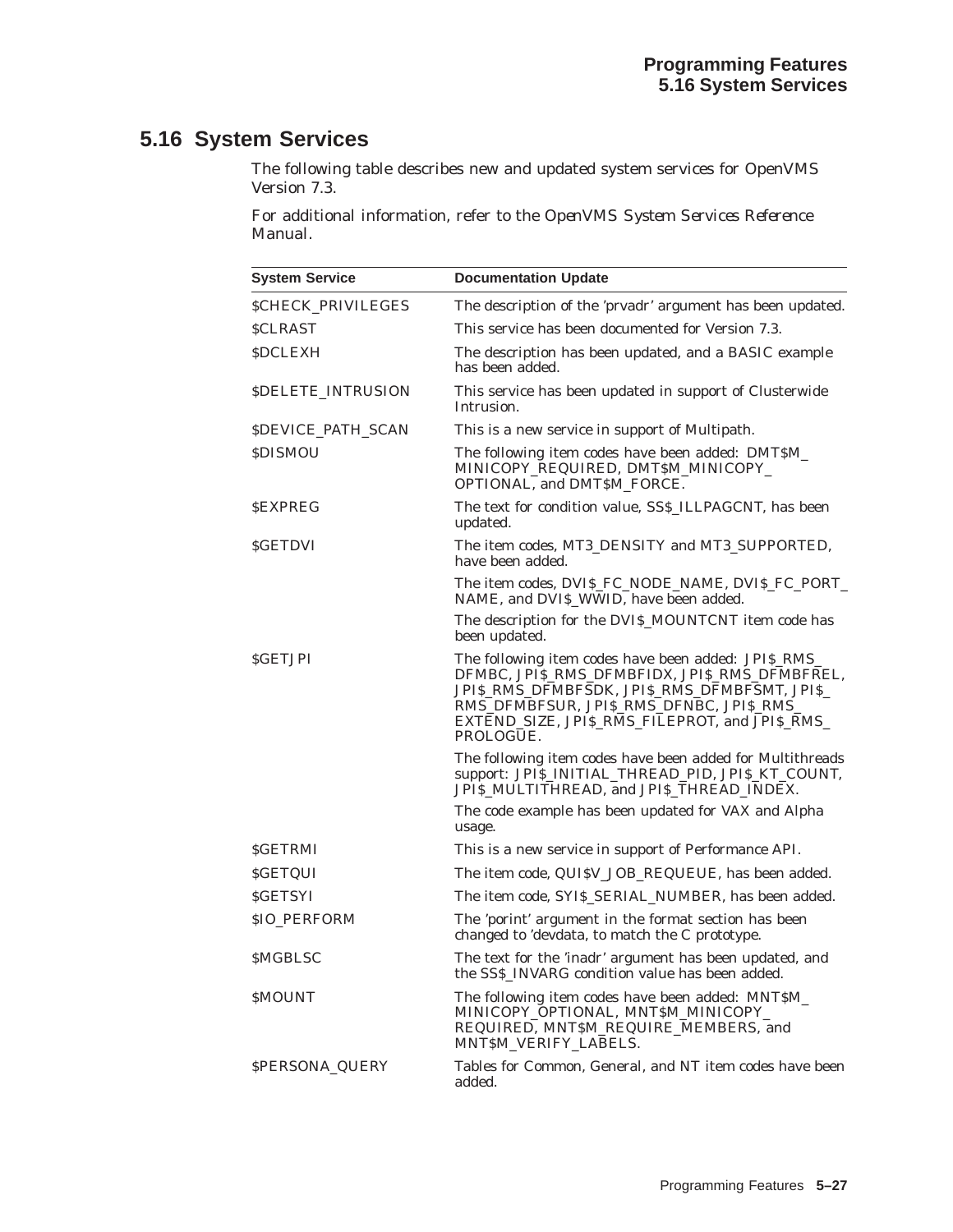| <b>System Service</b>    | <b>Documentation Update</b>                                                                                                |  |
|--------------------------|----------------------------------------------------------------------------------------------------------------------------|--|
| \$PROCESS_SCAN           | The following item codes have been added for Multithreads<br>support: PSCAN\$_KT_COUNT and PSCAN\$_<br>MULTITHREAD.        |  |
| <b>SREGISTRY</b>         | This service is now documented in the <i>OpenVMS System</i><br><i>Services Reference Manual: GETUTC-Z</i> and online help. |  |
| \$SCAN_INTRUSION         | This service has been updated in support of Clusterwide<br>Intrusion.                                                      |  |
| <b>SSCHED</b>            | The condition value, SS\$ INCLASS, has been added, and<br>SS\$_ILLSER has been deleted.                                    |  |
| <b>SSET DEVICE</b>       | This is a new service in support of Multipath.                                                                             |  |
| <b>SSET SECURITY</b>     | The condition value, SS\$ INVFILFOROP, has been added.                                                                     |  |
| <b>SSET SYSTEM EVENT</b> | A new item code, SYSEVTSC TDF CHANGE, has been<br>added.                                                                   |  |
| <b>SSHOW INTRUSION</b>   | This service has been updated in support of Clusterwide<br>Intrusion.                                                      |  |
| <b>SWAKE</b>             | This service now accepts 64-bit addresses.                                                                                 |  |

## **5.17 TCP/IP Files for SDA READ Command That Contain Global Symbols and Locations**

Table 5–6 shows the TCP/IP files that contain global symbols for the VAX and Alpha SDA READ commands.

| Table 5-6 Modules Containing Global Symbols and Data Structures Used by |
|-------------------------------------------------------------------------|
| <b>SDA</b>                                                              |

| <b>File</b>                   | <b>Contents</b>                                                                                        |
|-------------------------------|--------------------------------------------------------------------------------------------------------|
| TCPIP\$NET GLOBALS.STB        | Contains data structure definitions for<br>TCP/IP Internet driver, execlet, and ACP<br>data structures |
| <b>TCPIPSNFS GLOBALS.STB</b>  | Contains data structure definitions for<br><b>TCP/IP NFS server</b>                                    |
| TCPIPSPROXY GLOBALS.STB       | Contains data structure definitions for<br>TCP/IP proxy execlet                                        |
| <b>TCPIPSPWIP GLOBALS.STB</b> | Contains data structure definitions for<br>TCP/IP PWIP driver, and ACP data<br>structures              |
| <b>TCPIPSTN GLOBALS.STB</b>   | Contains data structure definitions for<br>TCP/IP TELNET/RLOGIN server driver<br>data structures       |

These files are only available if TCP/IP services has been installed. They are found in SYS\$SYSTEM, and are not automatically read in when you issue a READ/EXEC command.

Table 5–7 shows the TCP/IP files that define global locations within the Executive Image for the VAX SDA command.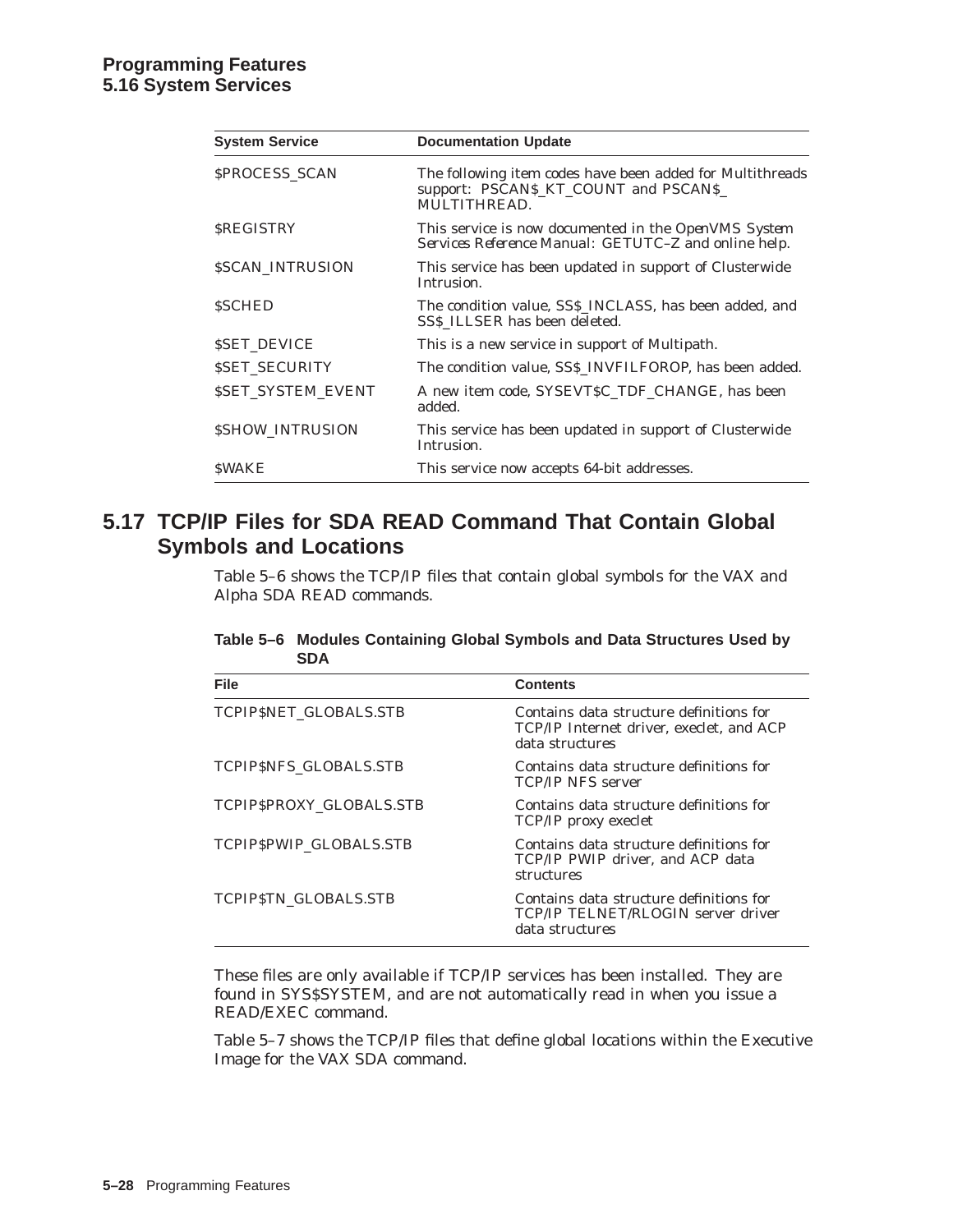| <b>File</b>                     | <b>Contents</b>                      |
|---------------------------------|--------------------------------------|
| TCPIPSBGDRIVER.STB              | <b>TCP/IP</b> Internet driver        |
| <b>TCPIPSINETACP.STB</b>        | <b>TCP/IP Internet ACP</b>           |
| TCPIP\$INTERNET SERVICES.STB    | <b>TCP/IP</b> Internet execlet       |
| <b>TCPIPSNFS SERVICES.STB</b>   | Symbols for the TCP/IP NFS server    |
| <b>TCPIPSPROXY SERVICES.STB</b> | Symbols for the TCP/IP proxy execlet |
| <b>TCPIPSPWIPACP.STB</b>        | <b>TCP/IP PWIP ACP</b>               |
| TCPIPSPWIPDRIVER.STB            | <b>TCP/IP PWIP driver</b>            |
| <b>TCPIPSTNDRIVER.STB</b>       | TCP/IP TELNET/RLOGIN server driver   |

**Table 5–7 Modules Defining Global Locations Within the Executive Image**

These files are only available if TCP/IP services has been installed. They are found in SYS\$SYSTEM, and are not automatically read in when you issue a READ/EXEC command.

For more detailed information, refer to the *OpenVMS VAX System Dump Analyzer Utility Manual* and the *OpenVMS Alpha System Analysis Tools Manual*.

## **5.18 Visual Threads Version 2.1 (Alpha)**

Visual Threads is a unique tool that lets you debug and analyze multithreaded applications. You can use Visual Threads to automatically diagnose common problems associated with multithreading including deadlock, mutex, and thread usage errors. Also, you can use Visual Threads to monitor the thread-related performance of an application, helping you to identify bottlenecks or locking granularity problems. Visual Threads helps you identify problem areas in an application even if the application does not show specific symptoms.

Visual Threads includes the following features:

- Collects detailed information about significant thread-related state changes ("events").
- Analyzes common threading problems automatically based on predefined rules applied to the event stream.
- Rule customization for application-specific parameters and actions.
- Automatic statistics gathering, by sampling the event stream.
- Categories of analysis: data protection errors (race conditions), deadlocks, programming errors, lock activity, performance.
- Graphical visualization of the frequency of thread-related events and thread state, snapshots of historical program state, and object-specific graphs for each collected statistic.
- Lock activity profiling to reveal where various types of lock activity are occurring in your application, including: Number of Locks, Contended Locks, Locked Time, and Wait Time. Lock activity is collected and displayed for individual locks.
- Summarizes the program run and provides reports.
- Threads Snapshot view displays the historical state of threads represented at specific times in the main thread overview graph.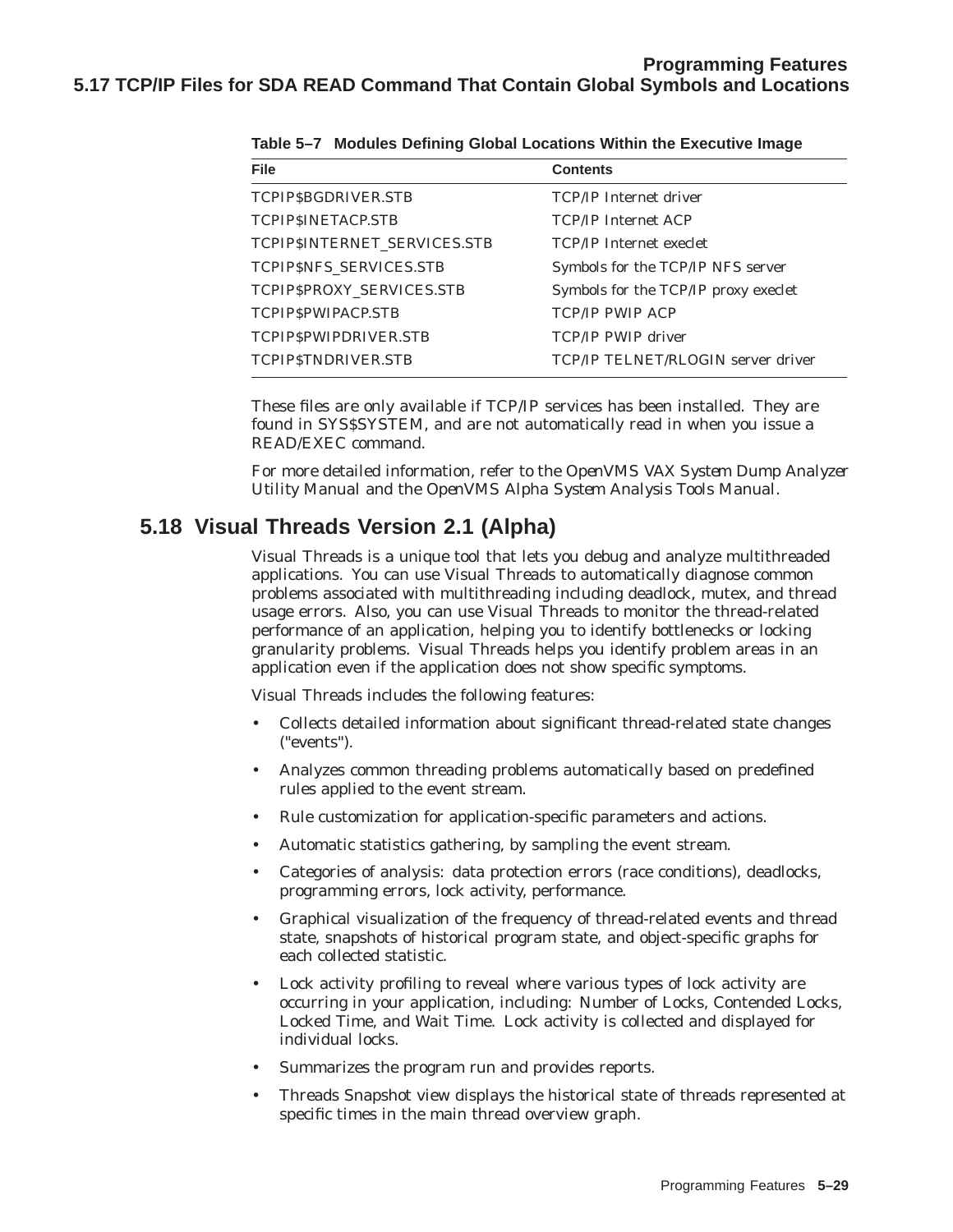- Find and Filter support in the Event Window to allow you to quickly locate particular events.
- CPU Utilization Window shows the CPU percentage used by each thread.
- Thread Transitions Window depicts each state change for a detailed view.

For more information about these features, refer to the Visual Threads product documentation, which is available on the OpenVMS Alpha CD-ROM in directory [VISUAL\_THREADS\_021], or by using the online Help system.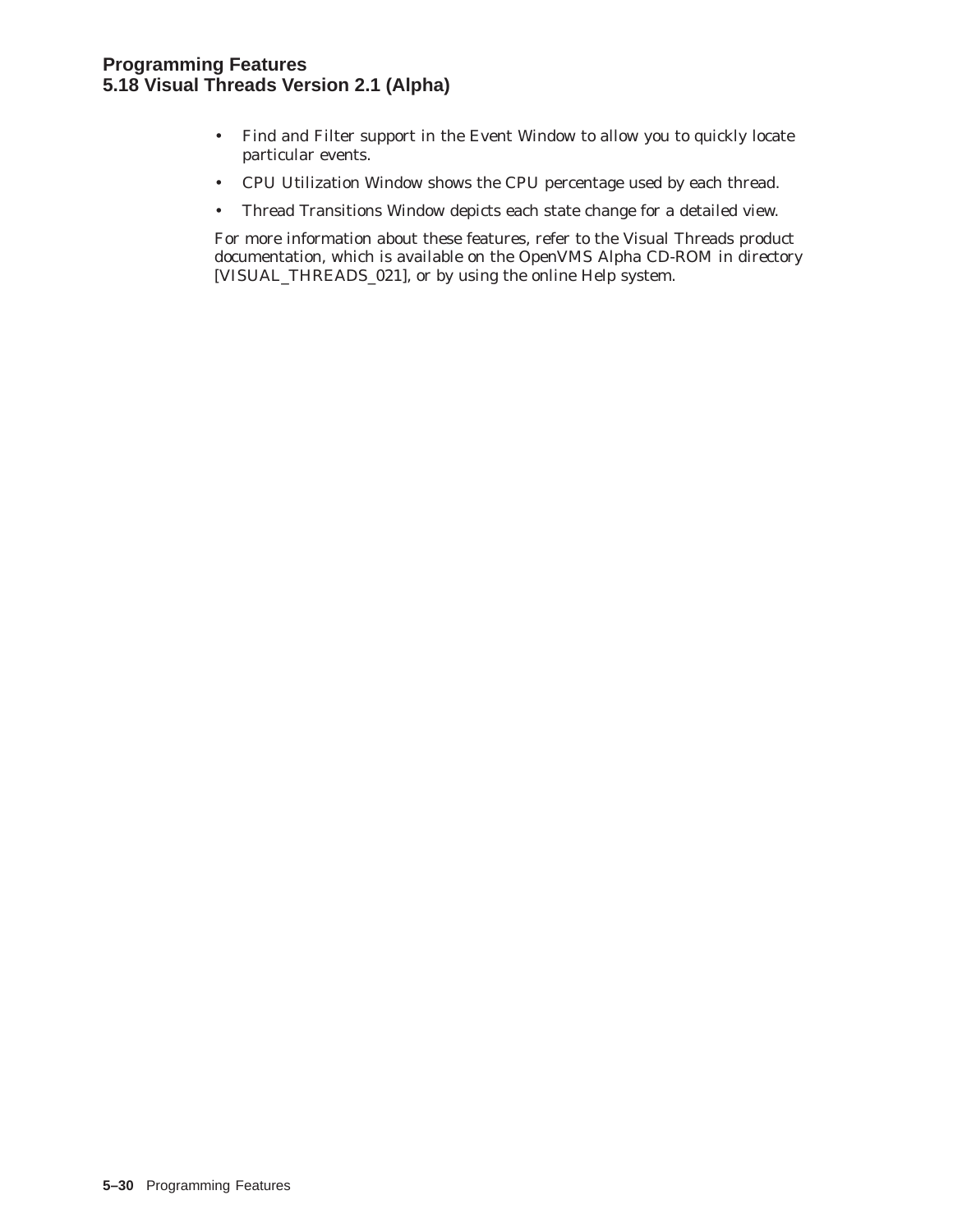## **Associated Products Features**

This chapter describes significant new features of Compaq OpenVMS operating system associated products. For a listing and directory information on the OpenVMS associated products, refer to the *Guide to OpenVMS Version 7.3 CD-ROMs*.

#### **6.1 Availability Manager**

OpenVMS Version 7.3 contains Availability Manager Version 1.4. Soon after the release of OpenVMS Version 7.3, Availability Manager Version 2.0 will be announced on the following Availability Manager web site:

http://www.openvms.compaq.com/openvms/products/availman/

Version 2.0 will include the following new features:

- A new internal infrastructure supports new operating system features more easily and quickly.
- To support NUMA or OpenVMS ''RADs'' and to provide preliminary support for Wildfire/Galaxy, the following features have been implemented:
	- A new Memory view of OpenVMS Alpha V7.3 nodes displays RAD-related data.
	- When monitoring OpenVMS Alpha V7.3 nodes, Availability Manager displays a new single-process memory tab called ''RAD Counters.''
	- The CPU modes display includes the RAD for a CPU.
	- The CPU process list shows the home RAD for each process.
	- The Node summary display now includes the number of configured RADs, the system serial number, and the Galaxy ID of a node, if any.
- Displays now include additional switched LAN and NISCA data, when available.
- New user-defined event notifications have been implemented.
- A built-in browser now displays online help.
- A built-in Java runtime environment is now included. (In other words, you no longer need to install Java on the system.)
- ODS-5 file system support has been added.
- A new PGFLQUOTA process-level ''fix'' has been implemented.
- A simpler mechanism for site-specific configuration setup now exists.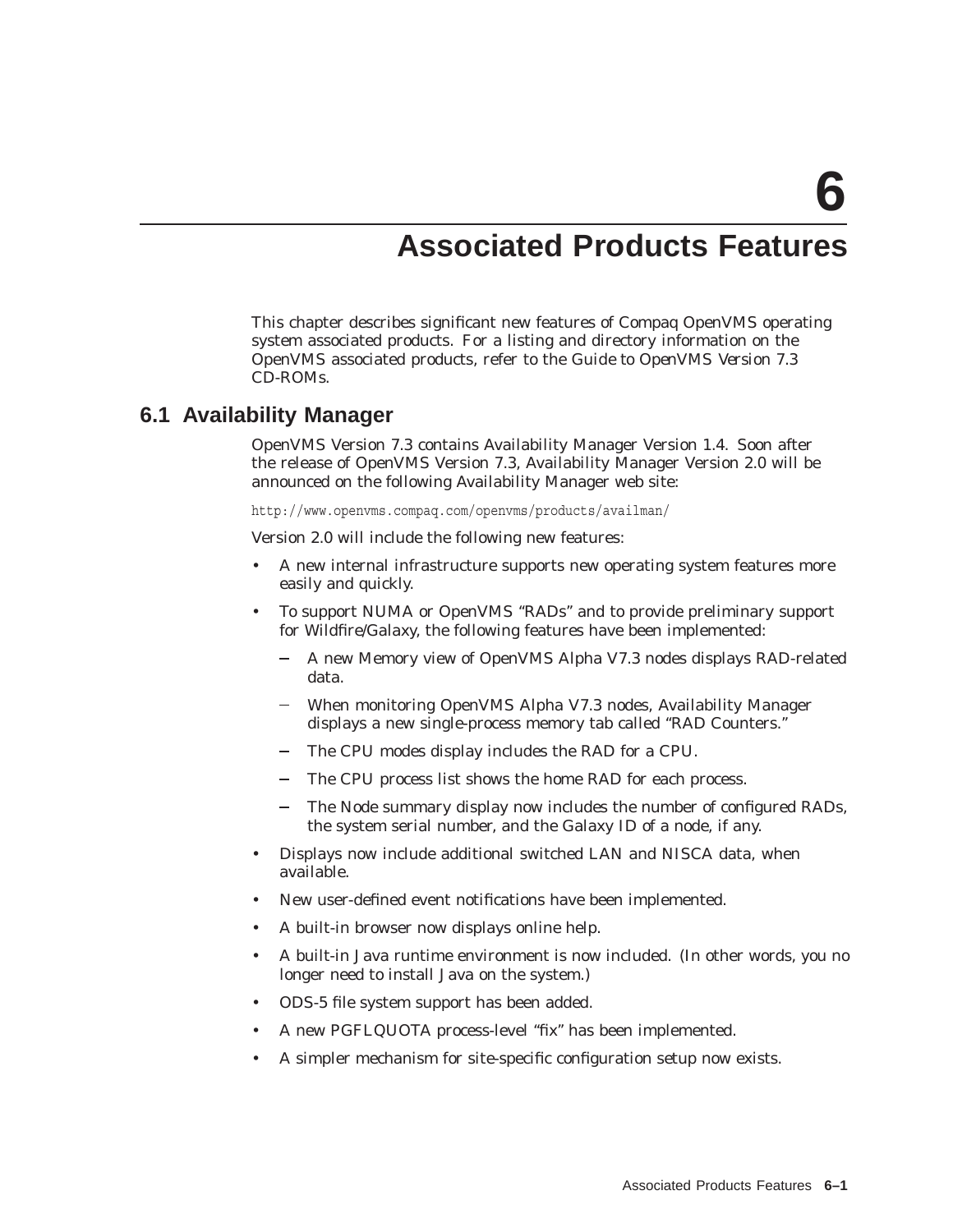## **6.2 Compaq Advanced Server V7.3 for OpenVMS (Alpha)**

The Compaq Advanced Server Version 7.3 for OpenVMS is supported on Alpha systems only, and is the only version of the Advanced Server for OpenVMS supported on OpenVMS Alpha Version 7.3. New features include the following:

- Member server role (allowing the server to participate in Windows 2000 native-mode domains)
- Greater compatibility with a wide variety of clients and legacy applications, with support of:
	- Extended character sets, in addition to Extended File Specifications
	- Alias file names, created for shared files whose names do not comply with the more restricted file naming conventions of legacy applications such as MS-DOS
- Remote Windows NT printer management (SpoolSS) for printers shared on the Advanced Server for OpenVMS
- DNS for resolving NetBIOS names
- Cluster load balancing using DNS to resolve the server cluster alias name
- PCSI for installing the server
- Windows 2000 client and domain support

Earlier versions of the Advanced Server for OpenVMS (Versions 7.2 and 7.2A) must be upgraded to Version 7.3 to run on OpenVMS Alpha Version 7.3. Both the current and earlier versions of the Advanced Server for OpenVMS also run on OpenVMS Alpha Version 7.2-1.

For information about installing Advanced Server for OpenVMS, refer to the *Compaq Advanced Server for OpenVMS Server Installation and Configuration Guide* provided with the kit documentation.

To access Advanced Server V7.3 for OpenVMS on OpenVMS Alpha Version 7.3, clients must be licensed using the new Advanced Server V7.3 license PAK: PWLMXXXCA07.03. For more information, refer to the *Compaq Advanced Server for OpenVMS Guide to Managing Advanced Server Licenses*.

For information about the latest release of the PATHWORKS for OpenVMS (Advanced Server) product, supported on both OpenVMS Alpha and VAX Version 7.3 systems, see Section 6.9.

## **6.3 Compaq DECwindows Motif for OpenVMS**

The *Compaq DECwindows Motif for OpenVMS* (DECwindows Motif), Version 1.2-6 kit for OpenVMS VAX and OpenVMS Alpha is now available. DECwindows Motif, Version 1.2-6 is a maintenance release that delivers a full range of changes and enhancements to your desktop. From faster batch scrolling to support for the Common Desktop Environment (CDE) screen saver and lock extensions, these changes are intended to provide you with a more efficient, flexible DECwindows Motif environment that is more in line with the OSF/Motif, MIT X11 Release 5 (X11 R5), and Common Desktop Environment (CDE) standards. For a full list of specific changes, enhancements, and corrections implemented in this release, refer to the *Compaq DECwindows Motif for OpenVMS Release Notes*.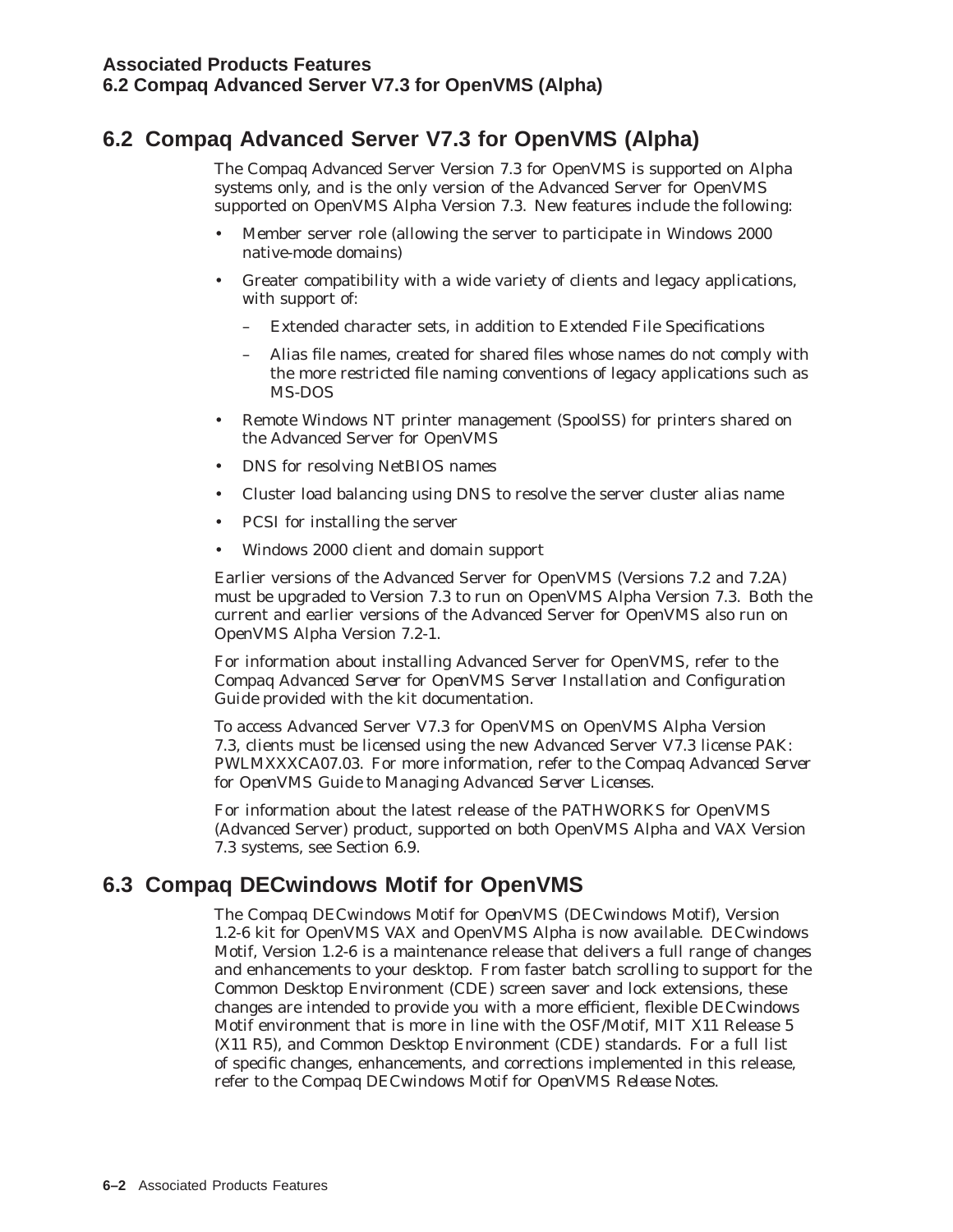## **6.4 Compaq DCE for OpenVMS**

This section describes the enhancements in Compaq Distributed Computing Environment (DCE) for OpenVMS Version 7.3.

#### **6.4.1 Compaq DCE Remote Procedure Call (RPC)**

Beginning with OpenVMS Version 7.2-1, the NT Lan Manager security in DCE RPC is fully functional.

#### **6.4.2 New Ethernet Device Support**

If DCE RPC does not recognize the Ethernet device in your system, one new device may be added to the table of known devices by defining the system logical DCE\$IEEE\_802\_DEVICE to be the device name of your Ethernet device.

For example, to define a single DE500 Ethernet device, set the logical as follows:

\$ DEFINE/SYSTEM DCE\$IEEE 802\_DEVICE EWA0

#### **6.4.3 For More DCE Information**

Refer to the *OpenVMS Version 7.3 Release Notes* for important information about Compaq DCE for OpenVMS.

If you have the full DCE kit installed, you can use online help for additional information:

\$ HELP DCE \$ HELP DCE\$SETUP \$ HELP DCE\_CDS \$ HELP DCE\_DTS \$ HELP DCE\_IDL \$ HELP DCE\_RPC \$ HELP DCE SECURITY \$ HELP DCE<sup>T</sup>THREADS

You can also refer to the following documentation:

- *Compaq DCE for OpenVMS VAX and OpenVMS Alpha Installation and Configuration Guide* (order number AA-PV4CE-TE)
- *Compaq DCE for OpenVMS VAX and OpenVMS Alpha Product Guide* (order number AA-PV4FE-TE)
- *Compaq DCE for OpenVMS VAX and OpenVMS Alpha Reference Guide* (order number AA-QHLZB-TE)

## **6.5 DECram for OpenVMS Version 3.0 (Alpha)**

DECram Version 3.0 supports the OpenVMS for Alpha platform only. The following are the new features that can be found in this release:

- In DECram for OpenVMS Alpha Version 3.0, DECram's capability supports the use of shared memory for creation of RAM disks in an Adaptive Partitioned MultiProcessing (APMP) environment. This environment is also know as Compaq Galaxy Software Architecture.
- On OpenVMS Version 7.2-1H1 or higher, the limit on the DECram file size has been extended to 4,294,967,296 blocks.
- DECram for OpenVMS Version 3.0 is fully compatible with DECram Version 2.3. There can be any combination of these two versions of DECram in a VMScluster.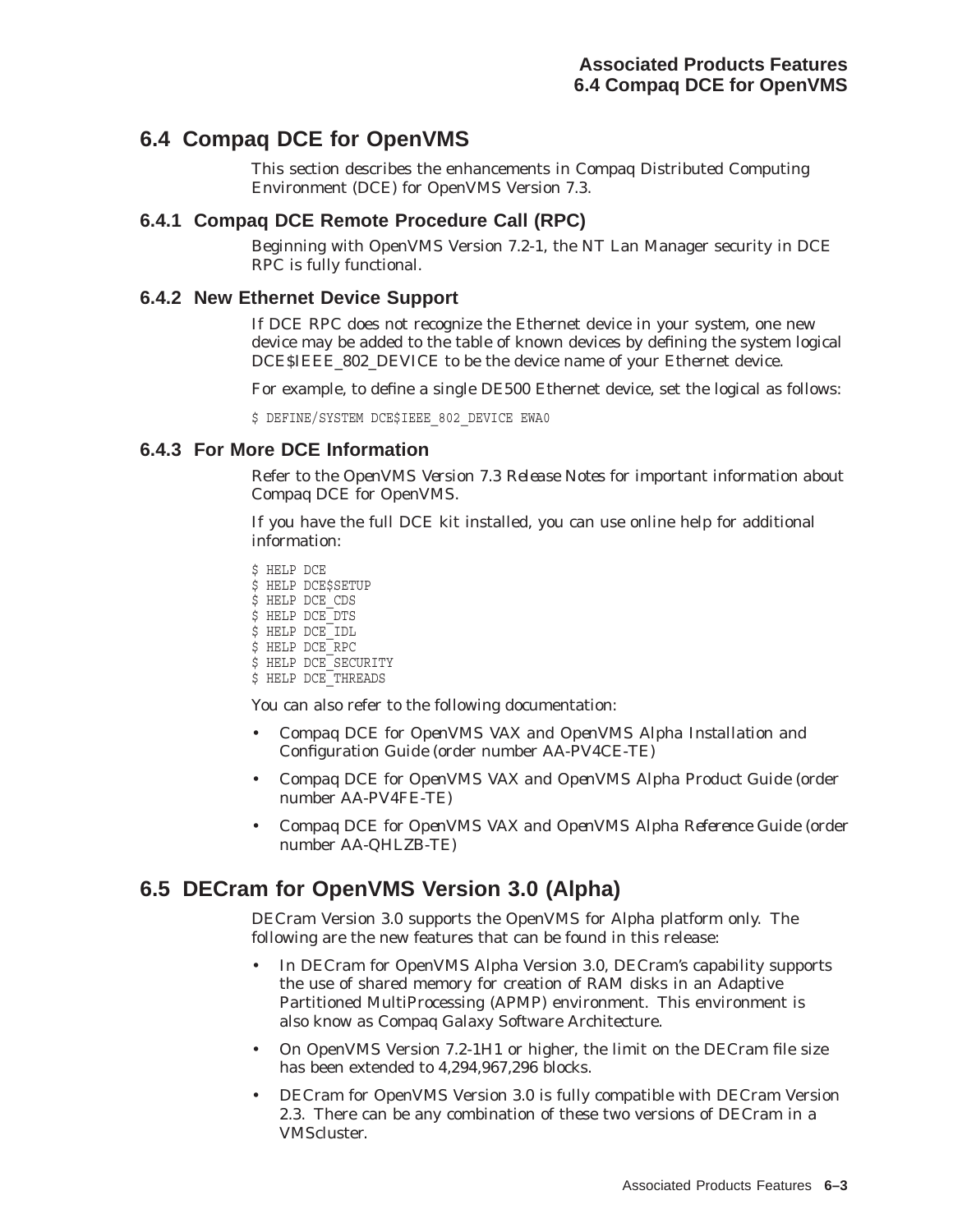- Multiple DECram devices can be members of a Volume Shadowing for OpenVMS shadow set and can be served by Mass Storage Control Protocol (MSCP) or QIO served.
- Volume Shadowing for OpenVMS will support shadow sets composed of DECram devices and other disk class devices.
- A new DECram command interface (DECRAM>) can be used for creating, initializing, and mounting DECram disks.

DECram Version 3.0 and supporting documentation are included in the OpenVMS Version 7.3 CD-ROM in the [.DECRAM\_030] directory.

## **6.6 Enterprise Capacity and Performance (ECP)**

Beginning with OpenVMS Version 7.3, the following Enterprise Capacity and Performance (ECP) management tools will be provided at no additional costs. The ECP Data Collector for OpenVMS and ECP Performance Analyzer for OpenVMS will be available to customers who have a valid license to operate OpenVMS Version 6.2 or later. These products are available from the following World Wide Web site:

http://www.openvms.compaq.com/openvms/system\_management.html

Software Support Services for these products are sold separately and are available on an incremental basis. Please contact your Compaq Services representative for further details.

#### **6.6.1 ECP Collector for OpenVMS Version 5.4**

ECP Collector for OpenVMS Version 5.4 gathers performance and capacity planning data on OpenVMS operating systems. OpenVMS data collection has three main criteria; the amount of performance data collected, the time interval, and the efficiency or amount of overhead impacting the system. ECP Collector for OpenVMS provides the following:

- Robust data collection set. It collects system metrics on over 250 OpenVMS performance parameters.
- Flexible data collection. The sampling rate of data can be tuned down to sub-second intervals.
- Low overhead. Audited production systems have routinely shown that ECP Collector for OpenVMS has less than a 1.5% impact on the CPU.

Satisfying the needs of Enterprise Management, ECP Collector for OpenVMS also contains an API that provides an interface for the access of performance data. This interface converts the contents of the .CPC data file generated by the data collector into a formatted, comma-separated ASCII file that can then be used for performance analysis and reporting programs.

#### **6.6.2 ECP Performance Analyzer for OpenVMS Version 5.4**

Compaq's ECP Analyzer for OpenVMS Version 5.4, which runs under Motif, analyzes the data provided by the ECP Collector for OpenVMS data collector. ECP Analyzer for OpenVMS provides the entry point into the data collector, and allows the user to select the sampling rate and to view the performance data in graphical format. The product provides historical information in standard graphs based upon the requested time interval. Graphs are provided for all common performance issues that need to be analyzed including the CPU, the memory, and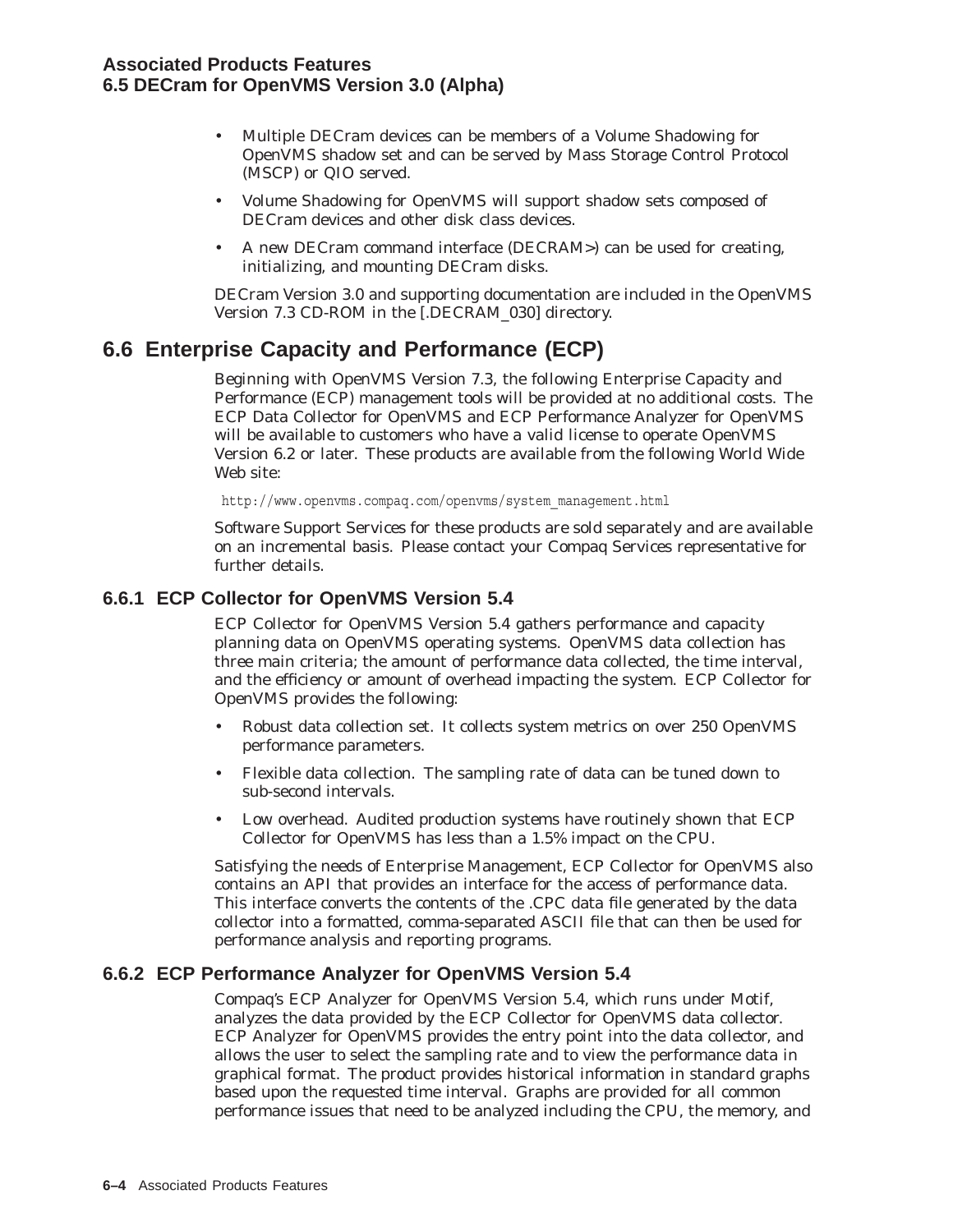the I/O. ECP Analyzer for OpenVMS provides both graphic (MOTIF-based) and tabular reports for the data.

### **6.7 Kerberos for OpenVMS**

Kerberos Version 1.0 for OpenVMS Alpha and OpenVMS VAX, based on MIT Kerberos Version 5 Release 1.0.5, is included on the OpenVMS Version 7.3 distribution media. (Kerberos documentation provided by MIT is included on the OpenVMS documentation CD-ROM in HTML format.)

Kerberos is a network authentication protocol designed to provide strong authentication for client/server applications by using secret-key cryptography.

Kerberos was created by the Massachusetts Institute of Technology as a solution to network security problems. The Kerberos protocol uses strong cryptography so that a client can prove its identity to a server (and vice versa) across an insecure network connection. After a client and server have used Kerberos to prove their identity, they can also encrypt all of their communications to assure privacy and data integrity.

General information about Kerberos is available from the following World Wide Web address:

http://web.mit.edu/kerberos/www/

#### **6.7.1 New DCL Command KERBEROS**

OpenVMS Kerberos is an authentication security product. It allows for user authentication for a wide range of communication programs such as RLOGIN, TELNET, and FTP.

#### **Format:**

KERBEROS [/ADMIN | /USER] [/INTERFACE=[DECWINDOWS | CHARACTER\_CELL]]

#### **Qualifiers:**

/ADMIN

Activates the Kerberos administration utility for the selected interface.

/USER (default)

Activates the Kerberos user utility for the selected interface.

```
/INTERFACE=CHARACTER_CELL (default)
/INTERFACE=DECWINDOWS
```
Activates the display device requested, if available.

For more information, refer to the *Kerberos for OpenVMS Installation Guide and Release Notes*.

#### **6.8 Universal LDAPv3 API (Alpha)**

OpenVMS Version 7.3 includes the Lightweight Directory Access Protocol (LDAPv3) Application Programming Interface (API) that allows OpenVMS application developers, third-party applications, and users to access LDAP directories anywhere in the enterprise, intranet, extranet or Internet hosted by non-OpenVMS systems. The multi-threaded API will automatically support both 64-bit and 32-bit applications and be Common Object Model (COM) aware.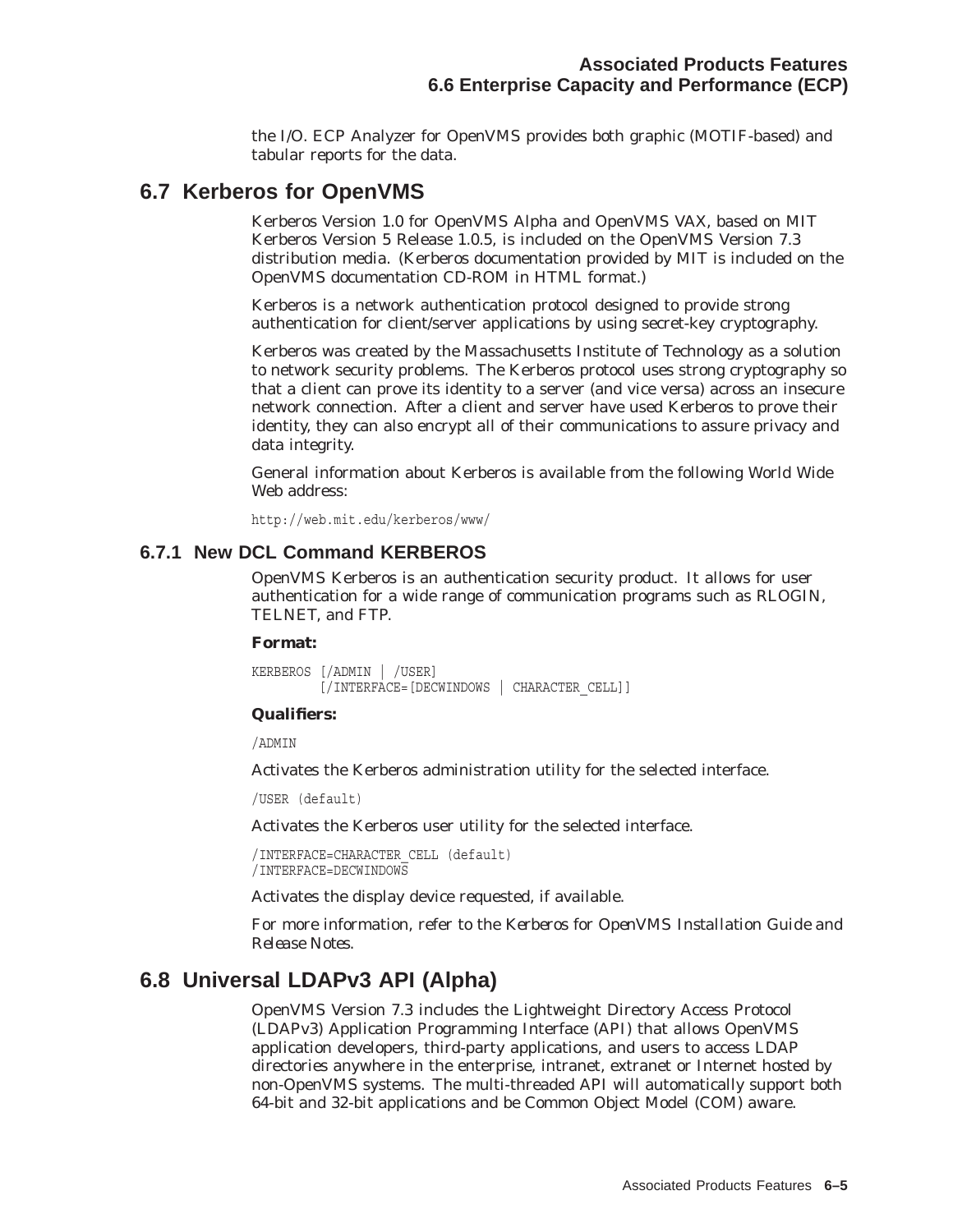The universal LDAPv3 API is certified with Microsoft's Active Directory, Novell's NDS and Compaq's X.500 Version 4.0, and supports various security mechanisms including Kerberos V5 and Public Key Infrastructure (PKI).

The LDAPv3 kits are available from the following World Wide Web address:

http://www.openvms.compaq.com/openvms/products/mgmt\_agents/index.html

For additional information on the LDAPv3 API, refer to the *OpenVMS Utility Routines Manual*.

## **6.9 Compaq PATHWORKS V6.0D for OpenVMS (Advanced Server)**

Compaq PATHWORKS V6.0D for OpenVMS (Advanced Server) is the only PATHWORKS for OpenVMS server supported on OpenVMS Version 7.3 (in addition to Compaq Advanced Server V7.3 for OpenVMS). Earlier versions of PATHWORKS for OpenVMS servers must be upgraded. For more information, refer to the *OpenVMS Version 7.3 Release Notes.*

You can run PATHWORKS V6.0D for OpenVMS (Advanced Server) on either OpenVMS Alpha Versions 7.3, 7.2-1, or 6.2, or on OpenVMS VAX Versions 7.3, 7.2, or 6.2.

To access PATHWORKS V6.0D for OpenVMS (Advanced Server) on OpenVMS Version 7.3, clients must be licensed using the license PAK PWLMXXXCA06.00, PWLMXXXCA07.02, or PWLMXXXCA07.03. For more information, refer to the *Compaq Advanced Server for OpenVMS Guide to Managing Advanced Server Licenses*.

For information about the latest release of Compaq Advanced Server Version 7.3 for OpenVMS, see Section 6.2.

## **6.10 Compaq Service Tools and DECevent**

Compaq Services new web-based service tool functionality is known as Web-Based Enterprise Services (WEBES). The Compaq System Tools CD-ROM included in the OpenVMS Version 7.3 CD-ROM package includes WEBES. (WEBES includes the Compaq Crash Analysis Tool (CCAT) and Compaq Analyze components.) This is the supported service tools for all AlphaServer DS, ES, and GS systems running OpenVMS, except for the AlphaServer GS60 and AlphaServer GS140 platforms. The AlphaServer GS60 and GS140 platforms must continue to use the DECevent diagnostic tool.

In addition to WEBES, the Compaq System Tools CD-ROM includes DECevent, DSNLINK, and the Revision and Configuration Management (RCM) tools.

DECevent and WEBES can be used together in a cluster.

Installation and documentation on the service tools are included on the Compaq System Tools CD-ROM. Use the following web site to access the most up-to-date service tool information:

http://www.support.compaq.com/svctools/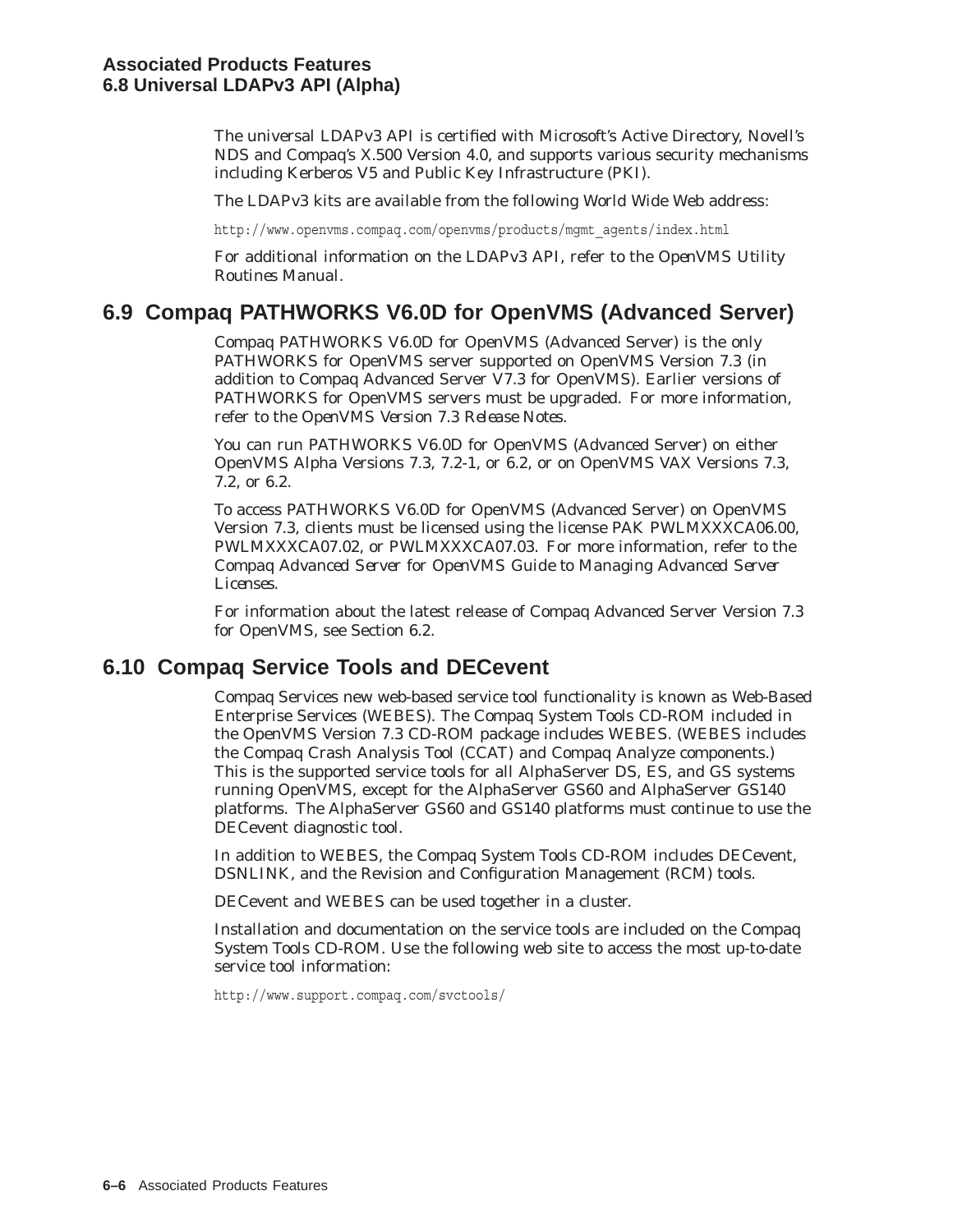## **6.11 Compaq TCP/IP Services for OpenVMS Version 5.1**

The Compaq TCP/IP Services for OpenVMS product is the Compaq implementation of the TCP/IP protocol suite and internet services for OpenVMS Alpha and OpenVMS VAX systems.

TCP/IP Services provides a comprehensive suite of functions and applications that support industry-standard protocols for heterogeneous network communications and resource sharing.

#### **6.11.1 New Features and Changes**

The new features of Compaq TCP/IP Services for OpenVMS Version 5.1 include:

- A new kernel, based on Compaq Tru64 UNIX Version 5.1.
- Support for Internet Protocol Version 6 (IPv6).
- DHCP client support.
- Xterminal support using XDM.
- Services that can be restarted individually.
- GATED enhancements.
- BIND dynamic updates management enhancements.
- Cluster failover for the BIND server.
- Cluster failover for the load broker.
- Updated SNMP that supports AgentX.
- SMTP enhancements, including:
	- AntiSPAM (configuration to control mail relay)
	- SMTP SFF (Send From File)
	- SMTP outbound alias
- Metric server logicals that can be changed without restarting the Metric server.
- The DHCP server can be configured to dynamically update the BIND database.
- TELNET client enhancements to support SNDLOC and NAWS.
- Support for the NFS V3 protocol in addition to the NFS V2 protocol in the NFS server.
- TCP options for improving certain performance characteristics.

For more information about configuring and managing these services, refer to the *Compaq TCP/IP Services for OpenVMS Management* guide provided with the TCP/IP Services for OpenVMS Version 5.1 software.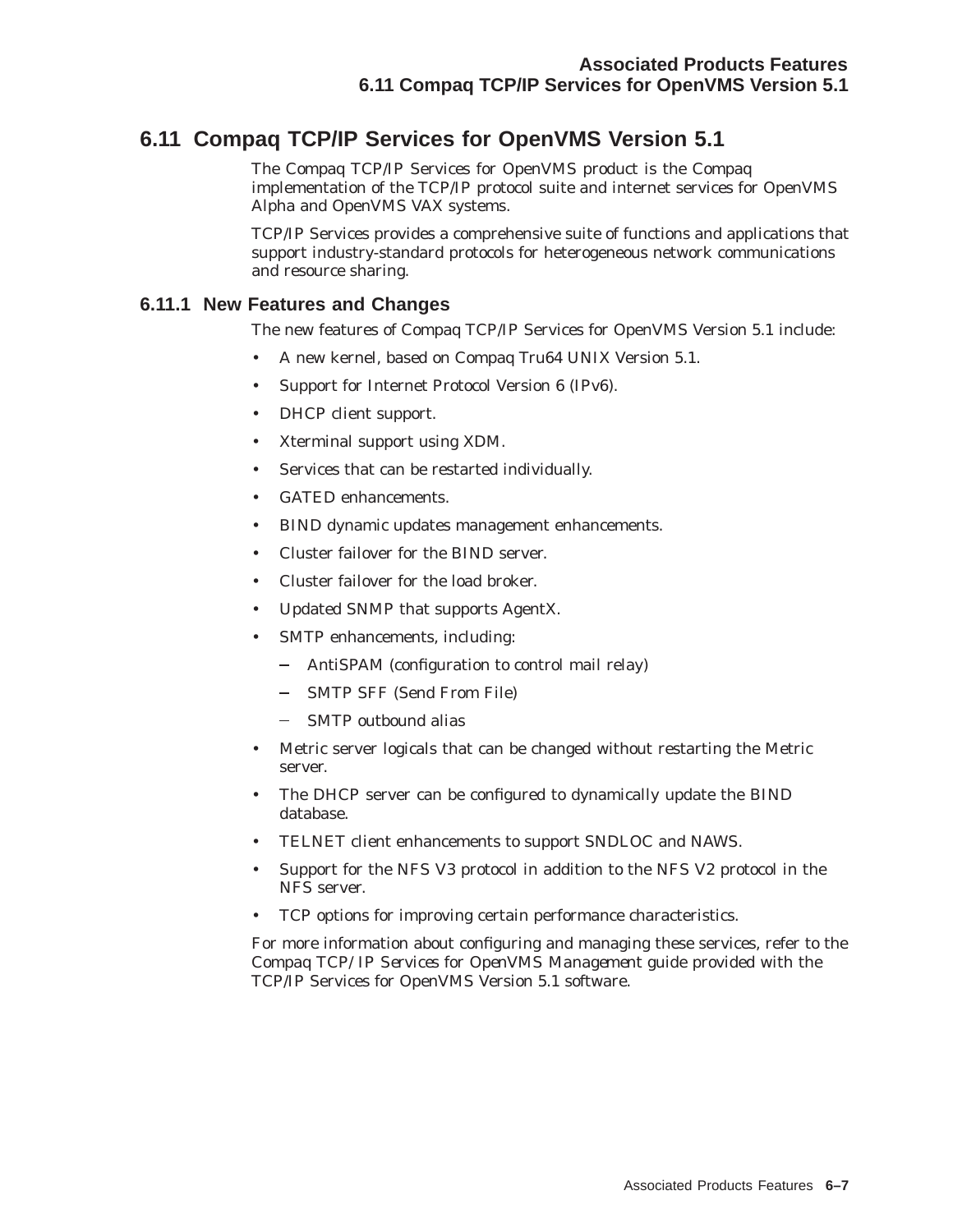#### **6.11.2 TCP/IP Services for OpenVMS Documentation**

For installation instructions, refer to the *Compaq TCP/IP Services for OpenVMS Installation and Configuration* manual.

The TCP/IP Services for OpenVMS Release Notes provide version-specific information that supersedes the information in the documentation set. The features, restrictions, and corrections in this version of the software are described in the release notes. Always read the release notes before installing the software.

The TCP/IP Services for OpenVMS documentation set includes the following new items:

• *Compaq TCP/IP Services for OpenVMS Guide to IPv6*

This manual describes the IPv6 environment, the roles of systems in this environment, the types and function of the different IPv6 addresses, and how to configure TCP/IP Services to access the 6bone network.

• *Compaq TCP/IP Services for OpenVMS Tuning and Troubleshooting*

This manual provides information about how to isolate the causes of network problems and how to tune the TCP/IP Services software for the best performance.

• *Compaq TCP/IP Services for OpenVMS Management Command Quick Reference Card*

This reference card summarizes the TCP/IP management commands, organizing them by function and component.

• *Compaq TCP/IP Services for OpenVMS UNIX Command Reference Card*

This reference card describes how to use UNIX utilities on OpenVMS to manage TCP/IP services.

The following existing TCP/IP Services for OpenVMS manuals have been updated for V5.1:

- *Compaq TCP/IP Services for OpenVMS Installation and Configuration*
- *Compaq TCP/IP Services for OpenVMS Management*
- *Compaq TCP/IP Services for OpenVMS Management Command Reference*
- *Compaq TCP/IP Services for OpenVMS Sockets API and System Services Programming*
- *Compaq TCP/IP Services for OpenVMS SNMP Programming and Reference*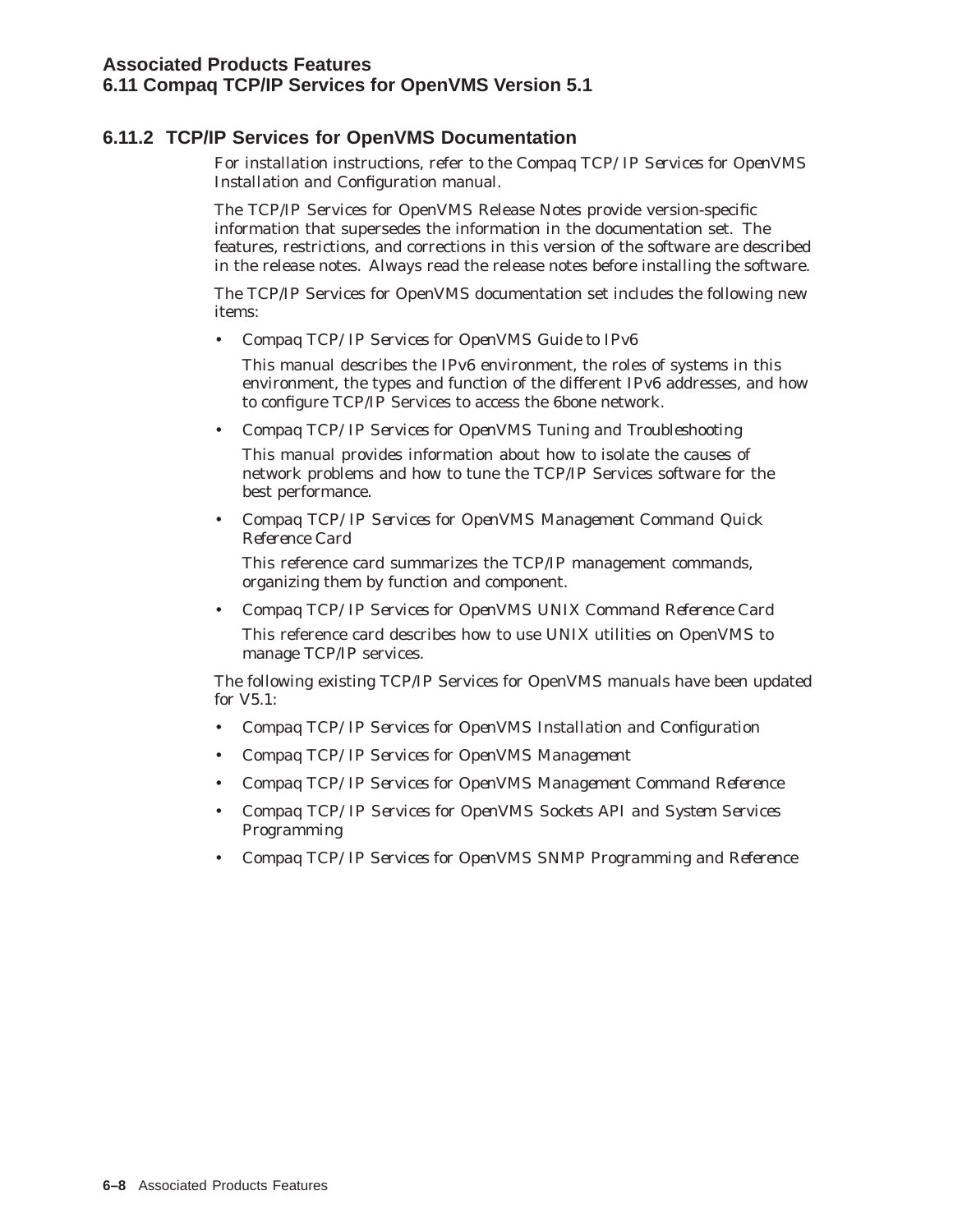# **Part II**

## **Overview of OpenVMS Documentation**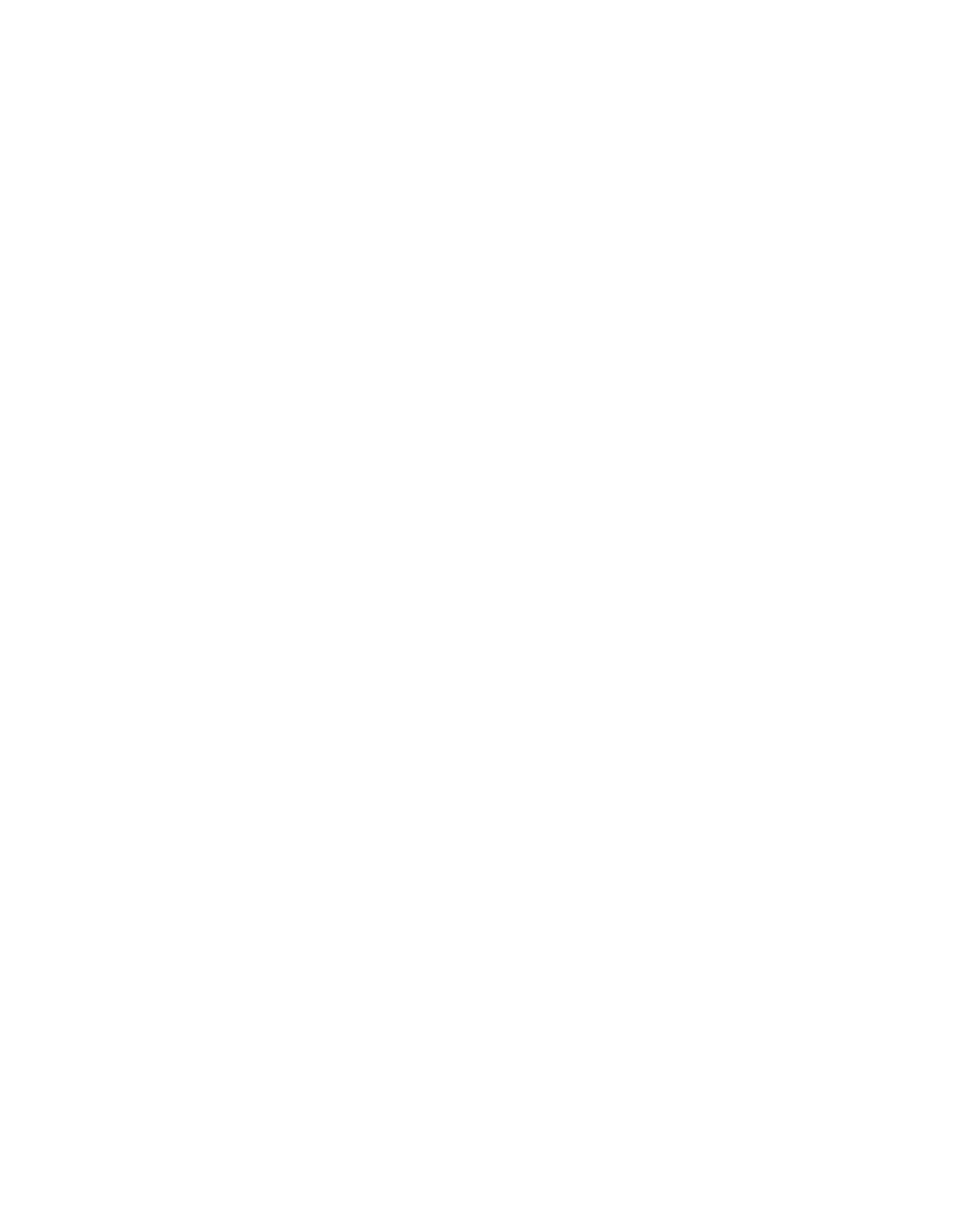**7**

## **OpenVMS Documentation Overview**

This chapter outlines the changes to the OpenVMS documentation from the previous version.

## **7.1 OpenVMS Documentation Changes**

Table 7–1 lists the changes to the OpenVMS documentation for OpenVMS Version 7.3.

| <b>Description</b><br>Area of Change |                                                                                                                                                                                                                                                                                                                                                                                                                                                                                                                                                                                                                           |  |  |
|--------------------------------------|---------------------------------------------------------------------------------------------------------------------------------------------------------------------------------------------------------------------------------------------------------------------------------------------------------------------------------------------------------------------------------------------------------------------------------------------------------------------------------------------------------------------------------------------------------------------------------------------------------------------------|--|--|
|                                      | <b>Expanded Online Offerings</b>                                                                                                                                                                                                                                                                                                                                                                                                                                                                                                                                                                                          |  |  |
| <b>Documentation CD-ROM</b>          | The OpenVMS documentation is now available on a single ISO9660<br>Level 2 CD-ROM. This CD-ROM can be used on OpenVMS, Windows,<br>and Macintosh systems.                                                                                                                                                                                                                                                                                                                                                                                                                                                                  |  |  |
|                                      | For more information about the documentation CD-ROM, see<br>Section 8.2.                                                                                                                                                                                                                                                                                                                                                                                                                                                                                                                                                  |  |  |
| <b>Online formats</b>                | OpenVMS documentation is now available in PDF as well as HTML<br>formats on the documentation CD-ROM.                                                                                                                                                                                                                                                                                                                                                                                                                                                                                                                     |  |  |
| Adobe Acrobat Reader                 | The documentation CD-ROM includes two versions of the Adobe<br>Acrobat Reader. One is an executable file for PCs; one is a ZIP file<br>that can be installed on OpenVMS Alpha systems running Java Version<br>$1.1.8 - 5.$                                                                                                                                                                                                                                                                                                                                                                                                |  |  |
| Online help                          | Reference information for the following OpenVMS utility routines is<br>now included in online help under RTL Routines:                                                                                                                                                                                                                                                                                                                                                                                                                                                                                                    |  |  |
|                                      | Access Control List (ACL) Editor (ACLEDITS)<br>Backup (BACKUP) (BACKUPS)<br>Command Language (CLI) (CLI\$)<br>Command File Qualifier (UTILS)<br>Convert (CONVERT) (CONV\$)<br>Data Compression/Expansion (DCX) (DCX\$)<br>DEC Text Processing Utility (DECTPU) (TPU\$)<br>EDT (EDT\$EDIT; FILEIO; WORKIO; XLATE)<br>File Definition Language (FDL) (FDL\$)<br>Librarian (LBR) (LBRS)<br>LOGINOUT (LGI) (LGIS)<br>Mail Utility (MAIL) (MAIL\$)<br>National Character Set (NCS) (NCS\$)<br>Print Symbiont Modification (PSM) (PSM\$; USER-x)<br>Symbiont/Job Controller Interface (SMB) (SMB\$)<br>Sort/Merge (SOR) (SOR\$) |  |  |

**Table 7–1 Changes to Documentation for OpenVMS Version 7.3**

(continued on next page)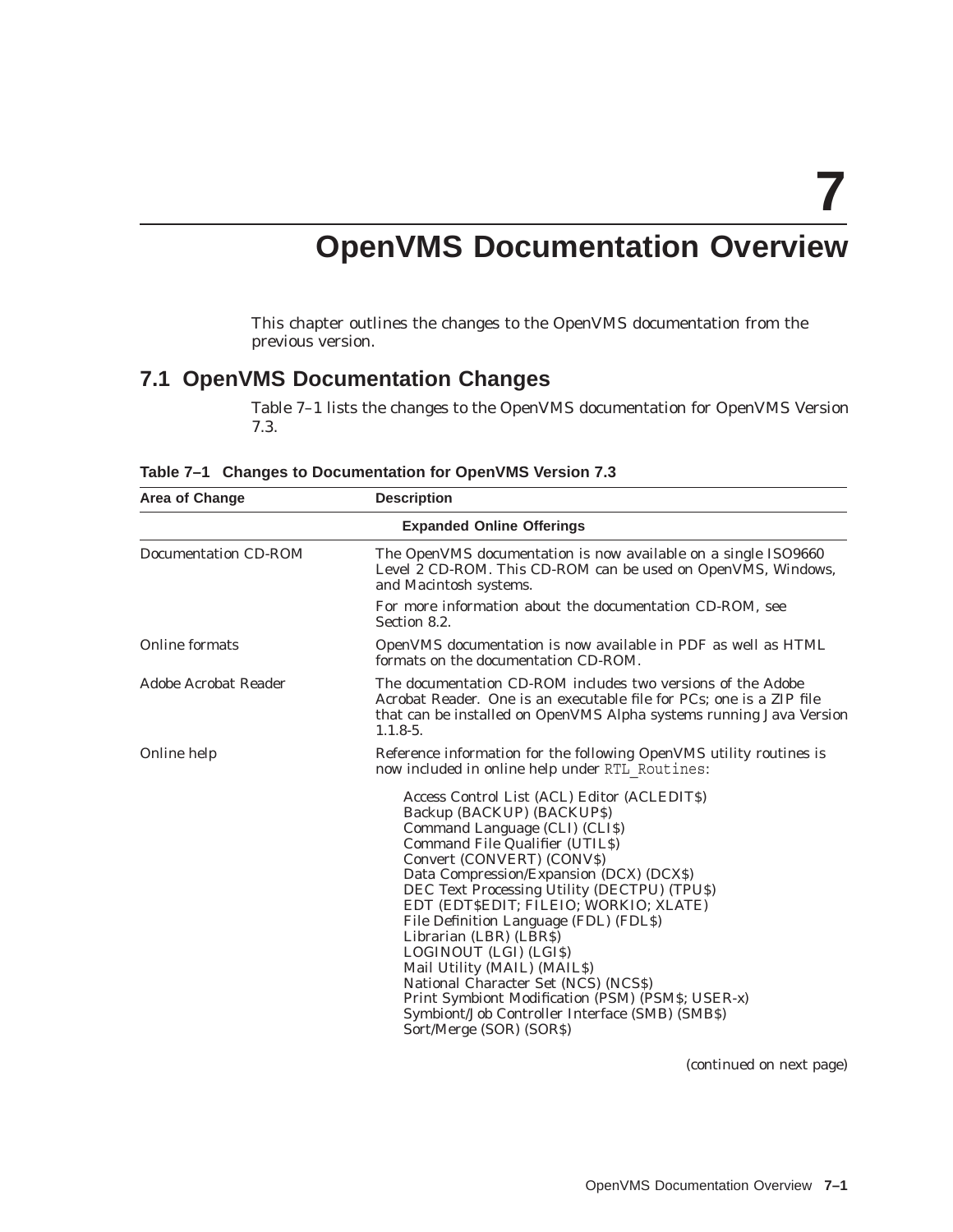#### **OpenVMS Documentation Overview 7.1 OpenVMS Documentation Changes**

| Area of Change                       | <b>Description</b>                                                                                                                                                                                                                                                                                                   |  |
|--------------------------------------|----------------------------------------------------------------------------------------------------------------------------------------------------------------------------------------------------------------------------------------------------------------------------------------------------------------------|--|
|                                      | <b>Expanded Online Offerings</b>                                                                                                                                                                                                                                                                                     |  |
| Master Index                         | The OpenVMS Master Index manual in ASCII text format is now<br>included on the documentation CD-ROM.                                                                                                                                                                                                                 |  |
|                                      | <b>New Manual</b>                                                                                                                                                                                                                                                                                                    |  |
| Availability Manager User's<br>Guide | This new manual for Version 7.3 describes how to use the Compaq<br>Availability Manager system management tool, from either an<br>OpenVMS Alpha or a Windows node, to monitor one or more OpenVMS<br>nodes on an extended local area network (LAN) or to target a specific<br>node or process for detailed analysis. |  |
|                                      | <b>Revised Titles</b>                                                                                                                                                                                                                                                                                                |  |
| Title changes                        | Note the following titles changes for Version 7.3:                                                                                                                                                                                                                                                                   |  |
|                                      | Compaq C Run-Time Library Reference Manual for OpenVMS<br><b>Systems</b><br>Revised to reflect the Compaq C product name.                                                                                                                                                                                            |  |
|                                      | Compaq Portable Mathematics Library<br>$\bullet$<br>Revised to reflect the Compaq name.                                                                                                                                                                                                                              |  |
|                                      | Guide to POSIX Threads Library<br>$\bullet$<br>Formerly entitled Guide to DECthreads.                                                                                                                                                                                                                                |  |
|                                      | OpenVMS Alpha Partitioning and Galaxy Guide<br>Formerly entitled OpenVMS Galaxy Guide.                                                                                                                                                                                                                               |  |
|                                      | OpenVMS MACRO-32 Porting and User's Guide<br>Formerly entitled Porting VAX MACRO Code to OpenVMS Alpha.                                                                                                                                                                                                              |  |
|                                      | OpenVMS Version 7.3 New Features and Documentation Overview<br>Now includes information about the OpenVMS documentation<br>offerings.                                                                                                                                                                                |  |
|                                      | (continued on next page)                                                                                                                                                                                                                                                                                             |  |

#### **Table 7–1 (Cont.) Changes to Documentation for OpenVMS Version 7.3**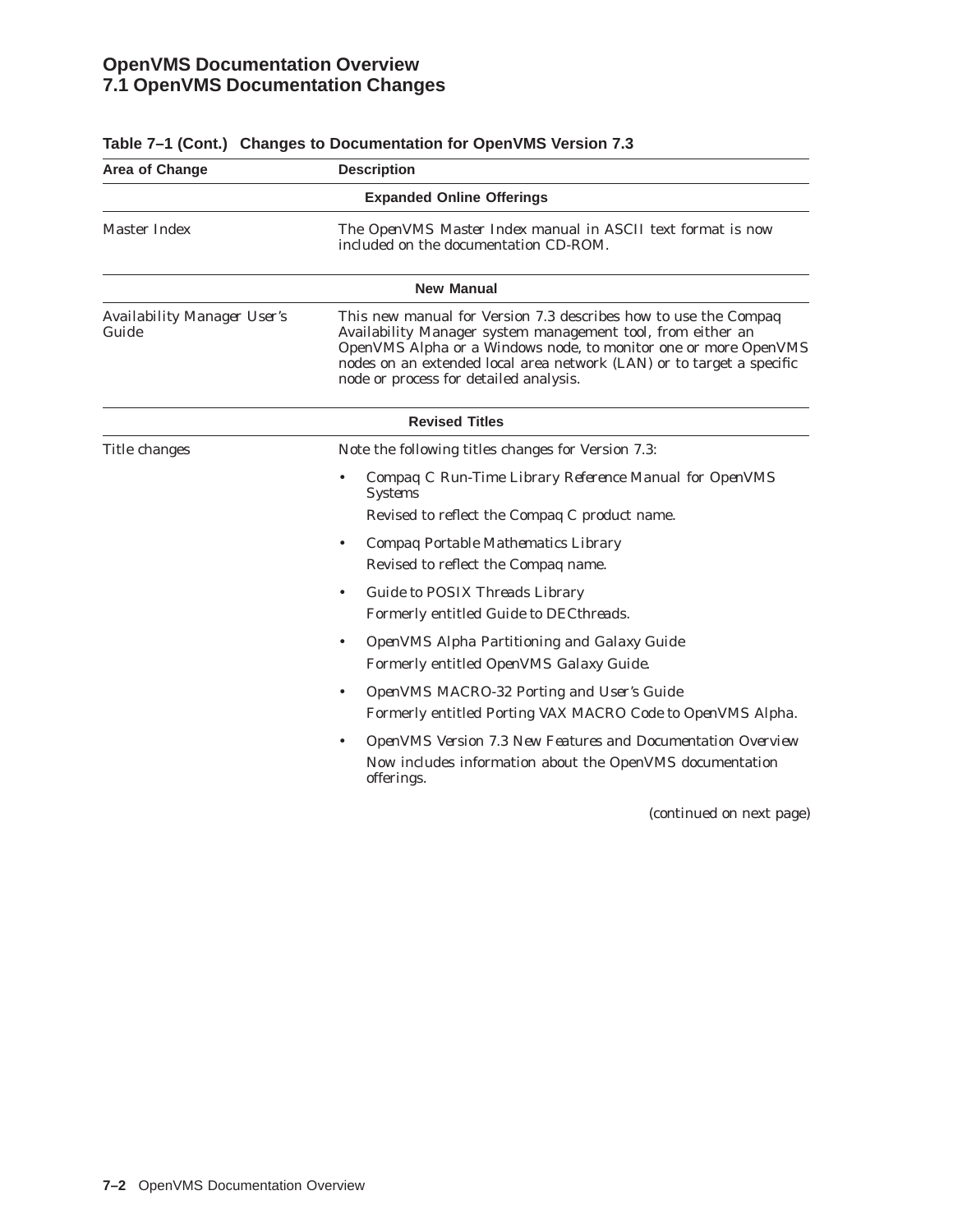#### **OpenVMS Documentation Overview 7.1 OpenVMS Documentation Changes**

| Area of Change                                    | <b>Description</b>                                                                                                                                                                                                                       |  |
|---------------------------------------------------|------------------------------------------------------------------------------------------------------------------------------------------------------------------------------------------------------------------------------------------|--|
|                                                   | <b>Restructured Documentation</b>                                                                                                                                                                                                        |  |
| OpenVMS Programming<br><b>Concepts Manual</b>     | The OpenVMS Programming Concepts Manual has been restructured<br>and expanded. It now consists of the following two volumes:                                                                                                             |  |
|                                                   | OpenVMS Programming Concepts Manual, Volume I                                                                                                                                                                                            |  |
|                                                   | Contains an introduction to OpenVMS programming followed by<br>three parts: Process and Synchronization; Interrupts and Condition<br>Handling; and Addressing and Memory Management.                                                     |  |
|                                                   | OpenVMS Programming Concepts Manual, Volume II                                                                                                                                                                                           |  |
|                                                   | Contains two additional parts: Calling a System Routine; and I/O,<br>System, and Programming Routines.                                                                                                                                   |  |
| <b>DCL command MOUNT</b>                          | Reference information about the MOUNT command is now located in<br>the OpenVMS DCL Dictionary: A-M.                                                                                                                                      |  |
| <b>Information about OpenVMS</b><br>documentation | The Overview of OpenVMS Documentation manual no longer exists<br>as a separate manual. Instead, information about OpenVMS<br>documentation is included in the OpenVMS Version 7.3 New Features<br>and Documentation Overview.            |  |
|                                                   | <b>Archived Manuals</b>                                                                                                                                                                                                                  |  |
| Four archived manuals                             | Beginning with Version 7.3, the following manuals are archived. The<br>online versions are included with other archived manuals in a separate<br>directory on the OpenVMS documentation CD-ROM.                                          |  |
|                                                   | Migrating an Application from OpenVMS VAX to OpenVMS Alpha                                                                                                                                                                               |  |
|                                                   | OpenVMS Alpha Guide to 64-Bit Addressing and VLM Features<br>$\bullet$                                                                                                                                                                   |  |
|                                                   | Portions are now included in the OpenVMS Programming Concepts<br>Manual, Volume I.                                                                                                                                                       |  |
|                                                   | OpenVMS Programming Interfaces: Calling a System Routine                                                                                                                                                                                 |  |
|                                                   | Portions are now included in the OpenVMS Programming Concepts<br>Manual, Volume II.                                                                                                                                                      |  |
|                                                   | TCP/IP Networking on OpenVMS Systems                                                                                                                                                                                                     |  |
|                                                   | For information about using TCP/IP on OpenVMS systems, see the<br>OpenVMS System Manager's Manual and the documentation set for<br>the Compaq TCP/IP Services for OpenVMS product.                                                       |  |
| Addition to the archived<br>manuals offering      | The Standard TECO Text Editor and Corrector for the VAX, PDP-11,<br><i>PDP-10, and PDP-8</i> manual is now included with the archived manuals<br>on the documentation CD-ROM. Note that this manual is not available<br>in printed form. |  |

#### **Table 7–1 (Cont.) Changes to Documentation for OpenVMS Version 7.3**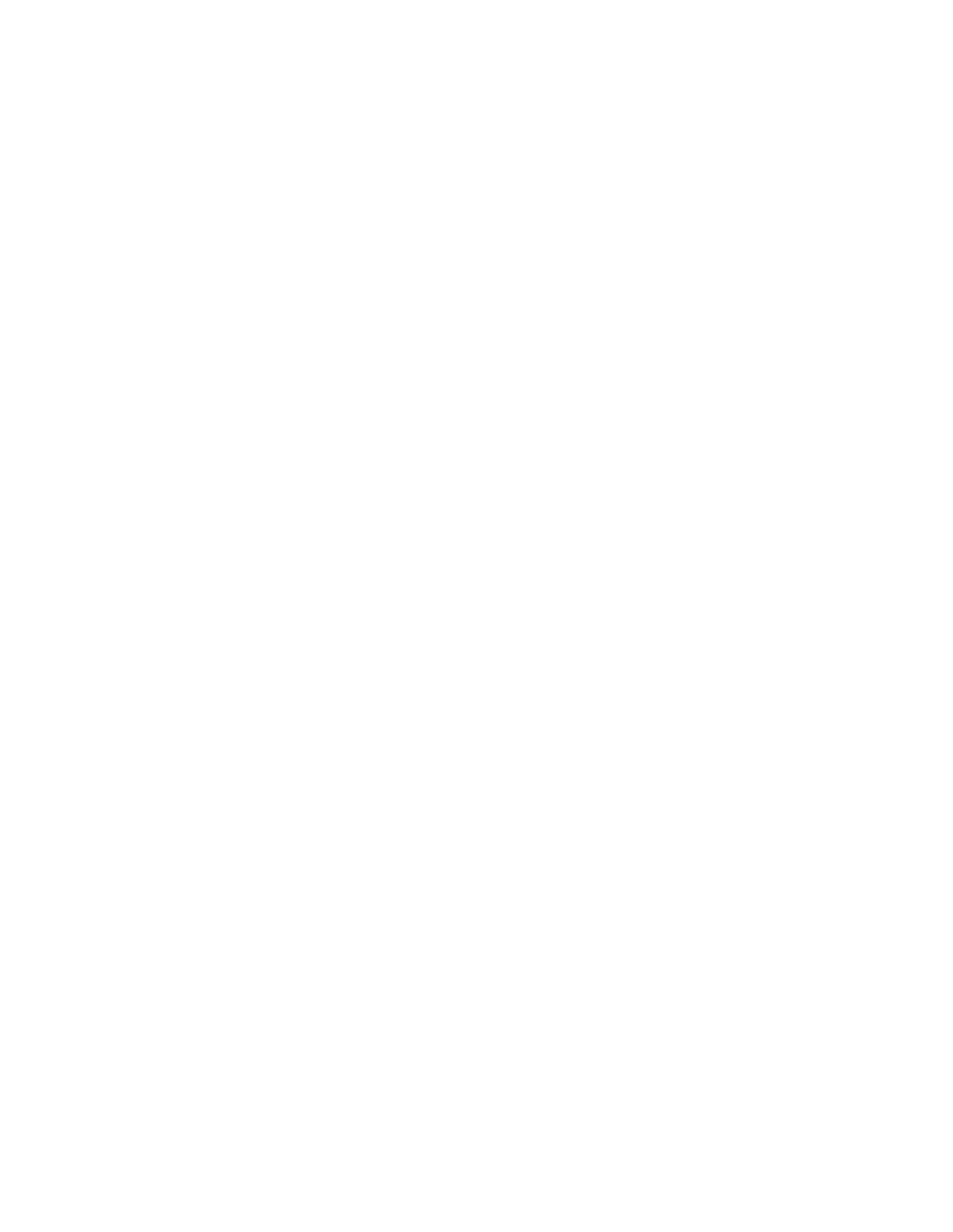## **OpenVMS Printed and Online Documentation**

This chapter outlines the following OpenVMS documentation components:

- Printed documentation (Section 8.1)
- Online documentation on CD-ROM (Section 8.2)
- Online documentation on the OpenVMS web site (Section 8.3)
- Online Help (Section 8.4)

#### **8.1 Printed Documentation**

This section describes the OpenVMS printed documentation offerings:

- Upgrade and installation documentation that is included with your OpenVMS software media kit (Section 8.1.1)
- The OpenVMS Full and Base Documentation sets (Section 8.1.2)
- Documentation for System Integrated Products (SIPs) (Section 8.1.3)
- Archived manuals (Section 8.1.4)

#### **8.1.1 OpenVMS Media Kit Documentation**

Upgrade and installation manuals and the *OpenVMS License Management Utility Manual* are included in your OpenVMS media kit.

OpenVMS Alpha customers receive the *OpenVMS Alpha Version 7.3 Upgrade and Installation Manual*. This manual contains step-by-step upgrade and installation information as well as device-naming and booting information.

OpenVMS VAX customers receive the *OpenVMS VAX Version 7.3 Upgrade and Installation Manual*, the primary source for step-by-step upgrade and installation procedures using the VMSINSTAL utility.

Table 8–1 lists the installation manuals included in the OpenVMS media kit. You can also order the manuals individually. Note that the manuals in the media kit are not part of the OpenVMS Full Documentation set.

| <b>Manual</b>                                             | <b>Order Number</b>      |
|-----------------------------------------------------------|--------------------------|
| <b>Upgrade and Installation Manuals</b>                   |                          |
| OpenVMS Alpha Version 7.3 Upgrade and Installation Manual | AA-QSE8D-TE              |
| OpenVMS VAX Version 7.3 Upgrade and Installation Manual   | AA-QSBQD-TE              |
|                                                           | (continued on next page) |

**Table 8–1 OpenVMS Media Kit Manuals**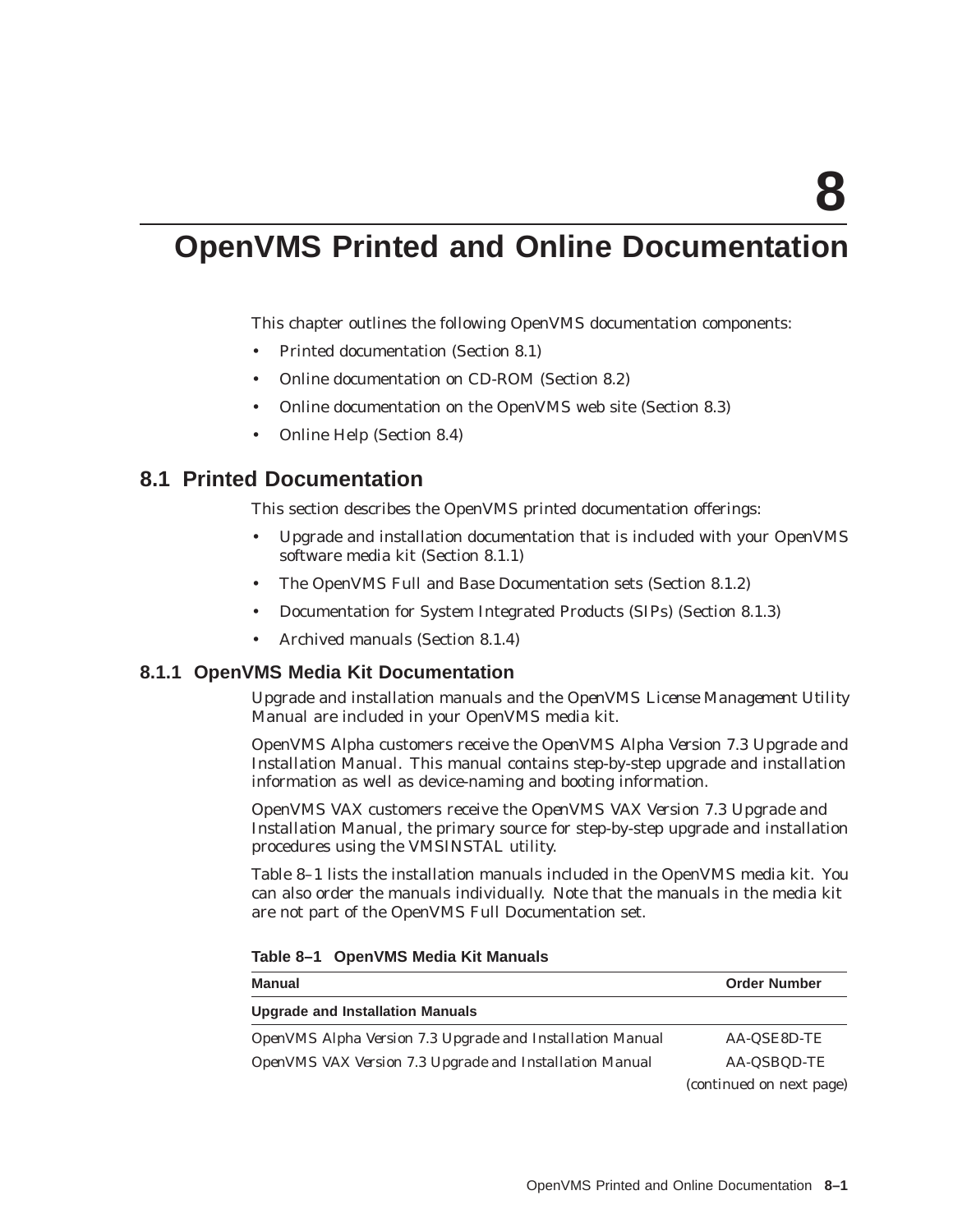#### **OpenVMS Printed and Online Documentation 8.1 Printed Documentation**

| $1800$ $0$ $-1$ (COIII.) Open virus means and manual s |                     |  |
|--------------------------------------------------------|---------------------|--|
| Manual                                                 | <b>Order Number</b> |  |
| Upgrade and Installation Manuals                       |                     |  |
| OpenVMS License Management Utility Manual              | AA-PVXUF-TK         |  |
| Guide to OpenVMS Version 7.3 CD-ROMs                   | AA-QSBRE-TE         |  |

#### **Table 8–1 (Cont.) OpenVMS Media Kit Manuals**

#### **8.1.2 OpenVMS Documentation Sets**

OpenVMS documentation is available in the following documentation sets:

| <b>Documentation</b><br><b>Set</b> | <b>Description</b>                                                                                                                                                                                      | <b>Order Number</b> |
|------------------------------------|---------------------------------------------------------------------------------------------------------------------------------------------------------------------------------------------------------|---------------------|
| Full set                           | Intended for users who need extensive<br>explanatory information for all major OpenVMS<br>resources. Contains all the OpenVMS<br>documentation in one offering. Includes the<br>Base Documentation set. | QA-001AA-GZ.7.3     |
| Base set                           | Subset of the Full Documentation set. Intended<br>for general users and system managers of<br>small standalone systems. Includes the most<br>commonly used OpenVMS manuals.                             | QA-09SAA-GZ.7.3     |

In addition to ordering the Full or Base Documentation set, you can order any OpenVMS manual individually.

Table 8–2 lists the manuals in the OpenVMS Base and Full Documentation sets. For a description of each manual, see Section 9.2.

| <b>Manual</b>                                                                         | <b>Order Number</b> |
|---------------------------------------------------------------------------------------|---------------------|
| <b>OpenVMS Base Documentation Set</b>                                                 | QA-09SAA-GZ.7.3     |
| OpenVMS DCL Dictionary: A-M                                                           | AA-PV5KG-TK         |
| OpenVMS DCL Dictionary: N-Z                                                           | AA-PV5LG-TK         |
| OpenVMS Guide to System Security                                                      | AA-Q2HLE-TE         |
| OpenVMS Master Index                                                                  | AA-QSBSD-TE         |
| OpenVMS System Management Utilities Reference Manual: A-L                             | AA-PV5PF-TK         |
| OpenVMS System Management Utilities Reference Manual: M-Z                             | AA-PV5QF-TK         |
| OpenVMS System Manager's Manual, Volume 1: Essentials                                 | AA-PV5MF-TK         |
| OpenVMS System Manager's Manual, Volume 2: Tuning, Monitoring, and Complex<br>Systems | AA-PV5NF-TK         |
| OpenVMS User's Manual                                                                 | AA-PV5.JE-TK        |
| OpenVMS Version 7.3 New Features and Documentation Overview                           | AA-QSBFD-TE         |
| <i>OpenVMS Version 7.3 Release Notes</i>                                              | AA-QSBTD-TE         |

(continued on next page)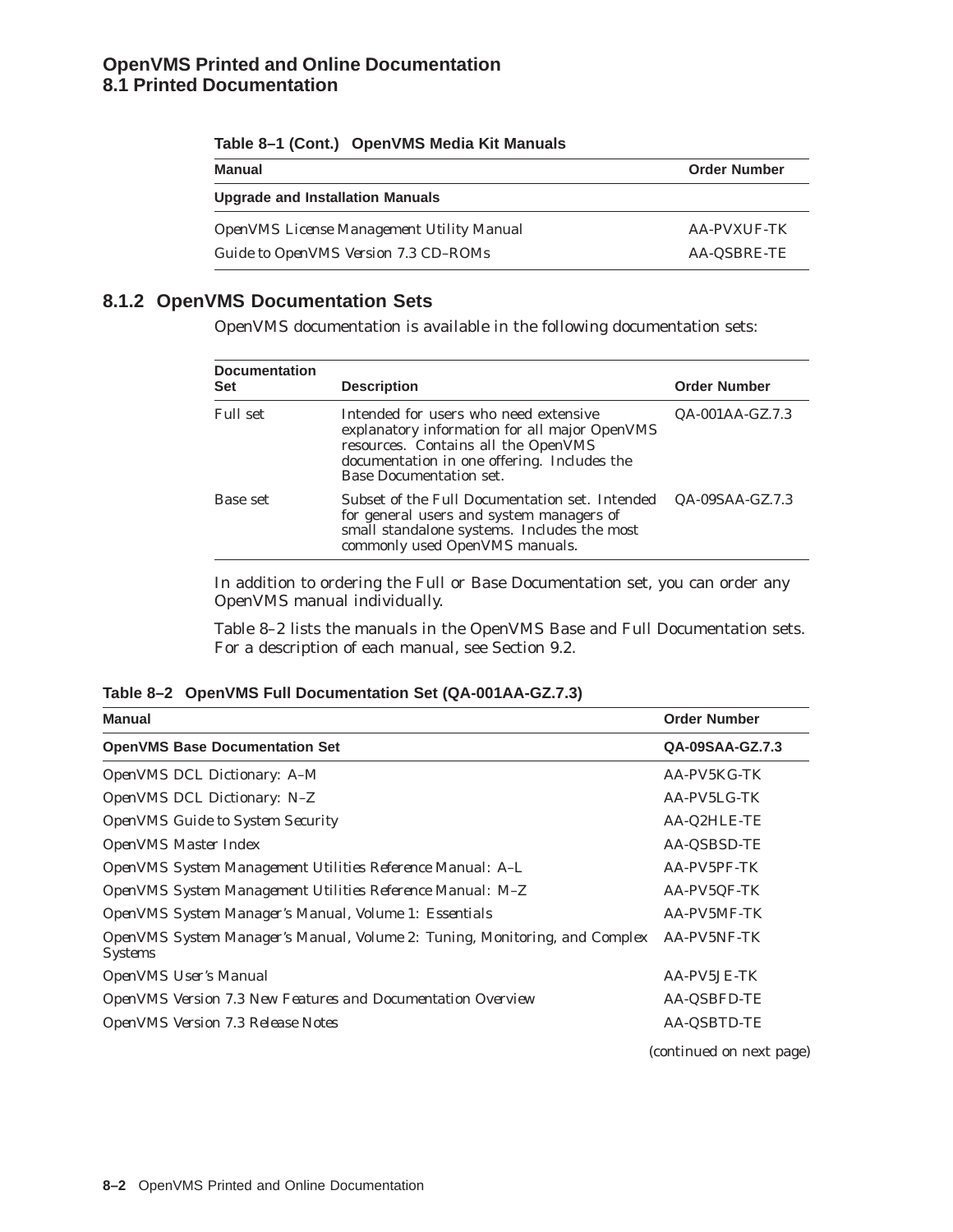#### **OpenVMS Printed and Online Documentation 8.1 Printed Documentation**

| <b>Manual</b>                                                       | <b>Order Number</b>      |
|---------------------------------------------------------------------|--------------------------|
| <b>Continuation of Full Documentation Set</b>                       | QA-001AA-GZ.7.3          |
| Availability Manager User's Guide                                   | <b>AA-RNSJA-TE</b>       |
| Compaq C Run-Time Library Utilities Reference Manual                | AA-R238C-TE              |
| Compaq Portable Mathematics Library                                 | AA-PV6VE-TE              |
| <b>DECamds User's Guide</b>                                         | AA-Q3JSE-TE              |
| DEC Text Processing Utility Reference Manual                        | <b>AA-PWCCD-TE</b>       |
| Extensible Versatile Editor Reference Manual                        | <b>AA-PWCDD-TE</b>       |
| Guidelines for OpenVMS Cluster Configurations                       | AA-Q28LE-TK              |
| Guide to Creating OpenVMS Modular Procedures                        | AA-PV6AD-TK              |
| Guide to OpenVMS File Applications                                  | AA-PV6PD-TK              |
| Guide to POSIX Threads Library                                      | AA-QSBPD-TE              |
| Guide to the DEC Text Processing Utility                            | <b>AA-PWCBD-TE</b>       |
| OpenVMS Alpha Partitioning and Galaxy Guide                         | AA-REZQC-TE              |
| OpenVMS Alpha Guide to Upgrading Privileged-Code Applications       | AA-QSBGD-TE              |
| OpenVMS Alpha System Analysis Tools Manual                          | <b>AA-REZTB-TE</b>       |
| OpenVMS Calling Standard                                            | <b>AA-QSBBD-TE</b>       |
| OpenVMS Cluster Systems                                             | AA-PV5WE-TK              |
| OpenVMS Command Definition, Librarian, and Message Utilities Manual | AA-QSBDD-TE              |
| OpenVMS Debugger Manual                                             | AA-QSBJD-TE              |
| OpenVMS Delta/XDelta Debugger Manual                                | <b>AA-PWCAD-TE</b>       |
| OpenVMS Guide to Extended File Specifications                       | <b>AA-REZRB-TE</b>       |
| OpenVMS I/O User's Reference Manual                                 | AA-PV6SD-TK              |
| OpenVMS Linker Utility Manual                                       | AA-PV6CD-TK              |
| OpenVMS MACRO-32 Porting and User's Guide                           | AA-PV64D-TE              |
| OpenVMS Management Station Overview and Release Notes               | AA-QJGCD-TE              |
| OpenVMS Performance Management                                      | AA-R237C-TE              |
| OpenVMS Programming Concepts Manual, Volume I                       | <b>AA-RNSHA-TK</b>       |
| OpenVMS Programming Concepts Manual, Volume II                      | AA-PV67E-TK              |
| OpenVMS Record Management Services Reference Manual                 | AA-PV6RD-TK              |
| OpenVMS Record Management Utilities Reference Manual                | AA-PV6QD-TK              |
| OpenVMS RTL General Purpose (OTS\$) Manual                          | AA-PV6HD-TK              |
| OpenVMS RTL Library (LIBS) Manual                                   | <b>AA-QSBHD-TE</b>       |
| OpenVMS RTL Screen Management (SMGS) Manual                         | AA-PV6LD-TK              |
| OpenVMS RTL String Manipulation (STR\$) Manual                      | AA-PV6MD-TK              |
| OpenVMS System Messages: Companion Guide for Help Message Users     | AA-PV5TD-TK              |
| OpenVMS System Services Reference Manual: A-GETUAI                  | <b>AA-QSBMD-TE</b>       |
| OpenVMS System Services Reference Manual: GETUTC-Z                  | AA-QSBND-TE              |
| OpenVMS Utility Routines Manual                                     | AA-PV6EE-TK              |
|                                                                     | (continued on next page) |

**Table 8–2 (Cont.) OpenVMS Full Documentation Set (QA-001AA-GZ.7.3)**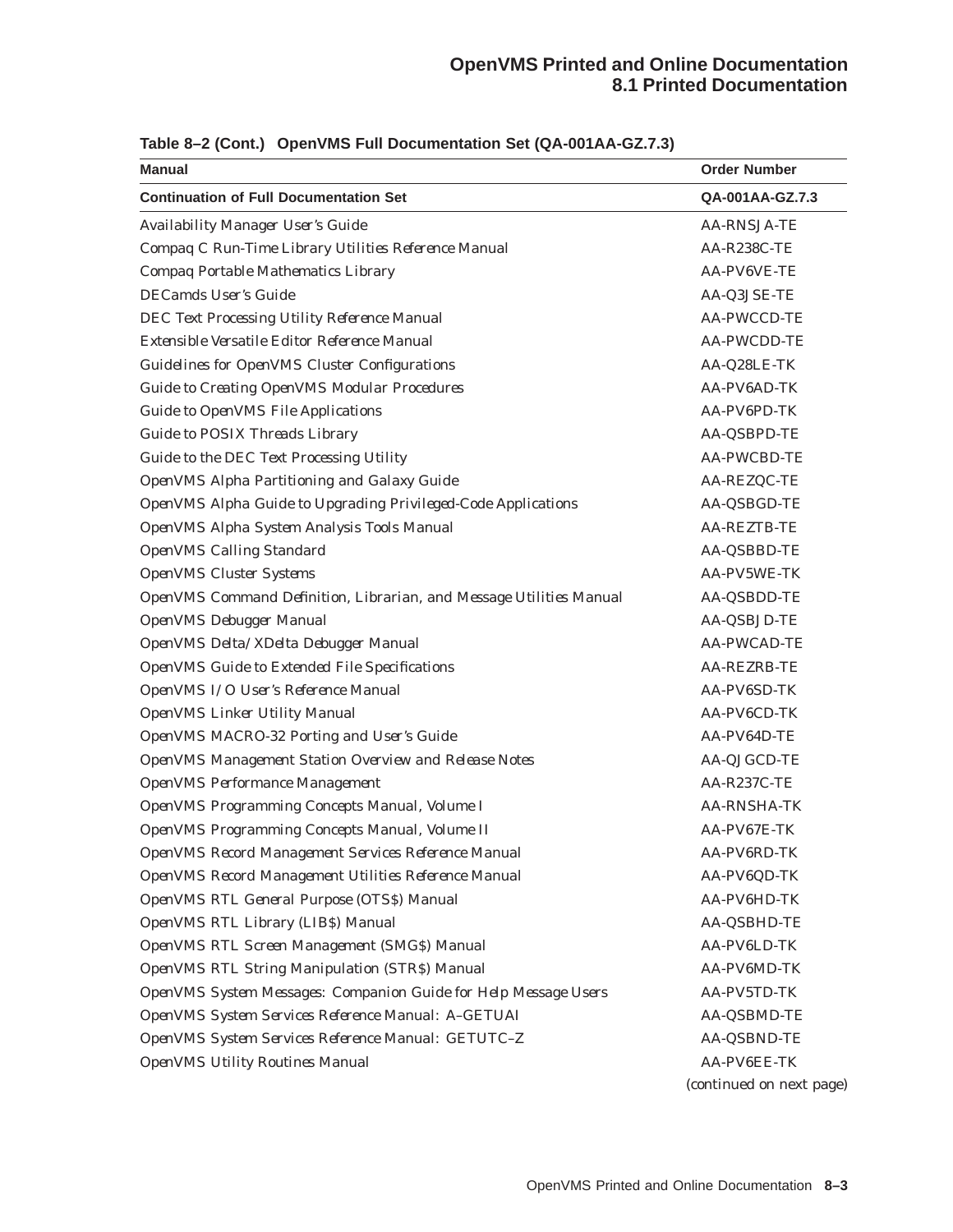| <b>Manual</b>                                              | <b>Order Number</b> |
|------------------------------------------------------------|---------------------|
| <b>Continuation of Full Documentation Set</b>              | QA-001AA-GZ.7.3     |
| OpenVMS VAX RTL Mathematics (MTHS) Manual                  | AA-PVXJD-TE         |
| OpenVMS VAX System Dump Analyzer Utility Manual            | AA-PV6TD-TE         |
| POLYCENTER Software Installation Utility Developer's Guide | AA-Q28MD-TK         |
| VAX MACRO and Instruction Set Reference Manual             | AA-PS6GD-TE         |
| Volume Shadowing for OpenVMS                               | AA-PVXMG-TE         |

#### **Table 8–2 (Cont.) OpenVMS Full Documentation Set (QA-001AA-GZ.7.3)**

#### **8.1.3 Documentation for System Integrated Products**

The following System Integrated Products (SIPs) are included in the OpenVMS software. You must purchase separate licenses to enable them.

- Compaq Galaxy Software Architecture on OpenVMS Alpha
- OpenVMS Clusters
- RMS Journaling for OpenVMS
- Volume Shadowing for OpenVMS

The OpenVMS Cluster and Volume Shadowing documentation is included in the OpenVMS Full Documentation set.

You must purchase RMS Journaling documentation separately. Use the following part number to order the *RMS Journaling for OpenVMS Manual*: AA-JG41C-TE.

#### **8.1.4 Archived OpenVMS Documentation**

OpenVMS continuously updates, revises, and enhances the OpenVMS operating system documentation. From time to time, manuals are archived. You can access the archived manuals online from the documentation CD-ROM or from the following web site:

http://www.compaq.com/openvms

For a list of the archived OpenVMS manuals, see Section 9.5.

## **8.2 Online Documentation on CD-ROM**

Beginning with OpenVMS Version 7.3, online documentation for the OpenVMS operating system and many associated products is provided on a single ISO9660 Level 2 CD-ROM. This CD-ROM is readable on OpenVMS, Windows, and Macintosh systems.

#### **8.2.1 Online Formats**

The documentation CD-ROM contains documentation in a number of formats, including HTML, PDF, PostScript, and ASCII text. Bookreader files are no longer available on the documentation CD-ROM.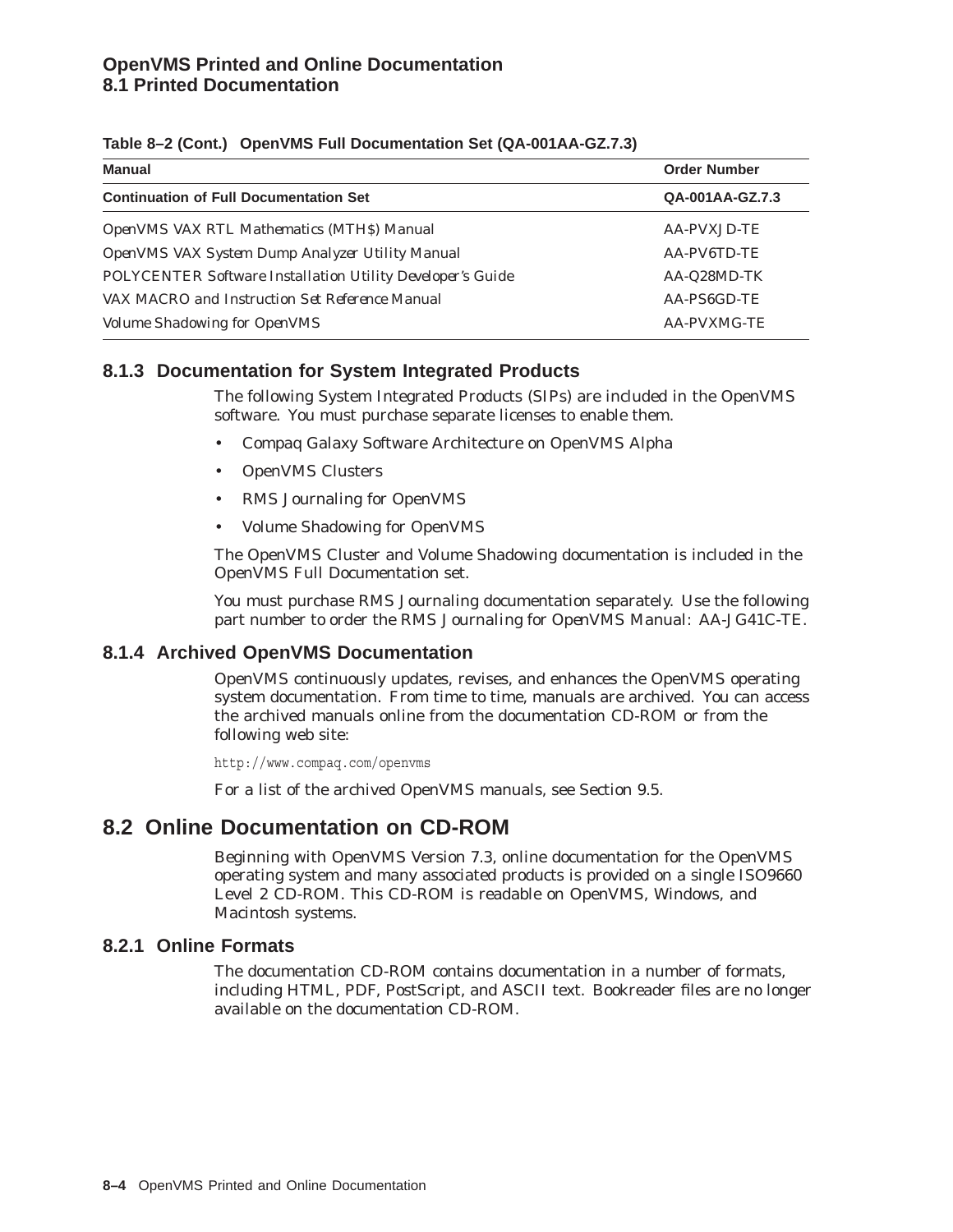#### **8.2.2 PDF Viewers**

Tools are supplied on the documentation CD-ROM for viewing PDF files on OpenVMS Alpha systems and Windows systems.

For OpenVMS Alpha users, the Adobe Acrobat Viewer (for Java) is provided. Instructions for installing this Java implementation of the Acrobat Viewer are provided in a README file on the CD-ROM.

For users of Windows systems, an executable file for the Adobe Acrobat Viewer is provided. This self-extracting file can be installed on a personal computer running Windows.

For information about how to access documents on the documentation CD-ROM and about the PDF viewers, refer to the *Guide to OpenVMS Version 7.3 CD–ROMs*.

## **8.3 Online Documentation on the OpenVMS Web Site**

You can access OpenVMS manuals in various online formats from the following OpenVMS web site:

http://www.compaq.com/openvms

The OpenVMS web site contains links to current versions of manuals in the OpenVMS Full Documentation set as well as manuals for selected layered products.

### **8.4 Online Help**

The OpenVMS operating system provides online help for the commands, utilities, and system routines documented in the Full Documentation set.

You can use the Help Message facility to quickly access online descriptions of system messages. In addition, you can add your own source files, such as messages documentation that you have written to the Help Message database. The *OpenVMS System Messages: Companion Guide for Help Message Users* manual explains how to use the Help Message facility. You can also access DCL Help for Help Message by entering:

\$ HELP HELP/MESSAGE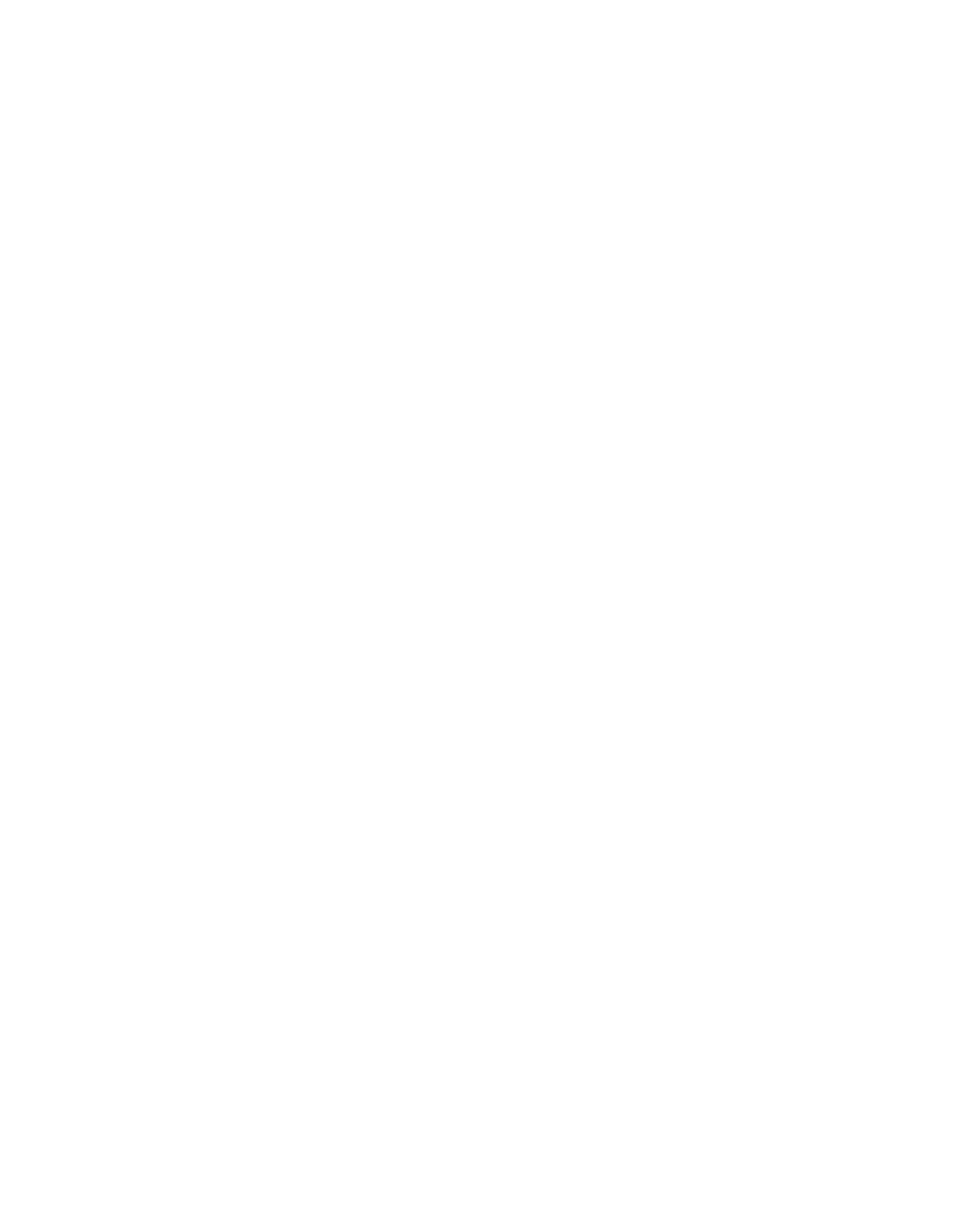**9**

# **Descriptions of OpenVMS Manuals**

This chapter provides summary descriptions for the following OpenVMS documentation:

- Manuals in the OpenVMS Media Kit (Section 9.1)
- Manuals in the OpenVMS Full Documentation set (Section 9.2)
- Manual about how to write device drivers for OpenVMS Alpha systems (Section 9.3)
- RMS Journaling manual (Section 9.4)
- Archived manuals (Section 9.5)

### **9.1 Manuals Included in the OpenVMS Media Kit**

#### **Guide to OpenVMS Version 7.3 CD–ROMs**

Provides information about the OpenVMS Alpha and OpenVMS VAX operating system and documentation CD-ROMs. Lists the contents of the OpenVMS Version 7.3 CD-ROM package, includes pointers to installation information, and gives instructions about how to access manuals on the Documentation CD-ROM.

#### **OpenVMS License Management Utility Manual**

Describes the License Management Facility (LMF), the OpenVMS license management tool. LMF includes the License Management Utility (LICENSE) and the command procedure VMSLICENSE.COM, which is used to register, manage, and track software licenses on line.

#### **OpenVMS Alpha Version 7.3 Upgrade and Installation Manual**

Provides step-by-step instructions for installing and upgrading the OpenVMS Alpha operating system on Alpha computers. Includes information about booting, shutdown, backup, and licensing procedures.

#### **OpenVMS VAX Version 7.3 Upgrade and Installation Manual**

Provides step-by-step instructions for installing and upgrading the OpenVMS VAX operating system on OpenVMS VAX computers. Includes information about booting, shutdown, backup, and licensing procedures.

### **9.2 Manuals in the OpenVMS Documentation Set**

#### **9.2.1 OpenVMS Base Documentation Set**

#### **OpenVMS DCL Dictionary**

Describes the DIGITAL Command Language (DCL) and provides an alphabetical listing of detailed reference information and examples for all DCL commands and lexical functions. This manual is in two volumes.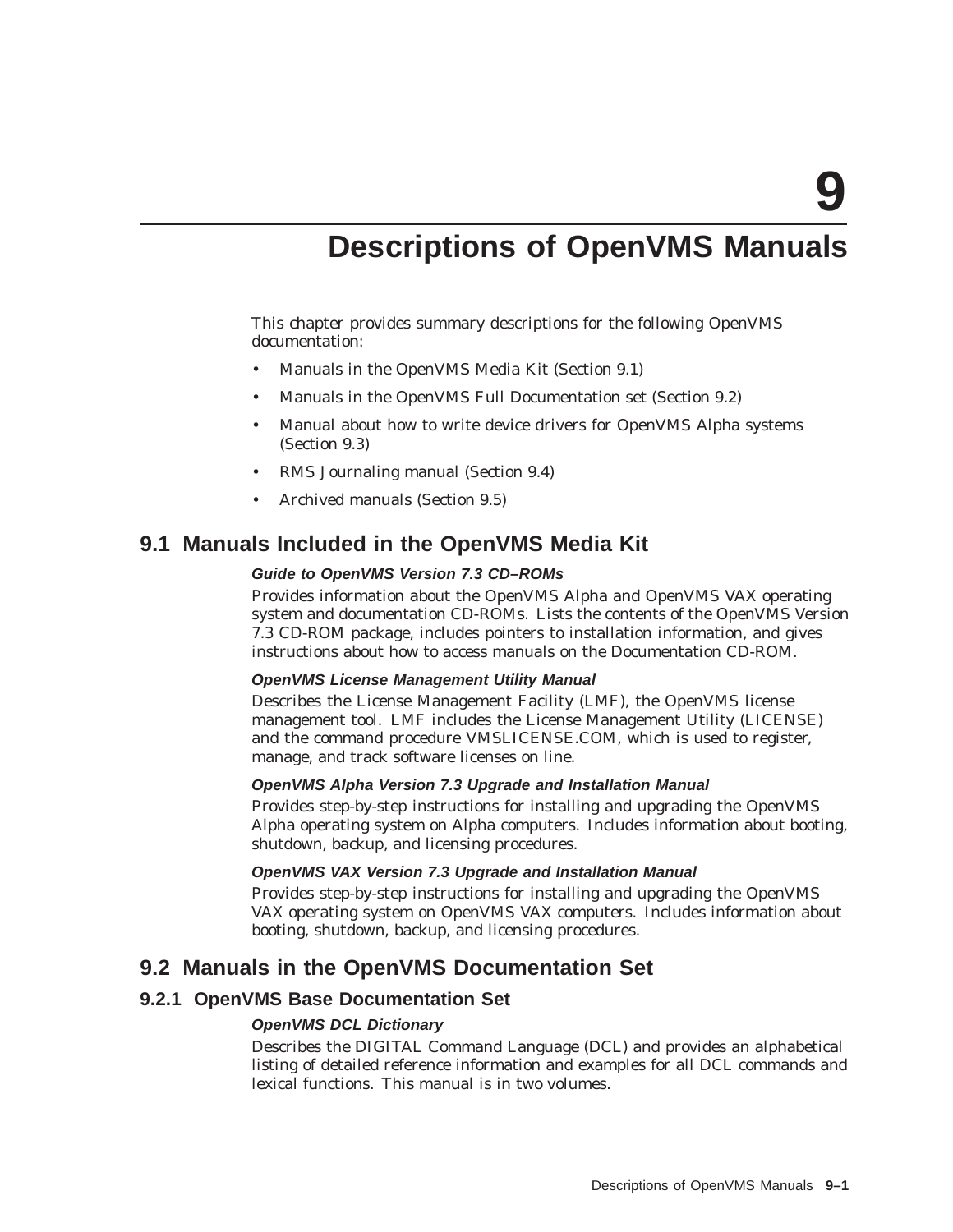#### **OpenVMS Guide to System Security**

Describes the security features available in the OpenVMS Alpha and VAX operating systems. Explains the purpose and proper application of each feature in the context of specific security needs.

#### **OpenVMS Master Index**

Offers an edited compilation of indexes from the manuals in the OpenVMS Full Documentation set.

#### **OpenVMS System Management Utilities Reference Manual**

Presents reference information about the utilities you can use to perform system management tasks on your system as well as the tools to control and monitor system access and resources. Includes a description of the AUTOGEN command procedure. This manual is in two volumes.

#### **OpenVMS System Manager's Manual, Volume 1: Essentials**

Provides instructions for setting up and maintaining routine operations such as starting up the system, installing software, and setting up print and batch queues. Also explains routine disk and magnetic tape operations.

#### **OpenVMS System Manager's Manual, Volume 2: Tuning, Monitoring, and Complex Systems**

Describes how to configure and control the network, how to monitor the system, and how to manage system parameters. Also includes information about OpenVMS Cluster systems, network environments, and DECdtm functionality.

#### **OpenVMS User's Manual**

Provides an overview of the operating system and presents basic concepts, task information, and reference information that allow you to perform daily computing tasks. Describes how to work with files and directories. Also includes these additional topics:

- Sending messages with the Mail utility and the Phone utility
- Using the Sort/Merge utility
- Using logical names and symbols
- Writing command procedures
- Editing files with the EVE and EDT text editors

#### **OpenVMS Version 7.3 New Features and Documentation Overview**

Describes new and improved components for the Alpha and VAX operating systems for the Version 7.3 release. Includes information about OpenVMS documentation changes for Version 7.3 as well as the printed and online OpenVMS documentation offerings.

#### **OpenVMS Version 7.3 Release Notes**

Describes changes to the software; installation, upgrade, and compatibility information; new and existing software problems and restrictions; and software and documentation corrections.

### **9.2.2 Continuation of Full Documentation Set**

#### **Availability Manager User's Guide**

Describes how to use the Compaq Availability Manager system management tool, from either an OpenVMS Alpha or a Windows node, to monitor one or more OpenVMS nodes on an extended local area network (LAN) or to target a specific node or process for detailed analysis.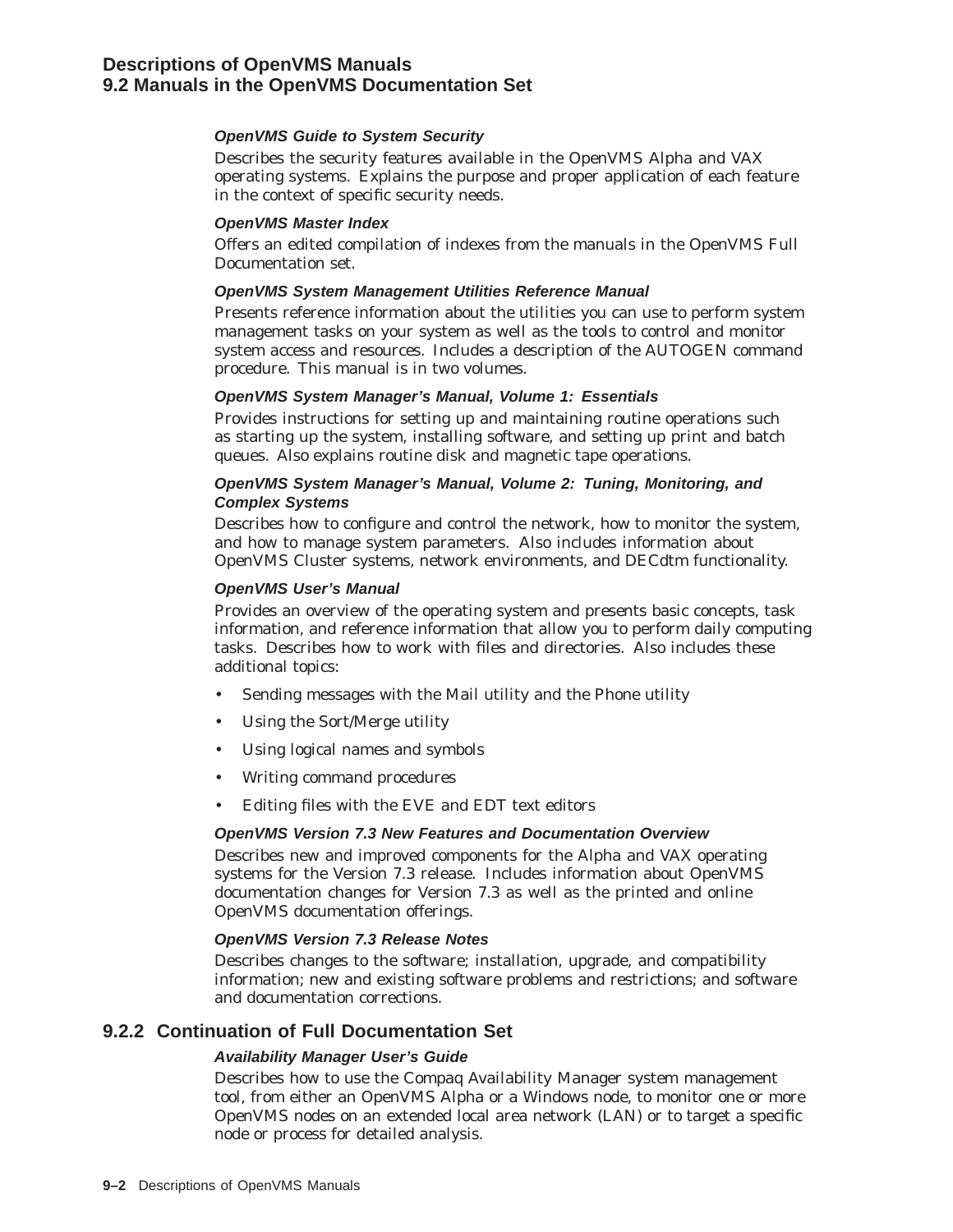#### **Compaq C Run-Time Library Utilities Reference Manual**

Provides detailed usage and reference information about the Compaq C Run-Time Library utilities for managing localization and time zone data in international software applications.

#### **Compaq Portable Mathematics Library**

Documents the mathematics routines in the Compaq Portable Mathematics Library (DPML), supplied only with OpenVMS Alpha systems. VAX programmers should refer to the *OpenVMS VAX RTL Mathematics (MTH\$) Manual*.

#### **DECamds User's Guide**

Provides information for installing and using the DECamds software. DECamds is a system management tool that lets you monitor, diagnose, and track events in OpenVMS system and OpenVMS Cluster environments.

#### **DEC Text Processing Utility Reference Manual**

Describes the DEC Text Processing Utility (DECTPU) and provides reference information about the EDT Keypad Emulator interfaces to DECTPU.

#### **Extensible Versatile Editor Reference Manual**

Contains command reference information about the EVE text editor. Also provides a cross-reference between EDT and EVE commands.

#### **Guidelines for OpenVMS Cluster Configurations**

This manual provides information to help you choose systems, interconnects, storage devices, and software. It can help you configure these components to achieve high availability, scalability, performance, and ease of system management. Detailed directions using SCSI and Fibre Channel in an OpenVMS Cluster system are also included in this manual.

#### **Guide to Creating OpenVMS Modular Procedures**

Describes how to perform a complex programming task by dividing it into modules and coding each module as a separate procedure.

#### **Guide to OpenVMS File Applications**

Contains guidelines for designing, creating, and maintaining efficient data files by using Record Management Services (RMS). This manual is intended for application programmers and designers responsible for programs that use RMS files, especially if performance is an important consideration.

#### **Guide to POSIX Threads Library**

Describes the POSIX Threads Library (formerly named DECthreads) package, Compaq's multithreading run-time libraries. Use the routines in this package to create and control multiple threads of execution within the address space provided by a single process. Offering both usage tips and reference synopses, this document describes three interfaces: routines that conform to the IEEE POSIX 1003.1c standard (called *pthread*), routines that provide thread-related services in nonthreaded applications (called thread-independent services or *tis*), and a set of Compaq proprietary routines (called *cma*) that provide a stable, upwardly compatible interface.

#### **Guide to the DEC Text Processing Utility**

Provides an introduction to developing DECTPU programs.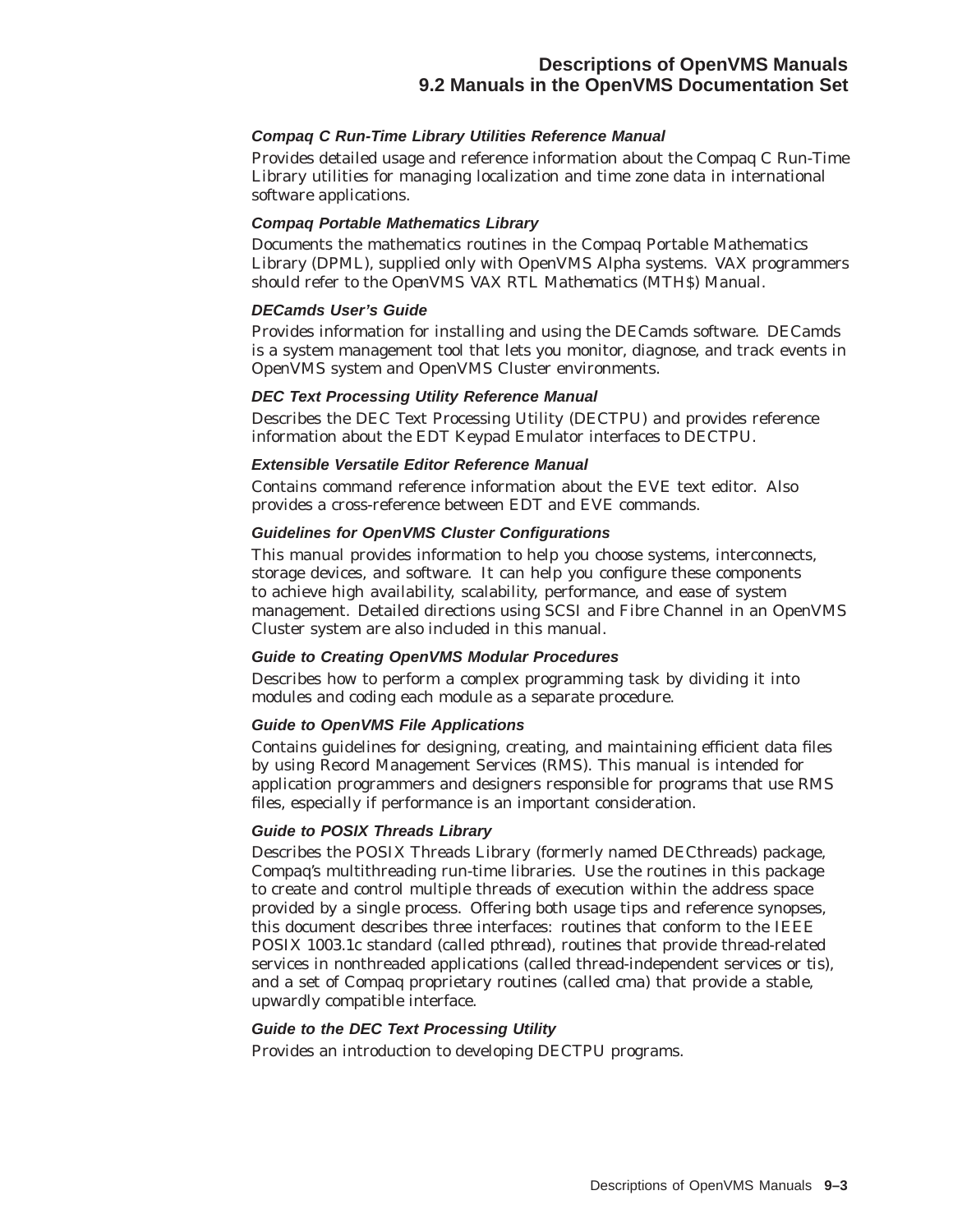#### **OpenVMS Alpha Partitioning and Galaxy Guide**

Provides complete details about how to use all of the OpenVMS Galaxy features and capabilities available in OpenVMS Alpha Version 7.3. Includes procedures for creating, managing, and using OpenVMS Galaxy computing environments on AlphaServer 8400, 8200, and 4100 systems.

#### **OpenVMS Alpha Guide to Upgrading Privileged-Code Applications**

Explains the OpenVMS Alpha Version 7.0 changes that might impact Alpha privileged-code applications and device drivers as a result of the OpenVMS Alpha 64-bit virtual addressing and kernel threads support provided in OpenVMS Alpha Version 7.0.

Privileged-code applications from versions prior to OpenVMS Alpha Version 7.0 might require the source-code changes described in this guide.

#### **OpenVMS Alpha System Analysis Tools Manual**

Describes the following system analysis tools in detail, while also providing a summary of the dump off system disk (DOSD) capability and the DELTA/XDELTA debugger:

- System Dump Analysis (SDA)
- System code debugger (SCD)
- System dump debugger (SDD)
- Watchpoint utility

Intended primarily for the system programmer who must investigate the causes of system failures and debug kernel mode code, such as a device driver.

#### **OpenVMS Calling Standard**

Documents the calling standard for the OpenVMS Alpha and VAX operating system.

#### **OpenVMS Cluster Systems**

Describes procedures and guidelines for configuring and managing OpenVMS Cluster systems. Also describes how to provide high availability, building-block growth, and unified system management across clustered systems.

#### **OpenVMS Command Definition, Librarian, and Message Utilities Manual**

Contains descriptive and reference information about the following utilities:

- Command Definition utility
- Librarian utility
- Message utility

#### **OpenVMS Debugger Manual**

Explains the features of the OpenVMS Debugger for programmers.

#### **OpenVMS Delta/XDelta Debugger Manual**

Describes the Delta/XDelta utility used to debug programs that run in privileged processor mode or at an elevated interrupt priority level.

#### **OpenVMS Guide to Extended File Specifications**

Provides an overview of Extended File Specifications and describes the overall differences and impact Extended File Specifications introduce to the OpenVMS environment.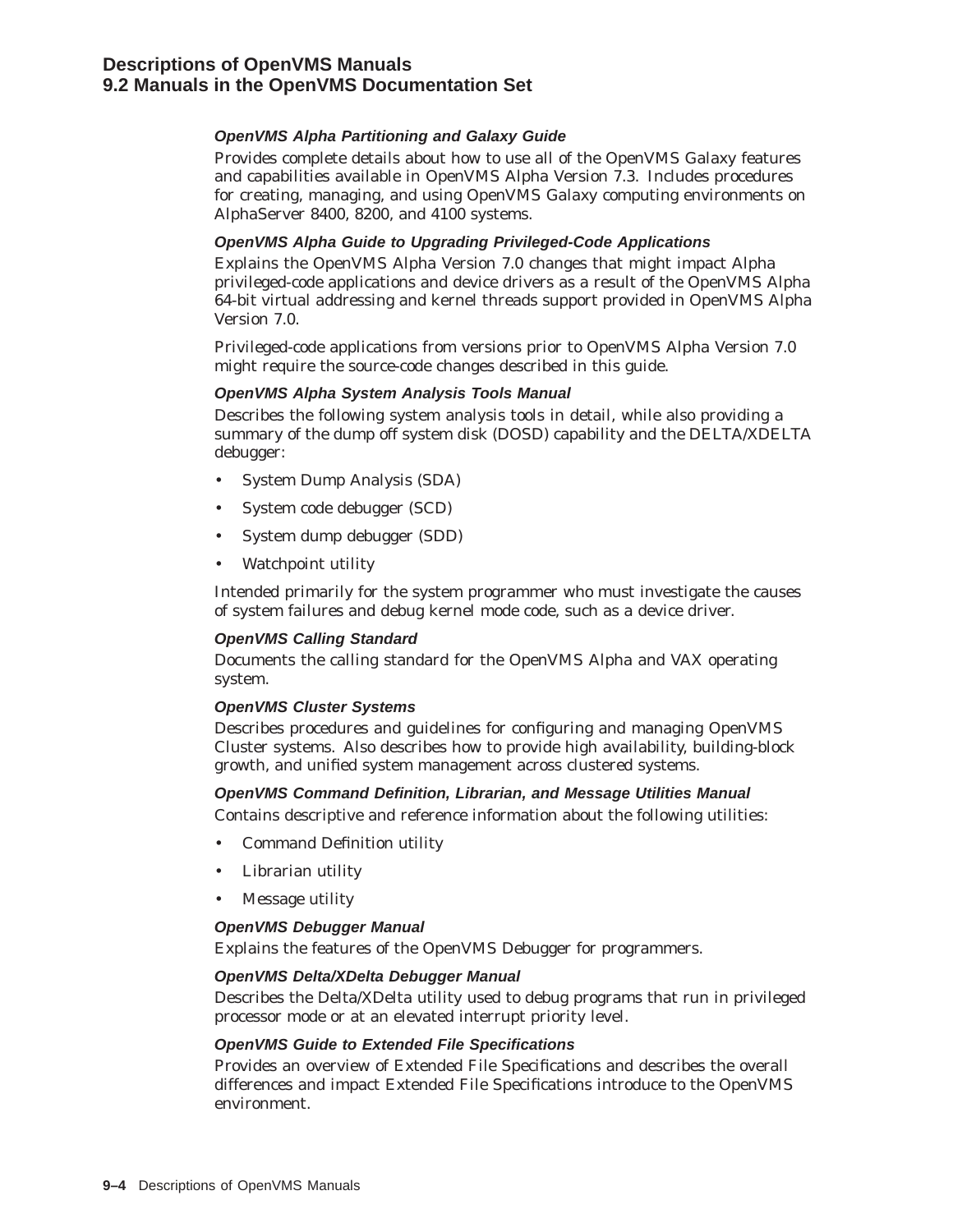#### **OpenVMS I/O User's Reference Manual**

Contains the information that system programmers need to program I/O operations using the device drivers that are supplied with the operating system.

#### **OpenVMS Linker Utility Manual**

Describes how to use the Linker utility to create images that run on OpenVMS systems. Also explains how to control a link operation with link qualifiers and link options.

#### **OpenVMS MACRO-32 Porting and User's Guide**

Describes how to port existing VAX MACRO assembly language code to an OpenVMS Alpha system by using the features of the MACRO-32 compiler. Also documents how to use the compiler's 64-bit addressing support.

#### **OpenVMS Management Station Overview and Release Notes**

Provides an overview of OpenVMS Management Station and describes how to get started using the software. OpenVMS Management Station is a powerful, Microsoft Windows based management tool for system managers and others who perform user account and printer management tasks on OpenVMS systems. OpenVMS Management Station provides a comprehensive user interface to OpenVMS user account and printer management. Also includes release notes for OpenVMS Management Station.

#### **OpenVMS Performance Management**

Introduces and explains the techniques used to optimize performance on an OpenVMS system.

#### **OpenVMS Programming Concepts Manual**

Describes concepts such as process creation, kernel threads and the kernel threads process structure, interprocess communication, process control, data sharing, condition handling, and ASTs. This two-volume manual uses system services, utility routines, and run-time library (RTL) routines to illustrate mechanisms for utilizing OpenVMS features.

#### **OpenVMS Record Management Services Reference Manual**

Provides reference and usage information for all programmers who use RMS data files.

#### **OpenVMS Record Management Utilities Reference Manual**

Contains descriptive and reference information about the following RMS utilities:

- Analyze/RMS\_File utility
- Convert and Convert/Reclaim utilities
- File Definition Language facility

#### **OpenVMS RTL General Purpose (OTS\$) Manual**

Documents the general-purpose routines contained in the OTS\$ facility of the OpenVMS Run-Time Library. Indicates which routines are specific to Alpha or VAX, as well as how routines function differently on each system.

#### **OpenVMS RTL Library (LIB\$) Manual**

Documents the general-purpose routines contained in the LIB\$ facility of the OpenVMS Run-Time Library. Indicates which routines are specific to Alpha or VAX, as well as how routines function differently on each system.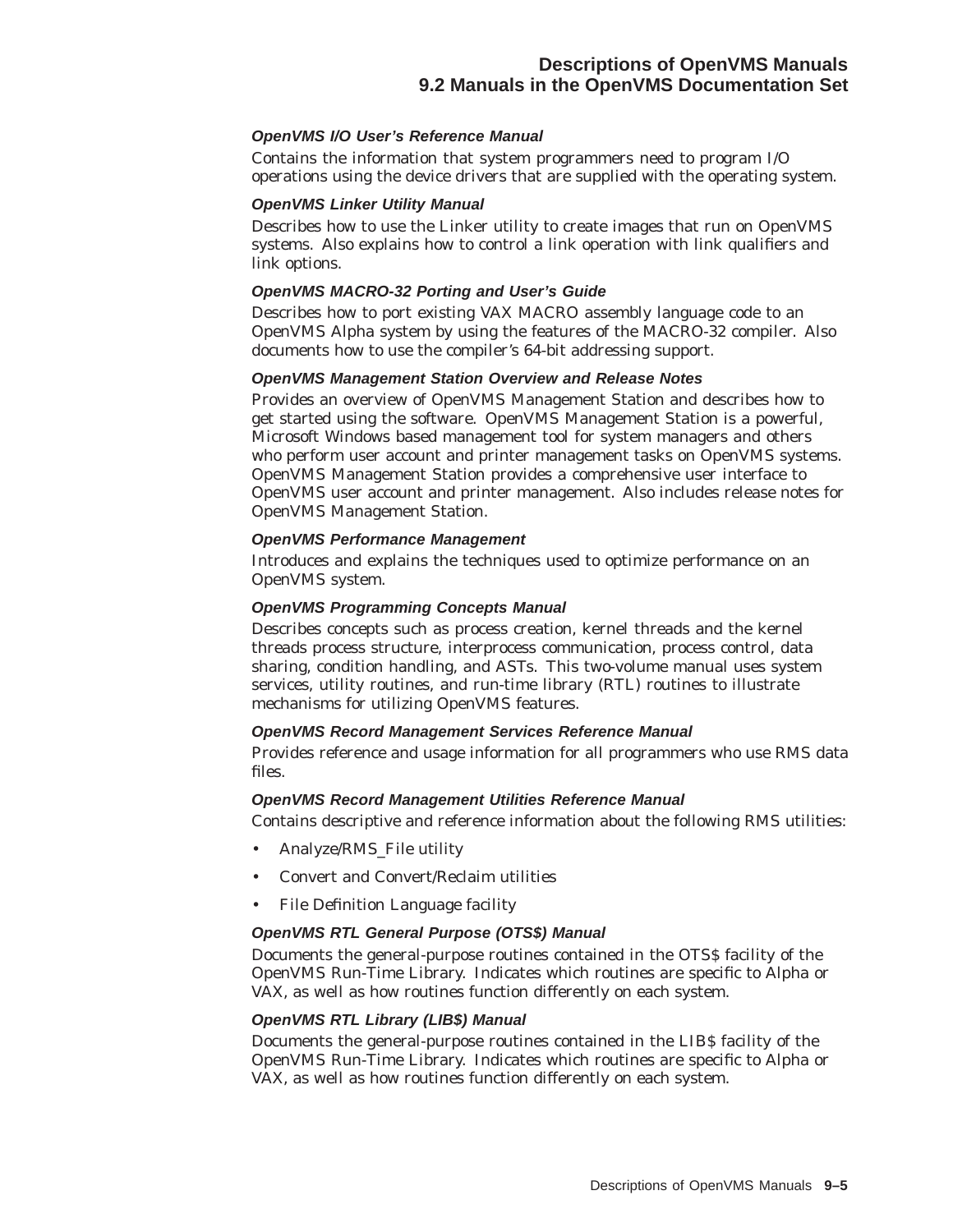#### **OpenVMS RTL Screen Management (SMG\$) Manual**

Documents the screen management routines contained in the SMG\$ facility of the OpenVMS Run-Time Library. Indicates which routines are specific to Alpha or VAX, as well as how routines function differently on each system.

#### **OpenVMS RTL String Manipulation (STR\$) Manual**

Documents the string manipulation routines contained in the STR\$ facility of the OpenVMS Run-Time Library. Indicates which routines are specific to Alpha or VAX, as well as how routines function differently on each system.

#### **OpenVMS System Messages: Companion Guide for Help Message Users**

Describes features of the Help Message facility, a tool that you can use to display message descriptions. Describes the HELP/MESSAGE command and qualifiers and also includes detailed information about customizing the Help Message database. Also provides descriptions of messages that can occur when the system and Help Message are not fully operable.

#### **OpenVMS System Services Reference Manual**

Presents the set of routines that the operating system uses to control resources, allow process communication, control I/O, and perform other such operating system functions. This manual is in two volumes.

#### **OpenVMS Utility Routines Manual**

Describes the routines that allow a program to use the callable interface of selected OpenVMS utilities.

#### **OpenVMS VAX RTL Mathematics (MTH\$) Manual**

Documents the mathematics routines contained in the MTH\$ facility of the OpenVMS Run-Time Library, which is relevant only to programmers using OpenVMS VAX. (Alpha programmers should refer to *Compaq Portable Mathematics Library*.)

#### **OpenVMS VAX System Dump Analyzer Utility Manual**

Explains how to use the System Dump Analyzer utility to investigate system failures and examine a running OpenVMS VAX system. VAX programmers should refer to this manual; Alpha programmers should refer to the *OpenVMS Alpha System Dump Analyzer Utility Manual*.

#### **POLYCENTER Software Installation Utility Developer's Guide**

Describes the procedure and provides guidelines for developing software products that will be installed using the POLYCENTER Software Installation utility. Intended for developers who are designing installation procedures for software products layered on the OpenVMS operating system.

#### **VAX MACRO and Instruction Set Reference Manual**

Documents both the assembler directives of VAX MACRO and the VAX instruction set.

#### **Volume Shadowing for OpenVMS**

Describes how to provide high data availability with phase II volume shadowing.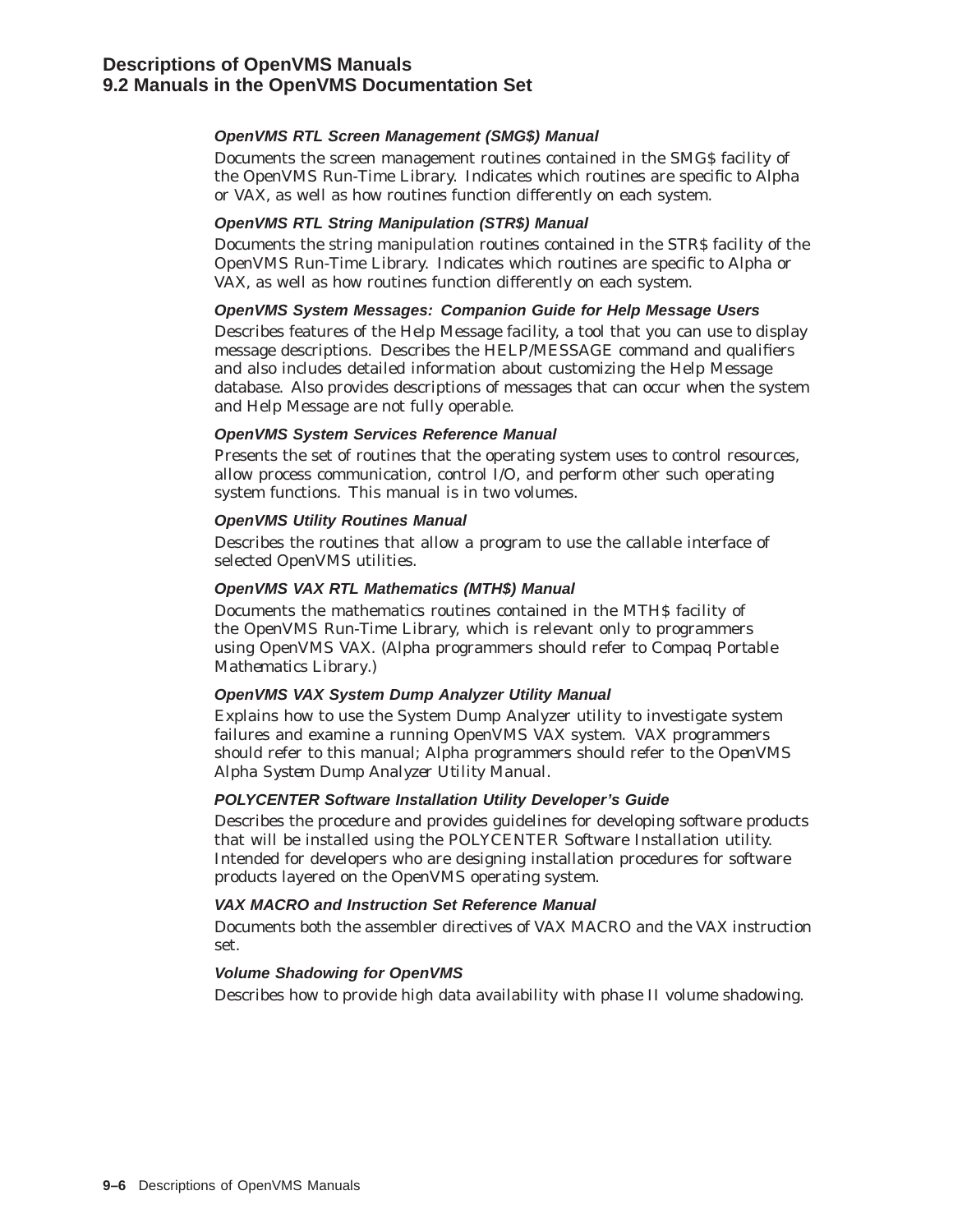### **Descriptions of OpenVMS Manuals 9.3 OpenVMS Alpha Device Driver Manual**

# **9.3 OpenVMS Alpha Device Driver Manual**

#### **Writing OpenVMS Alpha Device Drivers in C**

Provides definitive information about writing device drivers in the C programming language for devices connected to Alpha processors. *Writing OpenVMS Alpha Device Drivers in C* is available from Digital Press. For more information, access the following web site:

http://www.bh.com/digitalpress

## **9.4 RMS Journaling Manual**

#### **RMS Journaling for OpenVMS Manual**

Describes the three types of RMS Journaling as well as other OpenVMS components that support RMS Journaling. This manual also describes the RMS Recovery utility (which is used to recover data saved using journaling), the transaction processing system services, and system management tasks required when using RMS Journaling.

### **9.5 Archived Manuals**

Table 9–1 lists the OpenVMS manuals that have been archived. Please note the following:

- Most archived manuals can be ordered separately in printed format from Compaq. To order archived manuals, call 800-344-4825 and have the book title and part number.
- Archived manuals are available in various formats (PostScript and PDF) on the documentation CD-ROM.
- Most information from the archived manuals has been incorporated in other documents or online help.

| <b>Manual</b>                                                                     | <b>Order Number</b>      |
|-----------------------------------------------------------------------------------|--------------------------|
| A Comparison of System Management on OpenVMS AXP and<br>OpenVMS VAX               | AA-PV71B-TE              |
| Building Dependable Systems: The OpenVMS Approach                                 | AA-PV5YB-TE              |
| Creating an OpenVMS Alpha Device Driver from an OpenVMS VAX<br>Device Driver      | AA-ROYSA-TE              |
| Creating an OpenVMS AXP Step 2 Device Driver from a Step 1<br>Device Driver       | AA-Q28TA-TE              |
| Creating an OpenVMS AXP Step 2 Device Driver from an OpenVMS<br>VAX Device Driver | AA-Q28UA-TE              |
| Guide to OpenVMS AXP Performance Management                                       | AA-Q28WA-TE              |
| Guide to OpenVMS Performance Management                                           | AA-PV5XA-TE              |
| Migrating an Application from OpenVMS VAX to OpenVMS Alpha                        | <b>AA-KSBKB-TE</b>       |
| Migrating an Environment from OpenVMS VAX to OpenVMS Alpha                        | AA-QSBLA-TE              |
| Migrating to an OpenVMS AXP System: Planning for Migration                        | AA-PV62A-TE              |
|                                                                                   | (continued on next page) |

#### **Table 9–1 Archived OpenVMS Manuals**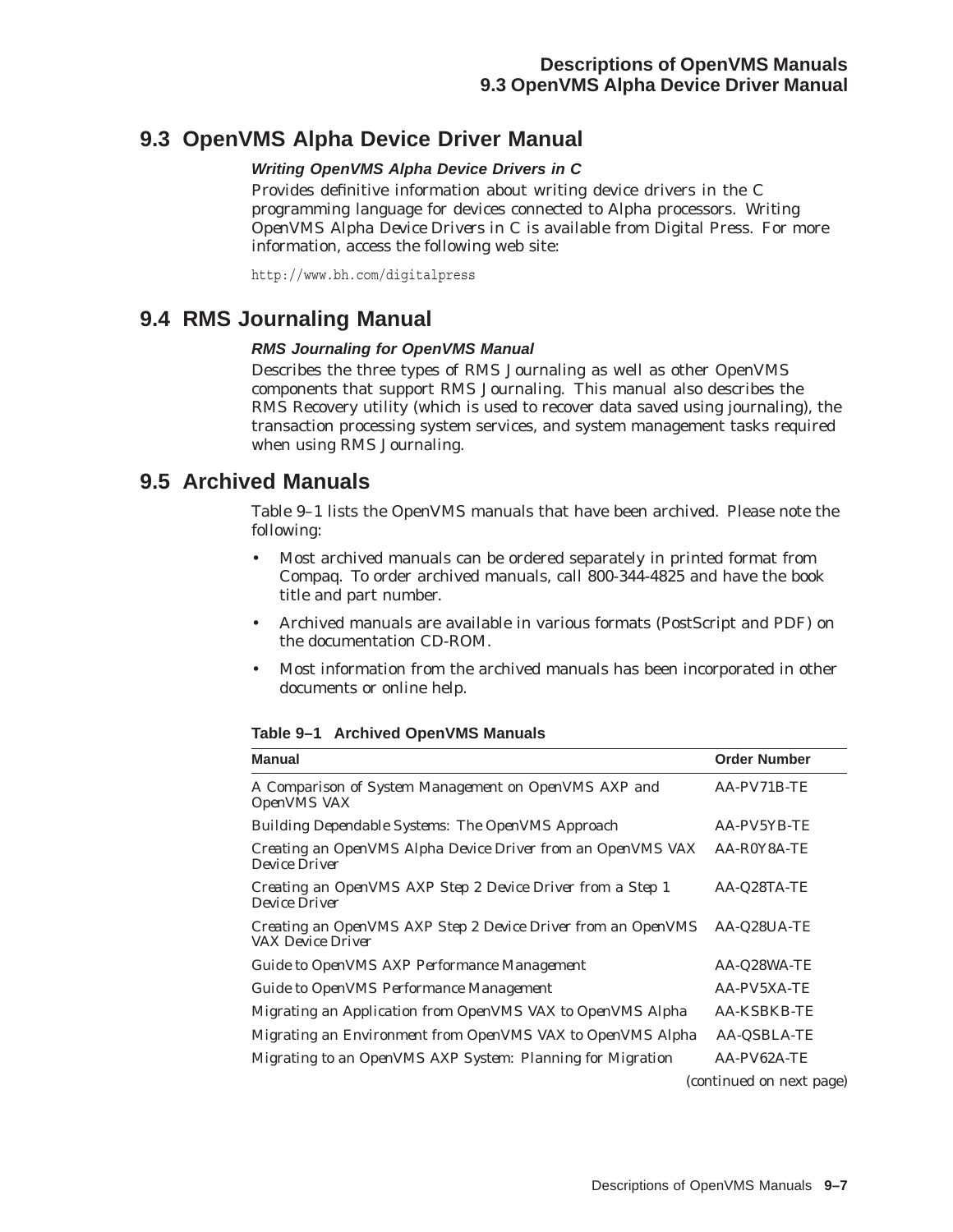| Manual                                                                               | <b>Order Number</b>         |
|--------------------------------------------------------------------------------------|-----------------------------|
| Migrating to an OpenVMS AXP System: Recompiling and Relinking<br><i>Applications</i> | AA-PV63A-TE                 |
| OpenVMS Alpha Guide to 64-Bit Addressing and VLM Features                            | AA-QSBCC-TE                 |
| OpenVMS Alpha System Dump Analyzer Utility Manual                                    | AA-PV6UC-TE                 |
| OpenVMS AXP Device Support: Developer's Guide                                        | AA-Q28SA-TE                 |
| OpenVMS AXP Device Support: Reference                                                | AA-Q28PA-TE                 |
| OpenVMS Bad Block Locator Utility Manual                                             | AA-PS69A-TE                 |
| OpenVMS Compatibility Between VAX and Alpha                                          | AA-PYQ4C-TE                 |
| OpenVMS Developer's Guide to VMSINSTAL                                               | <b>AA-PWBXA-TE</b>          |
| OpenVMS DIGITAL Standard Runoff Reference Manual                                     | AA-PS6HA-TE                 |
| OpenVMS EDT Reference Manual                                                         | AA-PS6KA-TE                 |
| OpenVMS Exchange Utility Manual                                                      | AA-PS6AA-TE                 |
| OpenVMS Glossary                                                                     | AA-PV5UA-TK                 |
| OpenVMS National Character Set Utility Manual                                        | AA-PS6FA-TE                 |
| OpenVMS Obsolete Features Manual                                                     | AA-PS6JA-TE                 |
| OpenVMS Programming Environment Manual                                               | AA-PV66B-TK                 |
| OpenVMS Programming Interfaces: Calling a System Routine                             | AA-PV68B-TK                 |
| OpenVMS RTL DECtalk (DTKS) Manual                                                    | AA-PS6CA-TE                 |
| OpenVMS RTL Parallel Processing (PPLS) Manual                                        | AA-PV6JA-TK                 |
| OpenVMS Software Overview                                                            | <b>AA-PVXHB-TE</b>          |
| OpenVMS SUMSLP Utility Manual                                                        | AA-PS6EA-TE                 |
| OpenVMS System Messages and Recovery Procedures Reference<br>Manual: A-L             | <b>AA-PVXKA-TE</b>          |
| OpenVMS System Messages and Recovery Procedures Reference<br>Manual: M-Z             | <b>AA-PVXLA-TE</b>          |
| OpenVMS Terminal Fallback Utility Manual                                             | AA-PS6BA-TE                 |
| OpenVMS VAX Card Reader, Line Printer, and LPA11-K I/O User's<br>Reference Manual    | <b>AA-PVXGA-TE</b>          |
| OpenVMS VAX Device Support Manual                                                    | AA-PWC8A-TE                 |
| OpenVMS VAX Device Support Reference Manual                                          | <b>AA-PWC9A-TE</b>          |
| OpenVMS VAX Patch Utility Manual                                                     | AA-PS6DA-TE                 |
| OpenVMS Wide Area Network I/O User's Reference Manual                                | AA-PWC7A-TE                 |
| PDP-11 TECO User's Guide                                                             | AA-K420B-TC                 |
| POLYCENTER Software Installation Utility User's Guide                                | AA-Q28NA-TK                 |
| TCP/IP Networking on OpenVMS Systems                                                 | AA-QJGDB-TE                 |
| Standard TECO Text Editor and Corrector for the VAX, PDP-11,<br>PDP-10, and PDP-8    | Available only on<br>CD-ROM |

**Table 9–1 (Cont.) Archived OpenVMS Manuals**

Table 9–2 lists the networking manuals and installation supplements that have been archived.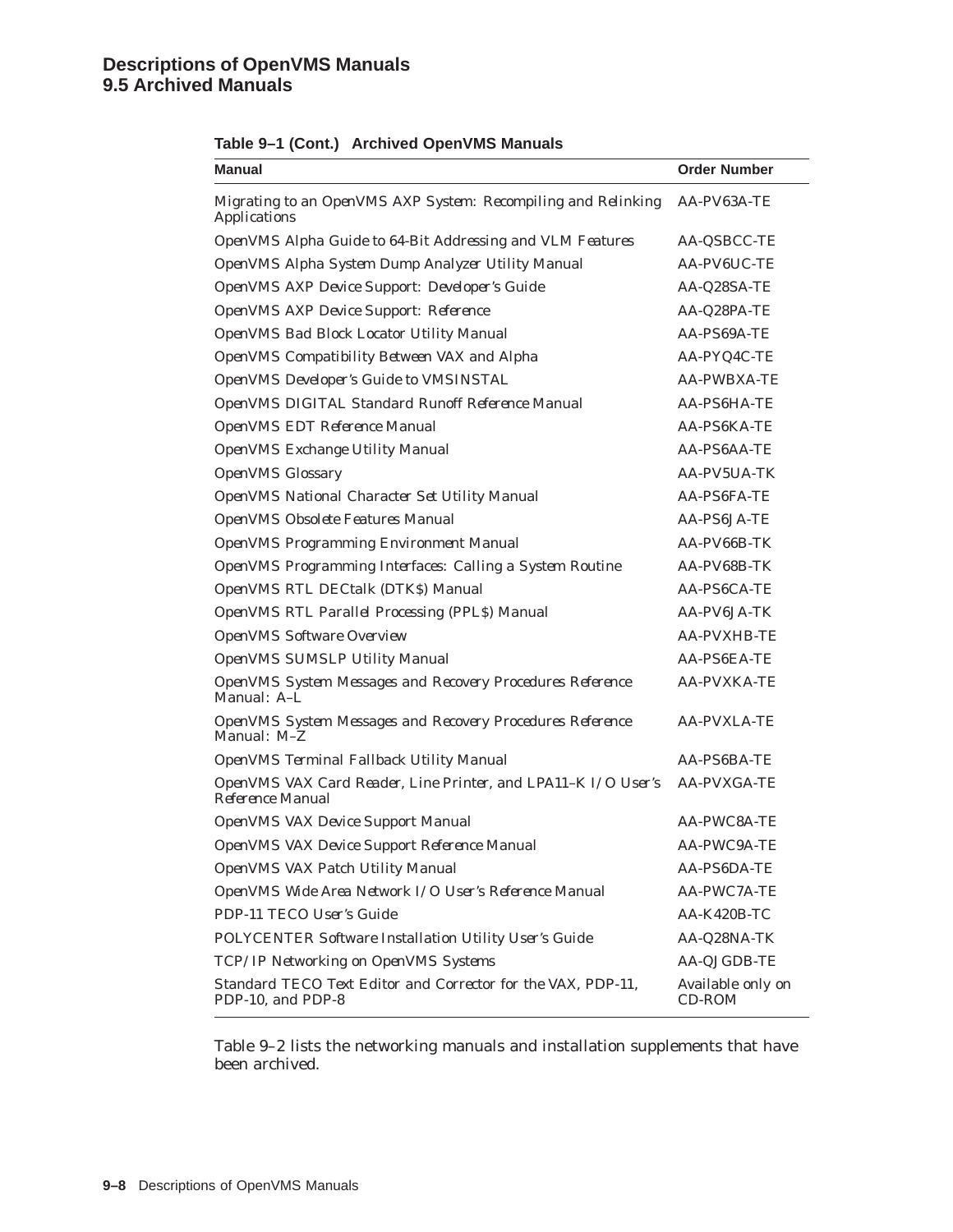| <b>Manual</b>                                                                                      | <b>Order Number</b> |
|----------------------------------------------------------------------------------------------------|---------------------|
| DECnet for OpenVMS Guide to Networking                                                             | AA-PV5ZA-TK         |
| DECnet for OpenVMS Network Management Utilities                                                    | AA-PV61A-TK         |
| DECnet for OpenVMS Networking Manual                                                               | AA-PV60A-TK         |
| OpenVMS VAX Upgrade and Installation Supplement: VAX 8820,<br>8830, 8840                           | AA-PS6MA-TE         |
| OpenVMS VAX Upgrade and Installation Supplement: VAX 8200,<br>8250, 8300, 8350                     | AA-PS6PA-TE         |
| OpenVMS VAX Upgrade and Installation Supplement: VAX 8530,<br>8550, 8810 (8700), and 8820-N (8800) | AA-PS6QA-TE         |
| OpenVMS VAX Upgrade and Installation Supplement: VAX 8600,<br>8650                                 | AA-PS6UA-TE         |
| VMS Upgrade and Installation Supplement: VAX-11/780, 785                                           | AA-LB29B-TE         |
| VMS Upgrade and Installation Supplement: VAX-11/750                                                | AA-LB30B-TE         |

#### **Table 9–2 Archived Networking Manuals and Installation Supplements**

Descriptions of the archived OpenVMS manuals are as follows:

**A Comparison of System Management on OpenVMS AXP and OpenVMS VAX** Discusses system management tools, the impact of Alpha page sizes on system management operations, the system directory structure, interoperability issues, and performance information. Designed for system managers who need to learn quickly how to manage an OpenVMS Alpha system.

#### **Building Dependable Systems: The OpenVMS Approach**

Offers practical information about analyzing the dependability requirements of your business applications and deciding how to use your computing systems to support your dependability goals. This information is complemented by technical summaries of the dependability features of OpenVMS and related hardware and layered software products.

#### **Creating an OpenVMS Alpha Device Driver from an OpenVMS VAX Device Driver**

Describes the procedures for converting a device driver used on OpenVMS VAX to a device driver that runs on OpenVMS Alpha. This book also contains data structures, routines, and macros for maintaining an Alpha driver written in Macro-32.

**Creating an OpenVMS AXP Step 2 Device Driver from a Step 1 Device Driver**

Provides information for upgrading a Step 1 device driver (used in earlier versions of OpenVMS AXP) to a Step 2 device driver. A Step 2 device driver is required for OpenVMS AXP Version 6.1.

#### **Creating an OpenVMS AXP Step 2 Device Driver from an OpenVMS VAX Device Driver**

Provides information for migrating a device driver used on OpenVMS VAX to a Step 2 device driver used on OpenVMS AXP Version 6.1.

#### **Guide to OpenVMS AXP Performance Management**

Introduces and explains the techniques used to optimize performance on an OpenVMS Alpha system.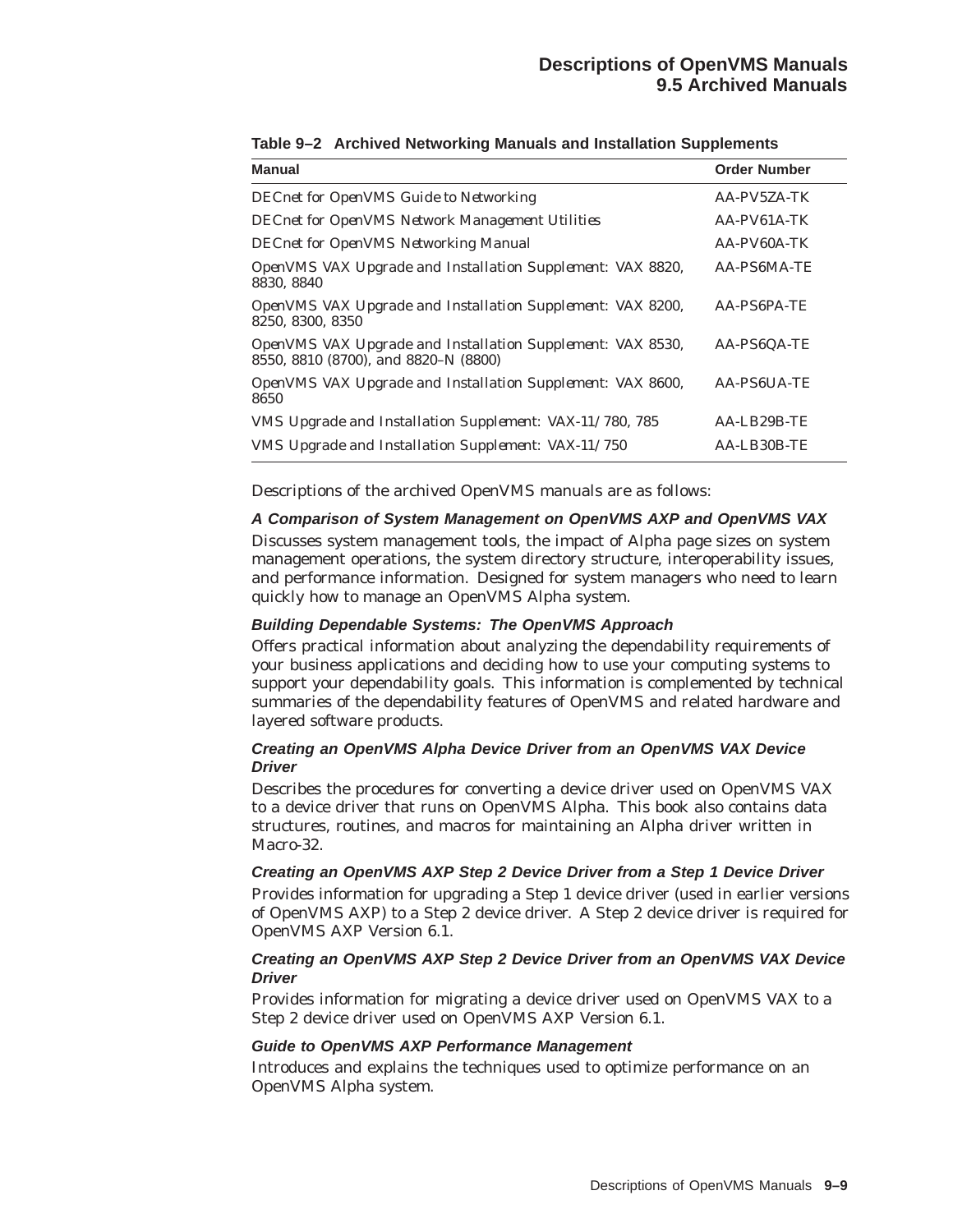#### **Guide to OpenVMS Performance Management**

Introduces and explains the techniques used to optimize performance on an OpenVMS VAX system.

#### **Migrating an Application from OpenVMS VAX to OpenVMS Alpha**

Describes how to create an OpenVMS Alpha version of an OpenVMS VAX application. Provides an overview of the VAX to Alpha migration process and information to help you plan a migration. It discusses the decisions you must make in planning a migration and the ways to get the information you need to make those decisions. In addition, this manual describes the migration methods available so that you can estimate the amount of work required for each method and select the method best suited to a given application.

#### **Migrating an Environment from OpenVMS VAX to OpenVMS Alpha**

Describes how to migrate a computing environment from an OpenVMS VAX system to an OpenVMS Alpha system or a mixed-architecture cluster. Provides an overview of the VAX to Alpha migration process and describes the differences in system and network management on VAX and Alpha computers.

#### **Migrating to an OpenVMS AXP System: Planning for Migration**

Describes the general characteristics of RISC architectures, compares the Alpha architecture to the VAX architecture, and presents an overview of the migration process and a summary of migration tools provided by Compaq. The information in this manual is intended to help you define the optimal migration strategy for your application.

#### **Migrating to an OpenVMS AXP System: Recompiling and Relinking Applications**

Provides detailed technical information for programmers who must migrate high-level language applications to OpenVMS Alpha. Describes how to set up a development environment to facilitate the migration of applications, helps programmers identify application dependencies on elements of the VAX architecture, and introduces compiler features that help resolve these dependencies. Individual sections of this manual discuss specific application dependencies on VAX architectural features, data porting issues (such as alignment concerns), and the process of migrating VAX shareable images.

#### **OpenVMS Alpha Guide to 64-Bit Addressing and VLM Features**

Introduces and describes OpenVMS Alpha operating system support for 64-bit virtual addressing and Very Large Memory (VLM). Intended for system and application programmers, this guide highlights the features and benefits of OpenVMS Alpha 64-bit and VLM capabilities. It also describes how to use these features to enhance application programs to support 64-bit addresses and to efficiently harness very large physical memory.

#### **OpenVMS Alpha System Dump Analyzer Utility Manual**

Explains how to use the System Dump Analyzer utility to investigate system failures and examine a running OpenVMS Alpha system. Alpha programmers should refer to this manual; VAX programmers should refer to the *OpenVMS VAX System Dump Analyzer Utility Manual*.

#### **OpenVMS AXP Device Support: Developer's Guide**

Describes how to write a driver for OpenVMS Alpha for a device not supplied by Compaq.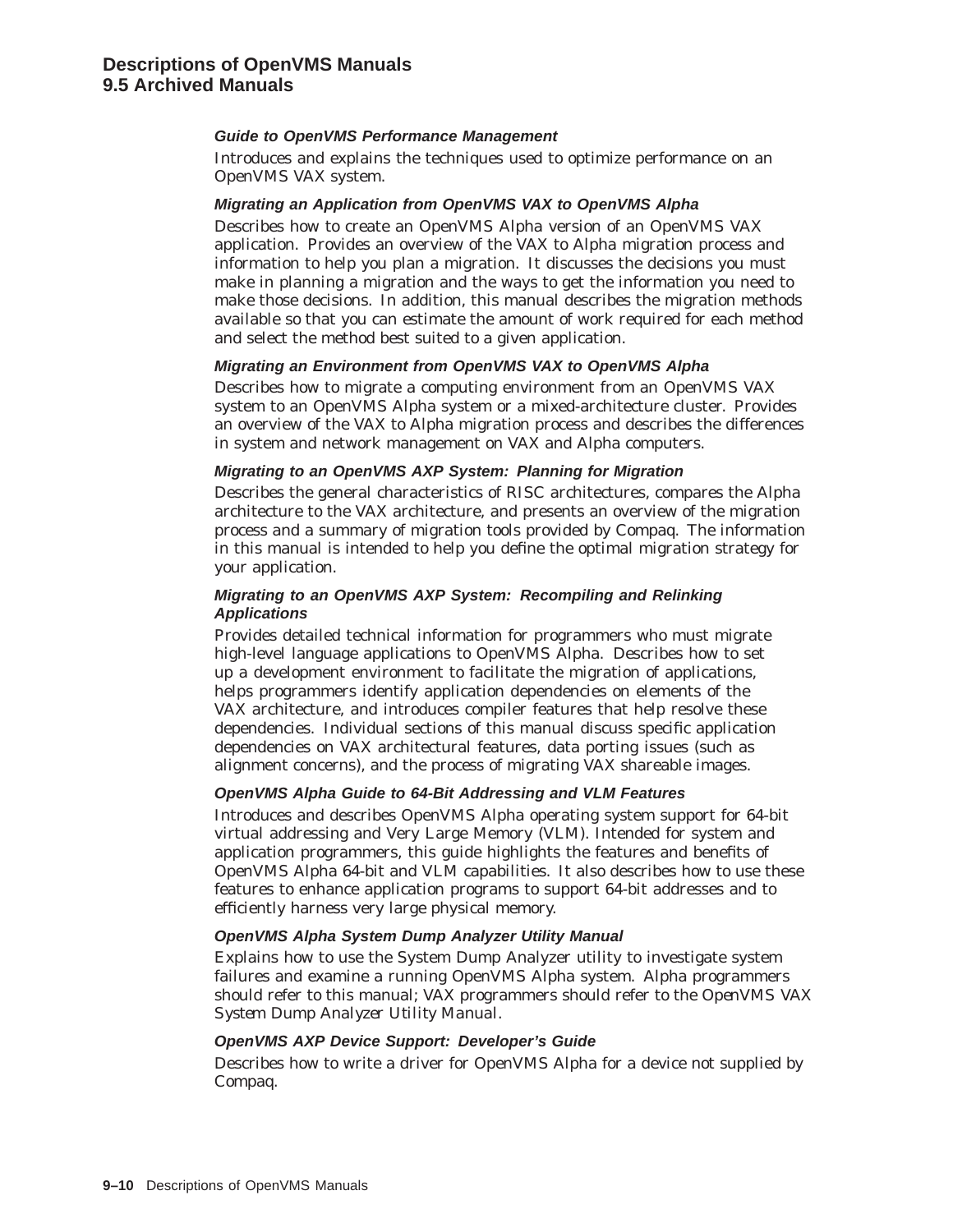#### **OpenVMS AXP Device Support: Reference**

Provides the reference material for the *Writing OpenVMS Alpha Device Drivers in C* by describing the data structures, macros, and routines used in device-driver programming.

#### **OpenVMS Bad Block Locator Utility Manual**

Describes how to use the Bad Block Locator utility to locate bad blocks on older types of media.

#### **OpenVMS Compatibility Between VAX and Alpha**

Compares and contrasts OpenVMS on VAX and Alpha computers, focusing on the features provided to end users, system managers, and programmers.

#### **OpenVMS Developer's Guide to VMSINSTAL**

Describes the VMSINSTAL command procedure and provides guidelines for designing installation procedures that conform to standards recommended by Compaq. Intended for developers who are designing installation procedures for software products layered on the OpenVMS operating system.

#### **OpenVMS DIGITAL Standard Runoff Reference Manual**

Describes the DSR text-formatting utility.

#### **OpenVMS EDT Reference Manual**

Contains complete reference information for the EDT editor.

#### **OpenVMS Exchange Utility Manual**

Describes how to use the Exchange utility to transfer files between some foreign format volumes and OpenVMS native volumes.

#### **OpenVMS Glossary**

Defines terms specific to OpenVMS that are used throughout the documentation.

#### **OpenVMS National Character Set Utility Manual**

Describes how to use the National character set utility to build NCS definition files.

#### **OpenVMS Obsolete Features Manual**

Presents the DCL commands, system services, RTL routines, and utilities made obsolete by VMS Version 4.0 through Version 5.0. Includes an appendix of DCL commands, RTL routines, and utilities eliminated from VMS Version 4.0.

#### **OpenVMS Programming Environment Manual**

Provides a general description of Compaq products and tools that define the programming environment. Introduces facilities and tools such as the compilers, the linker, the debugger, the System Dump Analyzer, system services, and routine libraries.

#### **OpenVMS Programming Interfaces: Calling a System Routine**

Describes the OpenVMS programming interface and defines the standard conventions to call an OpenVMS system routine from a user procedure. The Alpha and VAX data type implementations for various high-level languages are also presented in this manual.

#### **OpenVMS RTL DECtalk (DTK\$) Manual**

Documents the DECtalk support routines contained in the DTK\$ facility of the OpenVMS Run-Time Library.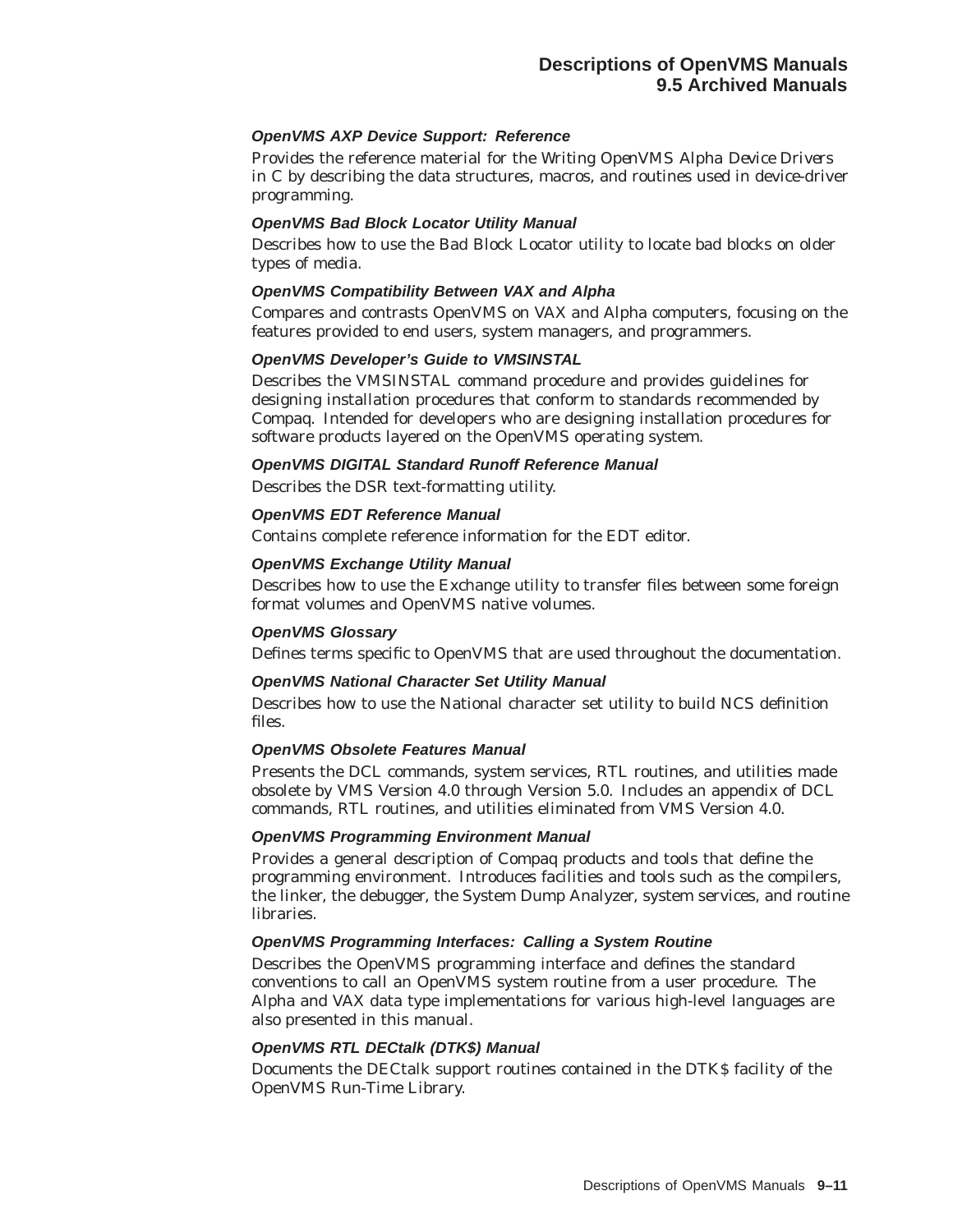#### **OpenVMS RTL Parallel Processing (PPL\$) Manual**

Documents the parallel-processing routines contained in the PPL\$ facility of the OpenVMS Run-Time Library. Indicates which routines are specific to Alpha or VAX, as well as how routines function differently on each system.

#### **OpenVMS Software Overview**

Provides an overview of the OpenVMS operating system and some of its available products.

#### **OpenVMS SUMSLP Utility Manual**

Describes how to use the SUMSLP batch-oriented editor to update source files.

#### **OpenVMS System Messages and Recovery Procedures Reference Manual**

Contains an alphabetical listing of the errors, warnings, and informational messages issued by the operating system. Also provides the meaning of each message and a statement of the action to be taken in response to each message. This manual is in two volumes.

#### **OpenVMS Terminal Fallback Utility Manual**

Describes how to use the Terminal Fallback utility to manage the libraries, character conversion tables, and terminal parameters that are available within this utility.

#### **OpenVMS VAX Card Reader, Line Printer, and LPA11–K I/O User's Reference Manual**

Describes the card reader, laboratory peripheral accelerator, and line printer drivers on OpenVMS VAX.

#### **OpenVMS VAX Device Support Manual**

Describes how to write an OpenVMS VAX driver for a device not supplied by Compaq.

#### **OpenVMS VAX Device Support Reference Manual**

Provides the reference material for the *OpenVMS VAX Device Support Manual* by describing the data structures, macros, and routines used in device-driver programming.

#### **OpenVMS VAX Patch Utility Manual**

Describes how to use the Patch utility to examine and modify executable and shareable OpenVMS VAX images.

#### **OpenVMS Wide Area Network I/O User's Reference Manual**

Describes the DMC11/DMR11, DMP11 and DMF32, DR11-W and DRV11-WA, DR32, and asynchronous DDCMP interface drivers on OpenVMS VAX.

#### **PDP–11 TECO User's Guide**

Describes the operating procedures for the PDP-11 TECO (Text Editor and Corrector) program.

#### **POLYCENTER Software Installation Utility User's Guide**

Provides information on the POLYCENTER Software Installation utility, a new component that lets you install and manage software products that are compatible with the utility.

#### **TCP/IP Networking on OpenVMS Systems**

Provides an introductory overview of TCP/IP networking and describes OpenVMS DCL support for TCP/IP capabilities.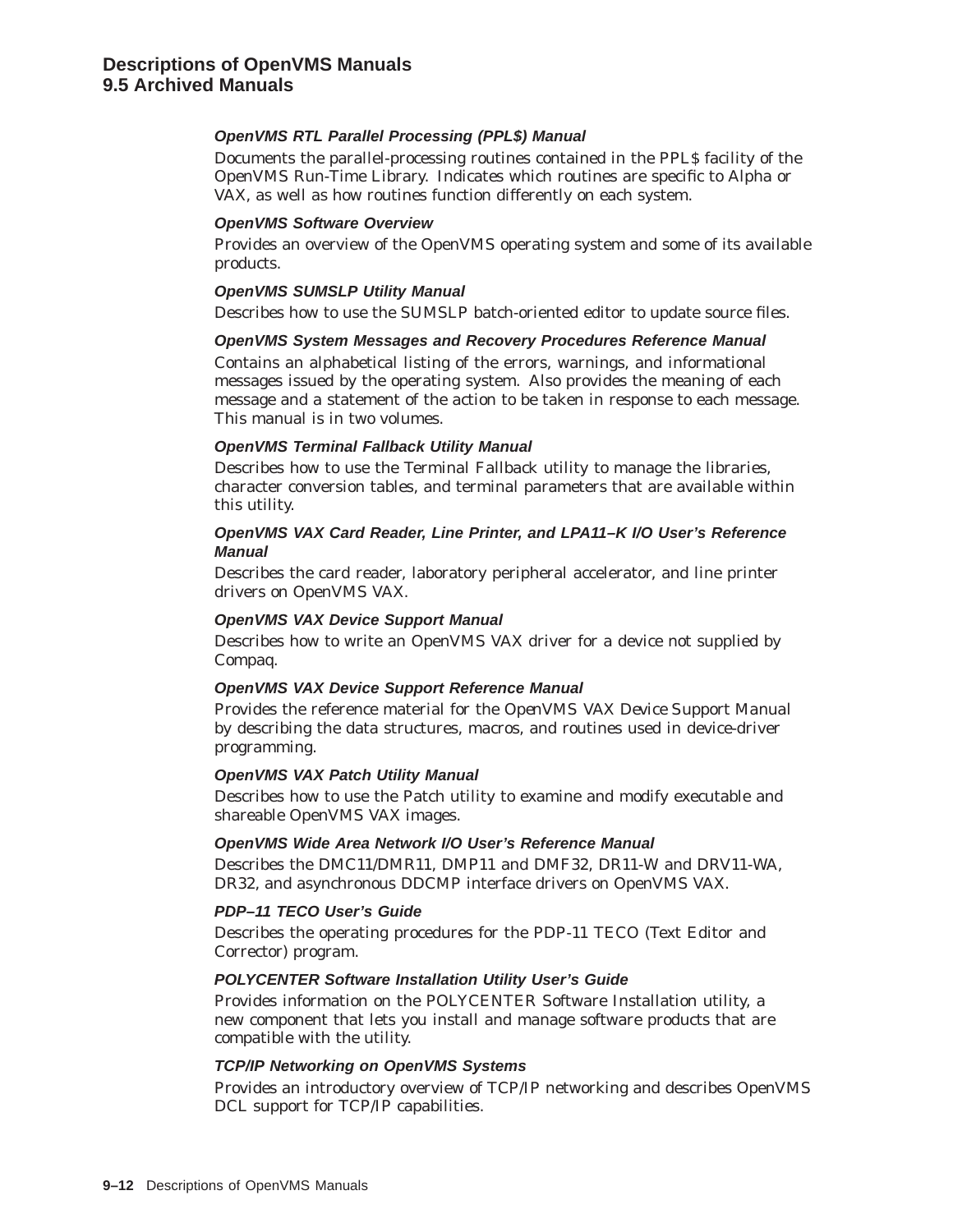# **Index**

### **A**

Advanced Server for OpenVMS, 6–2 ANALYZE/PROCESS\_DUMP command, 5–9 ATM cluster interconnect, 4–10 Attunity Connect "On Platform" Package, 2–3 Availability Manager, 6–1

### **B**

Backup using Volume Shadowing for OpenVMS,  $4 - 20$ 64-bit addresses support for, 5–5

# **C**

Case preservation in file names, C RTL, 5–3 Class scheduler CPU scheduling, 4–2 Cluster interconnects LANs as cluster interconects, 4–11 Clusterwide intrusion detection, 4–8 Compaq 3X-DAPBA-FA adapter, 5–2 Compaq 3X-DAPCA-FA adapter, 5–2 Compaq Analyze, 6–6 Compaq BridgeWorks, 2–3 Compaq COM for OpenVMS, 2–2 Compaq Crash Analysis Tool (CCAT), 6–6 Compaq C RTL, 5–2 case preservation in file names, 5–3 exact case argv arguments, 5–4 long file names as arguments, 5–3 nested directory limitation lifted, 5–3 new functions, 5–5 shared access, 5–4 strptime function, 5–2 support for extended file specifications, 5–3 UNIX file-spec translation, 5–5 Compaq DECwindows Motif, 6–2 Compaq Enterprise Directory Services for e-Business, 2–3 Compaq Fast Virtual Machine (Fast VM) for the Java 2 Platform, 2–2

Compaq Java 2 SDK, Standard Edition, for OpenVMS Alpha, 2–2 Compaq Secure Web Server for OpenVMS Alpha,  $2 - 2$ Compaq System Tools CD-ROM, 6–6 Compaq Volume Shadowing for OpenVMS, 4–20 Compaq XML Technology, 2–2 CPU Online Replace, 4–2 CPU scheduling class scheduler, 4–2

### **D**

Daylight Savings Time automatic setting, 4–2 DCL command ANALYZE/IMAGE, 3–1 ANALYZE/OBJECT, 3–1 ANALYZE/PROCESS, 3–1 DELETE, 3–1 DELETE/INTRUSION, 3–1 DIRECTORY, 3–1 DISMOUNT, 3–1 DUMP, 3–1 INITIALIZE, 3–1 MOUNT, 3–1 SET AUDIT, 3–2 SET CACHE, 3–2 SET DEVICE, 3–2 SET DISPLAY, 3–2 SET FILE, 3–2 SET PROCESS, 3–2 SET RMS\_DEFAULT, 3–2 SET RMS\_DEFAULT/QUERY\_LOCK (Alpha), 5–14 SET SERVER, 3–2 SET VOLUME, 3–2 SHOW CPU, 3–2 SHOW DEVICES, 3–2 SHOW INTRUSION, 3–2 SHOW LICENSE, 3–2 SHOW MEMORY, 3–2 SHOW RMS\_DEFAULT, 3–2 SHOW SERVER, 3–2 UNLOCK, 3–2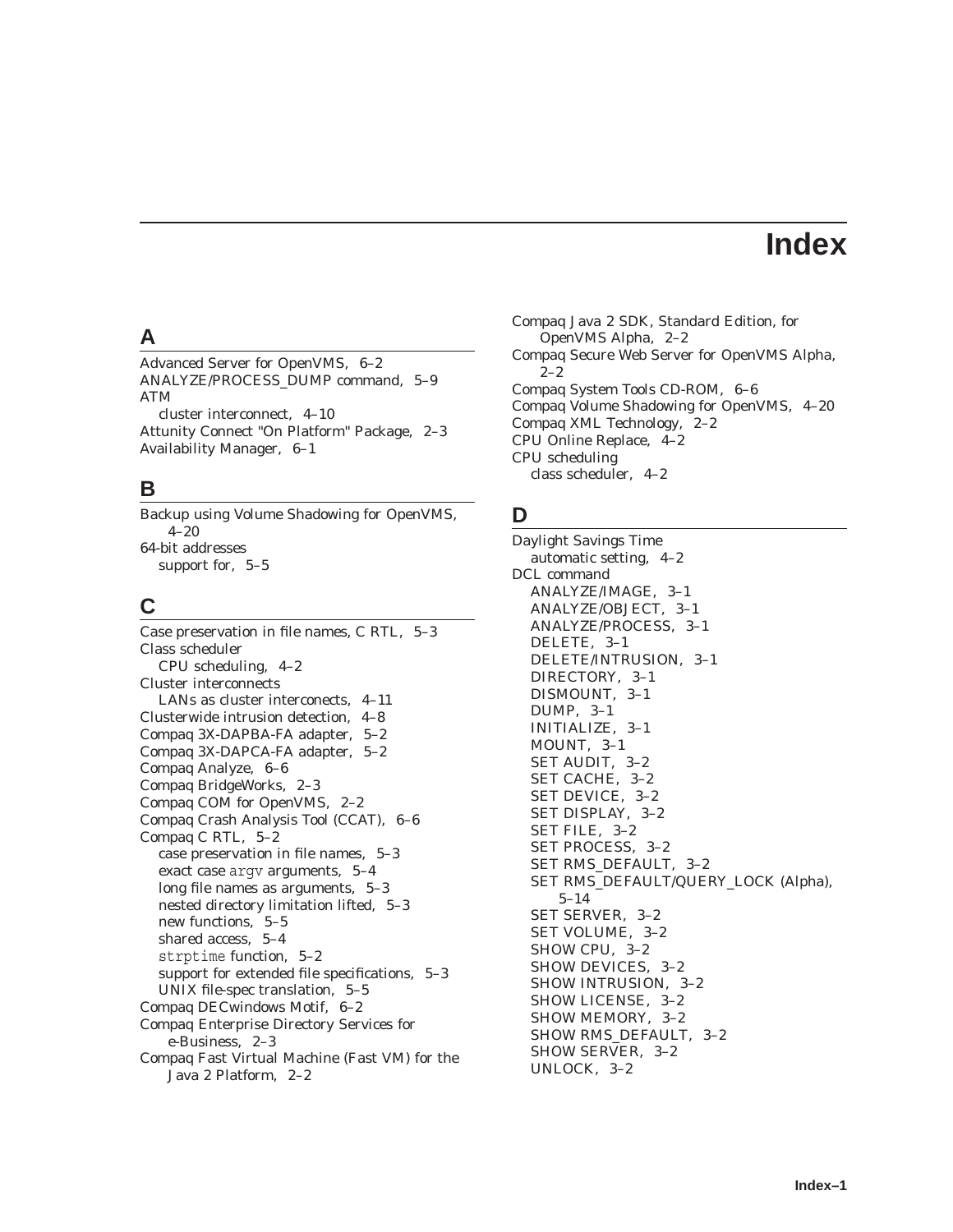DCL lexical F\$GETDVI, 3–3 F\$GETJPI, 3–3 F\$GETQUI, 3–3 F\$GETSYI, 3–3 Debugger multiprocess functionality, 5–7 DECevent, 6–6 Dedicated CPU Lock Manager, 4–4 enabling, 4–4 implementing, 4–4 setting affinity, 4–5 supporting fast path devices, 4–5 DISMOUNT/FORCE\_REMOVAL command, 4–21 DSGGB-AA switch, 4–10 DSGGB-AB switch, 4–10 DUMP command, 5–17 Dump files analyzing, 5–8 on different systems, 5–10 forcing,  $5-10$ 

# **E**

ECP Collector, 6–4 ECP Performance Analyzer, 6–4 Enterprise Capacity and Performance (ECP), 6–4 /ERASE qualifier, 4–25 Exact case argv arguments, C RTL, 5–4 Executive nonpaged design, 1–7 Extended File Cache, 4–7, 4–12 Extended file specifications Compaq C RTL, 5–3

# **F**

FAB\$B\_SHR field, 5–14 Fibre Channel support, 4–9 Fibre Channel tape support, 4–10 Firmware, 1–3 Floppy disks serving, 4–9

# **G**

Gigabit Ethernet cluster interconnect, 4–10 GLX\_SHM\_REG system parameter, 4–15

# **H**

HSG60 storage controller, 4–10

# **I**

INITIALIZE command /ERASE qualifier, 4–25 /SHADOW qualifier, 4–25 Intrusion detection clusterwide, 4–8 IO\_PREFER\_CPUS system parameter, 4–6

### **K**

Kerberos, 6–5 KGPSA-CA host adapter, 4–10

# **L**

LANs switched, 4–10 LCKMGR\_CPUID system parameter, 4–5 LCKMGR\_MODE system parameter, 4–4 LCKMGR\_SERVER process, 4–4, 4–5 LDAP, 6–5 Lightweight Directory Access Protocol (LDAP), 6–5 Long file names arguments to C RTL functions, 5–3

### **M**

MA6000 storage subsystem, 4–10 MDR (Modular Data Router), 4–10 Minicopy operation, 4–20 write bitmaps, 4–20 MONITOR utility new features, 4–7 Multiprocess debugging, 5–7

# **N**

Nested directory limitation lifted, C RTL, 5–3 Network authentication Kerberos, 6–5 Nonpaged executive change, 1–7

# **O**

OpenVMS Cluster systems, 4–10 disaster-tolerant support, 4–21 Fibre Channel support, 4–9 floppy disk serving, 4–9 mixed-architecture support, 4–12 mixed-version support, 4–12 remedial kits, 4–12 switched LAN support, 4–10 warranted and migration support, 4–12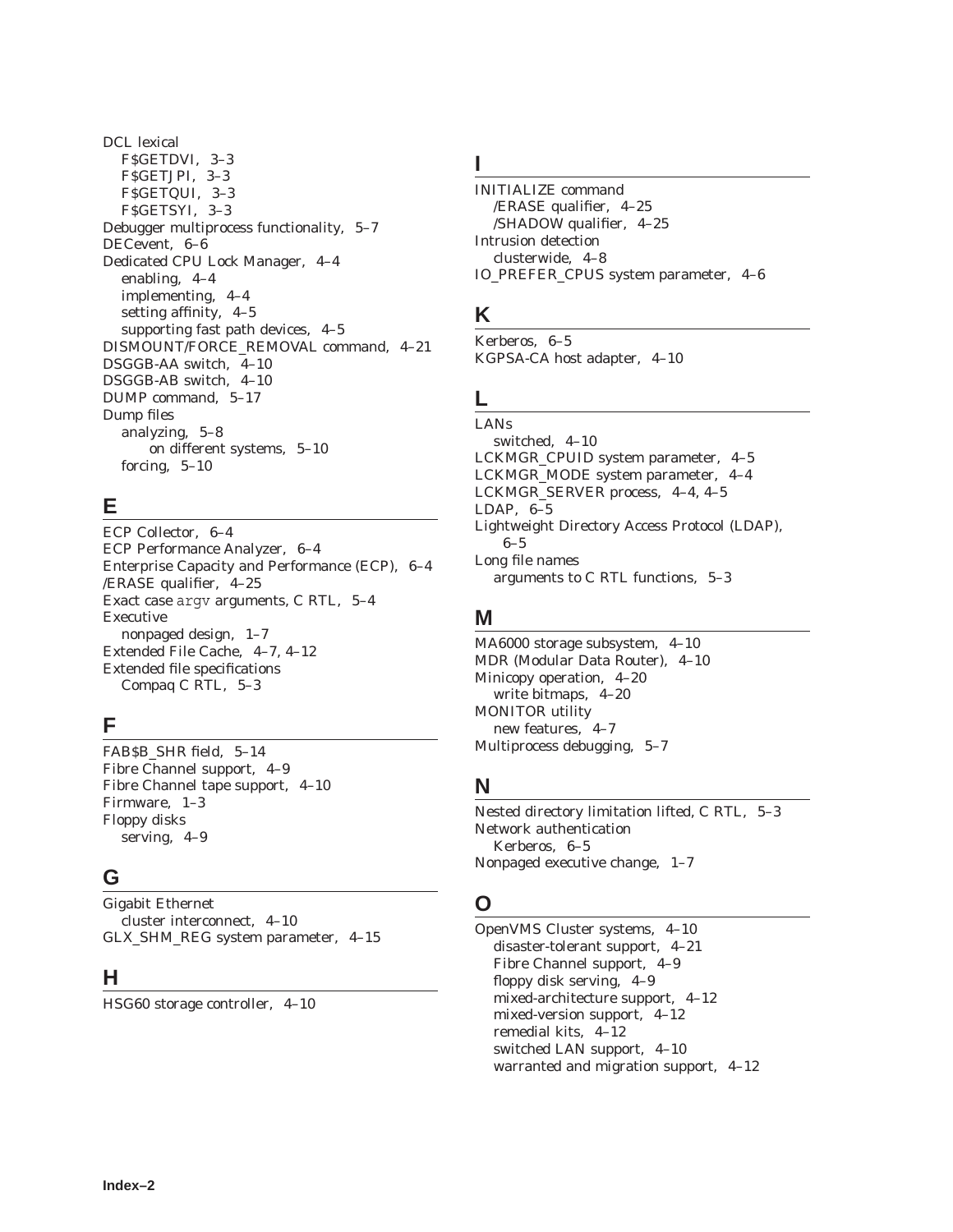OpenVMS e-Business, 1–3, 2–1 OpenVMS Enterprise Directory for e-Business LDAP, 4–6 X.500, 4–6 OpenVMS Registry, 5–16

### **P**

Page-file sections larger limits (Alpha), 5–5 PATHWORKS for OpenVMS, 6–6 PEDRIVER, 4–10 POLYCENTER Software Installation Utility, 5–8 Process dumps disk quota, 5–10 privileged users, 5–11 security, 5–10, 5–11 Process dump tools, 5–8 Programming features, 1–6

### **R**

RAB\$V\_NLK option, 5–14 RAB\$V\_NODLCKBLK option, 5–15 RAB\$V\_NODLCKWT option, 5–15 RAB\$V\_NQL option, 5–14 RAB\$V\_RRL option, 5–14 RAB\$W\_ROP field, 5–14 RAB\$W\_ROP\_2 field, 5–14, 5–15 RAD\_SUPPORT system parameter, 4–17 Record locking with RMS controlling deadlock detection, 5–15 specifying no query record locking (Alpha), 5–14 using read-mode bucket locking (Alpha), 5–12 REG\$CP, 5–16 Registry system service, 5–16 \$REGISTRY system service, 5–16 Reliable Transaction Router (RTR), 2–3 REPEAT command count parameter, 5–21 /UNTIL=condition qualifier, 5–21 Revision and Configuration Management (RCM) tools, 6–6 RMS controlling deadlock detection, 5–15 minimizing locking for shared access to global buffers (Alpha), 5–13 minimizing record locking for read accesses to shared files (Alpha only), 5–13 setting global buffers on a data file, 5–13 specifying no query record locking (Alpha),

#### 5–14

#### **S**

SCA Control Program, 4–11 SCACP See SCA Control Program SDA commands, 5–9, 5–17 Spinlock Tracing utility, 5–24 SDA qualifiers and parameters, 5–17 SDA Spinlock Tracing utility SPL LOAD command, 5–24 SPL SHOW TRACE command, 5–25 SPL START COLLECT command, 5–25 SPL START TRACE command, 5–26 SPL STOP COLLECT command, 5–26 SPL STOP TRACE command, 5–26 SPL UNLOAD command, 5–26 SEARCH command /STEPS qualifier, 5–21 Security clusterwide intrusion detection, 4–8 Kerberos, 6–5 SET DEVICE command new volume shadowing qualifiers, 4–21 site qualfiers, 4–22 SET OUTPUT command /HEADER/NOHEADER qualifiers, 5–21 SET PROCESS command /DUMP qualifier, 5–10 /NEXT qualifier, 5–21 SET RMS\_DEFAULT/QUERY\_LOCK command (Alpha), 5–14 SET SYMBOLIZE command, 5–18 /SHADOW qualifier, 4–25 Shared access, C RTL, 5–4 SHOW DEVICE command /CDT qualifier, 5–22 /PDT qualifier, 5–22 /UCB qualifier, 5–22 SHOW GCT /CHILDREN qualifier, 5–22 SHOW LOCK command DPC keyword, 5–22 SHOW MEMORY command, 5–19 SHOW PFN\_DATA command  $/$ RAD  $[-n]$  qualifier, 5–22 SHOW POOL command /BRIEF qualifier, 5–22 /CHECK qualifier, 5–22 /MAXIMUM\_BYTES qualifier, 5–22 /STATISTICS [=ALL] qualifier, 5–22 /UNUSED qualifier, 5–22 SHOW PROCESS command /FID\_ONLY qualifier, 5–23 /GSTX=index qualifier, 5–23 /IMAGES [=ALL] qualifier, 5–23 /NEXT qualifier, 5–23 /PST qualifier, 5–23